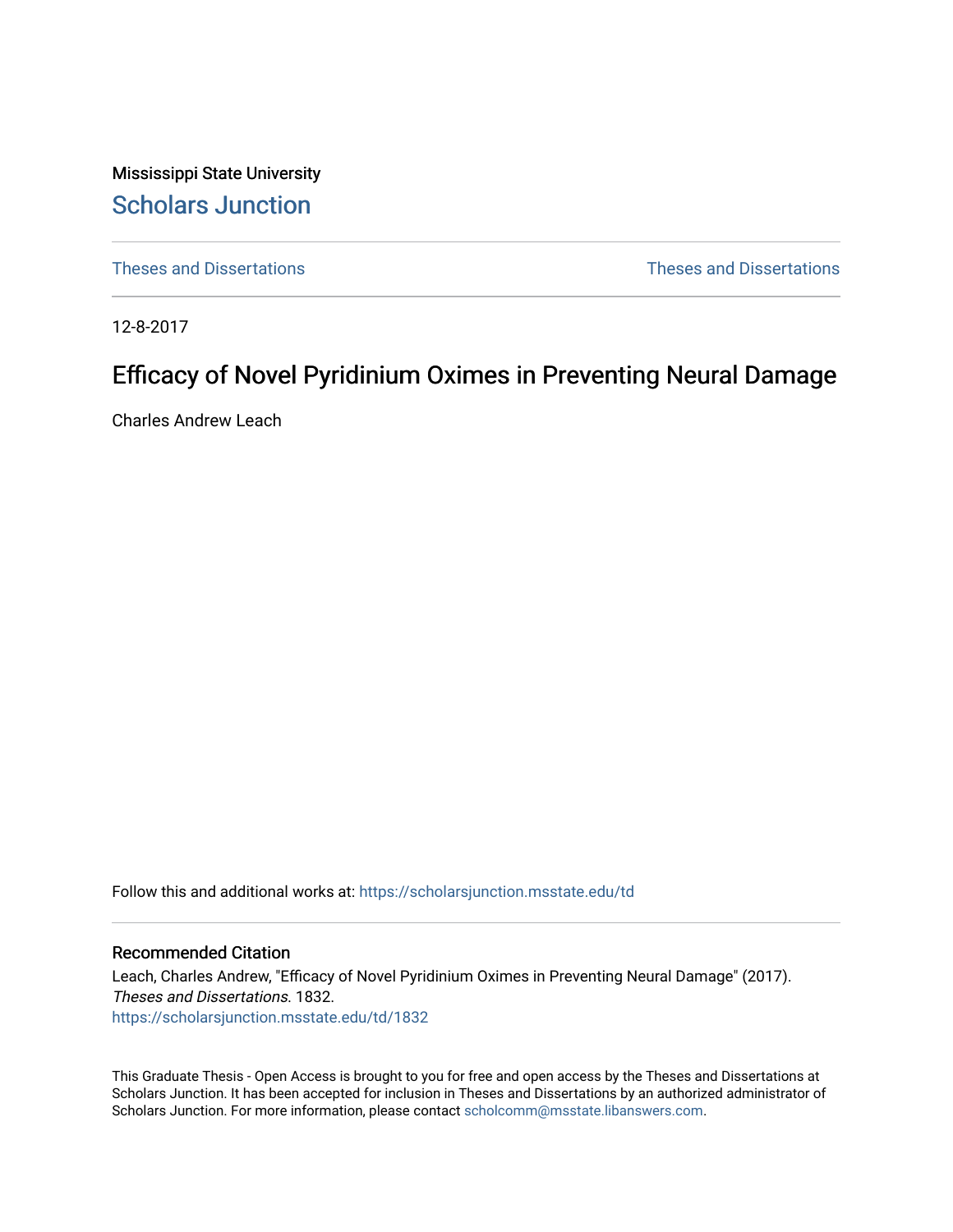Efficacy of novel pyridinium oximes in preventing neural damage

By

Charles Andrew Leach

A Thesis

Submitted to the Faculty of Mississippi State University in Partial Fulfillment of the Requirements for the Degree of Master of Science in Environmental Toxicology in the College of Veterinary Medicine

Mississippi State, Mississippi

December 2017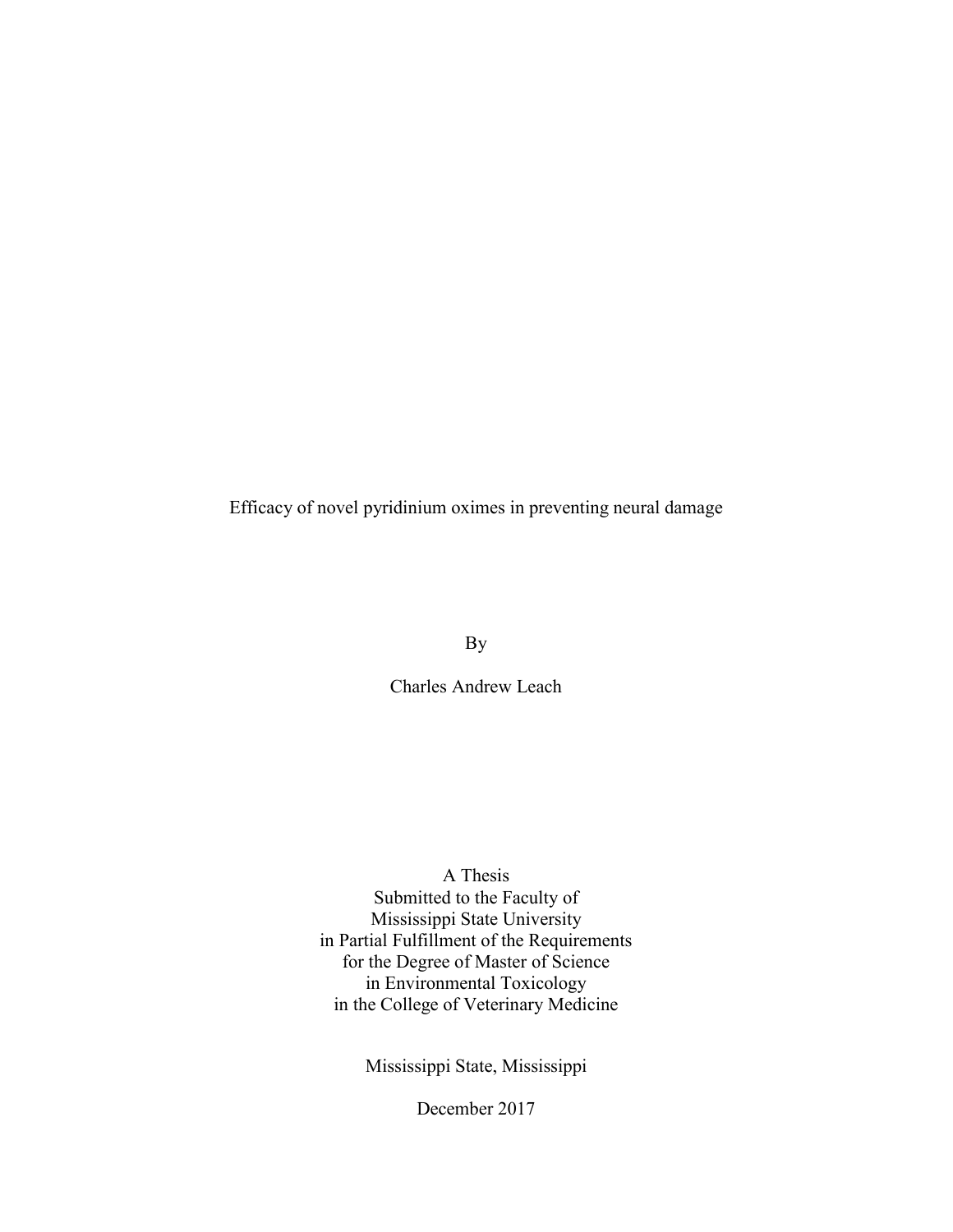Efficacy of novel pyridinium oximes in preventing neural damage

By

Charles Andrew Leach

Approved:

Janice E. Chambers (Major Professor)

 $\_$ 

Russell L. Carr (Committee Member/Graduate Coordinator)

 $\_$ 

Alicia K. Olivier (Committee Member)

 $\_$ 

Mark L. Lawrence Associate Dean College of Veterinary Medicine

 $\_$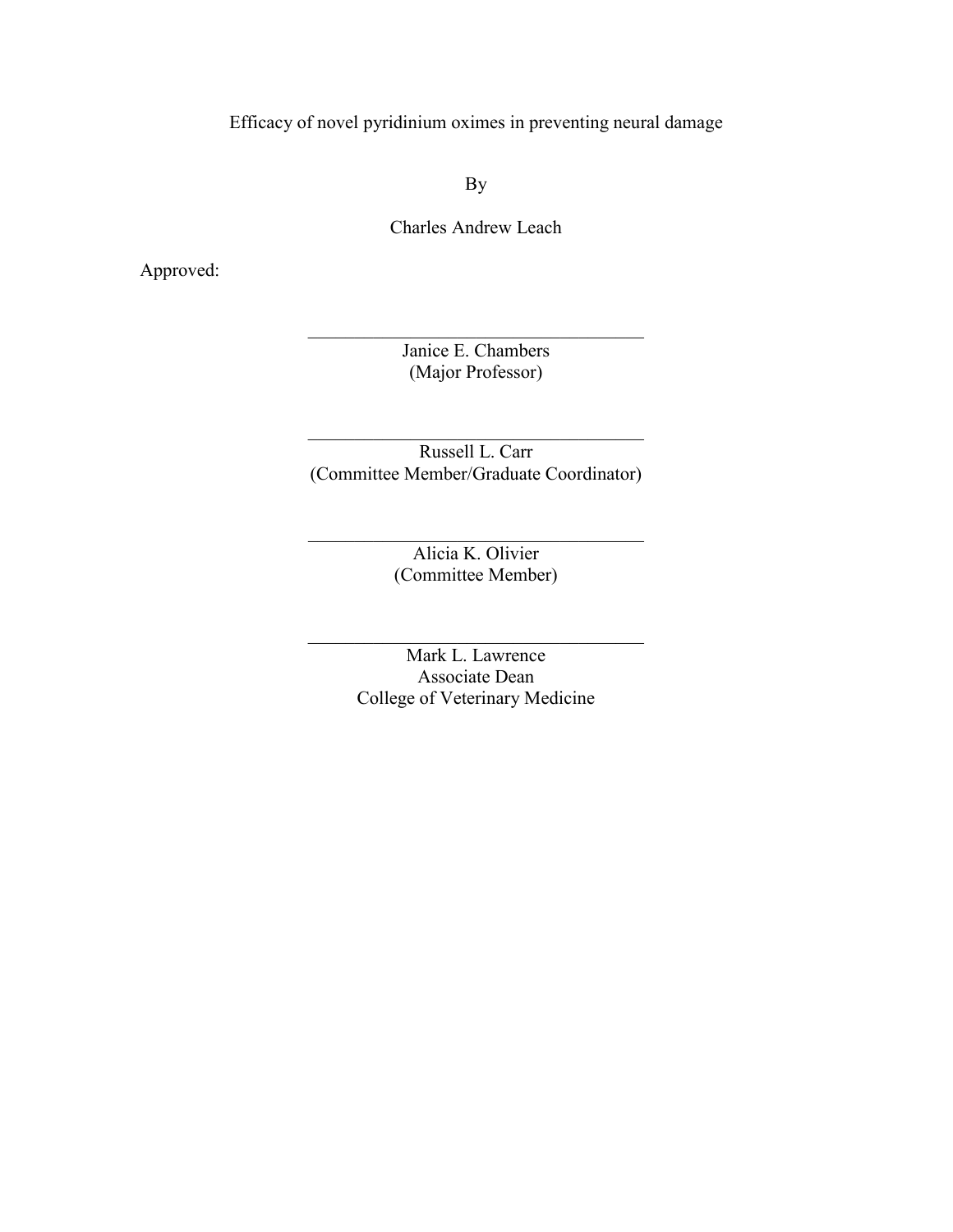Name: Charles Andrew Leach

Date of Degree: December 8, 2017 Institution: Mississippi State University Major Field: Environmental Toxicology Major Professor: Dr. Janice E. Chambers Title of Study: Efficacy of novel pyridinium oximes in preventing neural damage Pages in Study 77

Candidate for Degree of Master of Science

Organophosphates are neurotoxic compounds that inhibit acetylcholinesterase producing excess cholinergic stimulation. This produces various toxic signs including excitotoxic neuronal damage. Oximes can be used as a treatment for organophosphate poisoning by reactivating inhibited acetylcholinesterase. Traditional oximes do not penetrate the blood-brain barrier, limiting protection of the central nervous system. Novel, brain-penetrating oximes have the potential to protect the brain from organophosphate induced damage. Adult male rats were used to examine the ability of model organophosphates to produce neuropathology and the ability of novel oximes to prevent this damage. Additionally, adult male rats were used to examine changes in gene expression of the MAP kinase system resultant of treatment with model organophosphates and novel oximes. Results of these experiments support that the model organophosphates can be used to study neurodegeneration, the novel oximes may prevent neurodegeneration, and both organophosphates and novel oximes affect expression of MAP kinase genes.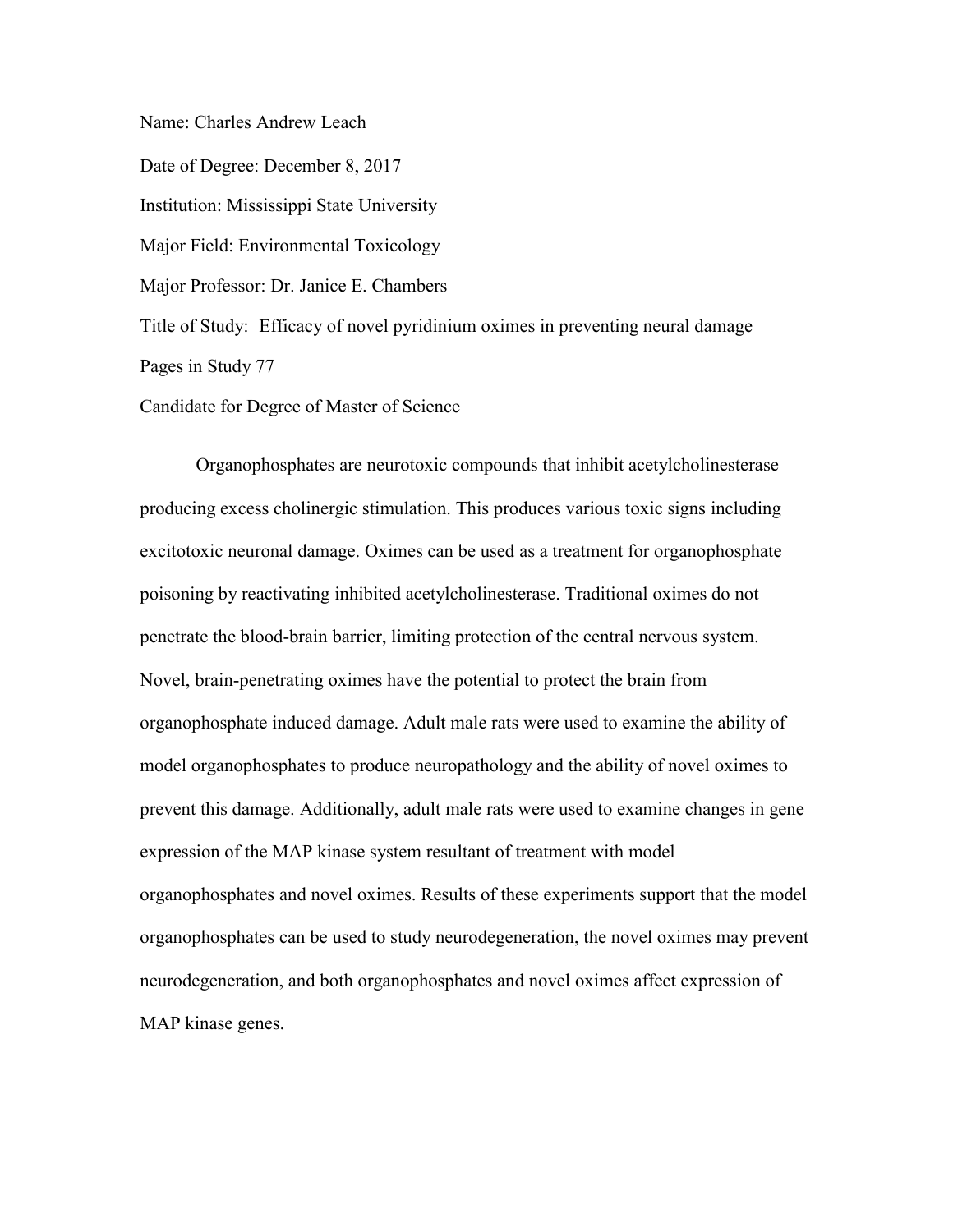## DEDICATION

This thesis is dedicated to my family, who have always shown me unconditional love and supported me in all of my endeavors, and especially to my wife Angela who has been with me through this process.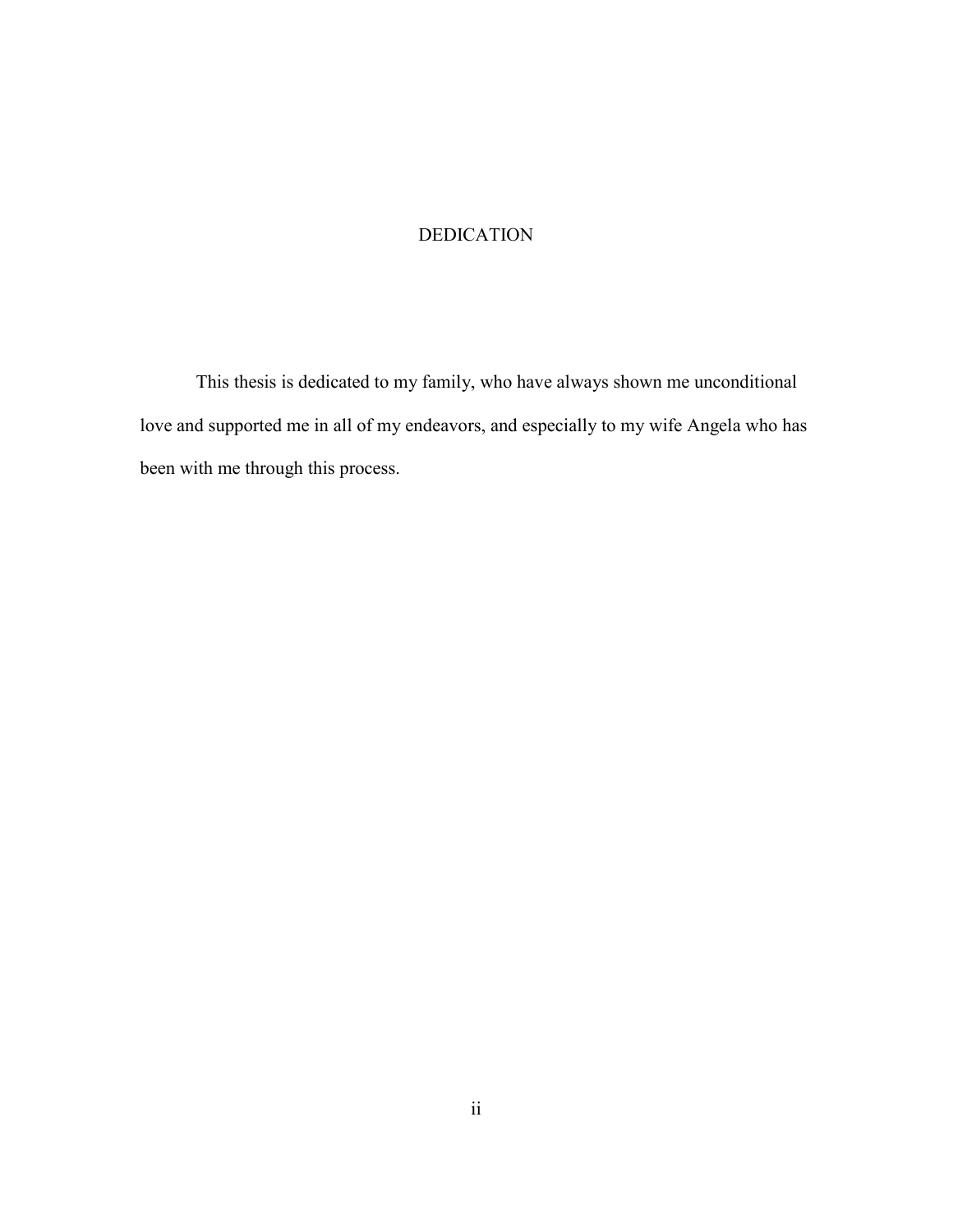#### ACKNOWLEDGEMENTS

I would like to thank the members of my thesis committee, Dr. Jan Chambers, Dr. Russell Carr, and Dr. Alicia Olivier, for their help and support during this project. I would also like to acknowledge Dr. Jeff Eells and Dr. Tim Morgan for their contributions to my understanding of the underlying physiology of the research described here.

I would like to thank Dr. Ron Pringle and Mary Beth Dail for their companionship and help and training in the methods used in this project. I would like to thank Edward Meek and Shane Bennett for all of the work that they put into animal treatments and sample preparation for this project. I thank Erle Chenney for his help in assays associated with this project. I would also like to thank Dr. Trey Howell, Dr. Robert Wills, Shirley Guo-Ross, and John Stokes for advice regarding various methods used in this study.

I would like to thank my fellow graduate students, Steve Dezell, Royce Nichols, Sandeep Kondakala, Navatha Alugubelly, Afzaal Mohammad, Antonio Ward, and Jason Garcia, for their companionship during my time in this program.

This Research was supported by the CounterACT program of the National Institute of Neurological Disorders and Stroke of the National Institutes of Health under Award Number U01NS083430.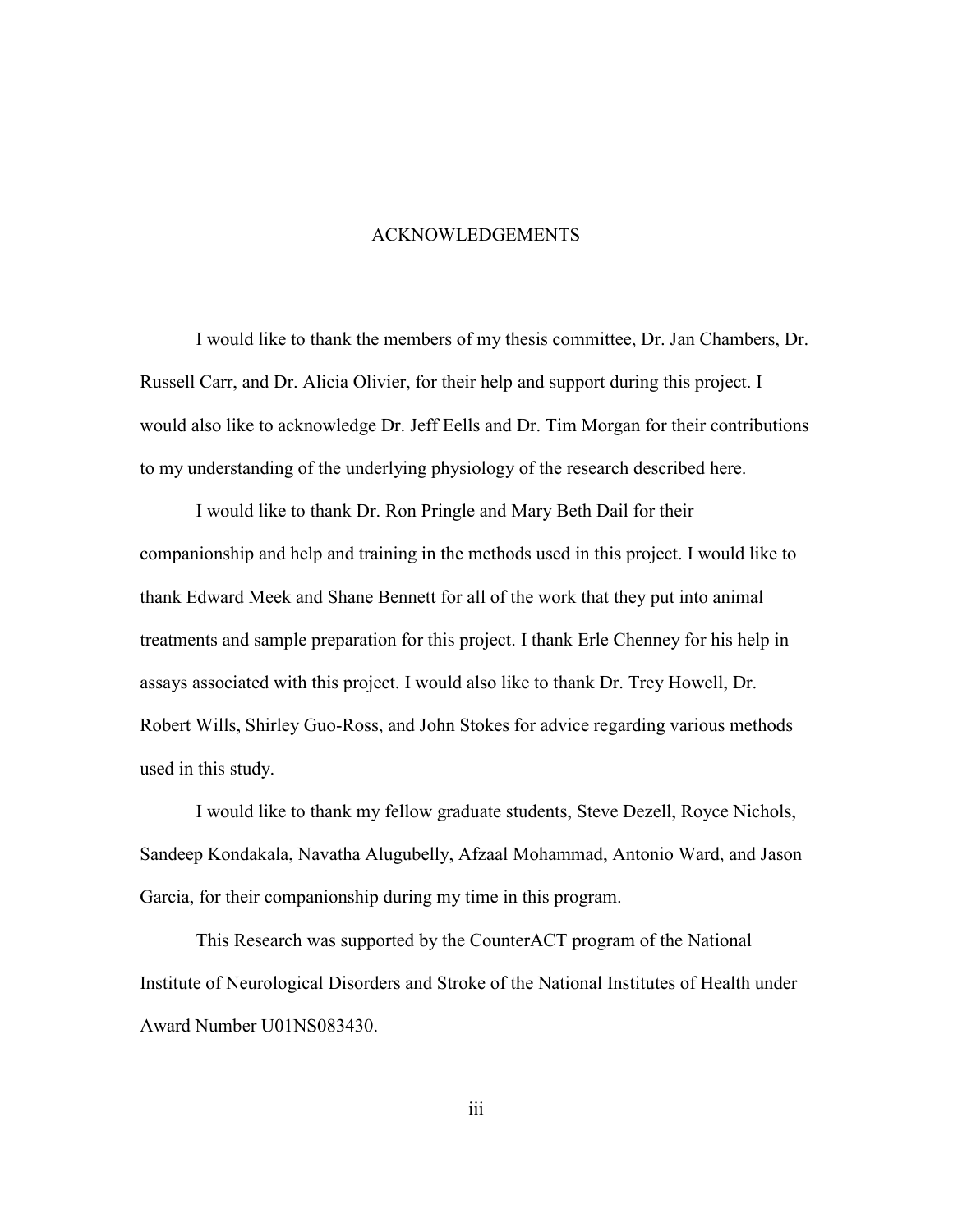# **TABLE OF CONTENTS**

# **CHAPTER**

| $\mathbf{I}$ |     |                                             |  |
|--------------|-----|---------------------------------------------|--|
|              | 1.1 |                                             |  |
|              | 1.2 |                                             |  |
|              | 1.3 |                                             |  |
|              |     |                                             |  |
|              |     | 1.3.2                                       |  |
|              |     | 133                                         |  |
|              |     | 1.3.4                                       |  |
|              | 14  |                                             |  |
|              | 1.5 |                                             |  |
|              |     |                                             |  |
| II.          |     | NEURODEGENERATION FOLLOWING ORGANOPHOSPHATE |  |
|              | 2.1 |                                             |  |
|              | 2.2 |                                             |  |
|              |     | 2.2.1                                       |  |
|              |     | 222                                         |  |
|              |     | 2.2.3                                       |  |
|              |     | 2.2.4                                       |  |
|              |     | 2.2.5                                       |  |
|              | 2.3 |                                             |  |
|              | 2.4 |                                             |  |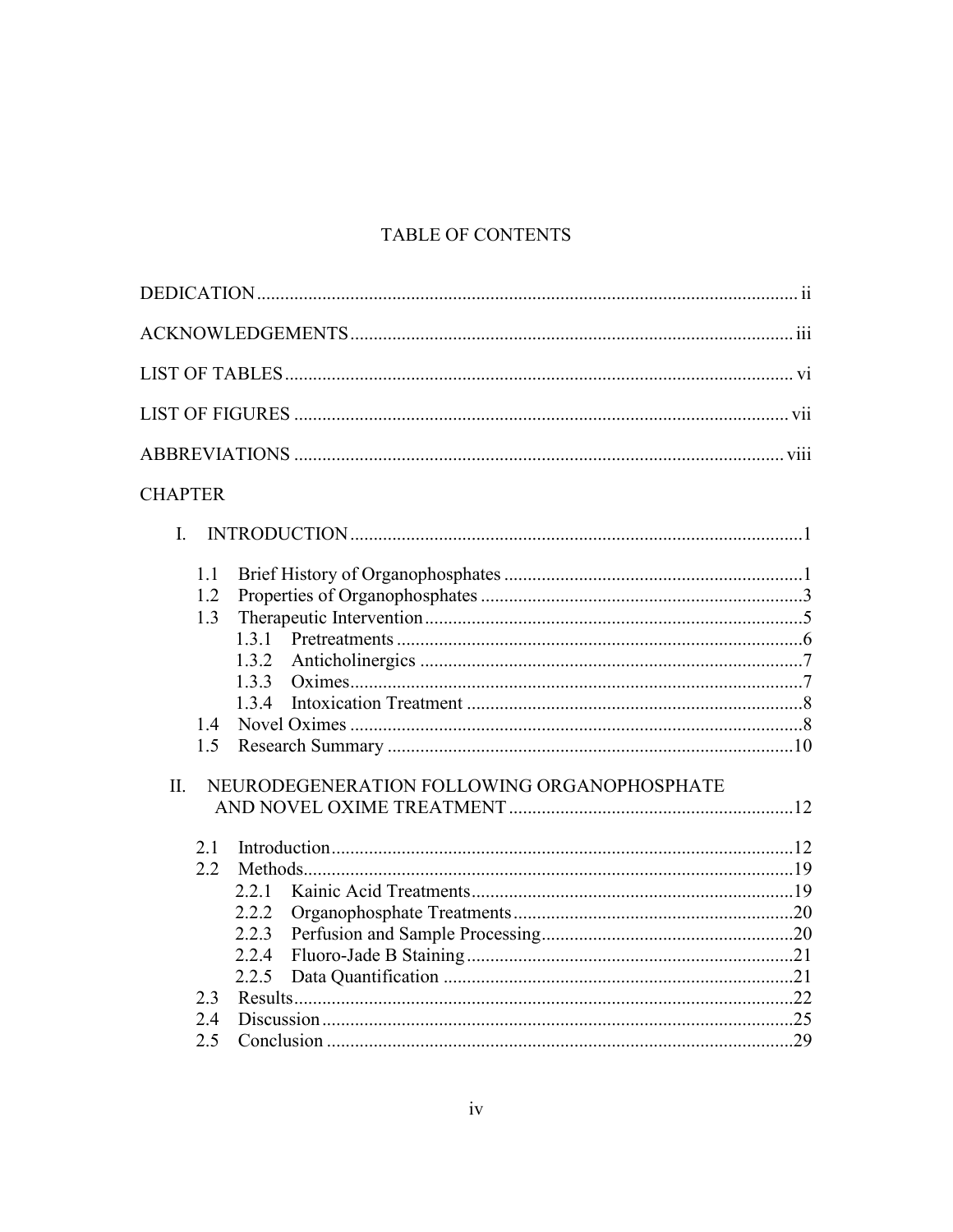| Ш.       | MAP KINASE GENE EXPRESSION CHANGES BY NIMP AND |  |
|----------|------------------------------------------------|--|
|          |                                                |  |
| 3.1      |                                                |  |
| 3.2      |                                                |  |
|          | 3.2.1                                          |  |
|          | 3.2.2<br>3.2.3                                 |  |
|          | 3.2.4                                          |  |
|          | 3.2.5                                          |  |
| 3.3      |                                                |  |
| 3.4      |                                                |  |
|          | 3.4.1                                          |  |
|          |                                                |  |
|          |                                                |  |
|          |                                                |  |
|          |                                                |  |
|          |                                                |  |
|          |                                                |  |
|          |                                                |  |
|          |                                                |  |
|          |                                                |  |
|          |                                                |  |
|          |                                                |  |
|          |                                                |  |
|          |                                                |  |
|          |                                                |  |
|          |                                                |  |
|          |                                                |  |
|          |                                                |  |
| 3.5      |                                                |  |
| $IV_{-}$ |                                                |  |
|          |                                                |  |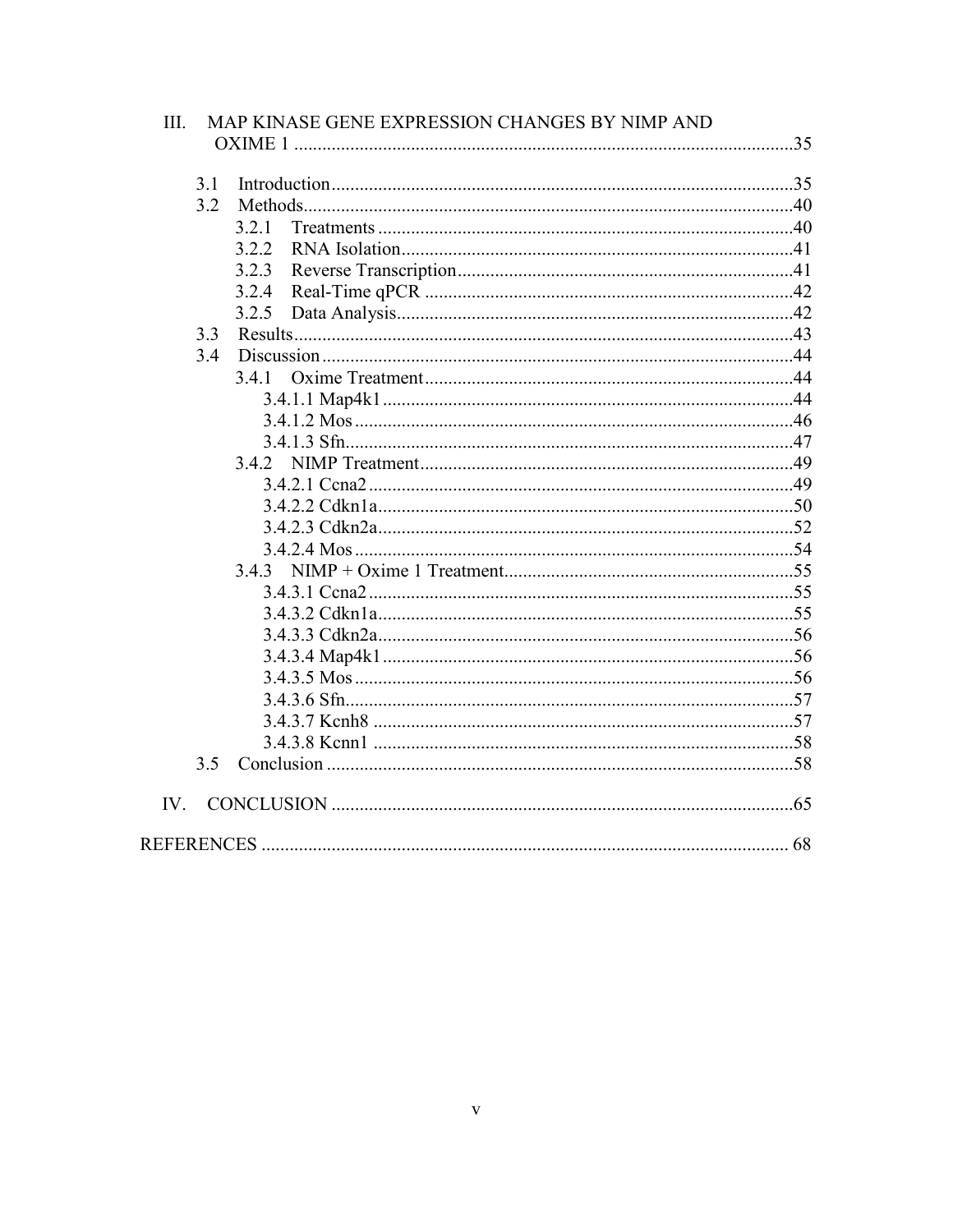# LIST OF TABLES

| 2.1 | Summary of Fluoro-Jade B Staining 24 Hours Post-OP Exposure31 |    |
|-----|---------------------------------------------------------------|----|
| 2.2 | Summary of Fluoro-Jade B Staining 4 Days Post-OP Exposure 32  |    |
| 2.3 |                                                               |    |
| 2.4 | 4 Day Fluoro-Jade B Positive Brains – by Treatment Group34    |    |
| 3.1 | Fold Changes in Expression of Select MAP Kinase Genes by      | 62 |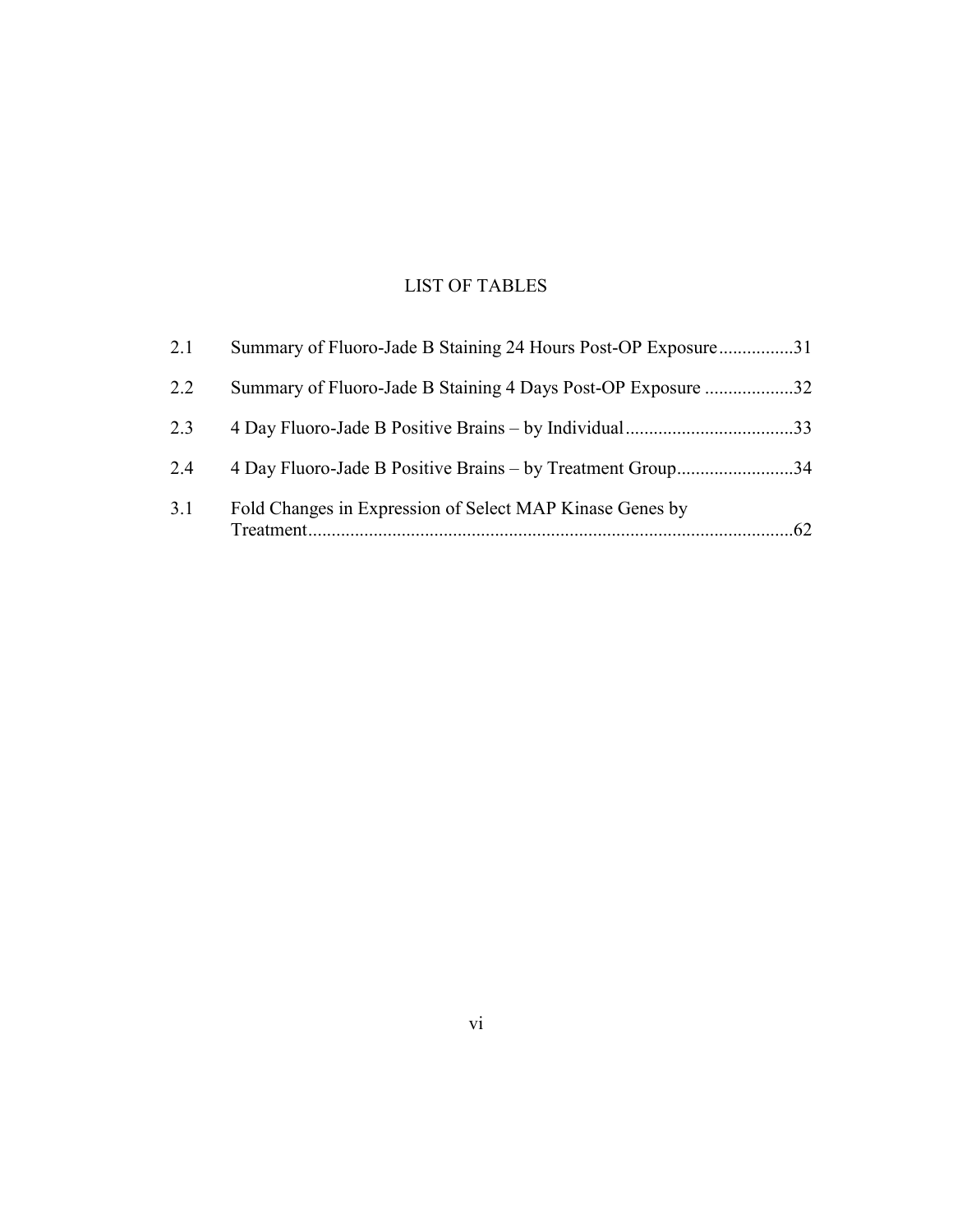# LIST OF FIGURES

|    | Layout of Gene Primers of Qiagen RT2 Profiler Rat MAP Kinase |    |
|----|--------------------------------------------------------------|----|
| 32 | Fold Changes in Expression of Select MAP Kinase Genes by     | 64 |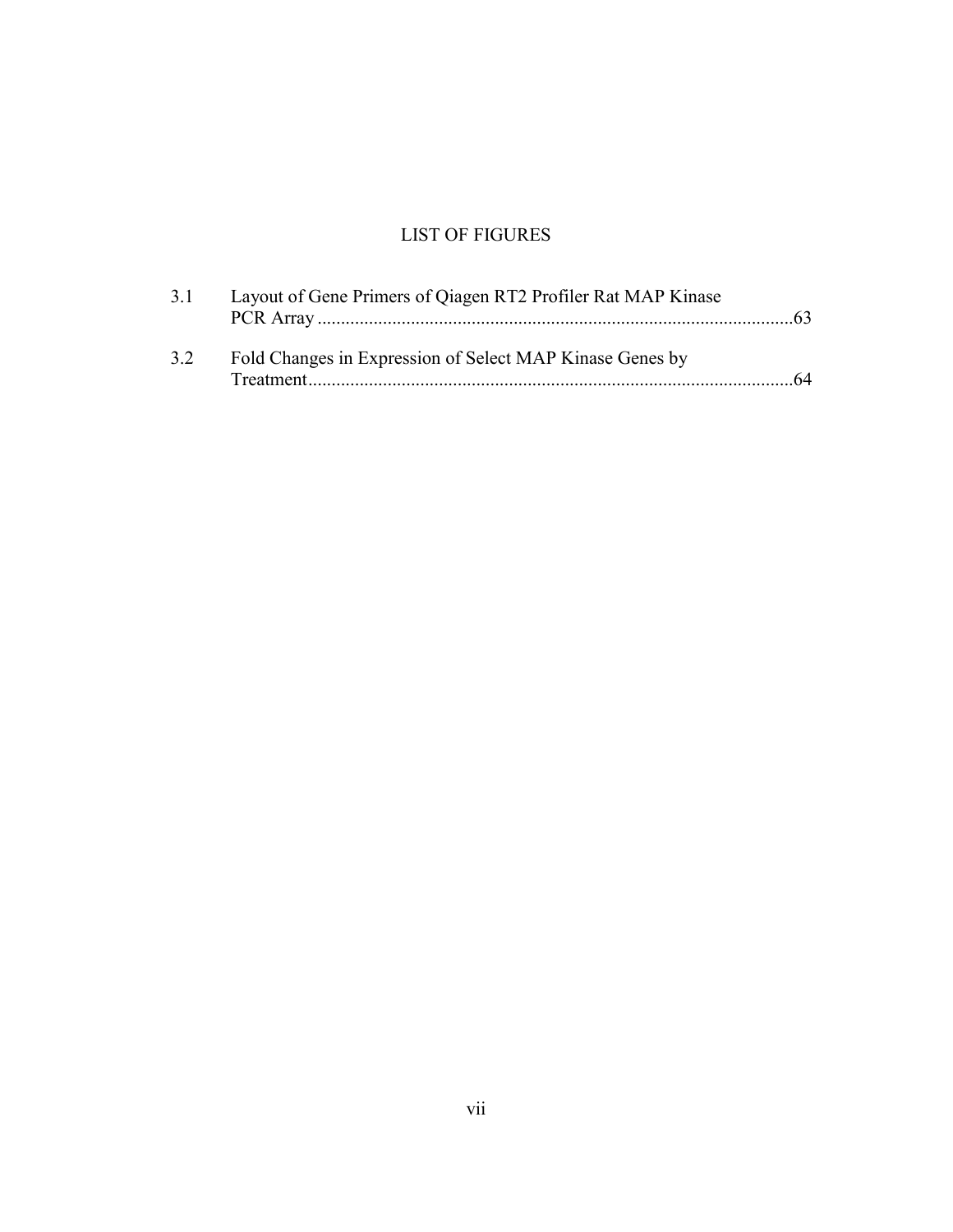## ABBREVIATIONS

| 2-PAM           | Pralidoxime                                    |
|-----------------|------------------------------------------------|
| ACh             | Acetylcholine                                  |
| AChE            | Acetylcholinesterase                           |
| $AP-1$          | Activating protein-1                           |
| ATF-2           | Activating transcription factor 2              |
| <b>BBB</b>      | Blood-brain barrier                            |
| <b>BDNF</b>     | Brain-derived neurotrophic factor              |
| <b>BuChE</b>    | Butyrylcholinesterase                          |
| CaMKII          | Calcium/calmodulin-dependent protein kinase II |
| <b>CNS</b>      | Central nervous system                         |
| <b>CNTF</b>     | Ciliary neurotrophic factor                    |
| <b>CWA</b>      | Chemical warfare agent                         |
| <b>ERK</b>      | Extracellular regulated protein kinase         |
| $FGF-2$         | Fibroblast growth factor                       |
| <b>GFAP</b>     | Glial fibrillary acidic protein                |
| HSP72           | Heat shock protein 72                          |
| $IL1\beta$      | Interleukin $1\beta$                           |
| IL <sub>6</sub> | Interleukin 6                                  |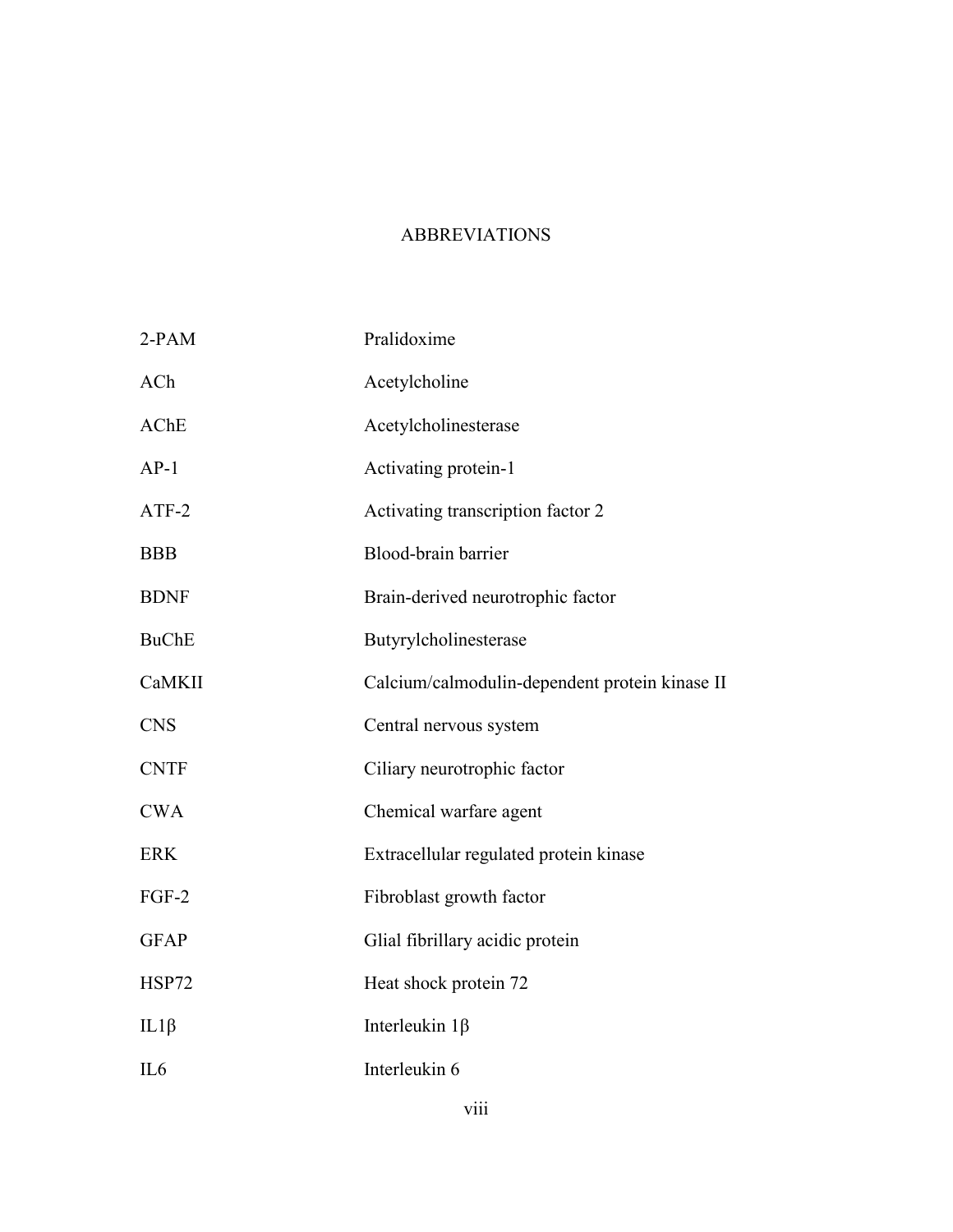| <b>JNK</b>       | c-Jun N-terminal kinase                  |
|------------------|------------------------------------------|
| <b>MAPKK</b>     | MAP kinase kinase                        |
| <b>MAPKKK</b>    | MAP kinase kinase kinase                 |
| MEF <sub>2</sub> | Myocyte enhancer factor 2                |
| <b>MEK</b>       | MAP/ERK kinase                           |
| <b>MEKK</b>      | MAP/ERK kinase kinase                    |
| <b>NEMP</b>      | Nitrophenyl ethyl methyl phosphonate     |
| <b>NGF</b>       | Nerve growth factor                      |
| <b>NIMP</b>      | Nitrophenyl isopropyl methyl phosphonate |
| <b>OP</b>        | Organophosphate                          |
| PLC $\gamma$     | Phospholipase C $\gamma$                 |
| PON-1            | Paraoxonase-1                            |
| Pxn              | Paraoxon                                 |
| qPCR             | Quantitative polymerase chain reaction   |
| $TNF\alpha$      | Tumor necrosis factor $\alpha$           |
| <b>TNTC</b>      | Too numerous to count                    |
| <b>VEGF</b>      | Vascular endothelial growth factor       |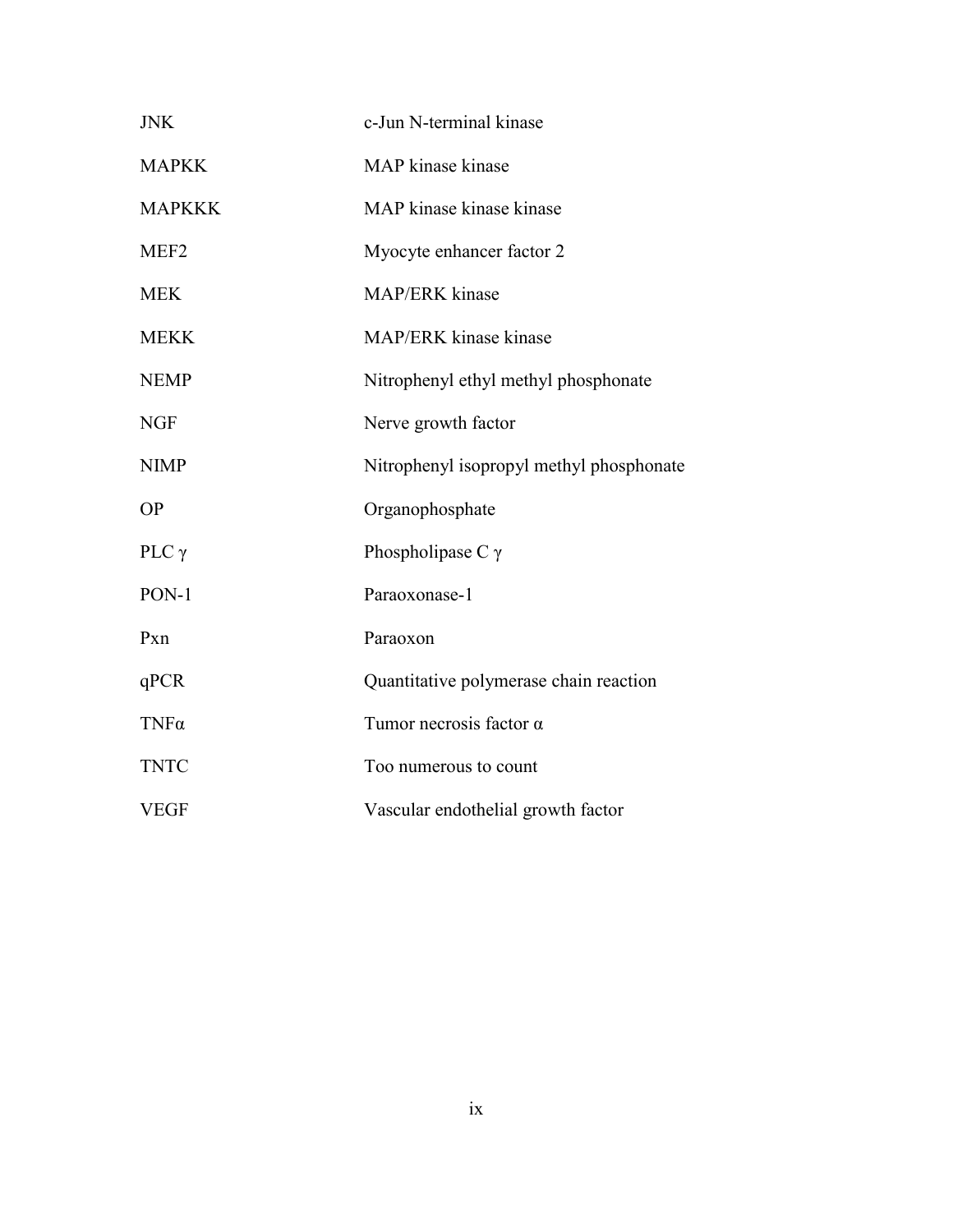## CHAPTER I

#### **INTRODUCTION**

### **1.1 Brief History of Organophosphates**

Organophosphates (OPs) consist of a diverse group of compounds having a variety of uses including: pesticides, fire retardants, plasticizers, and chemical warfare agents (CWAs). The first documented synthesis of an organophosphate was the creation of methyl phosphor chloride by Von Hoffman in 1837. Several developments by other scientists followed in the following years, but the most notable occurred in 1934 when the German chemist Gerhard Schrader was tasked with developing pesticides. His group developed roughly 2000 different compounds including parathion, tabun, sarin, and soman. While parathion could be used as a pesticide, the toxicities of tabun, sarin, and soman were such that they could not be safely used for this purpose. This toxicity did provide the potential for their use as CWAs. Due to this potential, tabun and sarin were manufactured in a factory outside Duhernfurt, for potential use in the war effort. Following the end of the war, large quantities of these chemicals were seized by the Allies. The chemicals developed by the Germans were given code names beginning with "G" to signify German. Research by Allies scientists after the war produced additional compounds given codes starting with "V" to signify victory. VX (S-2 diisopropylamino O-ethylmethylphosphonothioate) was developed by British scientists in 1952. The Russians produced a similar compound called VR (N, N-diethyl-2-methyl-2 methylpropoxy phosphorylsulfanylethanamine). Other agents in the V series are VE (S-2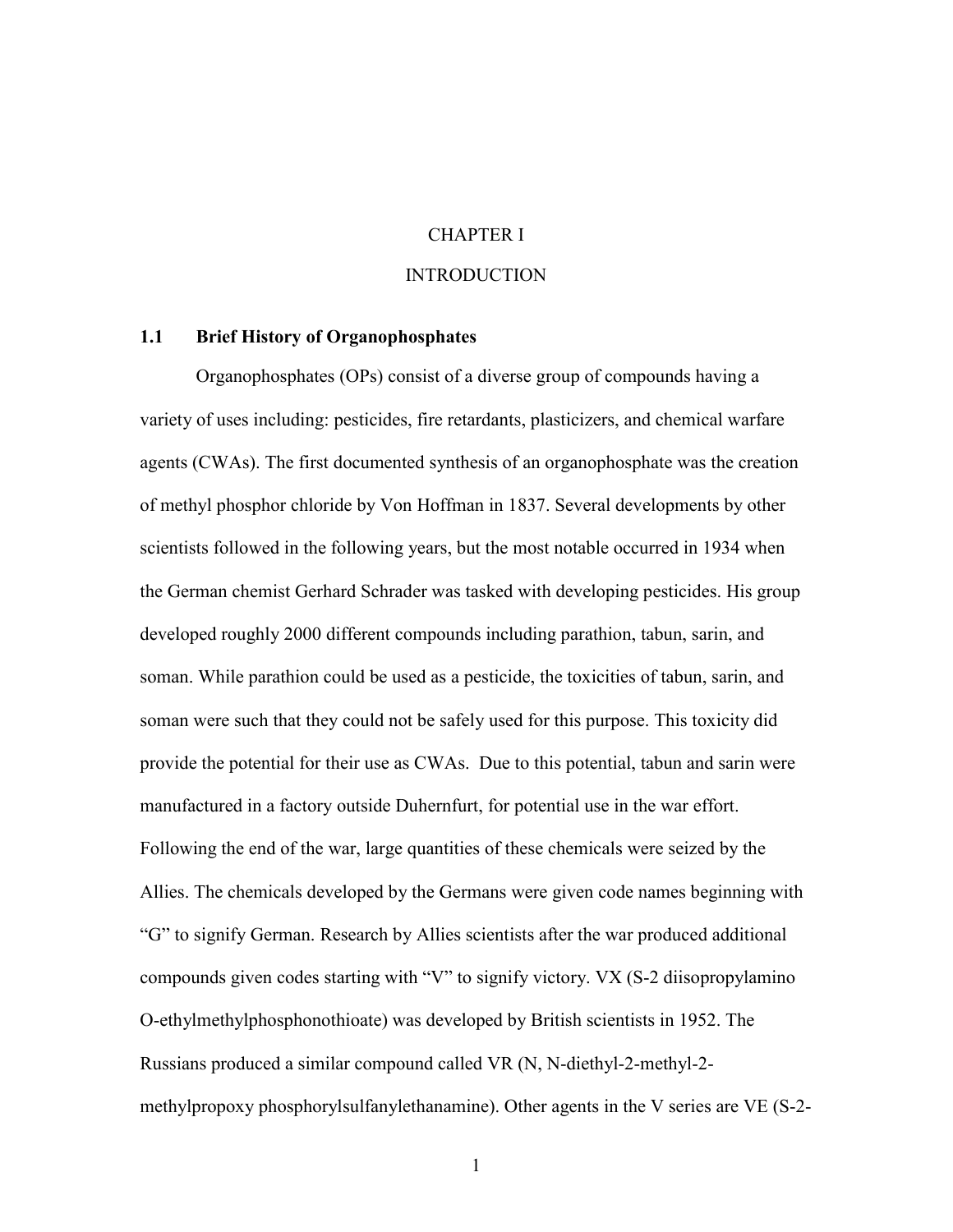diethylaminoethyl O-ethylethylphophonothioate), VM (2-ethoxy-methylphosphoryl sulfanyl-N, N-diethylethanamine), and VG (2-diethoxyphosphorylsulfanyl-N, Ndiethylethanamine). Following WWII, development of OPs as pesticides continued and their popularity only increased after use of organochlorine compounds was banned (Soltaninejad & Shadnia, 2014). In the United States, organophosphates constituted more than 70% of all pesticides used during some years of the 1980s and 1990s. This use has since declined with the advent of newer, less toxic pesticides (U. S. Environmental Protection Agency, 2007).

Despite significant production during World War II, use of organophosphates in warfare did not occur until the Iran-Iraq War (1980-1988). The United Nations confirmed that Iraq used tabun and sarin on both Iranian soldiers and civilians. It is estimated that through multiple deployments of OP and sulfur mustard CWAs, over 100,000 people were poisoned during the Iran-Iraq War. During the First Persian Gulf War, while CWAs were not used, US service members may have been exposed to sarin and cyclosarin following the destruction of Iraqi munitions. OP CWAs have also been used in terrorist attacks such as the release of sarin by Aum Shinrikyo in the Tokyo subway that resulted in 11 deaths and the poisoning of 5500 others. (Soltaninejad  $\&$ Shadnia, 2014). Most recently, sarin has been deployed in Syria in 2013 and 2017 by the Assad regime resulting in many civilian deaths (Adamson & Vasilyeva, 2017; Loveluck, 2017).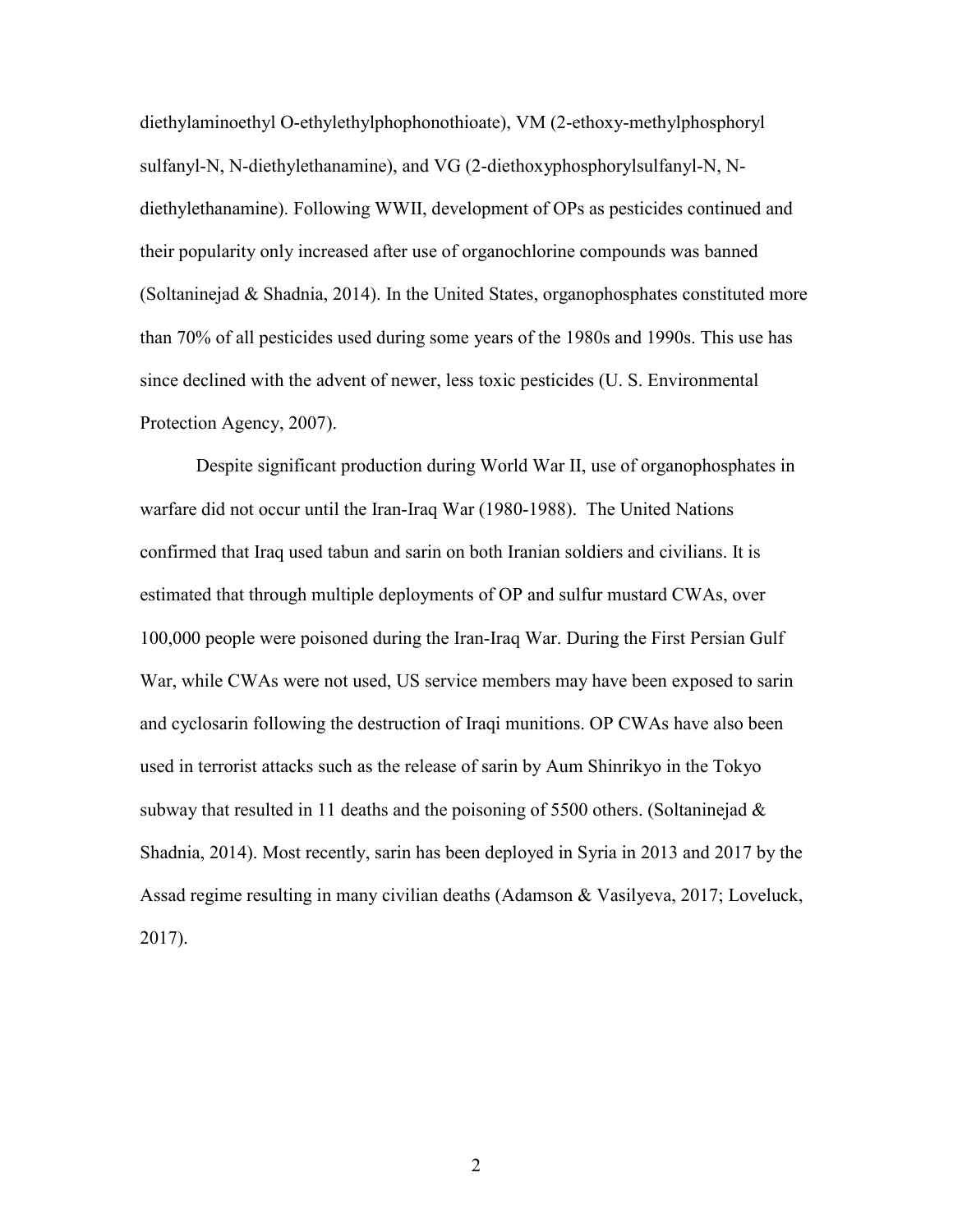## **1.2 Properties of Organophosphates**

Organophosphates used as pesticides and CWAs are potent anticholinesterases that phosphorylate acetylcholinesterase (AChE) inhibiting its ability to hydrolyze the neurotransmitter acetylcholine (ACh). This leads to an excess of ACh in synapses and neuromuscular junctions. Accumulation of ACh affects nicotinic and muscarinic acetylcholine receptors both in the peripheral and central nervous systems. These supraphysiological levels of cholinergic stimulation produce an array of toxic signs in exposed individuals including: excessive secretions from bronchial, salivary, ocular, and intestinal glands, miosis, bronchospasm, bradycardia, muscle fasciculations, respiratory suppression, seizures, and death (Watson et al., 2009).

ACh is responsible for chemical signal transduction of autonomic neuronal ganglia, parasympathetic innervation of organs, sympathetic innervation of sweat glands, motor innervation of skeletal muscles, and signal conduction between central nervous system (CNS) neurons. It is released from axonic terminals of cholinergic neurons into the synapses following the conductance of an action potential down the axon. It is released from vesicles into the synapse where it interacts with ACh receptors on the postsynaptic membrane transmitting the signal to the target cell. ACh within the synapse is quickly hydrolyzed by AChE to terminate signal transduction. To accomplish hydrolysis, ACh temporarily binds to AChE. The positive charge of the quaternary nitrogen in the choline group electrostatically binds to an anionic site assisted by auxiliary binding of the adjacent methyl groups. Subsequently the carbonyl carbon of acetate covalently binds to the esteratic site of AChE. Following this binding, the ester linkage between acetate and choline is broken and choline leaves the protein. Finally, a reaction between water and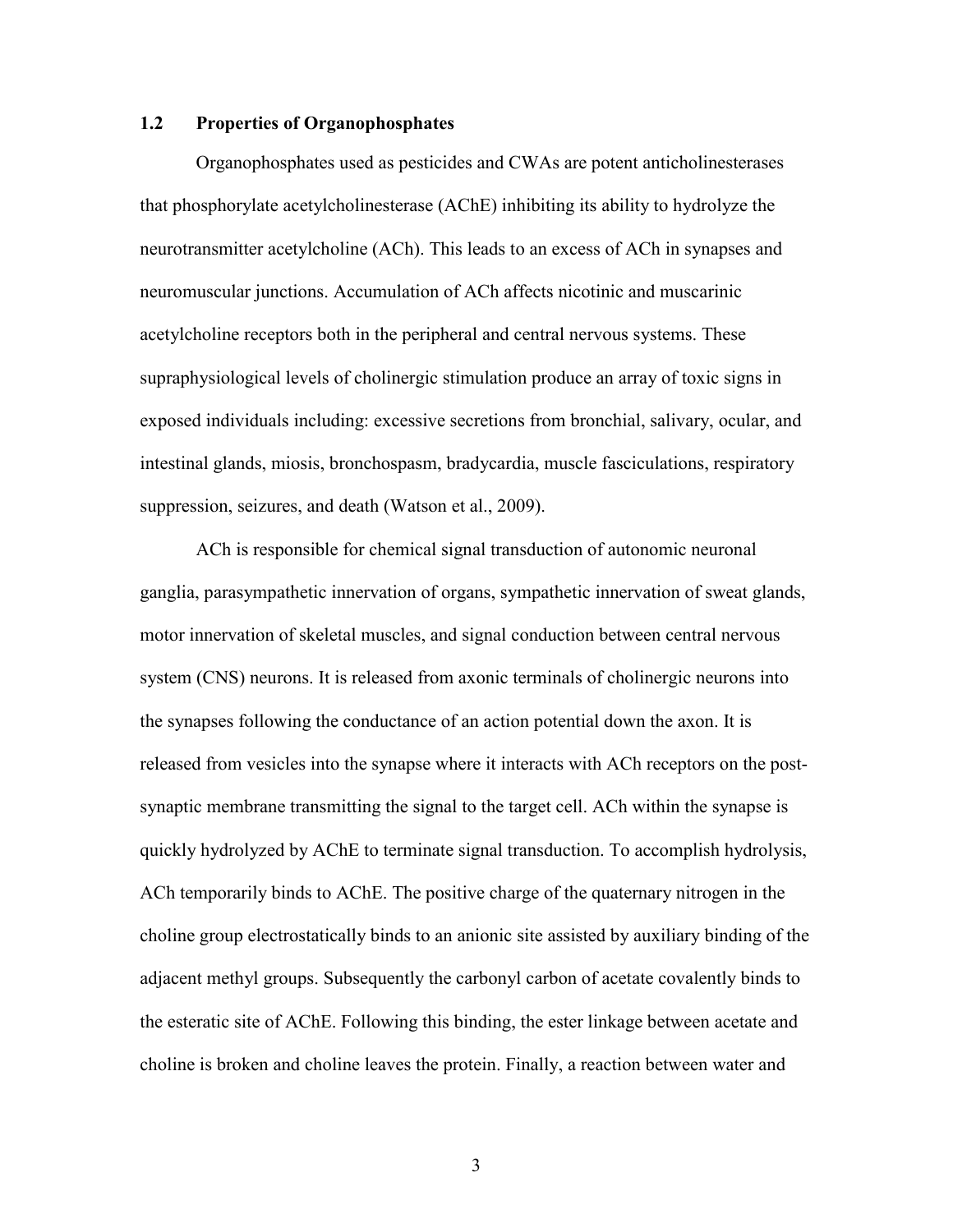acetate occurs and acetic acid is released returning AChE to its active form (Gallo & Lawryk, 1991).

Organophosphates' effects on AChE result from their esteric structure. B-class esterases such as AChE react with OPs but become persistently phosphylated preventing them from performing their normal actions on other esters such as ACh. The phosphorus atom of the OP binds to the esteratic site and the OP may or may not have a positive charge in the acidic group to interact with the anionic site. The acidic leaving group separates from the rest of the OP, which is left bound to AChE. Where removal of the normal substrate for this enzyme would occur in less than a second, hydrolysis of the bound OP can take more than 1000 hours in some of the more persistent compounds. The time needed for hydrolysis is a function of the compound left attached to AChE and is not affected by the leaving group (Gallo & Lawryk, 1991).

While initially slowly reversible, OPs "age" at a variable rate depending on the compound. Aging is the result of loss of an alkyl or alkoxy group that irreversibly binds the OP to the AChE molecule (Watson et al., 2009). Aging of phosphorylated AChE is most easily observed when a reactivator such as a nucleophilic oxime used to reverse the phosphorylation cannot remove the portion of OPs that are aged. Reactivation of phosphorylated AChE becomes progressively less efficient the longer that the phosphorylation has been present with an increasing amount of the enzyme being completely resistant to reactivation. This aging takes place at an exponential rate. The hydrolysis of an alkyl or alkoxy group leaves a monoalkoxy moiety that cannot be removed by nucleophilic attack. The function of an irreversibly inhibited AChE molecule can only be restored by producing a new molecule of AChE to take its place. This takes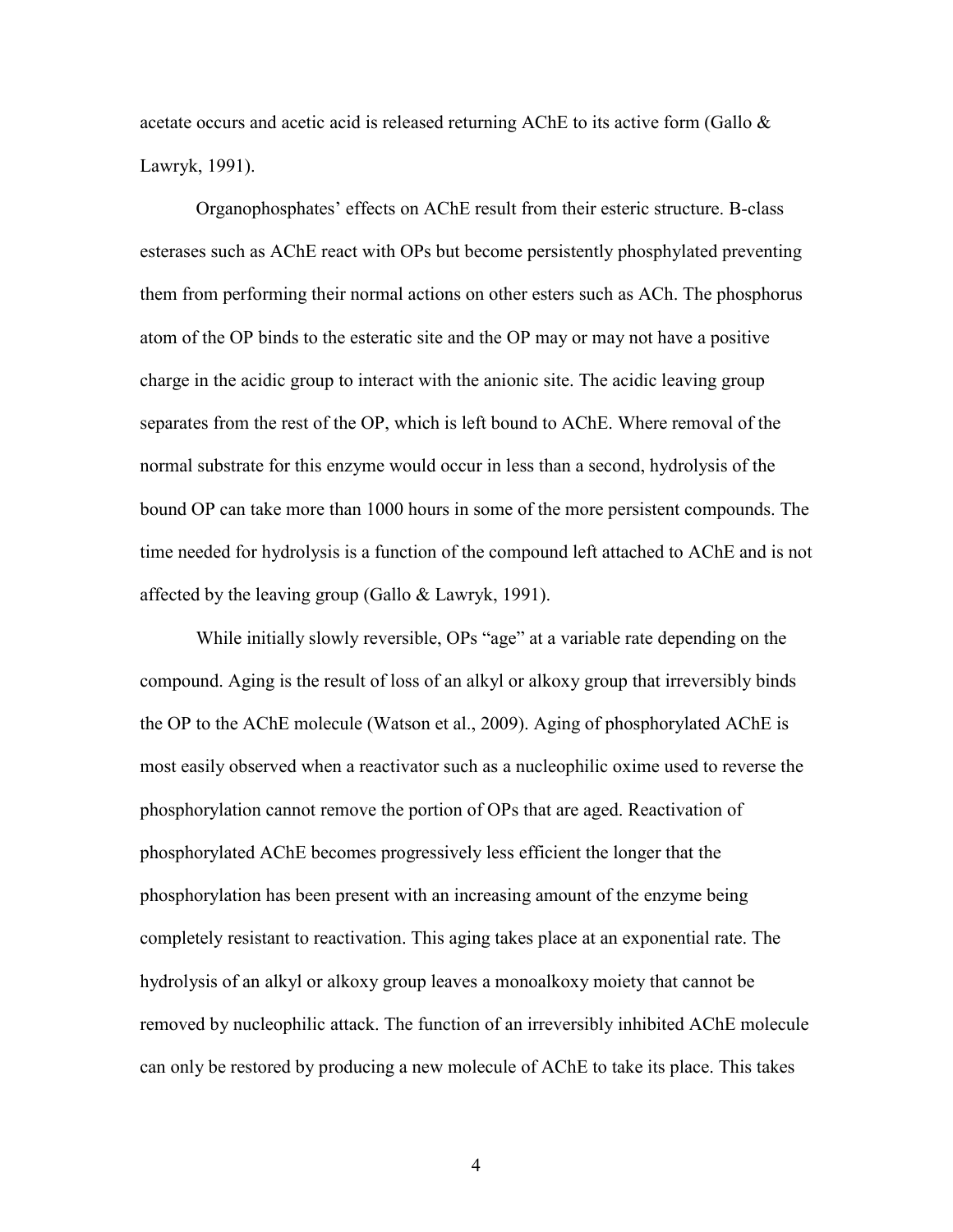place in different manners in different tissues. Red blood cells lack the ability to synthesize more cholinesterase, so circulating cholinesterase can only be restored through erythropoiesis in the bone marrow. Plasma cholinesterase is restored by the liver. AChE within the brain is synthesized in the neuronal cell body and transported by axonal flow to the synaptic terminals, this being indicated by regeneration of synaptosomal AChE occurring 24 hours after regeneration within the microsomal fraction (Gallo & Lawryk, 1991; Austin & James, 1970).

With the esteratic site occupied, AChE cannot degrade ACh. Continuing release of ACh within the synaptic cleft produces an increased concentration of ACh. Accumulation of ACh produces the majority of the effects seen with organophosphate poisoning. These signs include sweating, miosis, lacrimation, salivation, respiratory tract secretion, vomiting, muscle fasciculations, cardiac arrhythmia, heart block, seizures, and coma. Death can occur within 5 minutes of exposure with high doses of the most toxic OPs. Death due to OP poisoning is generally due to respiratory failure but may result from cardiac failure as well. CNS involvement is not required but can contribute to lethality. Respiratory failure is likely a result of inhibition of the respiratory centers in the brainstem, bronchoconstriction, bronchial secretions, and paralysis of the respiratory muscles (Costa, 2008).

#### **1.3 Therapeutic Intervention**

Therapy of OP exposure consists of several components that work through different mechanisms. Should immediate future organophosphate exposure be expected, pretreatment therapies can decrease the severity of OP intoxication. Following exposure, direct anticholinergic treatments can be used to combat the effects of the OP. Finally,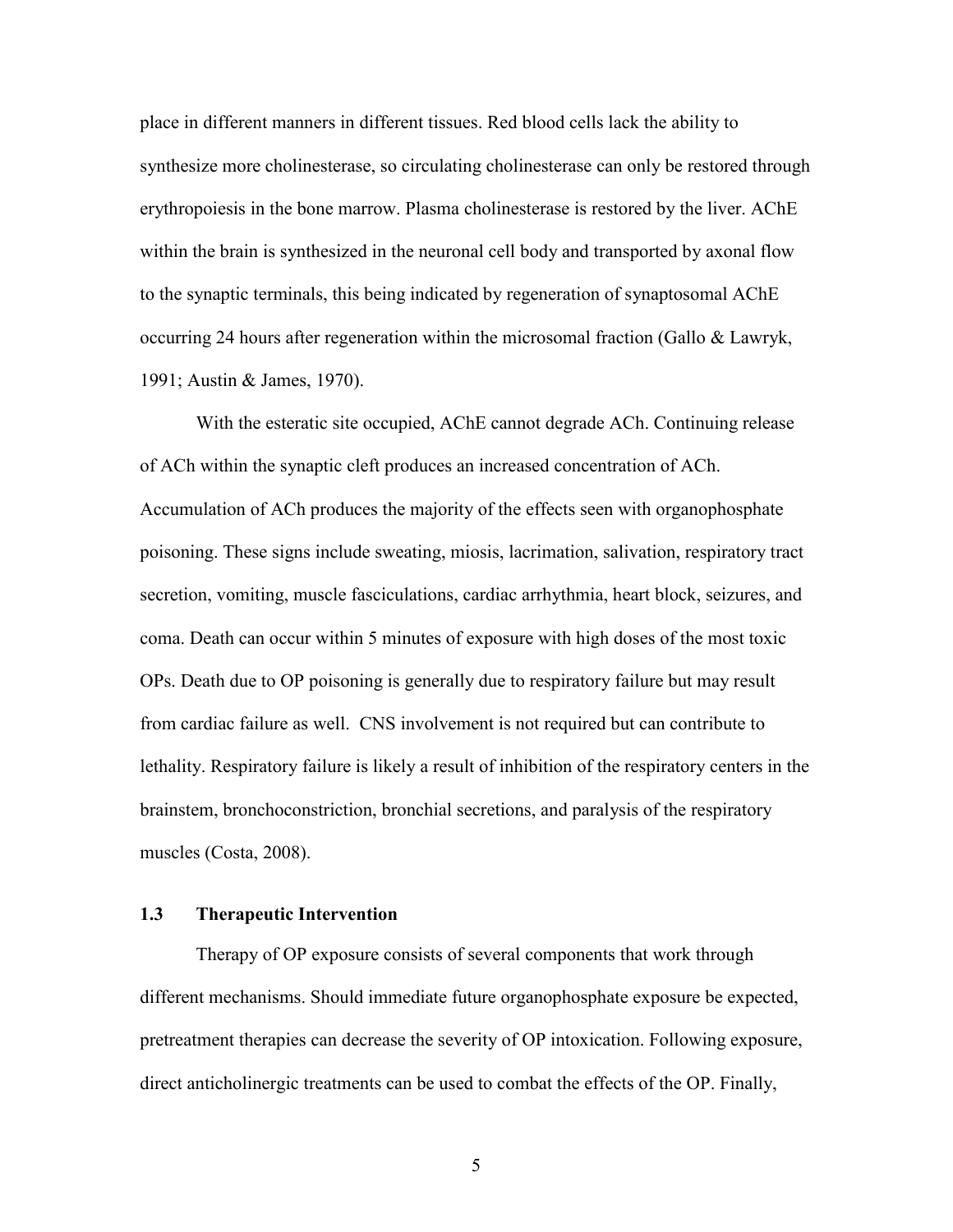oximes directly target OP molecules bound to AChE to restore its normal function (Masson, 2011).

## **1.3.1 Pretreatments**

Prophylactic pretreatments consist of two general categories, reversible AChE inhibitors that temporarily bind AChE so that it is unavailable for OP binding and bioscavengers that inactivate OP molecules before they are able to react with physiological targets. The reversible AChE pretreatment currently in use is pyridostigmine bromide. It is a carbamate that transiently carbamylates AChE protecting it from phosphorylation. It does not cross the blood-brain barrier (BBB), and therefore provides no CNS protection. Use of pyridostigmine along with exposure to several other stressors has been associated with development of Gulf War Syndrome (Masson, 2011).

The body contains a variety of compounds in its tissues that are able to detoxify OPs and with low exposures may prove almost completely protective. It is also possible that exogenous bioscavengers might be able to be administered for protection against OP exposure. Bioscavengers may be able to react with OP compounds either stoichiometrically or catalytically. Butyrylcholinesterase (BuChE), likely one of the most important endogenous bioscavengers, is present in human plasma at a concentration of about 50 nM. It serves no known biological function and is able to stoichiometrically (1 BuChE: 1 OP molecule) react with OPs in the bloodstream. Limited amounts can be produced for exogenous administration to provide more protection than is normally present in the human bloodstream. There are natural enzymes within the human body that have the potential to act as catalytic bioscavengers of OPs. The most promising of these is paraoxonase-1 (PON-1). It is produced by the liver and is able to hydrolyze some OP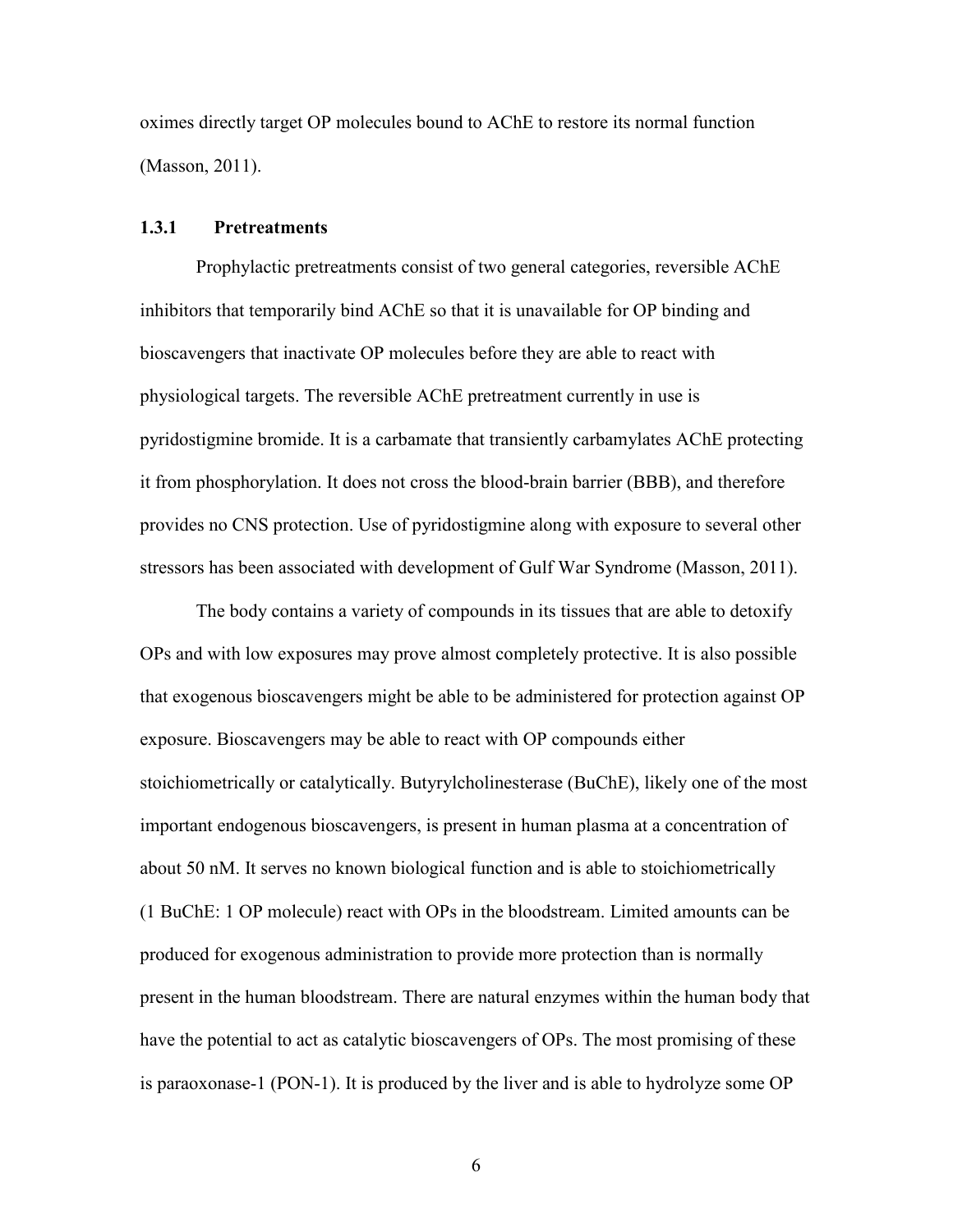molecules at a rapid rate. Attempts have been made to produce mutant of PON-1 that are more catalytically efficient and potentially protective against nerve agents (Masson, 2011).

## **1.3.2 Anticholinergics**

Atropine is a muscarinic acetylcholine receptor antagonist that helps to decrease the effects of ACh in muscarinic synapses (Masson, 2011). It accomplishes this by blocking the binding of ACh to muscarinic receptors in smooth and cardiac muscle, glands, peripheral ganglia, and the CNS. Both atropine and AChE compete for a common binding site on these receptors. Due to its competitive nature, this inhibition can be overcome with sufficient ACh concentrations. Atropine counteracts many of the ill effects of OPs including bronchoconstriction, heart block and excess glandular secretions. Its effects begin within 1-4 minutes of administration and peak within 8 minutes (Brown & Taylor, 2006; Gallo & Lawryk, 1991).

## **1.3.3 Oximes**

Oximes are a group of compounds that can be used to reactivate phosphorylated AChE. This ability comes from their oximate anion, which is strongly nucleophilic at a physiological pH (Masson, 2011). Nucleophilic attack by oximes releases the bound OP moieties from AChE (Gallo & Lawryk, 1991). There is no recognized best oxime as their reactivation potential differs depending on which OP has phosphorylated AChE. Once an AChE bound OP has aged oximes no longer have the ability to remove the group.

Currently used oximes such as 2-PAM, obidoxime, and HI-6 are quaternary pyridinium oximes. These oximes are able to reactivate peripheral AChE restoring respiratory function and decreasing mortality. They are strongly charged and thus unable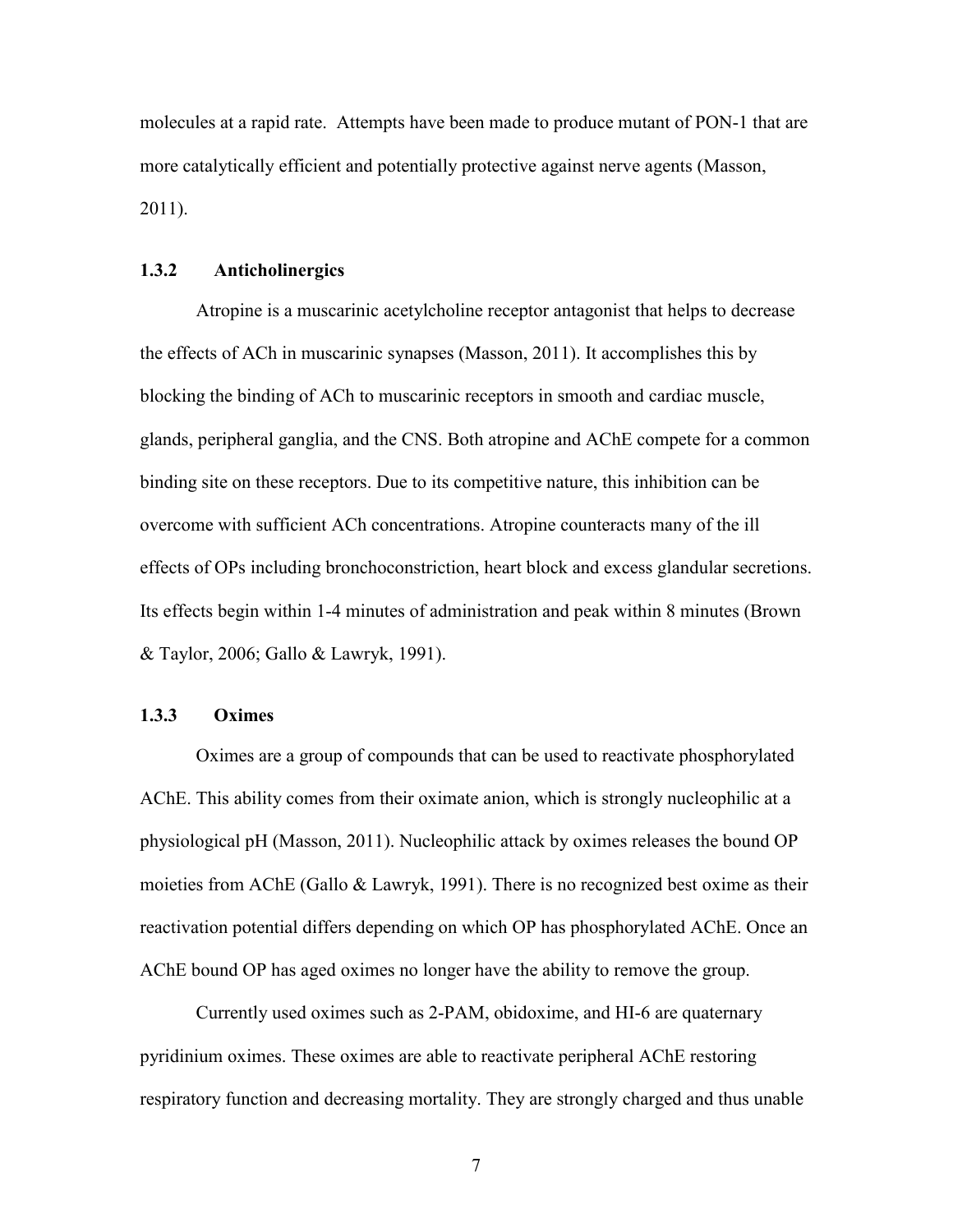to cross the BBB. This prevents them from attenuating CNS damage caused by OP intoxication. Various attempts have been made to facilitate delivery to the brain, but none have been successful enough for field use (Masson, 2011).

#### **1.3.4 Intoxication Treatment**

In cases of organophosphate exposure, treatment differs somewhat depending upon the level of intoxication. In less severe cases of OP intoxication, atropine sulfate is administered first. Once atropine has been administered, decontamination of any remaining source of OP will prevent further entry of the chemical into the body. Should the victim fail to respond to atropine alone, pralidoxime chloride (2-PAM) would be administered. Beyond that, treatment is symptomatic. In more severe cases, artificial respiration is the most immediate priority. Next, multiple higher doses of atropine than used in less severe exposures are administered followed by 2-PAM therapy. After medications have been administered, decontamination and symptomatic treatment can be performed (Gallo & Lawryk, 1991).

#### **1.4 Novel Oximes**

While conventional pyridinium oximes such as 2-PAM are effective at decreasing mortality in those exposed to high OP doses, they have little to no ability to cross the blood brain barrier and reactivate AChE within the central nervous system. It is believed that an oxime that could effectively cross the BBB and reactivate AChE within the CNS could both increase chances of survival and prevent or attenuate seizures and resultant brain injury in those exposed to these compounds, reducing the burden of neurological disease in these individuals.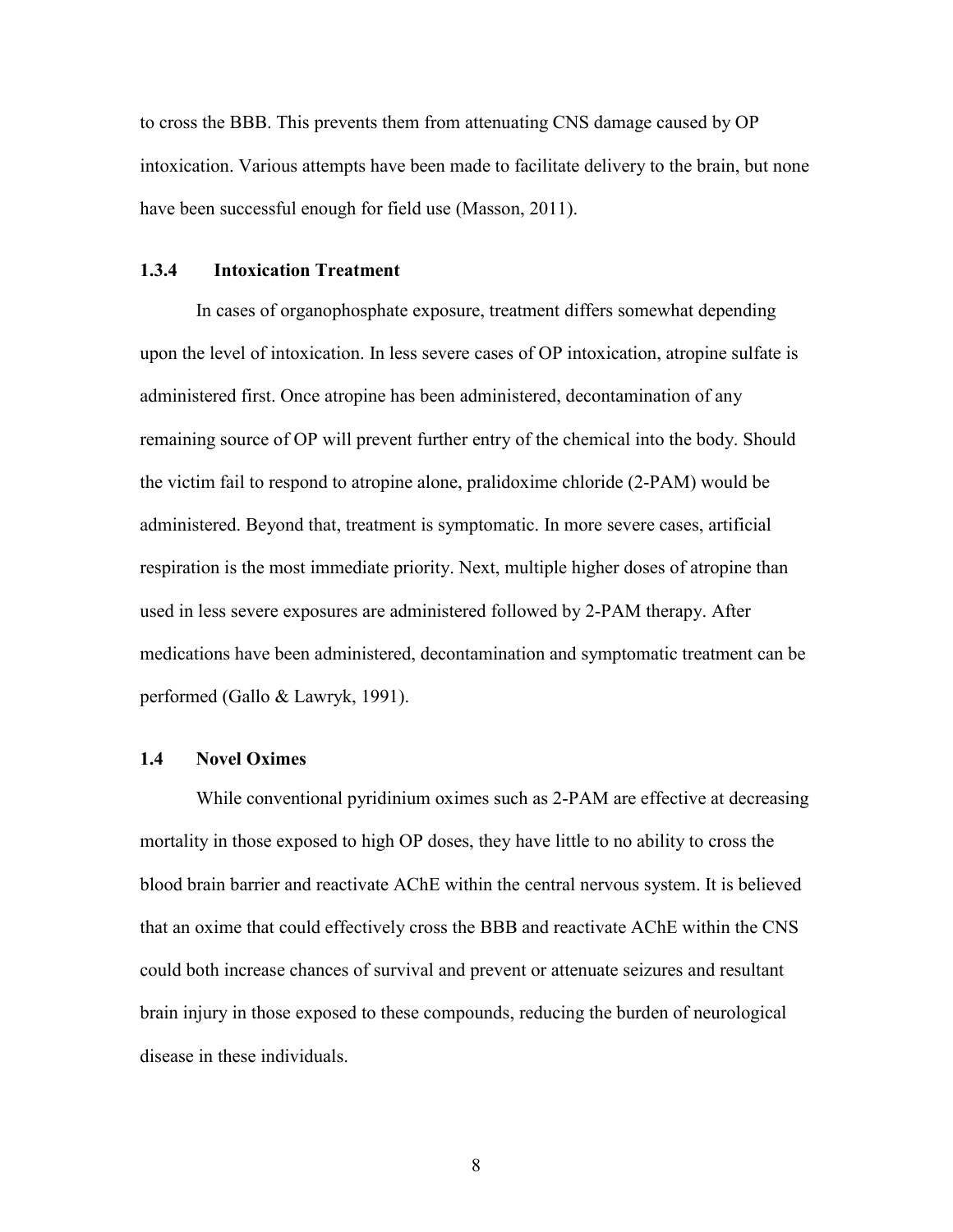A series of novel pyridinium oximes (US patent 9,277,937) with the potential to penetrate the blood brain barrier has been invented by Dr. Howard Chambers in the Department of Biochemistry, Molecular Biology, Entomology and Plant Pathology at Mississippi State University. These novel oximes have shown promising results in reactivating brain AChE in both *in vitro* and *in vivo* rat studies. This testing has been conducted using two highly relevant surrogates of sarin and VX, nitrophenyl isopropyl methyl phosphonate (NIMP) and nitrophenyl ethyl methyl phosphonate (NEMP), respectively (Meek et al., 2012). Oximes were administered at the time of peak brain AChE inhibition in order to ensure that decreased inhibition of brain AChE was the result of oxime entry into the brain and not due to the OP being bound by reactivated peripheral AChE, decreasing the amount of OP able to reach the brain. In the *in vitro* studies, some oximes have achieved AChE reactivations of 70%. *In vivo* studies were subsequently conducted on oximes that reached a minimum of 40% *in vitro* reactivation. The most successful of these oximes, Oxime 20, achieved AChE reactivation of 25% in brain tissue at 30 min post oxime administration. In this same *in vivo* study, 2-PAM produced no AChE reactivation within the brain. While degree of lipophilicity was not related to efficacy at reactivating AChE, all of the tested oximes were more lipophilic than 2-PAM, possibly explaining their ability to reactivate brain AChE (Chambers, Chambers, Meek, & Pringle, 2013). Further studies produced *in vivo* brain AChE reactivation of up to 35% at 2 hours post oxime administration. Oxime 20 (the most effective reactivator of AChE within the brain thus far) has levels of peripheral AChE reactivation approaching that of 2-PAM, 40 to 45% compared to 55 to 60%. Studies of seizure attenuation and survival using lethal doses of NIMP and NEMP demonstrated the protective effect of both Oxime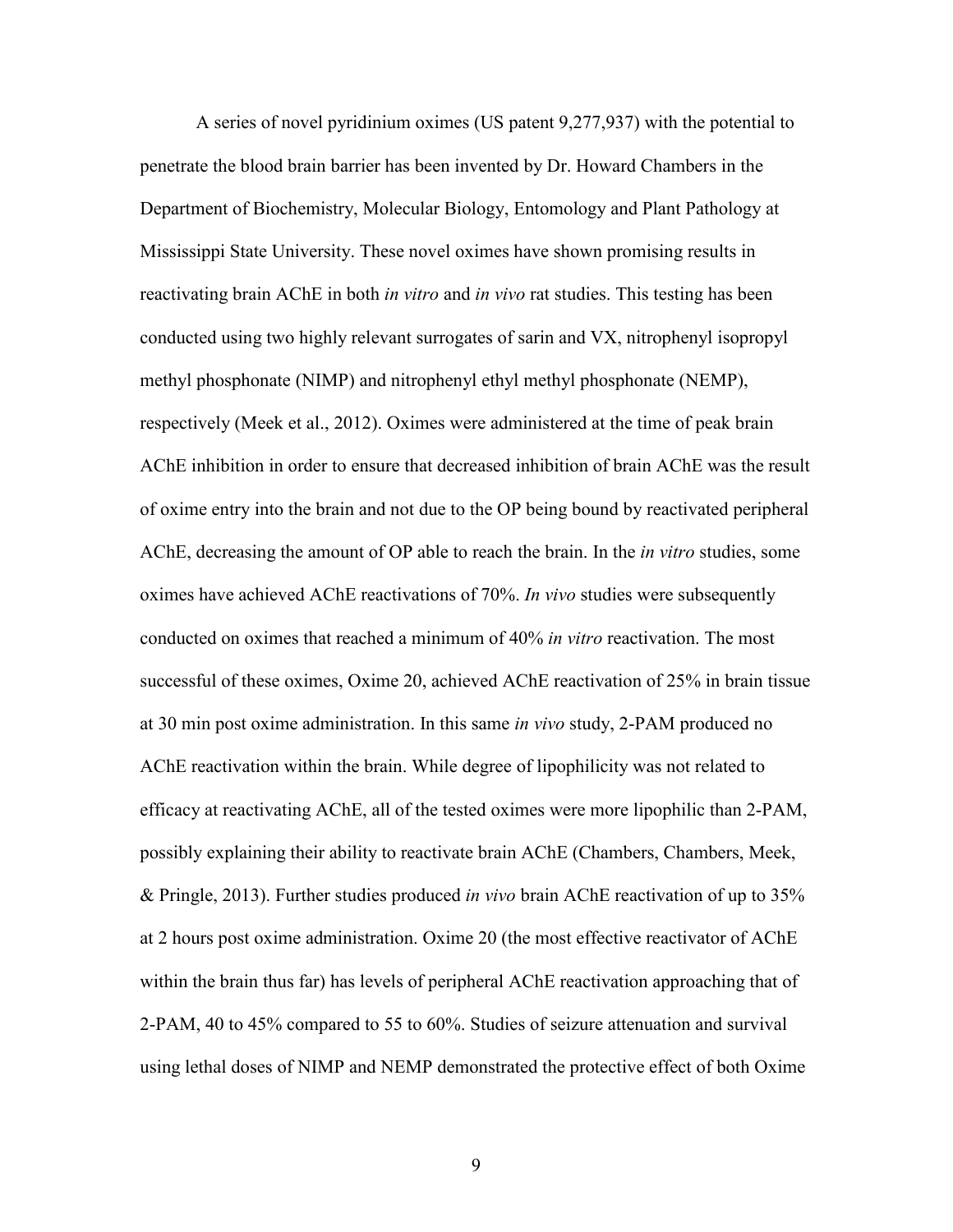20 and Oxime 1. Both of these oximes caused termination of seizures by 6 hours while rats treated with 2-PAM were still displaying seizure activity at 8 hours. Additionally, the novel oximes produced higher survival rates than 2-PAM (Chambers et al., 2016).

Studies have also been performed of astrocyte glial fibrillary acidic protein (GFAP) expression in rat brains following exposure to nerve agent surrogates as an indicator of activation of astrocytes, which should indicate neuroinflammation. Seizure behavior and increased GFAP expression of both NIMP and NEMP treated rats were similar to those of the positive control, kainic acid. GFAP levels in those rats subsequently treated with Oxime 20 showed lower levels of GFAP relative to OP alone, similar to the control, indicating that brain inflammation would likely be greatly reduced or eliminated in subjects receiving this therapy. In contrast to Oxime 20, 2-PAM was not observed to affect level of GFAP expression in this study.

#### **1.5 Research Summary**

To further study the potential use of these novel oximes, the research described in this thesis was undertaken. This work sought to further measure the sparing of neuronal injury resultant of OP intoxication when these oximes were employed. The first goal of this research, as will be discussed in Chapter 2, was to compare degree of neurodegeneration seen in the brains of rats dosed with the sarin surrogate NIMP or paraoxon to those of rats that were dosed with NIMP but subsequently treated with one of our lead novel oximes, Oxime 20. The next goal was to further explore how the cells of the CNS respond physiologically to NIMP administration and treatment of NIMP intoxication with Oxime 20, Oxime 1, and 2-PAM. Genetic regulation of MAP kinase was selected for this as this system mediates cellular response to a variety of stimuli and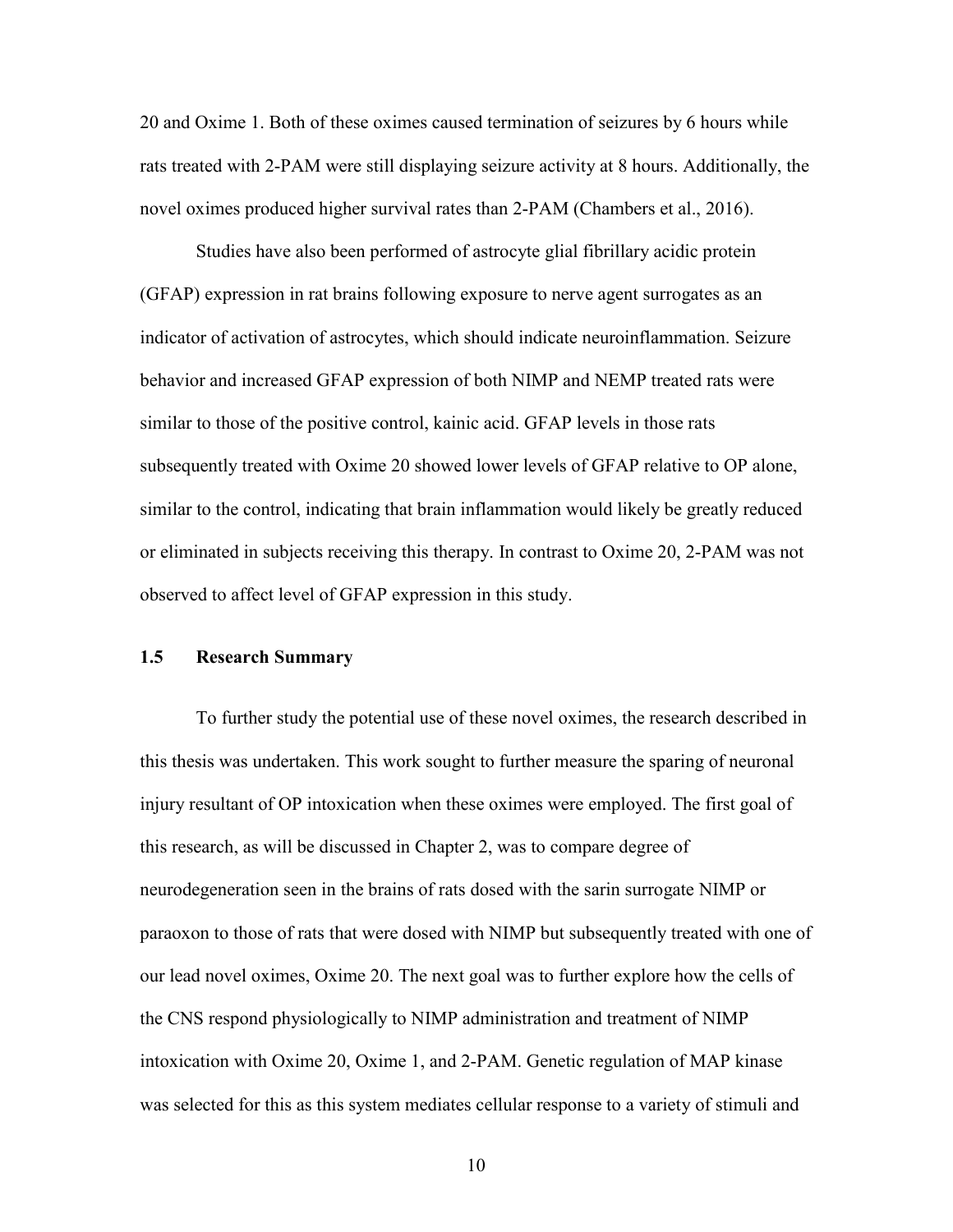may provide insight into how these cells will respond to exposure to these compounds.

This experiment will make up Chapter 3 of this document.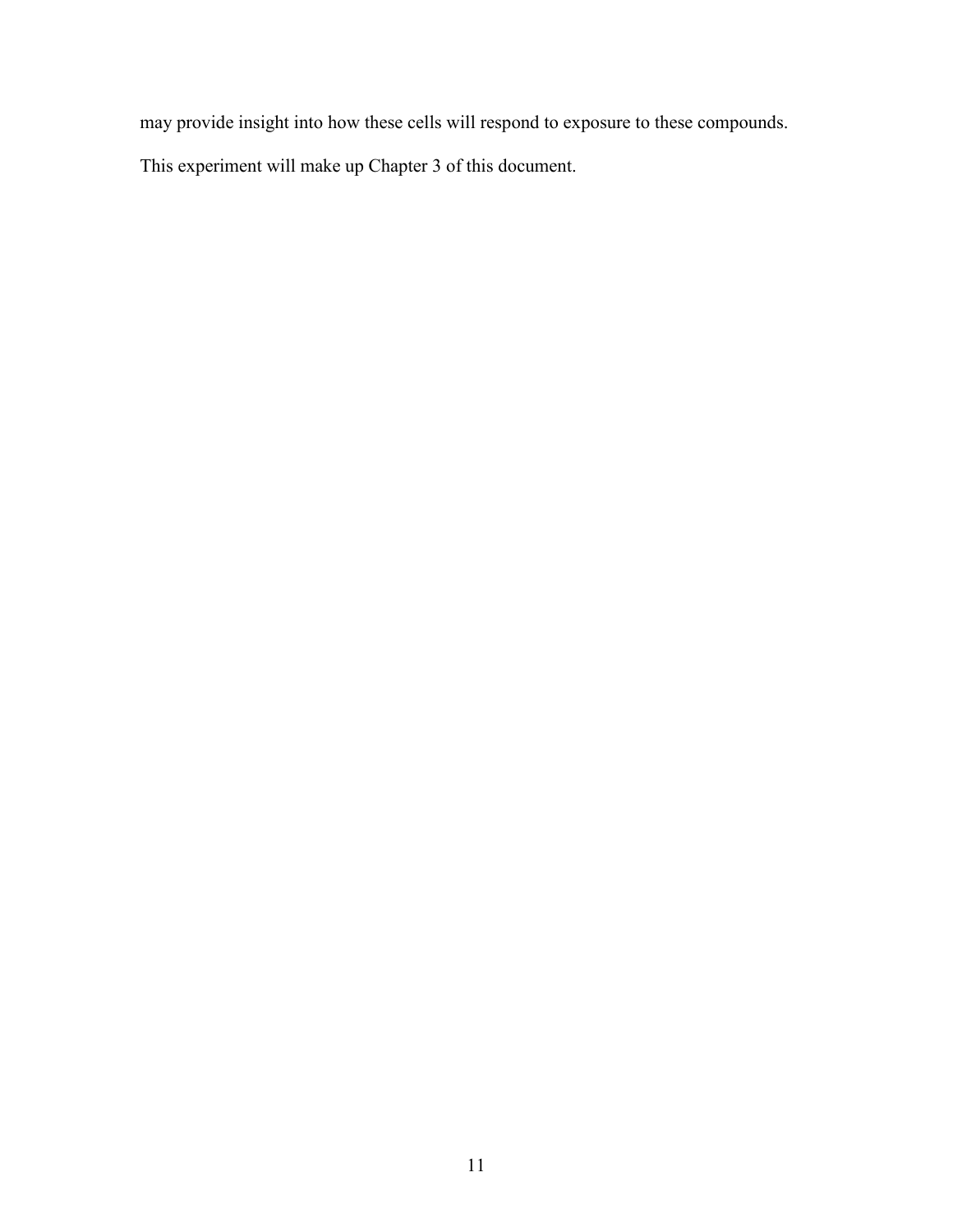## CHAPTER II

# NEURODEGENERATION FOLLOWING ORGANOPHOSPHATE AND NOVEL OXIME TREATMENT

#### **2.1 Introduction**

Organophosphates, especially those used as pesticides or CWAs, function as potent cholinesterase inhibitors capable of producing various toxic signs including hypersecretion, convulsions, coma, and death. Depending on dose and agent of exposure, seizures can progress rapidly into full status epilepticus that can produce significant brain damage. Work in rats using soman shows that acetylcholinesterase inhibition leads to a build-up of acetylcholine, which causes excessive cholinergic stimulation resulting in seizures, the first 5 minutes of which are completely dependent on cholinergic stimulation. During the time from 5 minutes to 40 minutes after induction of seizures, control of seizure activity begins to transition from the cholinergic system to other neurotransmitters (Shih & McDonough, 1997). Once seizures begin, extracellular glutamate levels increase and serve as the main source of seizure stimulation (Lallement et al, 1991). Past 40 minutes of seizures, the cholinergic system no longer serves as the primary controller of seizure activity, and excitatory amino acids such as glutamate are the main source of seizures (Shih & McDonough, 1997; Eisenkraft, Falk, & Finkelstein, 2013). As a result of these prolonged seizures, excitotoxic neural pathology occurs following exposure to high dosages of organophosphate anticholinesterases (McDonough, Dochterman, Smith, & Shih, 1995). Status epilepticus resulting from OP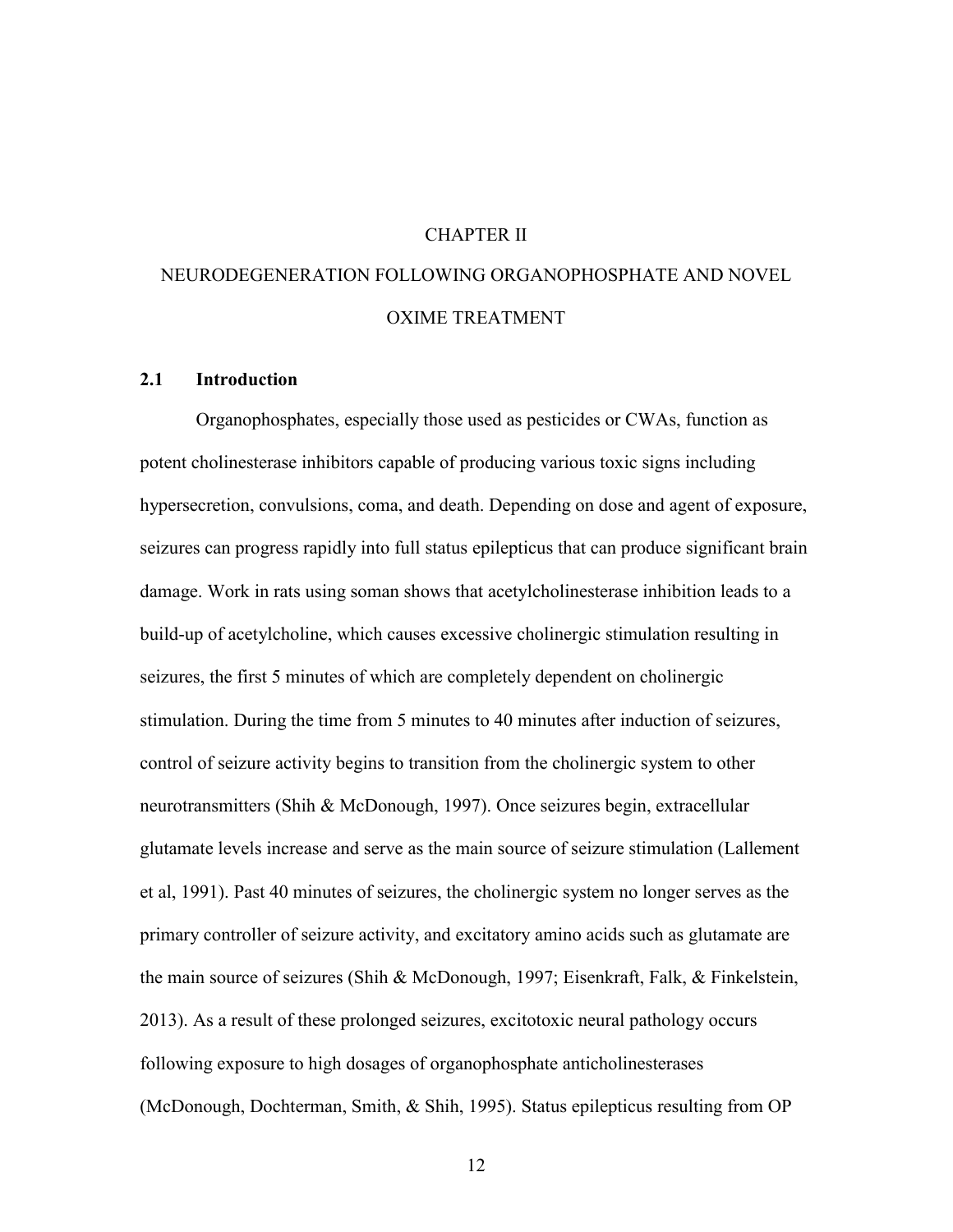exposure has been documented to produce a prolonged elevation of calcium within the brain that could be indicated in the excitotoxic neuropathology due to the important role that calcium ions play as second messengers in neurodegenerative pathways (Deshpande, Carter, Blair, & DeLorenzo, 2010; Deshpande, Blair, Phillips, & DeLorenzo, 2016b). This damage results in some cells dying within the first 24 hours. During this same time course, some neurons develop an eosinophilic, degenerate appearance. These neurons will degenerate and die in a period of time ranging from 2 weeks to 2 months (Collombet et al., 2011). On closer examination, these degenerating neurons display necrotic, apoptotic, and hybrid forms of cell death. One study of ultrastructural morphology demonstrated at least 11 distinct morphological types of degrading neurons displaying varying degrees of both apoptotic and necrotic characteristics as a result of soman exposure (Baille et al, 2005). The death of these degenerating neurons can provide a source of further damage lasting out to three months post-OP exposure. Beyond 3 months, there should be no further degenerate neurons present (Collombet et al., 2011).

 Studies of organophosphate induced neurodegeneration show widespread, highly variable neuronal damage in the brains of exposed animals. Of the damage seen with these compounds, six regions most consistently displayed neurodegeneration. These regions are the piriform cortex, hippocampus, thalamus, amygdala, cerebral cortex, and caudate/putamen. The piriform cortex, amygdala, and hippocampus tend to most frequently display evidence of neuropathology, while the piriform cortex and hippocampus are generally the most severely damaged of these regions. Within these regions of the brain, certain subsets of cells seem to be more sensitive to the effects of OPs. In the piriform cortex, the pyramidal cells are primarily affected. The CA1 and CA2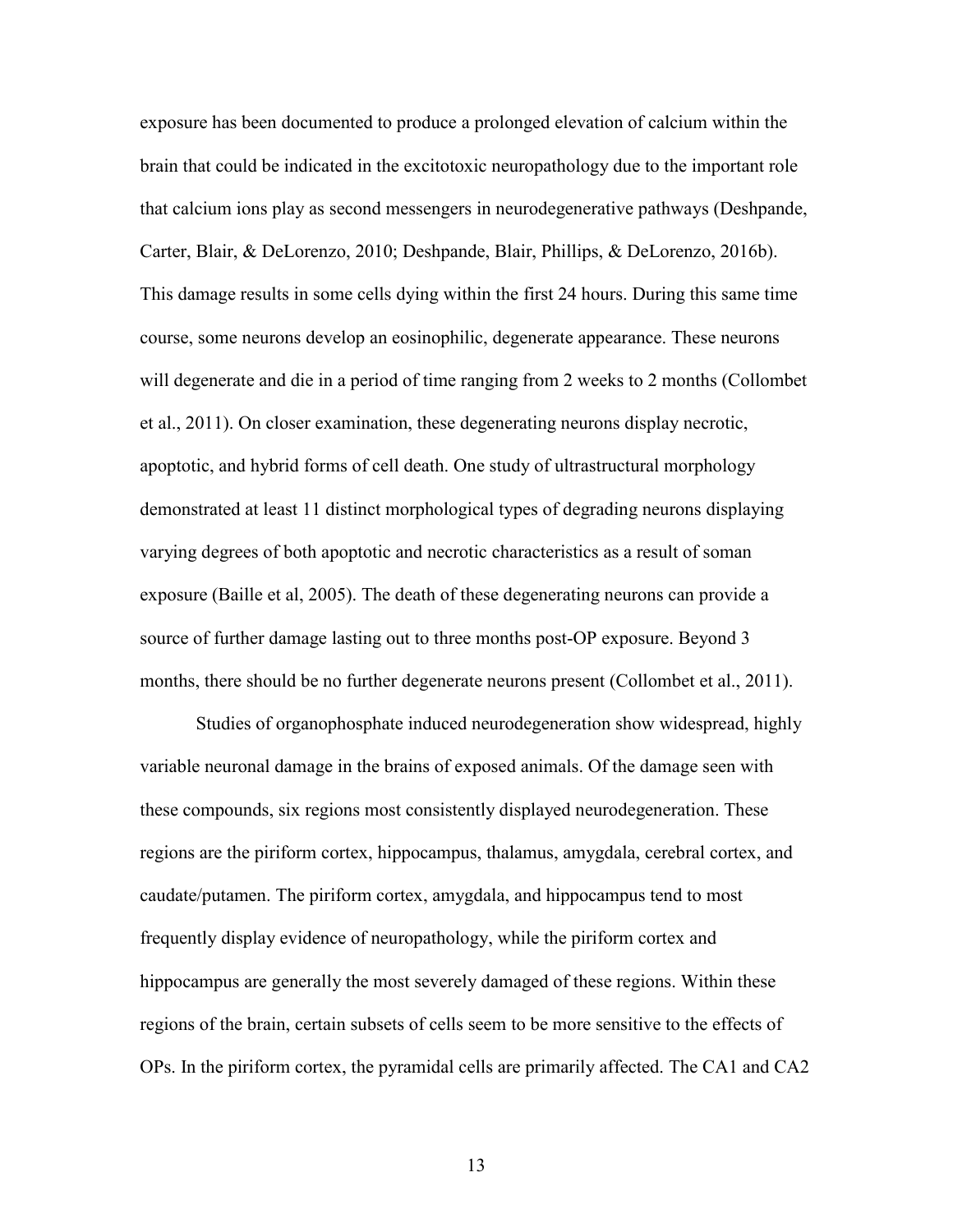regions of the hippocampus suffer more damage than the CA3. The medial and dorsal nuclei of the thalamus generally suffer more damage than other areas within this region. Damage in the cerebral cortex is usually less than other areas of the brain with occasional necrosis of pyramidal cells. Damage to the caudate/putamen is generally both less frequent and less severe than other areas of the brain (McDonough, Jaax, Crowley, May, & Modrow, 1989; McDonough et al., 1995). The specificity of this excitotoxic damage in these regions could be explained by the dense association of cholinergic neurons and the large number of cholinergic projections (Chen, 2012).

Aside from direct damage to the neurons resulting from seizures, the subsequent metabolic deregulation and cell death result in activation of microglia and astrocytes producing neuroinflammation (Collombet et al., 2011). Glutamate itself can contribute to this activation of the immune system. Evidence exists that T cells can be activated directly by glutamate and subsequently activate microglia by the secretion of cytokines (Eisenkraft et al., 2013). These activated microglia and astrocytes along with invading macrophages produce inflammatory cytokines for several days following neuronal injury. These inflammatory cytokines, of which microglia are the primary source, include tumor necrosis factor α (TNFα), interleukin 1β (IL1β) and interleukin 6 (IL6). Astrocytes additionally produce neurotrophic factors and growth factors including ciliary neurotrophic factor (CNTF), brain-derived neurotrophic factor (BDNF), basic fibroblast growth factor (FGF-2), nerve growth factor (NGF) and vascular endothelial growth factor (VEGF). These cytokines contribute to the survival of degenerating neurons and also promote glial scar formation (Collombet et al., 2011).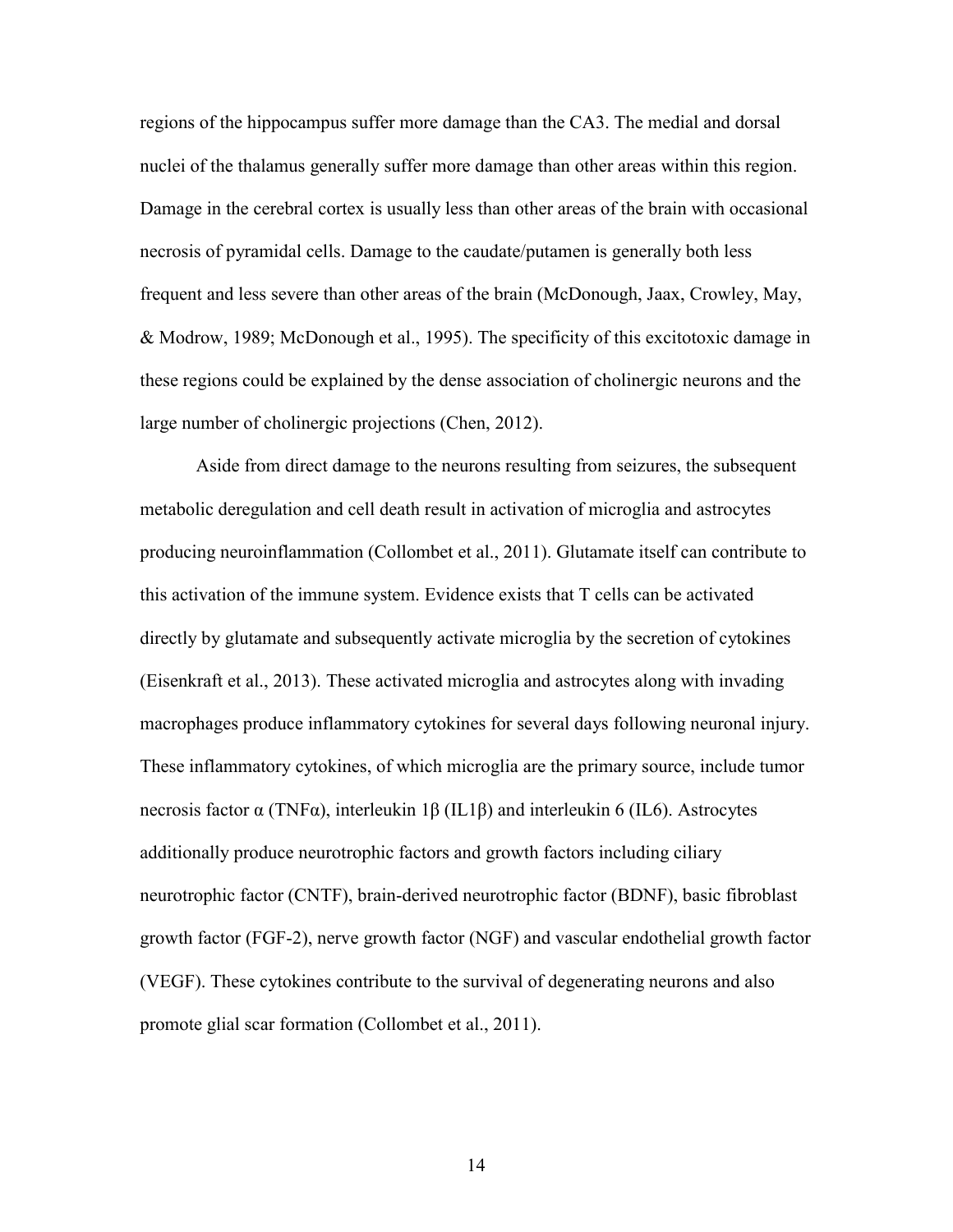Astrocytes are glial cells that serve several important functions following brain injury. Several of these functions, including taking up excess extracellular glutamate and eliminating reactive oxygen species, protect neurons after an acute injury. They can also serve a role in the inflammatory processes that occur following an injury by secreting an array of inflammatory cytokines. Following injury and destruction of neurons, astrocytes can form glial scars within the brain as well as assist in remodeling of the extracellular matrix. Astrocytes also produce neurotrophic factors that assist in survival and remodeling of neurons following injury (Chen & Swanson, 2003). In rodents, astrocytes are typically activated within 3 days post-traumatic brain injury, and this activation can last for several weeks (Collombet et al., 2007).

Microglia are activated in a timespan from hours to days following a neurodegenerative event to serve as the main inflammatory cell within the brain. Once activated, their morphology and antigen expression begin to become more macrophagelike, and they exhibit some functions similar to macrophages such as phagocytosis of cellular debris and secretion of inflammatory cytokines (Zimmer, Ennis, & Shipley, 1997; Simoni et al., 2000).

The damage produced in the brain as a result of OP intoxication can lead to longlasting behavioral and cognitive impairment (Filliat et al., 2006). Current treatment for OP intoxication in the United States involves the use of atropine, anticonvulsants, and the oxime 2-PAM. Atropine has anticholinergic effects, antagonizing excess ACh at muscarinic receptors. Anticonvulsants such as diazepam are capable of terminating seizures by acting on GABA receptors. Oximes act by transphosphorylating OP molecules that are bound to AChE. This reactivates the AChE molecule and makes it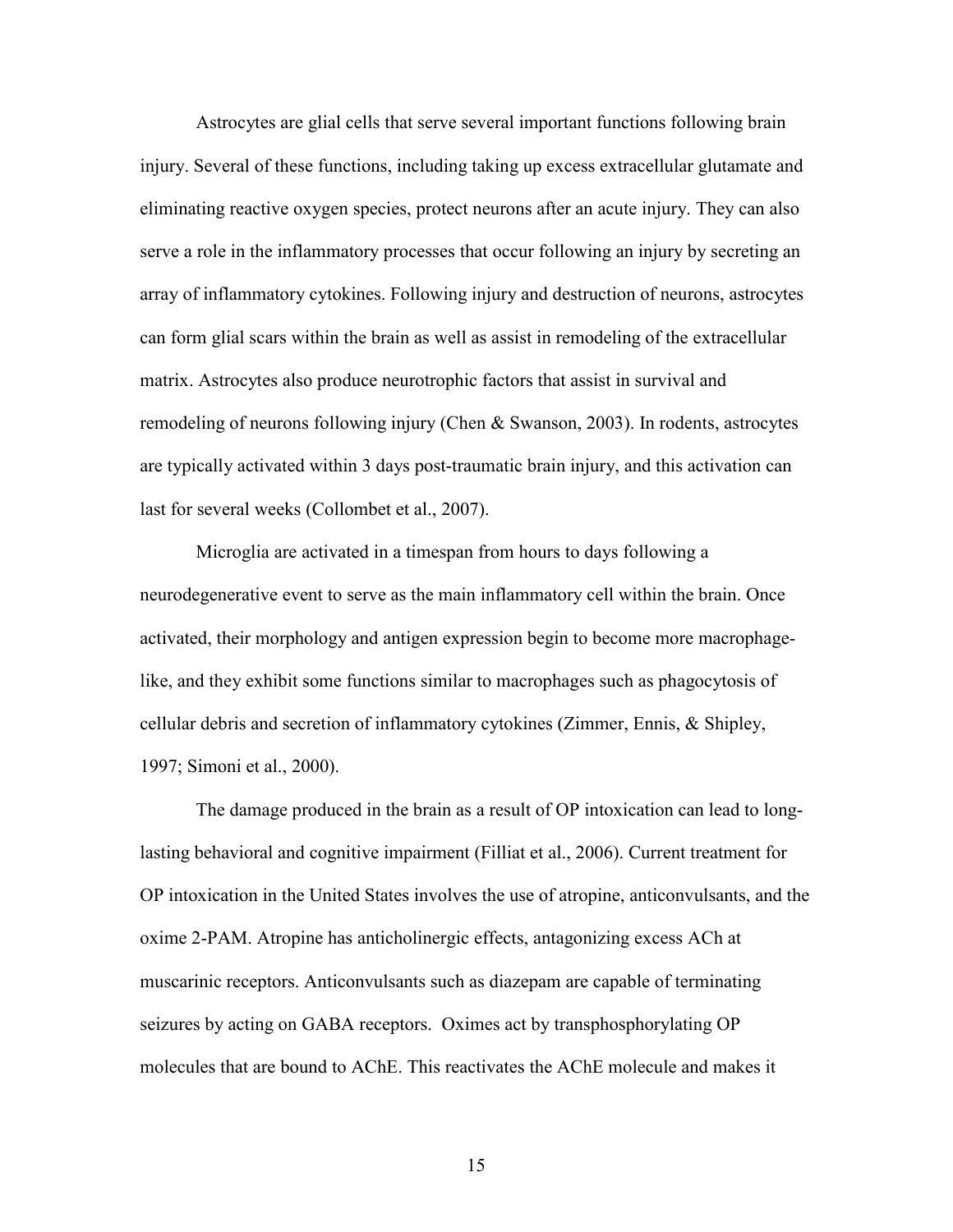available to degrade ACh. The currently approved oxime for the treatment of OP intoxication in the U.S. is pralidoxime (2-PAM) (RamaRao, Afley, Acharya, & Bhattacharya, 2014). While 2-PAM is effective at decreasing mortality in those exposed to high OP doses, it has little to no ability to cross the blood brain barrier and reactivate AChE within the CNS. It is believed that an oxime that could effectively cross the BBB and reactivate AChE within the CNS could both increase chances of survival and prevent or attenuate seizures and resultant brain injury in those exposed to these compounds, reducing the burden of neurological disease in these individuals.

A series of novel phenoxyalkyl pyridinium oximes developed by Dr. Howard Chambers at the Department of Biochemistry, Molecular Biology, Entomology and Plant Pathology at Mississippi State University have been shown to have the potential to be more effective than oximes currently available in both preventing mortality and decreasing morbidity (in the form of brain damage) in rats exposed to high doses of OPs. The novel oximes have shown promising results of reactivating brain AChE in both in vitro and in vivo studies. This testing has been conducted using two highly relevant surrogates of sarin and VX, nitrophenyl isopropyl methyl phosphonate (NIMP), first described by Ohta et al. (2006), and nitrophenyl ethyl methyl phosphonate (NEMP), first described by Fukuto & Metcalf (1958), respectively (Meek et al., 2012). Oximes were administered at the time of peak brain AChE inhibition following a high sublethal dose of organophosphate. This time was chosen to ensure that decreased inhibition of brain AChE was the result of oxime entry into the brain and not due to the OP being bound by reactivated peripheral AChE, decreasing the amount of OP able to reach the brain. In the in vitro studies, some oximes have achieved AChE reactivations of 70%. In vivo studies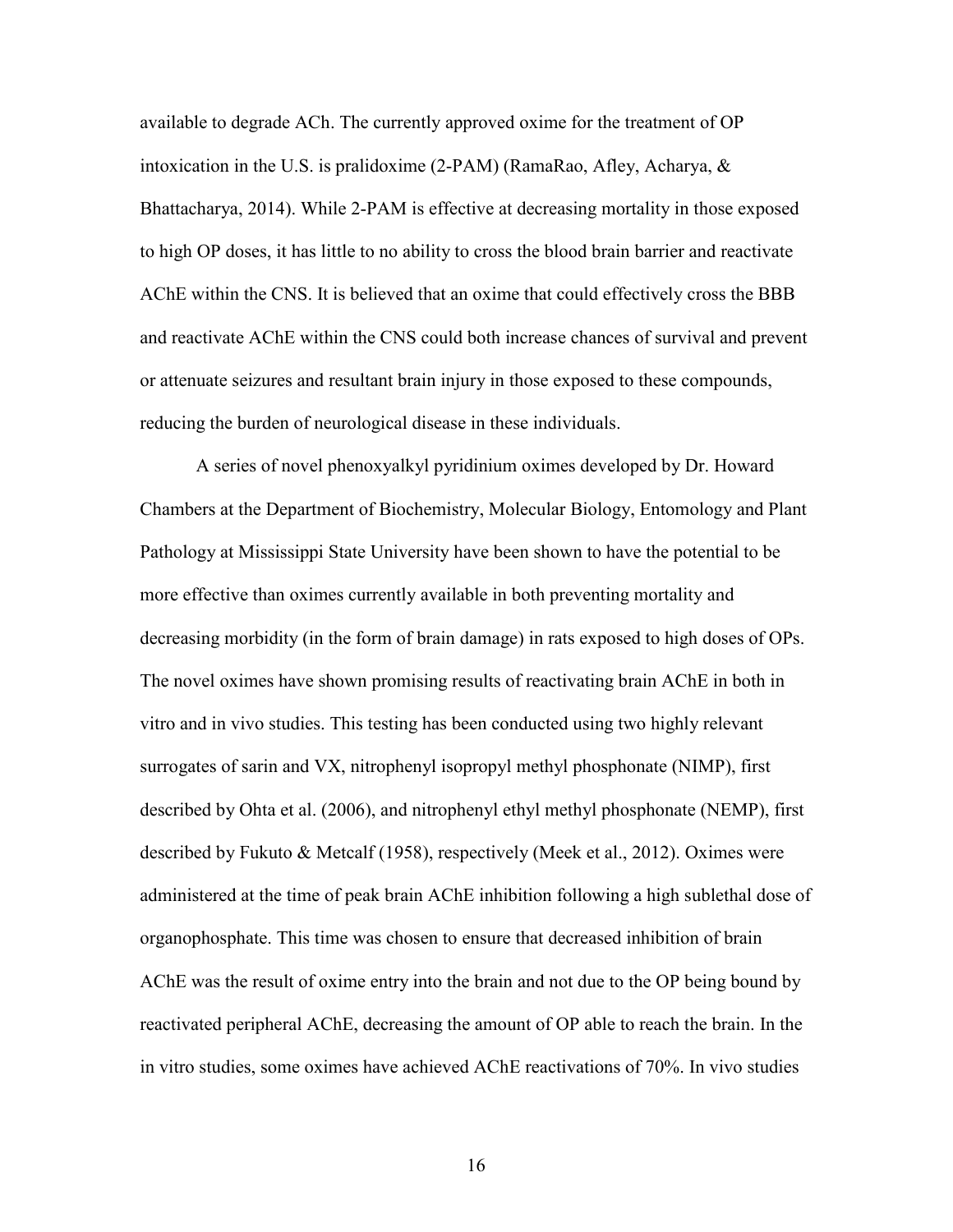were subsequently conducted on oximes that reached a minimum of 40% in vitro reactivation. The most successful of these oximes, Oxime 20, achieved AChE reactivation of 25% in brain tissue at 30 minutes post oxime administration. In this same in vivo study, 2-PAM produced no AChE reactivation within the brain. While degree of lipophilicity was not related to efficacy at reactivating AChE, all of the tested oximes were more lipophilic than 2-PAM, possibly explaining their ability to reactivate brain AChE (Chambers et al., 2013). Further studies produced in vivo brain AChE reactivation of up to 35% at 2 hours post oxime administration. Those oximes that reactivated at least 20% of brain AChE attenuated seizures. Oxime 20 (the most effective reactivator of AChE within the brain thus far) has levels of peripheral AChE reactivation approaching that of 2-PAM, 40 to 45% compared to 55 to 60%. Treatment with these compounds has been shown to produce survival rates comparable to or better than 2-PAM and attenuate seizure like-behavior (Chambers et al., 2016).

Previous studies have been performed measuring GFAP expression in rat brains following exposure to nerve agent surrogates and subsequent treatment with Oxime 20 as an indicator of neurodegeneration. It was observed that GFAP expression in the piriform cortex and dentate gyrus was significantly reduced in animals treated with Oxime 20 at 4 days post-exposure to NIMP or NEMP challenge relative to those that were not treated with the novel oxime. Seizure behavior and GFAP expression of both NIMP and NEMP treated rats were similar to those of the positive control, kainic acid. GFAP levels in those rats subsequently treated with Oxime 20 showed decreased levels of GFAP, similar to the control, indicating that brain damage would likely be greatly reduced in subjects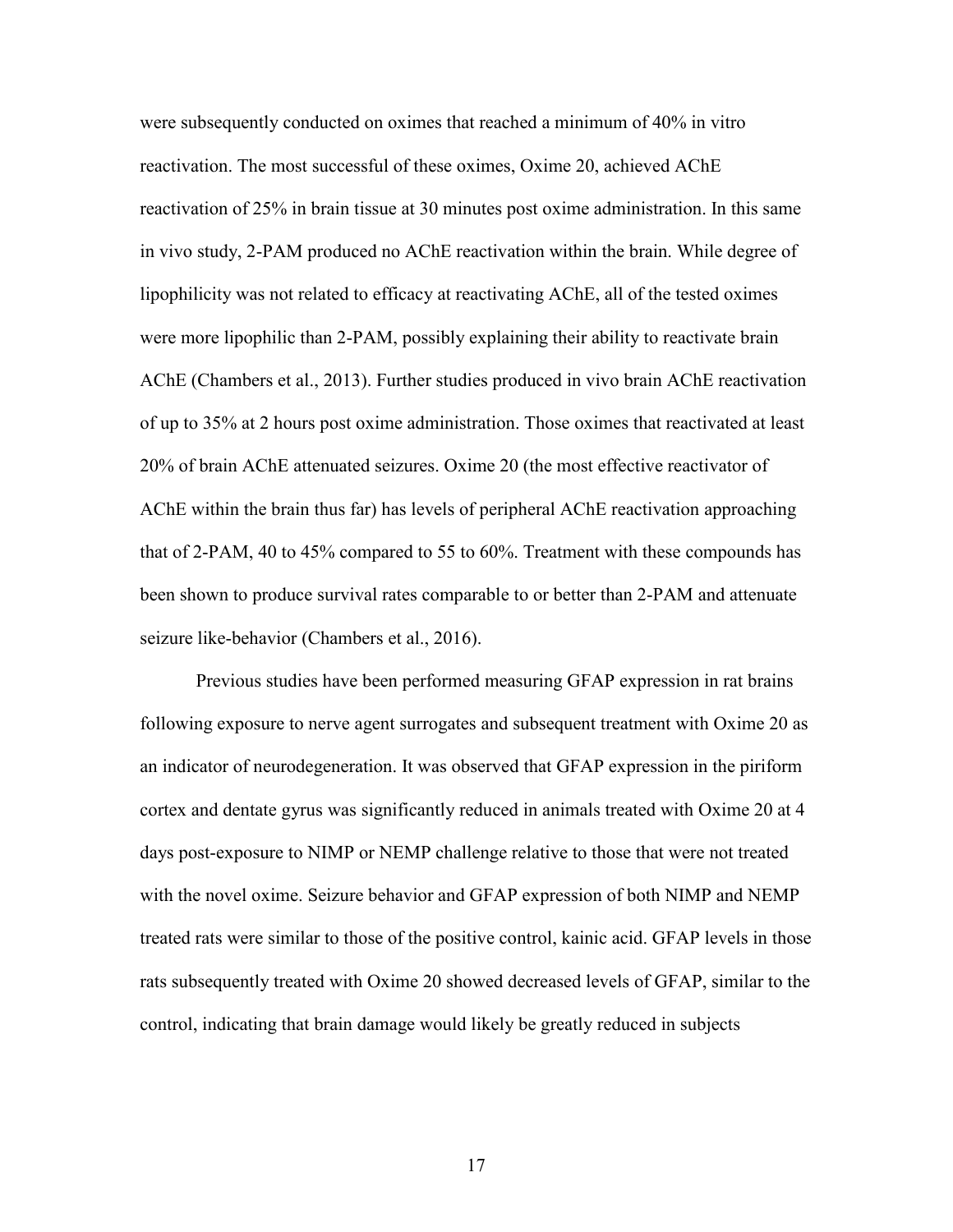receiving this therapy. In contrast to Oxime 20, 2-PAM was not observed to affect the level of GFAP expression in that study.

 This study was designed to further examine neural damage induced by the sarin surrogate NIMP and paraoxon and explore the ability of the novel oximes to attenuate this damage. Development of observable pathological signs is attributed to prolonged seizure activity. Compounds that are able to prevent or attenuate seizures have been shown to decrease resulting pathology (McDonough et al., 1995). For this study, lethal doses of both NIMP and paraoxon were used in order to produce excitotoxic neurodegeneration. Time delays of 1 hour between OP and oxime administration were included to reflect the delay that would occur in actual poisoning events. As the brain can tolerate about 45 min of seizures without appreciable neurodegeneration (Motte, Fernandes, Baram, & Nehlig, 1998; Norwood et al., 2011), a 1 hour delay, reflecting the observed 15 minute latent period and 45 minutes of seizures, is an approximate far end of the therapeutic window needed for preventing brain damage. The test dosage of novel oximes was 146 µmoles/kg, the molar equivalent of the approved therapeutic dosage of 2-PAM delivered in three auto-injectors. This dosage has been chosen because it would best emulate treatment of human poisoning victims. The novel oximes chosen for this study were Oxime 20 and Oxime 15, two of the most promising of the novel oximes. Neurodegeneration was measured at both 24 hours and 4 days post-organophosphate exposure. Twenty-four hours was chosen as to measure immediate excitotoxic neurodegeneration while four days was selected to examine delayed neurodegeneration. In the 24 hour brains, the hippocampus, amygdala, and piriform cortex were selected for examination due to their high incidence and severity of neurodegeneration as noted in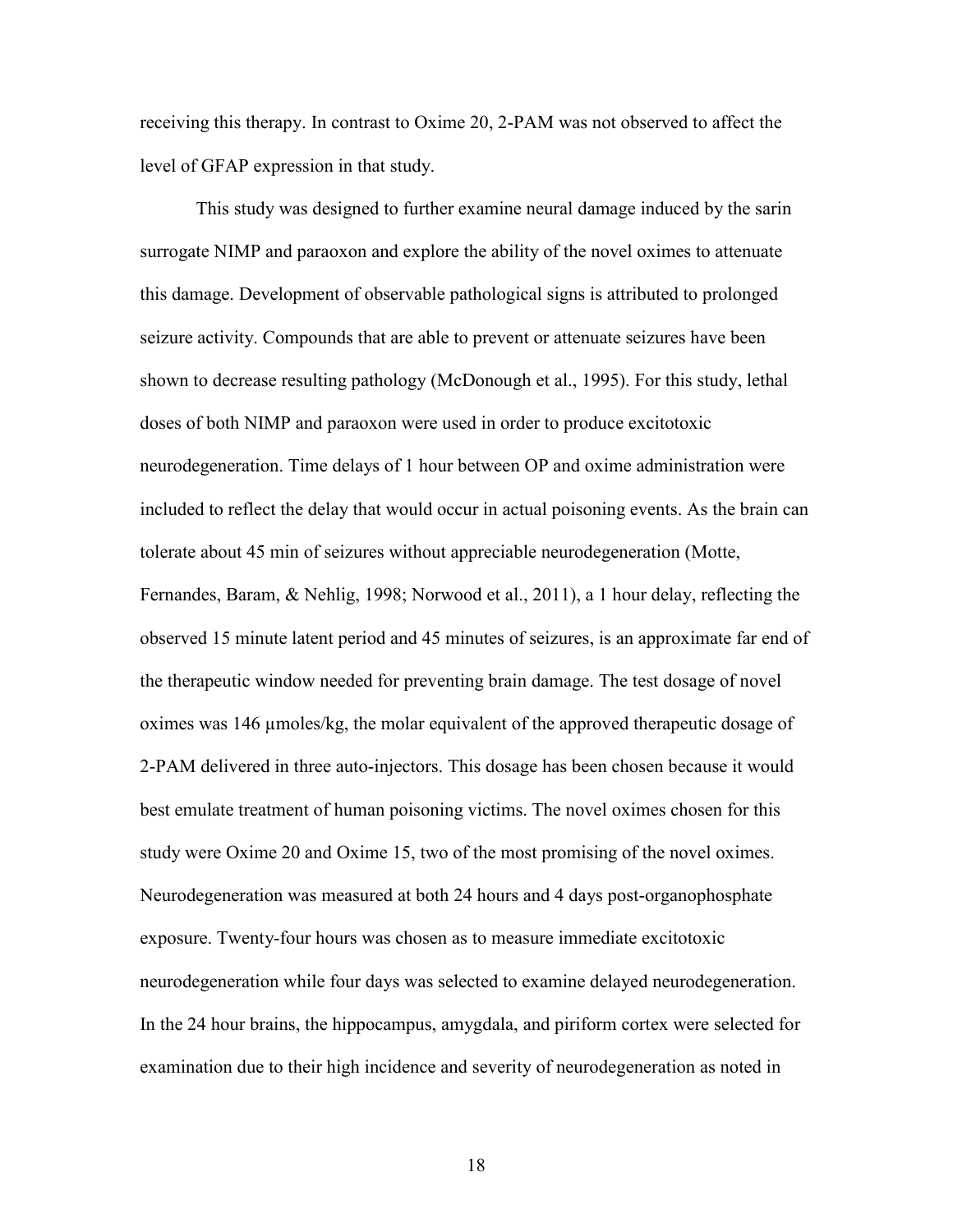published literature. For 4 day animals, these regions were limited to the hippocampus and piriform cortex due to their higher incidence of damage noted in published literature.

For measurement of neurodegeneration, FluoroJade B provides an easily quantifiable, highly specific measure of dying neurons (Schmued, Albertson, & Slikker, 1997; Schmued & Hopkins, 2000). The use of this stain has been previously described in animal model studies of nerve agent exposure (Myhrer, Andersen, Nguyen, & Aas, 2005; Myhrer, Enger, & Aas, 2006; Apland et al., 2010; RamaRao et al., 2014; Li et al., 2011). As this stain is not selective for either necrotic or apoptotic processes, it provides a measure of total dying neurons, which are seen to display varying degrees of necrotic and apoptotic properties (Baille et al., 2005). Additionally, as not all neurons that will die from OP intoxication die immediately, staining these degenerating cells gives a measure of the degree of neuronal death that is expected to occur but has not yet been completed. To assist in identifying locations within the brain, DAPI was used as a counterstain to indicate intact neurons (Giorgi et al., 2003). For verification of this staining method, kainic acid was used as a positive control for neurodegeneration (Schmued  $\&$  Hopkins, 2000).

## **2.2 Methods**

#### **2.2.1 Kainic Acid Treatments**

Adult male (250-300g) Sprague Dawley rats were injected intraperitoneally with 10mg/kg kainic acid dissolved in sterile water. Initially, kainic acid sourced from Cayman Chemical Companey (Ann Arbor, MI) was used for these treatments. Due to lack of solubility and efficacy in producing seizures, kainic acid was purchased from Tocris Bioscience (Bristol, UK), which proved highly soluble and effective in producing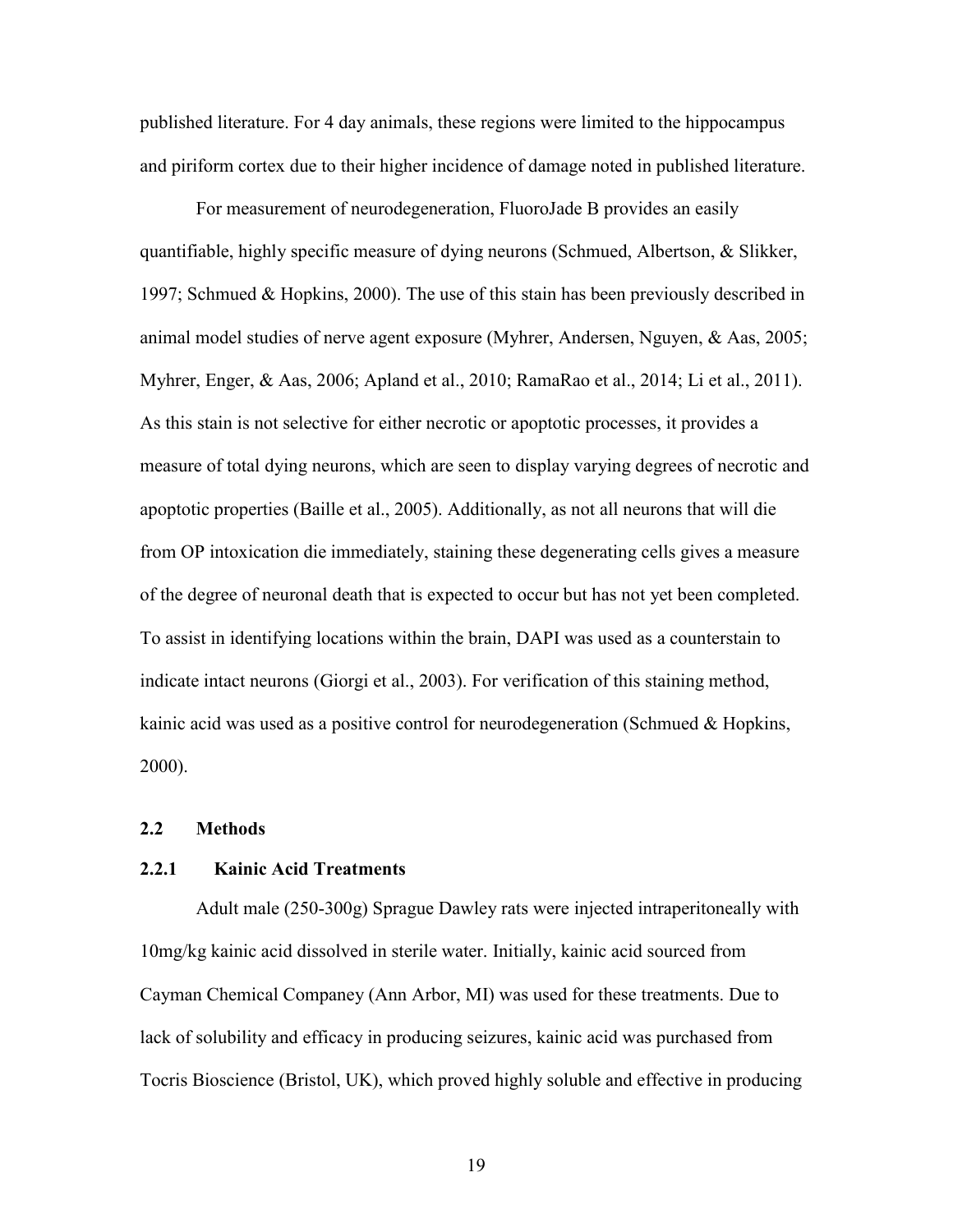seizures. Rats were monitored for 8 hours following initial injection and maintained by animal facility staff for the next 24 hours to 4 days.

## **2.2.2 Organophosphate Treatments**

Adult male (250-300g) Sprague Dawley rats were injected subcutaneously with either a lethal dosage of the sarin surrogate NIMP (0.6 mg/kg), a lethal dosage of paraoxon (0.8 mg/kg), or vehicle (Multisol). Oximes were given 30 minutes after organophosphate administration. An intramuscular injection of 146 μmol/kg of either Oxime 20, Oxime 15, or 2-PAM or vehicle (Multisol) was administered to rats in those treatment groups. The first dose of atropine was also administered intramuscularly at a dosage of 0.65 mg/kg at this time. Over the first 4 hours rats were administered up to 2 additional injections of atropine as necessary for control of peripheral cholinergic signs with most rats receiving 3 injections total. Rats were monitored for 8 hours following initial injection and maintained by animal facility staff for the next 24 hours to 4 days. These procedures were performed under an approved Institutional Animal Care and Use Committee protocol (#17248).

## **2.2.3 Perfusion and Sample Processing**

Twenty-four hours or four days after treatment, rats were perfused by a protocol adapted from (Gage, Kipke, & Shain, 2012). The rats were deeply anesthetized with isoflurane and transcardially perfused with 0.9% sodium chloride until fluid ran clear followed by 200 ml 4% paraformaldehyde. Skulls were removed and stored in paraformaldehyde for 24 hours. At that point the brains were removed and placed in 25% sucrose for 4 days to allow equilibration of sucrose into the brains to protect the architecture of the tissue during freezing. At 4 days the brains were flash frozen in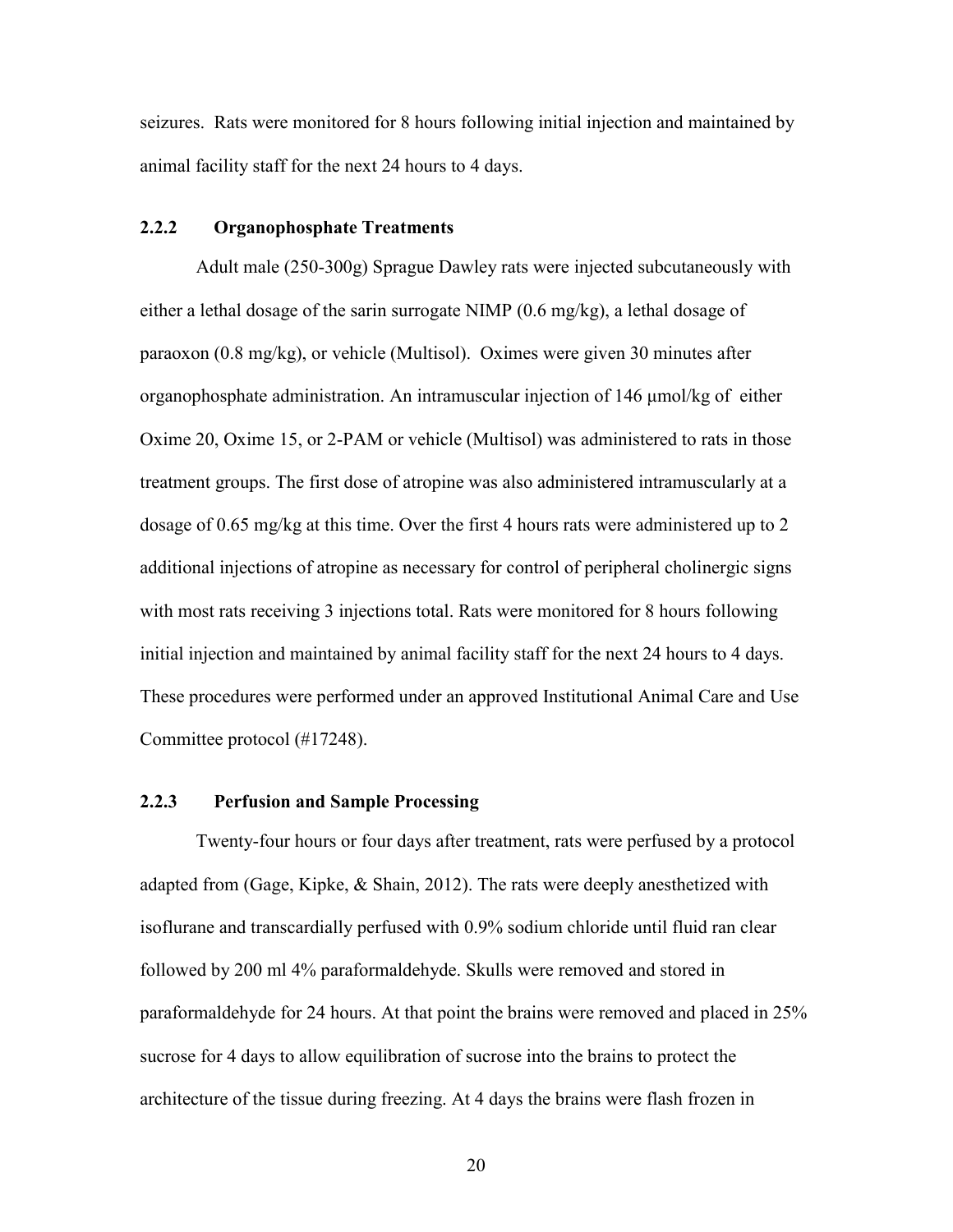isopentane chilled over dry ice and then stored at  $-80^{\circ}$  C until sectioning. The brains were sectioned on a Leica HM560 cryostat with 25 μm sections taken 200 μm apart beginning approximately 1.5 mm anterior to the bregma and ending 5mm posterior of the bregma. These sections were mounted onto gelatin-coated slides and dried overnight at room temperature.

## **2.2.4 Fluoro-Jade B Staining**

The prepared slides were rehydrated in distilled water for 5 minutes prior to staining. The slides were immersed in 0.06% potassium permanganate for 20 minutes on an orbital shaker. This step serves to decrease background staining and decrease fading of the stain from either age or exposure to light (Schmued et al., 1997). Slides were rinsed three times for one minute each in dH2O. Slides were next placed in Fluoro-Jade B/DAPI working solution in a light protected vessel on the orbital shaker for 30 minutes. This working solution was created by adding to 165 ml 0.1% acetic acid: 7 ml Fluoro-Jade B (Histo-Chem Inc., Jefferson AR) 0.01% stock solution and 3 ml DAPI (Thermo Scientific, Rockford II) 0.01% stock solution for a total working volume of 175 ml (Schmued & Hopkins, 2000). Slides were again rinsed 3 times for 1 minute each in dH2O. Sections were dehydrated by a graded alcohol series of 70%, 90%, and 100% ethanol with 3 minutes in each alcohol followed by 5 minutes in xylene to clear sections for mounting. DPX mounting media was used to coverslip the slides. Slides were then air-dried in the dark and stored in a slide box until imaging.

## **2.2.5 Data Quantification**

An Olympus U-MWB blue 450-480 nm excitation filter was used to induce Fluoro-Jade B light emission. Slides were examined and images taken on an Olympus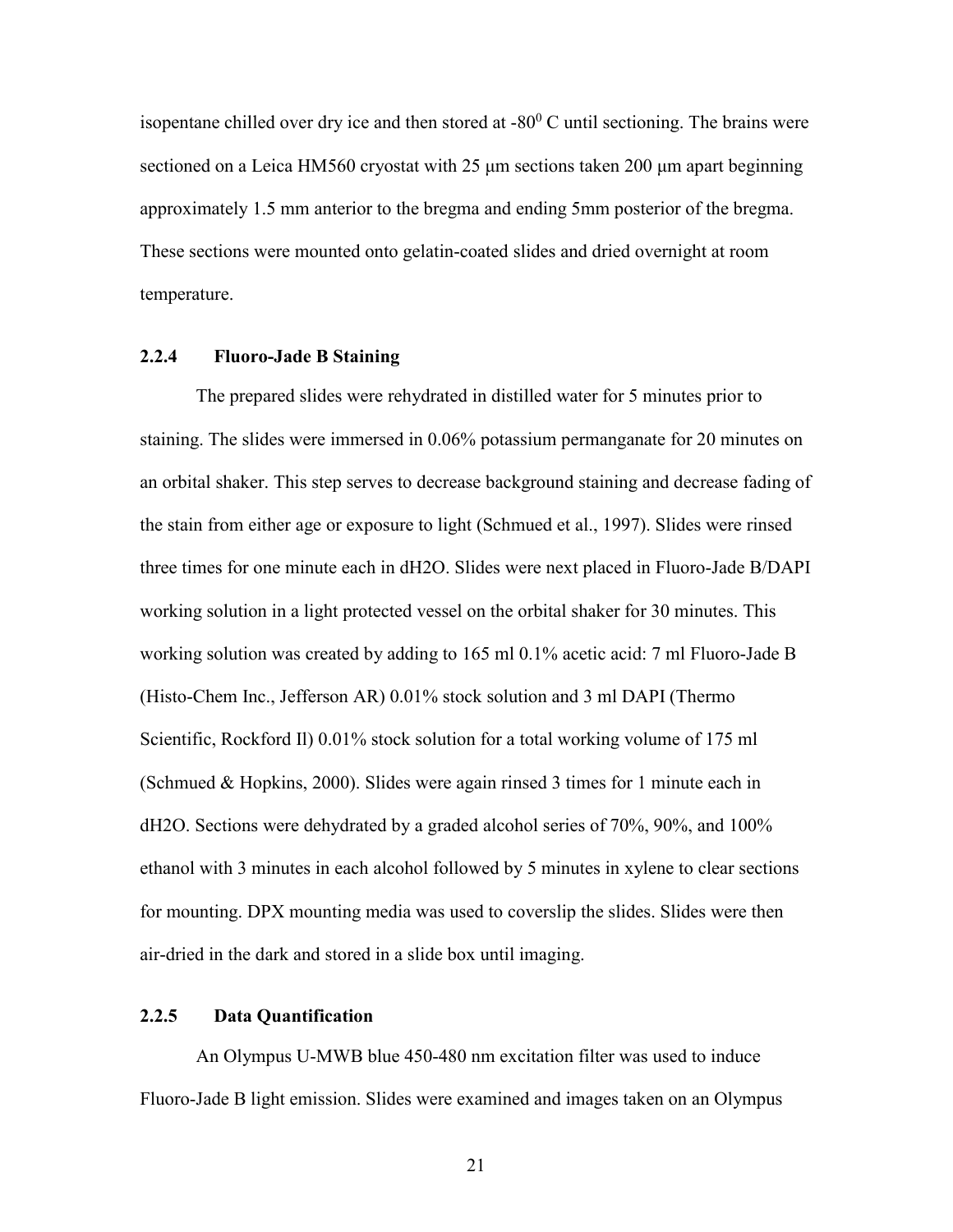BX60 microscope at the 40X objective with a Lumenera Infinity 3 microscopy camera. All samples were measured with the counter blinded to their treatment.

Twenty-four hour brains were examined first. In these samples, all regions of each section were fully counted for Fluoro-Jade B staining. Any slide with greater than 100 counts was considered "too numerous to count" (TNTC). Following this study, it was determined that this method was too thorough for those brains displaying significant neurodegeneration while not providing any experimental benefit for those that were not, so a different method was selected for 4 day animals.

For 4 day samples, three images were taken of high-power fields of the hilus of the hippocampus, the CA1 region of the hippocampus, and the piriform cortex. This was performed for each brain within sections that approximate -2.8 mm, -3.6 and -4.16mm posterior to the bregma according to *The Rat Brain in Stereotaxic Coordinates: Hard Cover Edition* (Paxinos & Watson, 2006). Fluoro-Jade B positive staining cells were counted in each of these images and compiled into an Excel spreadsheet for data analysis. ImageJ was used to assist in counting images containing high numbers of Fluoro-Jade B positive cells (Schneider, Rasband, & Eliceiri, 2012). Counts were compiled into Excel for analysis.

### **2.3 Results**

Rats treated with kainic acid from Cayman produced signs of intoxication ranging from mild depression to facial tremors. These rats showed no neurodegeneration upon tissue processing. Rats treated with kainic acid from Tocris showed signs of seizure activity including rearing and falling with forelimb clonus and death. The animals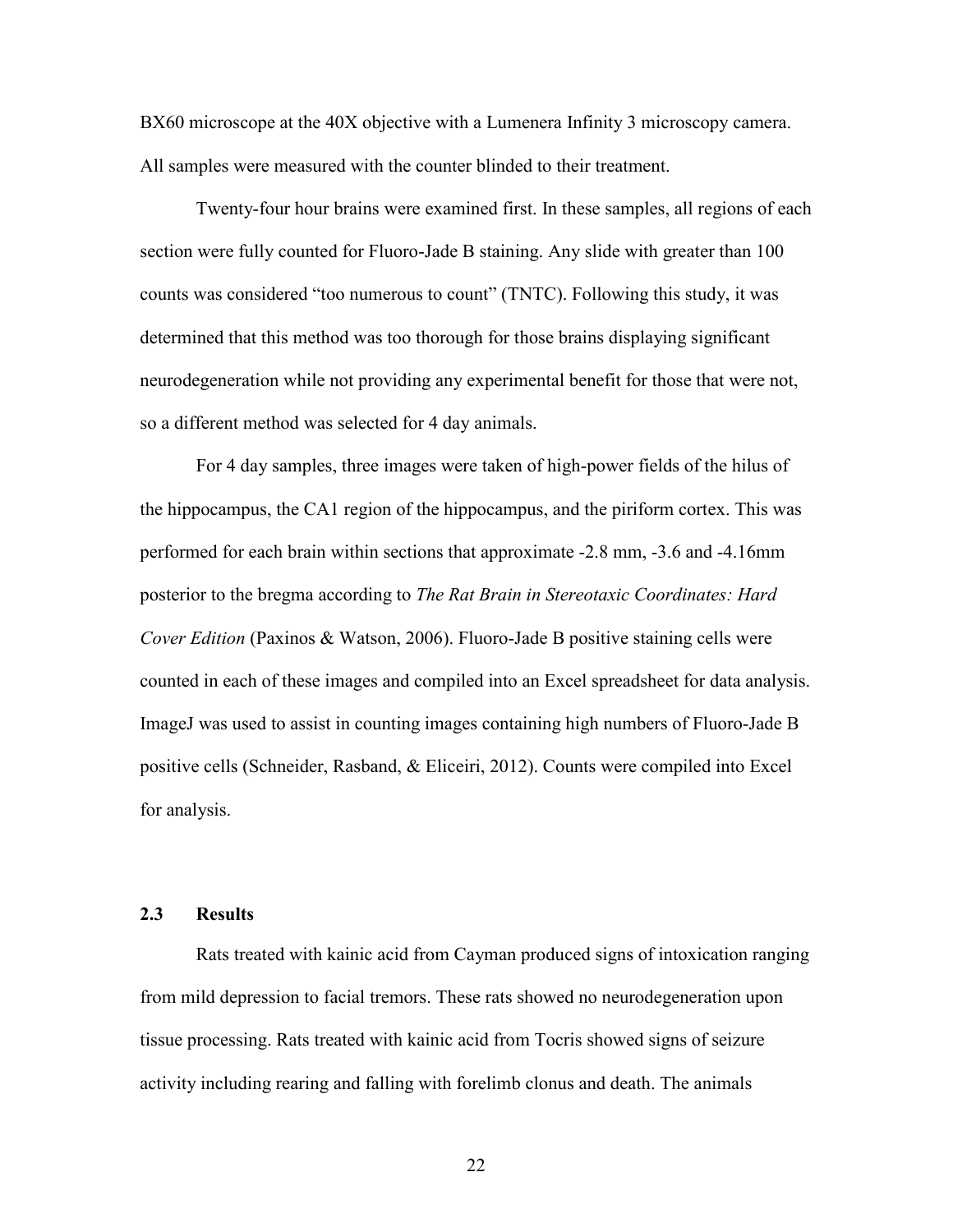receiving this treatment displayed significant neurodegeneration upon tissue processing verifying that the Fluoro-Jade B stain properly labeled degenerate neurons and that this staining was present both at 24 hours and 4 days.

In total 115 rats were dosed per the organophosphate treatment protocol described with perfusion and tissue preparation proceeding accordingly. Thirty-two of these animals were perfused at a 24 hour time point, and 83 were perfused at a 4 day time point.

In the 24 hour perfusion group, 4 brains were considered TNTC leaving 28 that were fully counted. Due to differences in how many brains were available in each treatment group and how many sections each brain produced, cells counted were expressed both as total counts and counts per section (Table 2.1). Counts per section ranged from 0.19 positive cells per section in the piriform cortex of the Paraoxon + Oxime 20 group to 2.16 cells per section in the hippocampus of the Vehicle control. Due to the very low number of counts in these brains and the fact that the vehicle control counts were not appreciably different from any of the other treatments, the counts in these groups are likely due to a basal stain uptake or a standard production of artifacts from the staining methods employed.

The brains that were considered TNTC showed the distinct architecture of degenerating neurons confirming that the Fluoro-Jade B staining was that of degenerating neurons. The number of positive cells in each section from these brains far exceeded the minimum 100 counts to be considered TNTC. Of the 4 brains counted as TNTC, 3 were treated with Paraoxon 0.8 alone and 1 was treated with both Paraoxon 0.8 and Oxime 20. There was a noticeable day effect in this as two of the Paraoxon 0.8 and the Paraoxon 0.8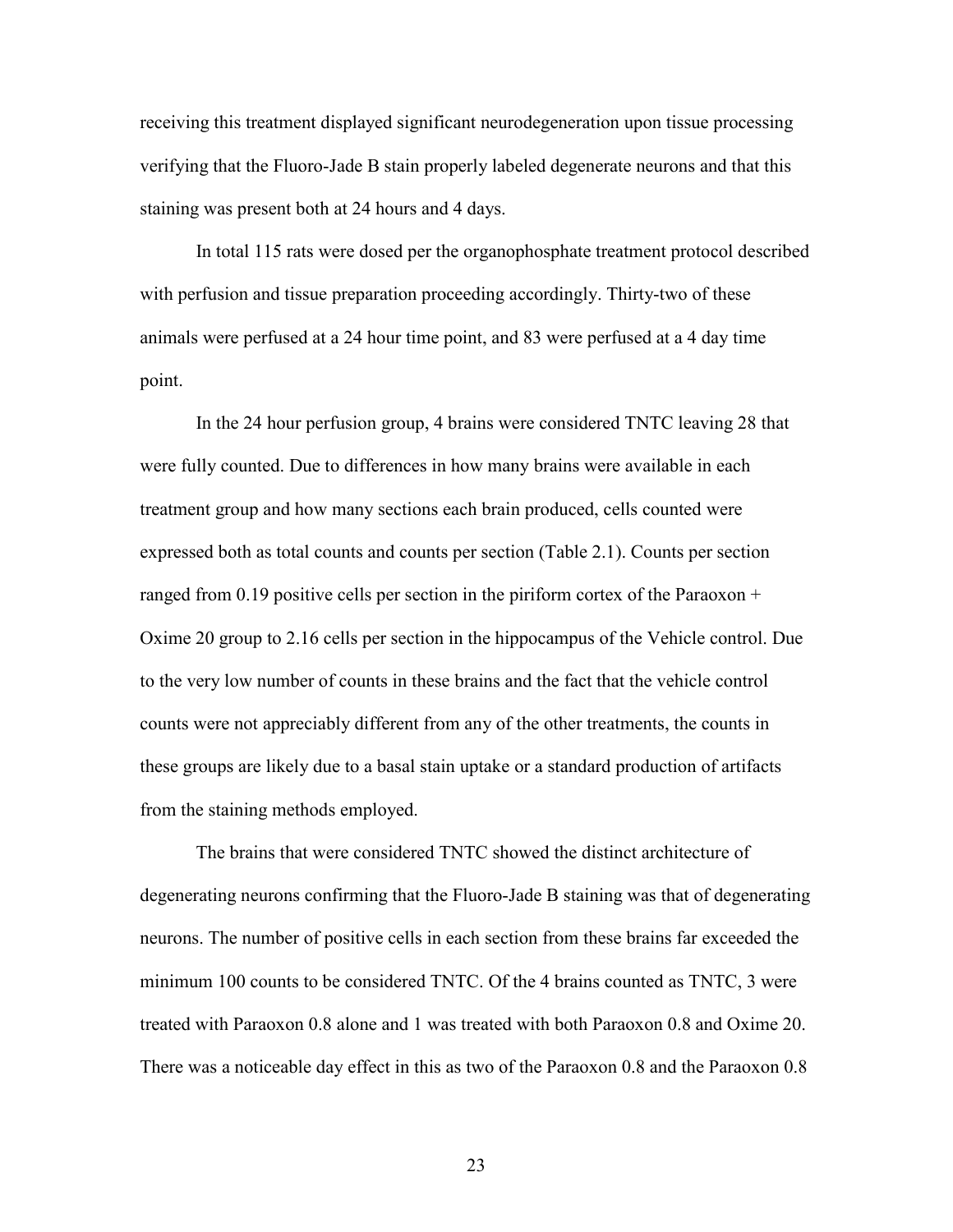+ Oxime 20 were from two consecutive treatment days. No Paraoxon + 2-PAM rat survived to perfusion from either of these days for comparison. No rat dosed with NIMP and perfused at 24 hours displayed neurodegeneration.

Following this study, it was determined that measurement parameters should be focused on examining those brains that exhibited significant neurodegeneration. For the rats perfused at 4 days, images were taken from several high-power fields of the hilus and CA1 regions of the hippocampus and the piriform cortex for Fluoro-Jade B quantification. Of the animals perfused at 4 days, the only rats that displayed significant neurodegeneration were within NIMP 0.6, paraoxon (Pxn) 0.8, and Pxn  $0.8 + 2$ -PAM treatment groups. Numbers of animals that displayed neurodegeneration out of these groups were: 2 of 15 NIMP 0.6 rats, 2 of 13 Pxn 0.8 rats, and 2 of 12 Pxn  $0.8 + 2$ -PAM rats. No rat treated with the novel oximes displayed neurodegeneration at 4 days nor did vehicle control animals or NIMP 0.6 + 2-PAM treated animals. The general analysis of these animals is described in Table 2.2.

The distribution and severity of neurodegeneration in those animals displaying positive Fluoro-Jade B staining appeared to be highly variable. Table 2.3 details the counts by region and section of the animals that showed Fluoro-Jade B staining. It can be observed in these counts that there is not one section or region of the brain that consistently shows damage more than any other. Even between animals administered the same treatment, distribution and severity of degenerating neurons was not consistent. Possibly the best example of this is between the two NIMP treated animals. The first of these treated on February 23 showed much more damage in the CA1 region of the -3.6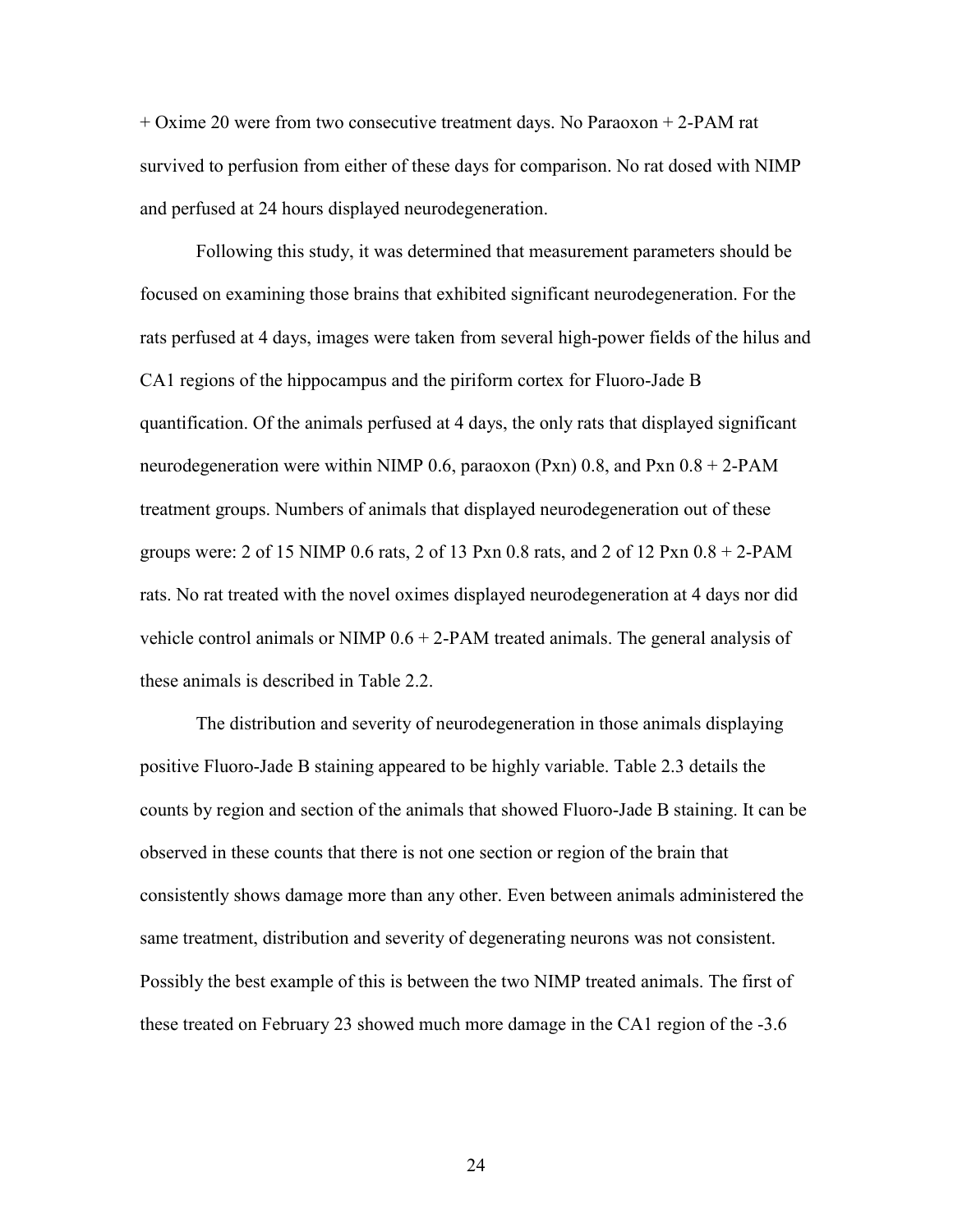and -4.16 sections while the other showed much less damage in this region, hardly any in the hilus, and much more in the piriform cortex than the other animal.

Table 2.4 summarizes the counts from these animals into averages based on treatment group. While this average decreases the variability of the observed counts to a degree, the organophosphates still produced a variable distribution of Fluoro-Jade B positive cells.

#### **2.4 Discussion**

Kainic acid treatment of rats verified that Fluoro-Jade B positively stains degenerating neurons with the procedure described here. This staining was visible both at 24 hours and at 4 days post-treatment. Additionally, positive Fluoro-Jade B staining of rats treated with organophosphates was of similar appearance to those treated with kainic acid.

The results of the animals perfused 24 hours post-OP treatment demonstrate that administration of paraoxon was capable of producing appreciable neurodegeneration. While no neurodegeneration was seen with the treatment of paraoxon with 2-PAM, only one sample was available for this group and serves as a poor indicator for the outcome of this treatment. One animal that was treated with paraoxon and Oxime 20 displayed significant neurodegeneration. This indicates that Oxime 20 is not fully neuroprotective in all animals, but the incidence of this damage was much lower than with paraoxon alone. It should be noted that a day effect might have played a role in this outcome as the one Oxime 20 treated brain with neurodegeneration came from one of two consecutive days in which all surviving rats, except one other that also received Oxime 20, stained positive with Fluoro-Jade B. No rat treated with paraoxon and 2-PAM on these days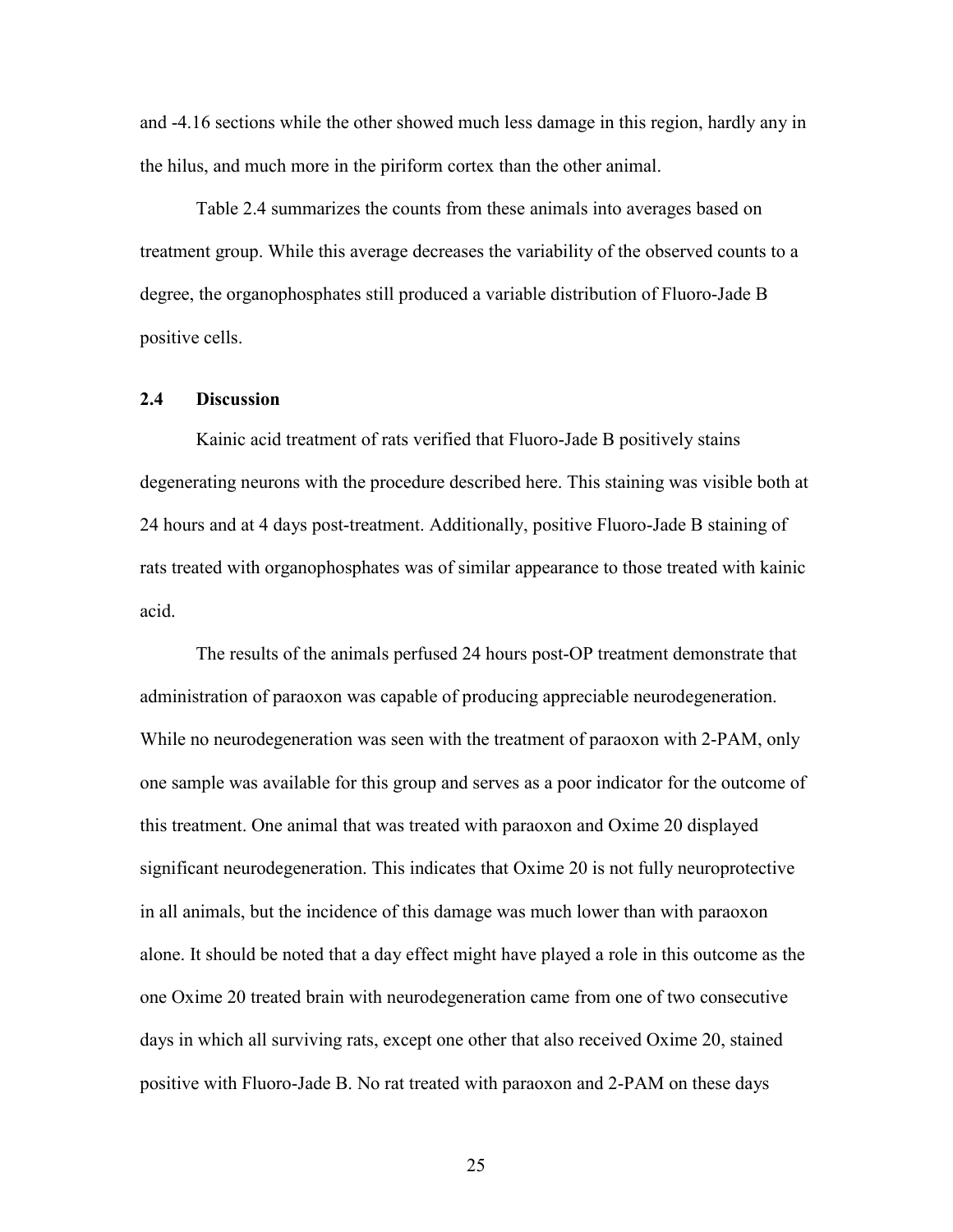survived to perfusion for comparison. It is likely that variability in either the concentration of the paraoxon preparation or the susceptibility of that group of rats to organophosphates led to this outcome. Contrary to the paraoxon data for this time point, the lethal dose of NIMP did not produce appreciable neurodegeneration in any of the observed samples. This is despite the animals' seizure-like behavior appearing similar between OPs and NIMP producing neurodegeneration at the 4 day time point at a similar rate as paraoxon. It has been speculated that due to the pharmacokinetics of this compound differing from paraoxon and sarin, neurodegeneration could be a more delayed event in these animals. Alternatively, due to the smaller number of animals used in this study, there may have not been enough power to observe the rate of neurodegeneration produced by NIMP at a 24 hour time point. In total, 50% of animals dosed with paraoxon alone displayed appreciable neurodegeneration while only 17% showed neurodegeneration when Oxime 20 treatment was employed. No other treatment groups displayed significant neurodegeneration.

The results of the 4 day time point effectively demonstrated that lethal doses of both NIMP and paraoxon are capable of producing neurodegeneration in the rat model of organophosphate exposure. Following NIMP exposure, 13% of rats displayed significant neurodegeneration while with paraoxon treatment 15% of rats demonstrated significant damage. Rats dosed with paraoxon and treated with 2-PAM displayed neurodegeneration at a rate of 17% of rats. No rat administered NIMP with 2-PAM showed any sign of neurodegeneration. None of the rats that were dosed with either NIMP or paraoxon and then treated with Oxime 20 or Oxime 15 displayed any significant neurodegeneration (Table 2.2). This is suggestive that the novel oximes afford protection against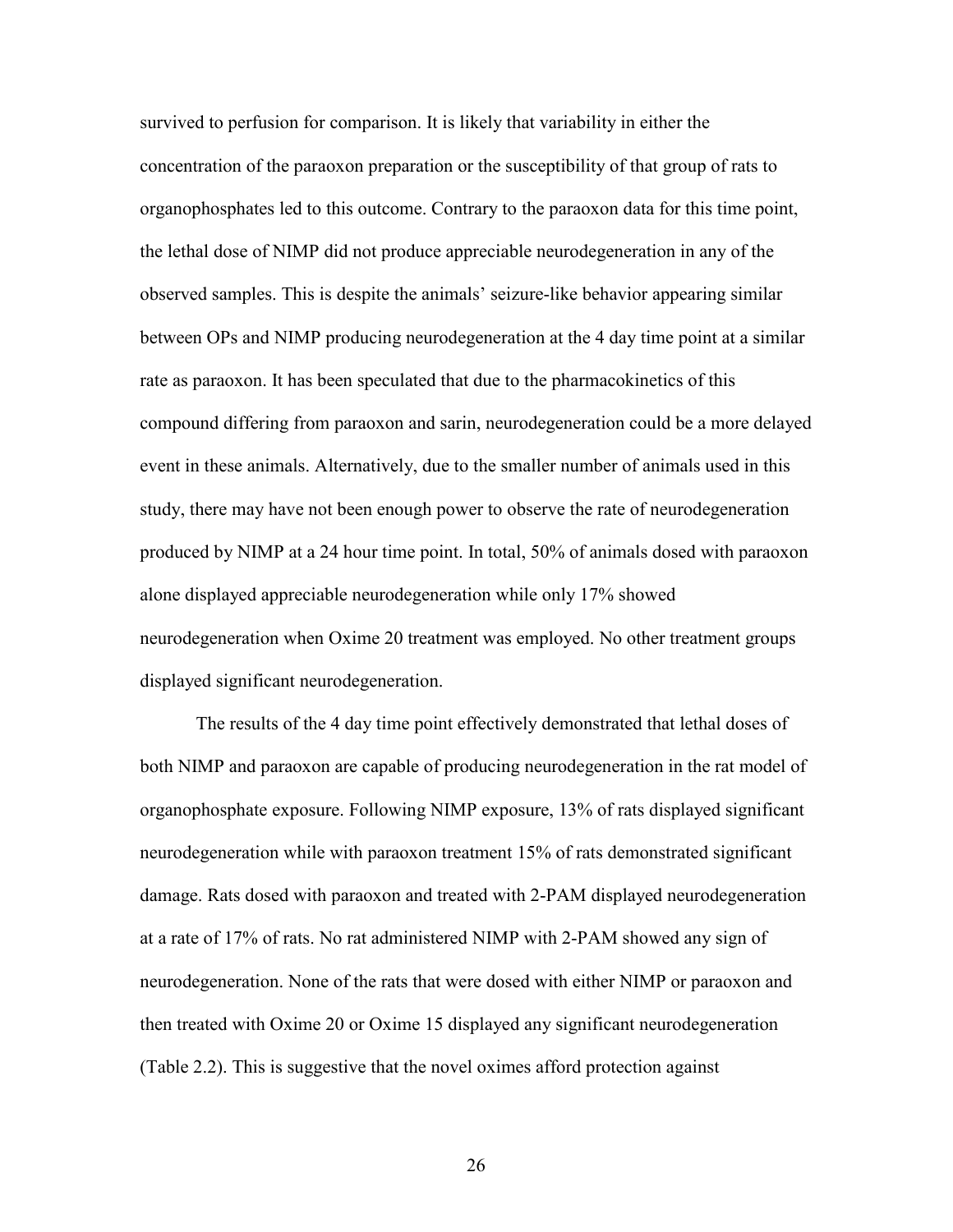neurodegeneration. By controlling OP induced seizure activity from acetylcholine accumulation, these compounds should prevent neuropathology from persistent seizures (McDonough et al., 1995; Baille et al., 2005; Chapman, Kadar, & Gilat, 2007; Shih, Duniho, & McDonough, 2003).

As NIMP is not a widely used surrogate of sarin exposure, these results cannot be compared to existing literature for this compound. It can be remarked that similar to research with other organophosphates, the neurodegeneration produced by NIMP is variably distributed throughout several structures within the brain. Unlike this previous work, which used male Sprague Dawley rats treated with sarin at 180 μg/kg subcutaneously producing neurodegeneration in 98% of animals treated, the treatment of NIMP 0.6 mg/kg subcutaneously in this study produced no neurodegeneration at the 24 hour time point and neurodegeneration in only 13% of NIMP alone treated animals at the 4 day time point (McDonough et al., 1995).

Paraoxon has been used in other published research and has been shown to produce neurodegeneration with dosages ranging from 0.45 mg/kg to 4 mg/kg (Finkelstein et al., 2012; Deshpande, Blair, Huang, Phillips, & DeLorenzo, 2016a; Krishnan et al., 2016). Deshpande, Carter, Phillips, Blair, and DeLorenzo (2014b) examined a range of doses of paraoxon alone in male Sprague Dawley rats ranging from 0.1 mg/kg to 8 mg/kg. At a dose of 0.8 mg/kg they observed 71% of treated animals undergoing status epilepticus with a mortality rate of 50%. Doses of 2 and 4 mg/kg of paraoxon alone produced status epilepticus at rates of 90% and 100% respectively both with 100% mortality. In exploring a model of neurodegeneration, this study used a dose of 4 mg/kg paraoxon. A lower dose of atropine similar to auto-injector doses decreased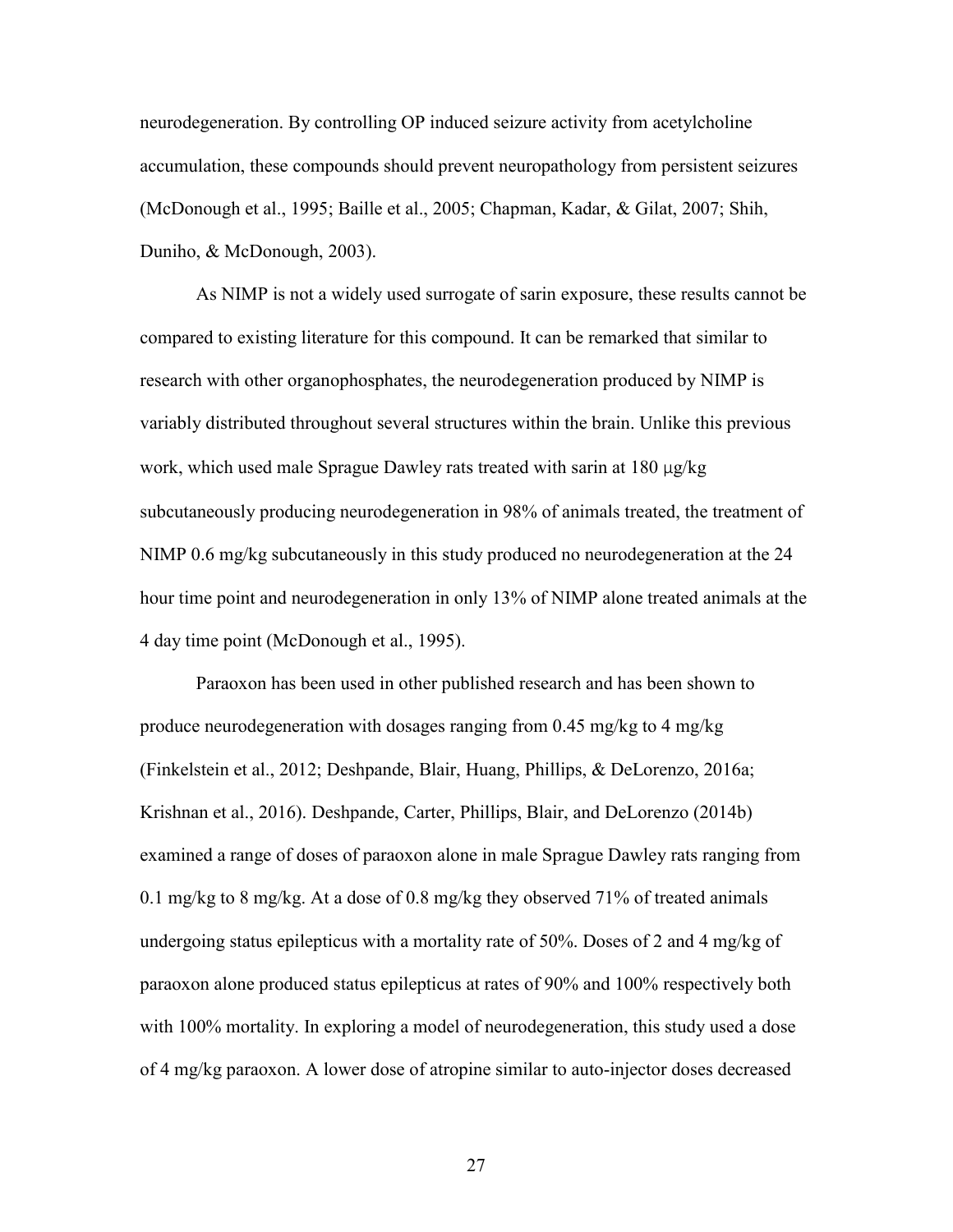mortality by 20%, but in the interest of producing a survival model, the investigators explored a higher dose. This dose was increased to 2 mg/kg, which when given with 25 mg/kg 2-PAM resulted in a survival rate of 50% at 24 hours. Racine scores of animals in this study were not affected either by atropine or 2-PAM, alone or in combination. The dosage of paraoxon used in the study described here is on the low end of doses from published literature but higher incidences of neuropathology have been seen with lower doses than used in this study. It could be that unknown variables make the animals in the model used in this study more resistant to neurodegeneration necessitating the use of a dose on the higher end of published literature. Published studies indicate that sensitivity of rats to kainic acid, a model inducer of seizures and excitotoxic neurodegeneration, can differ between strains of animal, so this possibility is not without basis (Golden, Smith, Ferraro, & Reyes, 1995).

At the 4 day time point, lethal doses both of NIMP and paraoxon alone produced neurodegeneration in a small percent of animals while no animal treated with Oxime 20 or Oxime 15 displayed evidence of neurodegeneration. Previous studies of anticonvulsant therapy of the nerve agent soman using benzodiazepines or centrally active anticholinergics provided evidence that control of seizure activity decreased both incidence and severity of neuropathology in their animal model giving validity to the assertion that attenuation of seizure activity by the novel oximes could contribute to the lack of neurodegeneration (McDonough et al., 2000).

Comparing 24 hour and 4 day perfusion time points, NIMP only produced neurodegeneration at the 4 day time point. As previously discussed, this could be due to a delayed onset of NIMP induced neuropathology or a matter of study power at the 24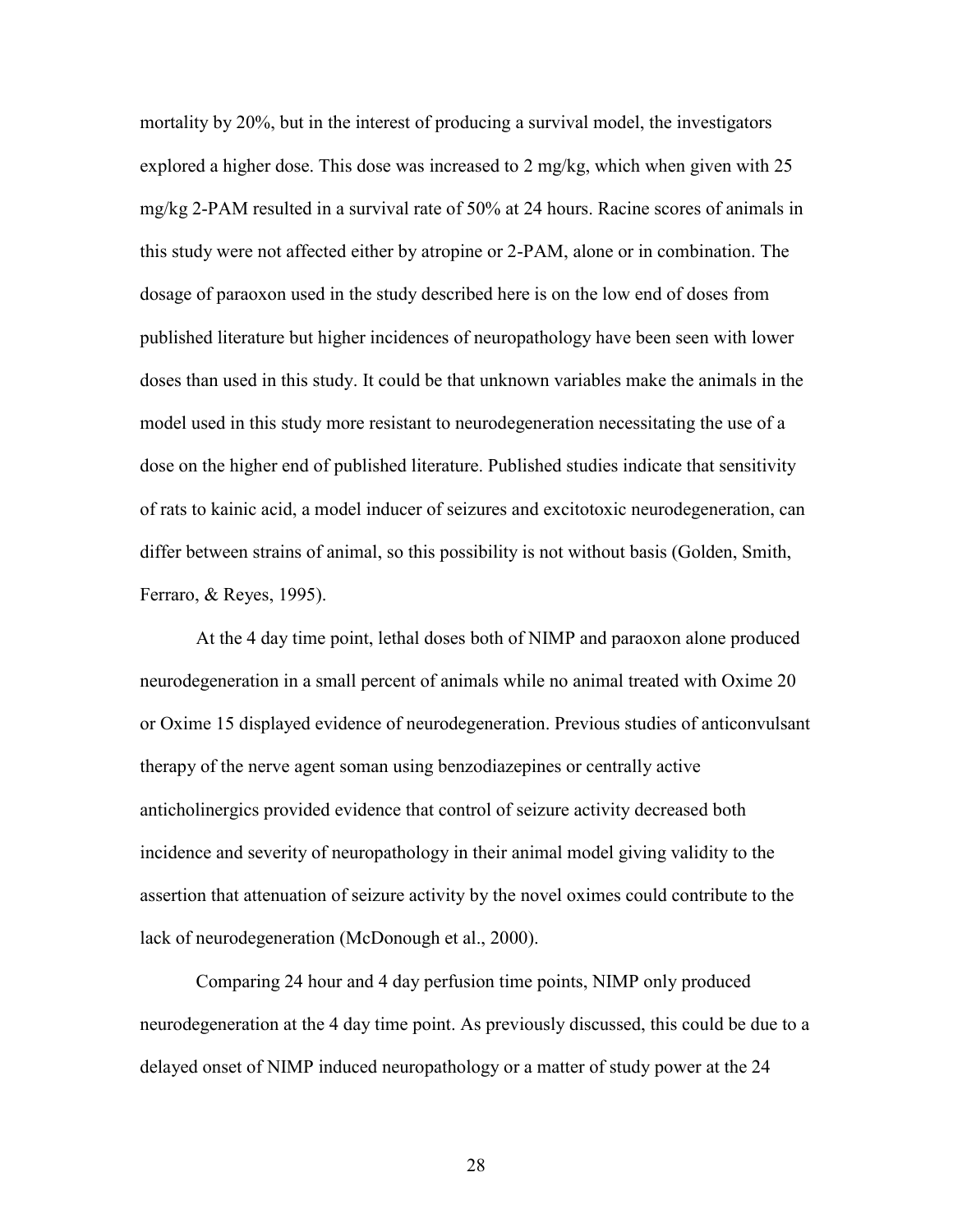hours time point. Paraoxon alone displayed neurodegeneration in 50% of animals at 24 hours and 15% at 4 days. A recent study with the sarin surrogate DFP demonstrated that neuronal necrosis is visible as early as 12 hours after DFP exposure and persisted up to 60 days post-exposure (Siso et al., 2017). Both of the time points from the current study fall into the range at which these changes would be present.

There were no clear differences observed in the quantity or distribution of Fluoro-Jade B positive neurons between treatments that produced observable neurodegeneration at the 4 day time point. This likely indicates that the anticholinergic activity and resulting excitotoxicity display similar activities in both NIMP and paraoxon treated animals.

#### **2.5 Conclusion**

The examination of excitotoxic neurodegeneration is an important aspect of the investigation of both the organophosphate exposure models used here and the novel pyridinium oximes intended for the treatment of organophosphate intoxication. Neurodegeneration is a well-documented outcome of CWA exposure, and neuronal damage has been linked to behavioral alterations and cognitive impairment (Deshpande, Phillips, Huang, & DeLorenzo 2014a; Myhrer et al. 2005). By examining neurodegeneration in rats treated with NIMP and paraoxon, it is possible to compare this model of nerve agent exposure to models using nerve agents and other nerve agent surrogates in terms of neuronal damage. The ability of the novel oximes to attenuate neurodegeneration serves as an important indicator of the protective potential of these treatments. Control of OP induced seizures is critical in the prevention of neuropathology, as persistent seizure activity from the accumulation of acetylcholine and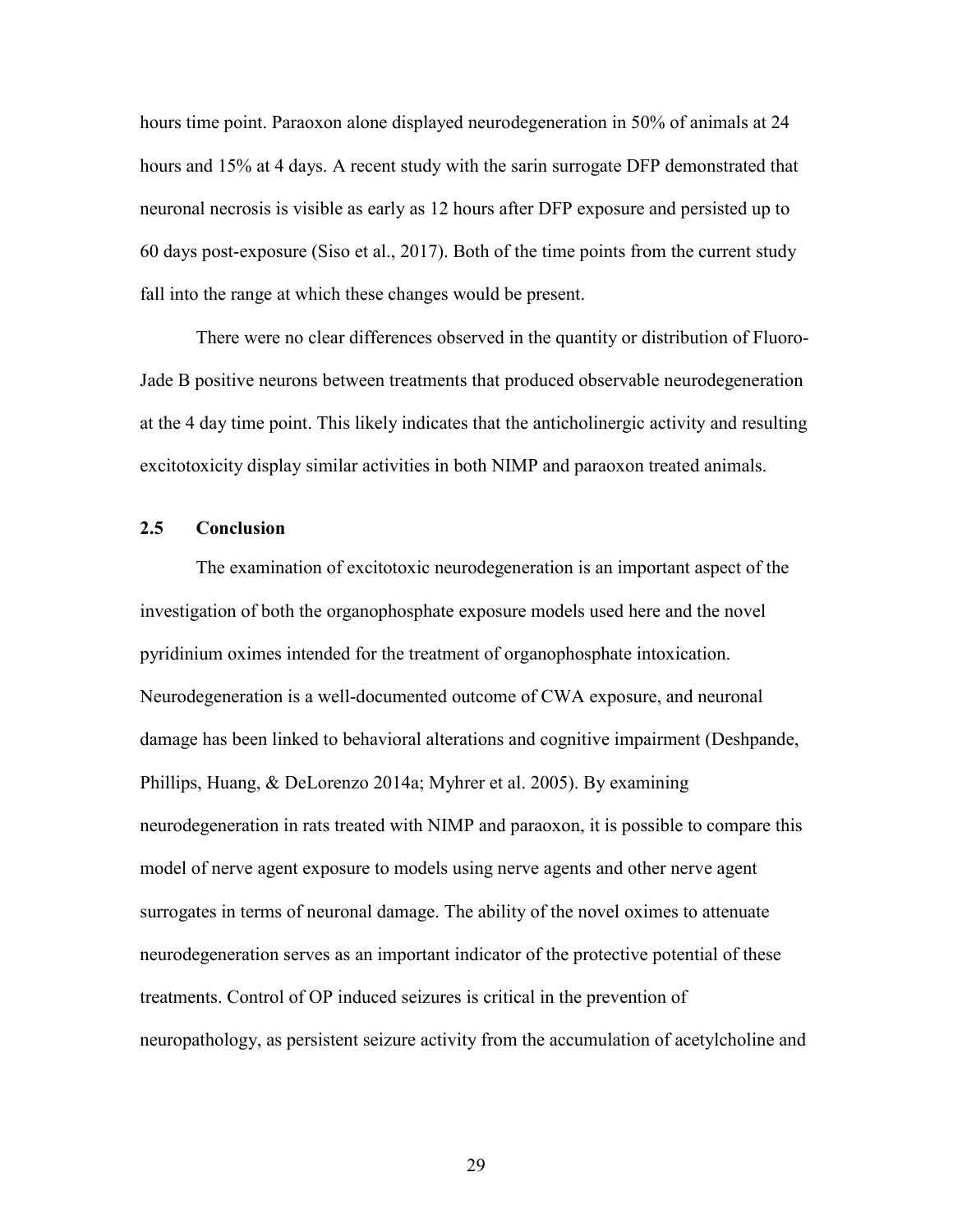glutamate is strongly associated with brain damage (McDonough et al., 1995; Baille et al., 2005).

The data in this study support that NIMP and paraoxon have the potential to serve as highly relevant surrogates of OP CWA induced neuropathology. In animals that displayed significant Fluoro-Jade B staining, the distribution and severity of lesions roughly approximated the findings of previous research using live nerve agents. Compared to published literature, the percent of animals that showed neurodegeneration from seizure activity was relatively low in this study. The small percent of brains in which neurodegeneration was seen poses a practical problem in the large number of animals that would likely be needed for statistical power, both in terms of necessary labor and quantities of research materials. As such it might be practical to perform rangefinding studies to examine incidence and severity of neurodegenerative lesions with various doses of NIMP and paraoxon. As indicated by previous research, higher doses of atropine and standard use of the oxime 2-PAM in those animals not receiving the novel oximes may be necessary for an acceptable survival rate in those animals receiving higher OP doses while not hindering the production of neural pathology.

These initial findings of the use of Oxime 20 and Oxime 15 to prevent OP induced neurodegeneration are promising. At the 24 hour time point, Oxime 20 greatly reduced the percent of paraoxon animals that showed Fluoro-Jade B staining. At the 4 day time point, no animal given the novel oximes stained positive for neurodegeneration while several that did not receive the novel oximes demonstrated measurable neurodegeneration.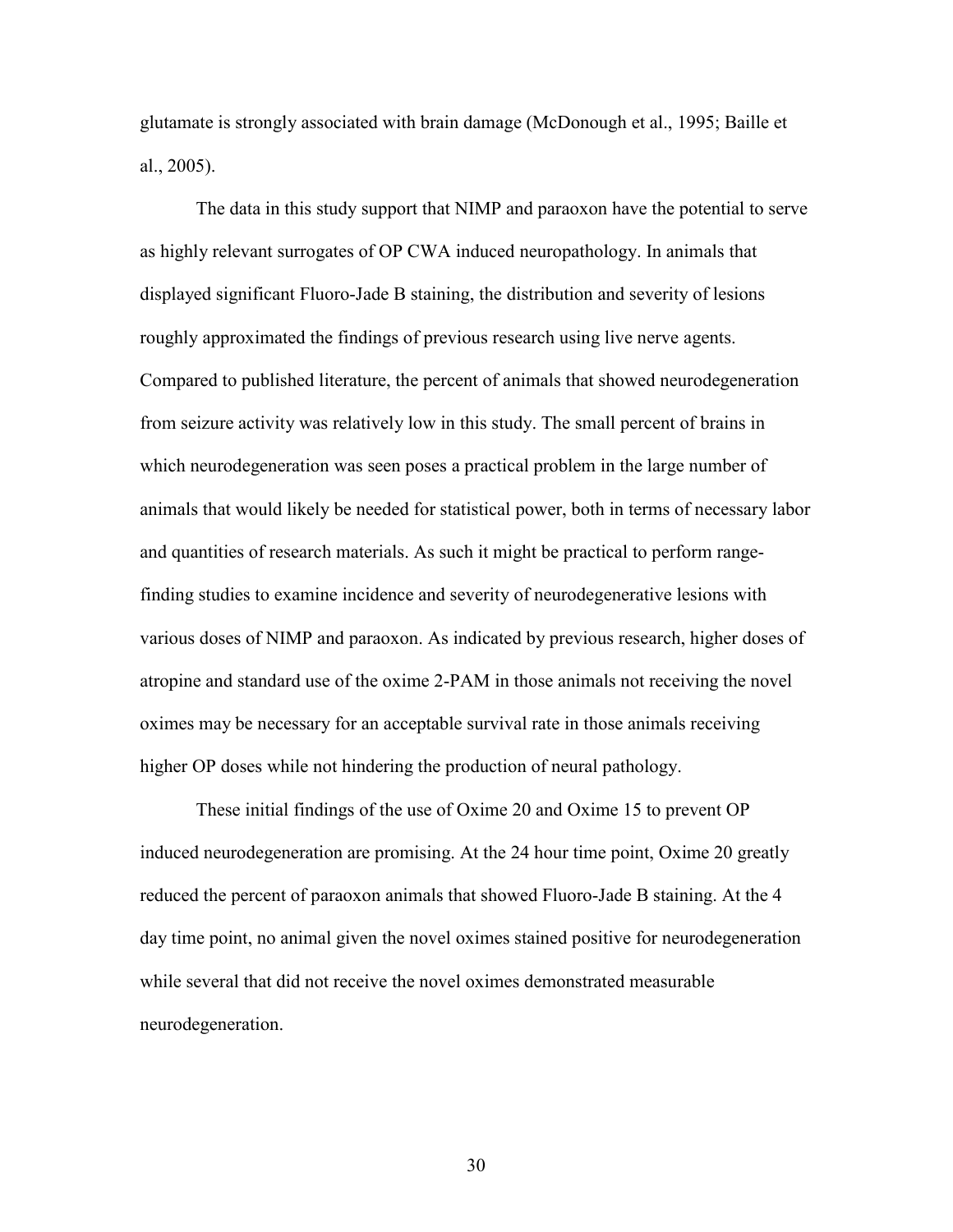|                       |                             |          | NIMP 0.6 | NIMP 0.6<br>$+ OX20$ | NIMP 0.6<br>$+2PAM$     | <b>PXN 0.8</b> | <b>PXN 0.8</b><br>+ OX20 | <b>PXN 0.8</b><br>+2PAM | Vehicle |
|-----------------------|-----------------------------|----------|----------|----------------------|-------------------------|----------------|--------------------------|-------------------------|---------|
| <b>Total Brains</b>   | Number of<br><b>brains</b>  | ᆜ        | ഗ        | ഗ                    | $\overline{\mathsf{C}}$ | $\circ$        | $\circ$                  |                         |         |
|                       |                             | ں<br>±   | 100      | 98                   | 30                      | 150            | 9                        | $\frac{6}{1}$           | 238     |
|                       | <b>Total Counts1</b>        | ں<br>A   | 9        | 37                   | $\frac{6}{1}$           | 29             | 27                       | $\infty$                | 35      |
| Countable             |                             | <b>M</b> | 37       | 29                   | $\infty$                | 85             | 15                       | $\overline{a}$          | 144     |
| <b>Brains</b>         |                             | ں<br>±   | 1.35     | 1.37                 | 1.20                    | 3.22           | 0.70                     | 1.07                    | 2.16    |
|                       | Counts/Section <sup>2</sup> | ں<br>2   | 0.36     | 0.24                 | 0.33                    | 0.98           | 0.19                     | 0.26                    | 0.59    |
|                       |                             | Σ        | 0.53     | 0.43                 | 0.32                    | 2.73           | 0.22                     | 0.67                    | 1.85    |
|                       | <b>TNTC<sup>3</sup></b>     |          | $\circ$  | $\circ$              | $\circ$                 | $\infty$       | $\overline{\phantom{0}}$ | $\circ$                 | $\circ$ |
| <b>Brains</b><br>TNTC | $%$ TNTC <sup>4</sup>       |          | òš       | ఠ                    | 8g                      | 50%            | 17%                      | 8g                      | ఠ       |

Table 2.1 Summary of Fluoro-Jade B Staining 24 Hours Post-OP Exposure Summary of Fluoro-Jade B Staining 24 Hours Post-OP Exposure Table 2.1

average counts by the number of sections counted to adjust varying number of sections between treatments and regions<sup>2</sup>. Regions selected for these counts were the hippocampus (HC), piriform cortex (PC), and amygdala (AM). Also represented are brains that selected for these counts were the hippocampus (HC), piriform cortex (PC), and amygdala (AM). Also represented are brains that average counts by the number of sections counted to adjust varying number of sections between treatments and regions<sup>2</sup>. Regions mg/kg or paraoxon (PXN) 0.8 mg/kg subcutaneously with some receiving Oxime 20 (OX20) or pralidoxime (2PAM). Rats were mg/kg or paraoxon (PXN) 0.8 mg/kg subcutaneously with some receiving Oxime 20 (OX20) or pralidoxime (2PAM). Rats were Summary of Fluoro-Jade B data of brains of all rats dosed with either nitrophenyl isopropyl methyl phosphonate (NIMP) 0.6 were considered TNTC (greater than 100 positive cells per region) both as a total of how many brains were TNTC<sup>3</sup> and what Summary of Fluoro-Jade B data of brains of all rats dosed with either nitrophenyl isopropyl methyl phosphonate (NIMP) 0.6 were considered TNTC (greater than 100 positive cells per region) both as a total of how many brains were TNTC<sup>3</sup> and what expressed both as the total of all counts from all of the counted sections from each brain from each treatment group<sup>1</sup> and the expressed both as the total of all counts from all of the counted sections from each brain from each treatment group<sup>1</sup> and the perfused at the 24 hour time point and brains were stained with Fluoro-Jade B. Data are grouped by treatment. The data are perfused at the 24 hour time point and brains were stained with Fluoro-Jade B. Data are grouped by treatment. The data are percent of brains within a treatment group were TNTC4. percent of brains within a treatment group were TNTC<sup>4</sup>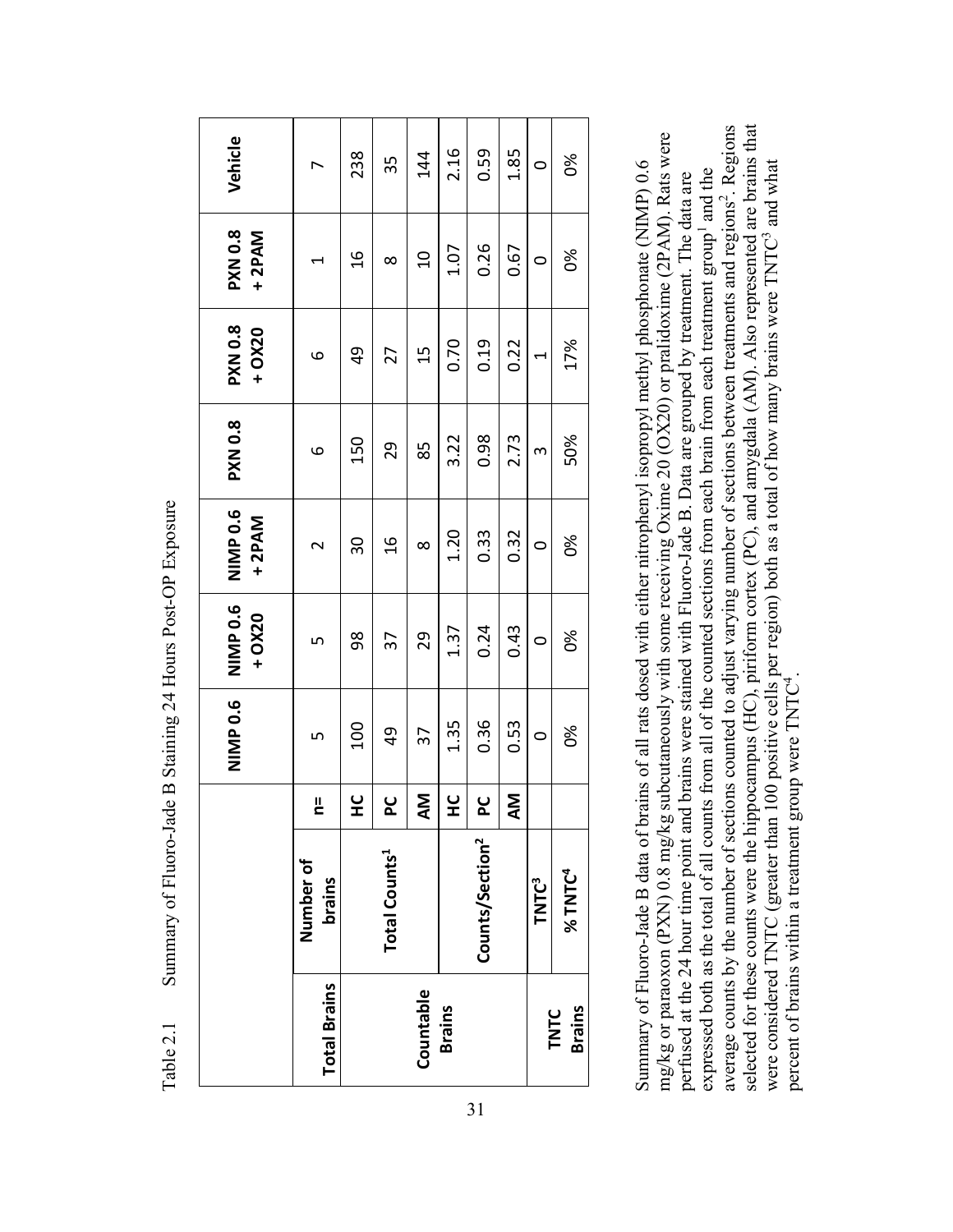|                                    |                 | $\overline{0}$ .<br>z | +2PAM<br>NI 0.6          | NI 0.6<br><b>OX20</b><br>$\ddot{}$ | + OX15<br>NI 0.6         | <b>PXN 0.8</b> | +2PAM<br><b>PXN</b><br>$\overline{0}$ .8 | <b>PXN 0.8</b><br>$+ OX20$ | $+ OX15$<br><b>NXd</b><br>O.8 | <b>MULTISOL</b>          |
|------------------------------------|-----------------|-----------------------|--------------------------|------------------------------------|--------------------------|----------------|------------------------------------------|----------------------------|-------------------------------|--------------------------|
|                                    | CA1             | $\frac{1}{4}$<br>ო    | $\overline{\phantom{0}}$ | $\overline{\phantom{0}}$           | $\overline{\phantom{0}}$ | 70             | $\frac{1}{6}$                            | $\mathbf{\Omega}$          | $\circ$                       | $\overline{\phantom{0}}$ |
| TOTAL <sup>1</sup>                 | HILUS           | 99                    |                          | 0                                  | ⊣                        | 261            | 208                                      | m                          | 0                             | $\overline{\phantom{0}}$ |
|                                    | <u>ပ</u> ု      | 99<br>5               | $\sim$                   | 3                                  | $\circ$                  | 976            | 354                                      | $\sim$                     | $\mathbf{\Omega}$             | $\mathbf 2$              |
|                                    | CA1             | 23                    | 0                        | $\circ$                            | 0                        | LŊ             | 4                                        | 0                          | $\circ$                       | $\circ$                  |
| <b>AVERAGE<sup>2</sup></b>         | HILUS           | $\frac{3}{1}$         | 0                        | $\circ$                            | $\circ$                  | 20             | 17                                       | $\circ$                    | $\circ$                       | $\circ$                  |
|                                    | <u>പ്ര</u>      | $\overline{0}$        | 0                        | 1                                  | $\circ$                  | 75             | 30                                       | 0                          | $\circ$                       | $\circ$                  |
|                                    | CA <sub>1</sub> | $\overline{8}$        | $\circ$                  | $\circ$                            | $\circ$                  | 13             | თ                                        | O                          | $\circ$                       | $\circ$                  |
| Deviation <sup>3</sup><br>Standard | HILUS           | 34                    | 0                        | $\circ$                            | 0                        | $\overline{6}$ | $\vec{4}$                                | 1                          | $\circ$                       | $\circ$                  |
|                                    | <u>s</u>        | 107                   | H                        | $\overline{\phantom{0}}$           | 0                        | 198            | $\overline{8}$                           | 0                          | $\overline{\phantom{0}}$      | $\circ$                  |
| <b>Total Brains<sup>4</sup></b>    |                 | 15                    | م                        | ဖ                                  | $\overline{ }$           | $\frac{3}{2}$  | 12                                       | $\overline{\phantom{0}}$   | 9                             | $\Xi$                    |
| Damaged Brains                     |                 |                       |                          |                                    |                          |                |                                          |                            |                               |                          |
| Total <sup>5</sup>                 |                 | $\sim$                | $\circ$                  | $\circ$                            | $\circ$                  | $\sim$         | $\sim$                                   | $\circ$                    | $\circ$                       | $\circ$                  |
| Percent Damaged <sup>6</sup>       |                 | 13%                   | 86                       | $\delta$                           | 86                       | 15%            | 17%                                      | 86                         | $\delta$                      | 8x                       |

Table 2.2 Summary of Fluoro-Jade B Staining 4 Days Post-OP Exposure Summary of Fluoro-Jade B Staining 4 Days Post-OP Exposure Table 2.2

included are total number of brains in each treatment group<sup>4</sup>, number of brains that showed appreciable damage<sup>5</sup>, and this number included are total number of brains in each treatment group<sup>4</sup>, number of brains that showed appreciable damage<sup>5</sup>, and this number expressed as a percentage<sup>6</sup>. Regions selected for these counts were the CA1 and hilus of the hippocampus and the piriform cortex expressed as a percentage<sup>6</sup>. Regions selected for these counts were the CA1 and hilus of the hippocampus and the piriform cortex mg/kg or paraoxon (PXN) 0.8 mg/kg subcutaneously with some receiving Oxime 20 (OX20), Oxime 15 (OX15), or pralidoxime mg/kg or paraoxon (PXN) 0.8 mg/kg subcutaneously with some receiving Oxime 20 (OX20), Oxime 15 (OX15), or pralidoxime (2PAM). Rats were perfused at the 4 day time point and brains were stained with Fluoro-Jade B. Data are grouped by treatment. (2PAM). Rats were perfused at the 4 day time point and brains were stained with Fluoro-Jade B. Data are grouped by treatment. Summary of Fluoro-Jade B data of brains of all rats dosed with either nitrophenyl isopropyl methyl phosphonate (NIMP) 0.6 Summary of Fluoro-Jade B data of brains of all rats dosed with either nitrophenyl isopropyl methyl phosphonate (NIMP) 0.6 Includes counts expressed both as the total<sup>1</sup> and average<sup>2</sup> counts per brain by region as well as the standard deviation<sup>3</sup>. Also Includes counts expressed both as the total<sup>1</sup> and average<sup>2</sup> counts per brain by region as well as the standard deviation<sup>3</sup>. Also (PC).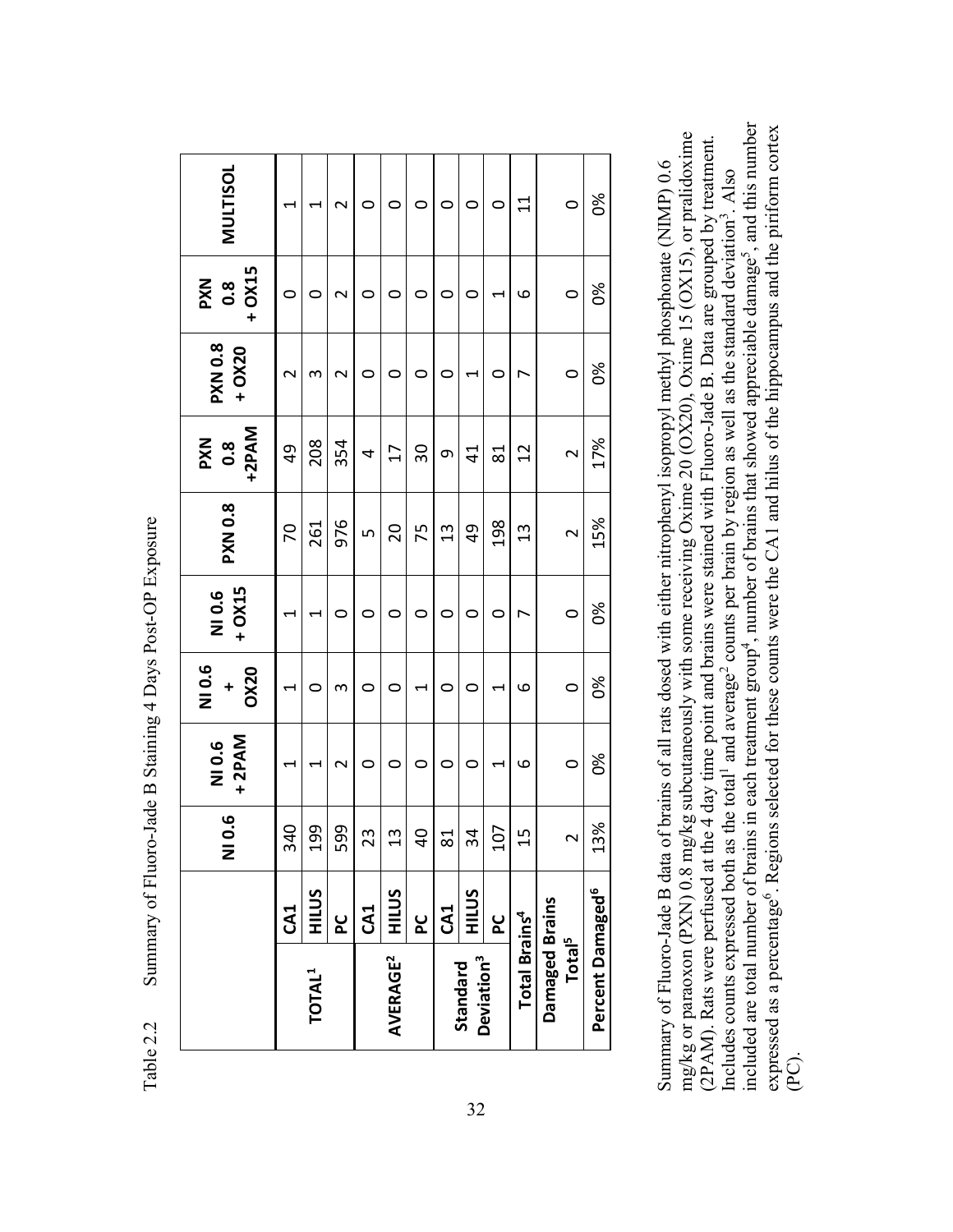|                      |                                                                                                                                             | 2/23/17         | 4/13/17                  | 3/20/17       | 6/8/17          | 3/20/17             | 3/20/17             |
|----------------------|---------------------------------------------------------------------------------------------------------------------------------------------|-----------------|--------------------------|---------------|-----------------|---------------------|---------------------|
| Section <sup>1</sup> | Region <sup>2</sup>                                                                                                                         | NIMP.6          | NIMP.6                   | <b>PXN .8</b> | PXN.8           | <b>PXN .8 +2PAM</b> | <b>PXN .8 +2PAM</b> |
|                      |                                                                                                                                             | $\overline{17}$ | $\overline{a}$           | 21            | 23              | $\frac{1}{2}$       | $\overline{a}$      |
| -2.8                 | <u>ഗ</u>                                                                                                                                    | 51              | $\overline{\phantom{0}}$ | 62            | 106             | 53                  | 31                  |
|                      | $\frac{1}{2}$ $\frac{1}{2}$ $\frac{1}{2}$ $\frac{1}{2}$ $\frac{1}{2}$ $\frac{1}{2}$ $\frac{1}{2}$ $\frac{1}{2}$ $\frac{1}{2}$ $\frac{1}{2}$ | 29              | 117                      | 70            | 157             | $\overline{70}$     | 15                  |
|                      |                                                                                                                                             | 85              | $\overline{a}$           | $\infty$      | $\overline{14}$ | $\sigma$            | $\overline{5}$      |
| <u>ე.</u>            | <u>ഗ</u>                                                                                                                                    | 25              | $\overline{\phantom{0}}$ | 42            | 85              | $\overline{37}$     | 35                  |
|                      |                                                                                                                                             | 33              | 114                      | 95            | 151             | 84                  | 31                  |
|                      |                                                                                                                                             | 211             | 21                       | $\infty$      | 24              | $\infty$            | $\overline{a}$      |
| $-4.12$              | $\overline{v}$                                                                                                                              | 25              | $\circ$                  | 36            | 98              | 35                  | 17                  |
|                      |                                                                                                                                             | 38              | 95                       | 133           | 237             | 123                 | 26                  |

hippocampus and the piriform cortex (PC). Some treatments did not produce appreciable neurodegeneration and, as such, are not hippocampus and the piriform cortex (PC). Some treatments did not produce appreciable neurodegeneration and, as such, are not subcutaneously with some receiving Oxime 20 (OX20), Oxime 15 (OX15), or pralidoxime (2PAM). Rats were perfused at the 4 day time point and brains were stained with Fluoro-Jade B. Regions selected for these counts were the subcutaneously with some receiving Oxime 20 (OX20), Oxime 15 (OX15), or pralidoxime (2PAM). Rats were perfused at the 4 day time point and brains were stained with Fluoro-Jade B. Regions selected for these counts were the CA1 and hilus of the Rats were dosed with either nitrophenyl isopropyl methyl phosphonate (NIMP) 0.6 mg/kg or paraoxon (PXN) 0.8 mg/kg Rats were dosed with either nitrophenyl isopropyl methyl phosphonate (NIMP) 0.6 mg/kg or paraoxon (PXN) 0.8 mg/kg Total counts of Fluoro-Jade B positive cells by section<sup>1</sup> and region<sup>2</sup> for each brain with appreciable damage at 4 days. Total counts of Fluoro-Jade B positive cells by section<sup>1</sup> and region<sup>2</sup> for each brain with appreciable damage at 4 days. represented in this table. represented in this table.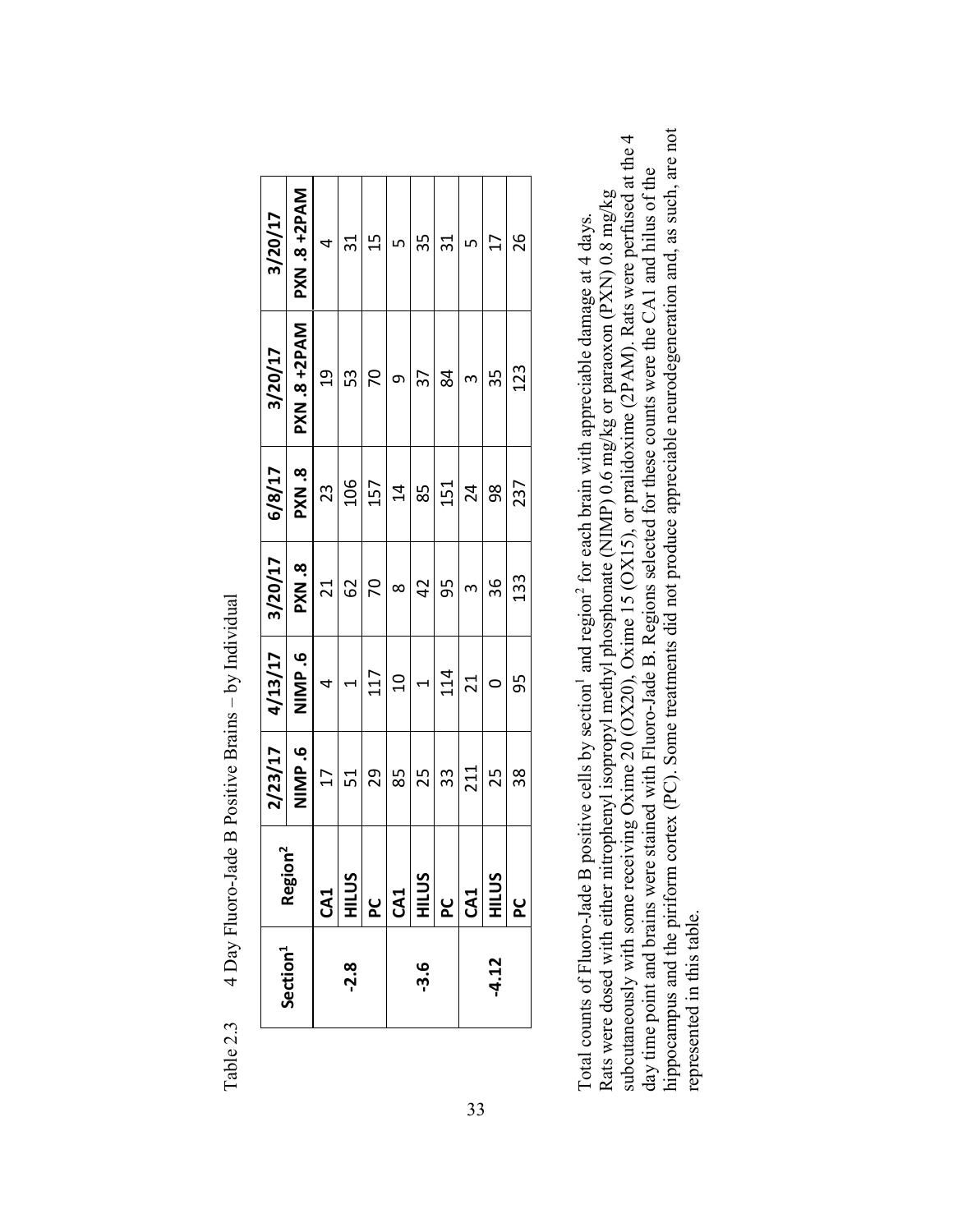| Section <sup>1</sup> | Region <sup>2</sup>                                                                         | NIMP.6           | <b>BXN.8</b>    | +2PAM<br><b>PXN.8</b>    |
|----------------------|---------------------------------------------------------------------------------------------|------------------|-----------------|--------------------------|
|                      |                                                                                             | $\overline{1}$   | 22              | 12                       |
| -2.8                 | $\frac{CA1}{HUS}$                                                                           | 26               | 84              | 42                       |
|                      |                                                                                             | 73               | $\frac{114}{1}$ | 43                       |
|                      |                                                                                             | 48               | $11\,$          | $\overline{\phantom{a}}$ |
| $-3.6$               | $\frac{1}{8} \left  \frac{1}{8} \right  \frac{1}{8} \left  \frac{1}{8} \right  \frac{1}{8}$ | $\frac{1}{3}$    | 64              | 36                       |
|                      |                                                                                             |                  | 123             | 58                       |
|                      |                                                                                             | $\frac{74}{116}$ | $\overline{4}$  | 4                        |
| $-4.12$              |                                                                                             | 13               | 67              | 26                       |
|                      | <b>PC</b>                                                                                   | 67               | 185             | 75                       |

Table 2.4 4 Day Fluoro-Jade B Positive Brains – by Treatment Group 4 Day Fluoro-Jade B Positive Brains – by Treatment Group Table 2.4

34

0.8 mg/kg subcutaneously with some receiving Oxime 20 (OX20), Oxime 15 (OX15), or pralidoxime (2PAM). Rats were perfused For all groups  $n=2$ . Rats were dosed with either nitrophenyl isopropyl methyl phosphonate (NIMP) 0.6 mg/kg or paraoxon (PXN) 0.8 mg/kg subcutaneously with some receiving Oxime 20 (OX20), Oxime 15 (OX15), or pralidoxime ( For all groups n=2. Rats were dosed with either nitrophenyl isopropyl methyl phosphonate (NIMP) 0.6 mg/kg or paraoxon (PXN) Average number of Fluoro-Jade B counts by treatment group for 4 day animals with appreciable damage by section<sup>1</sup> and region<sup>2</sup>. Average number of Fluoro-Jade B counts by treatment group for 4 day animals with appreciable damage by section<sup>1</sup> and region<sup>2</sup>. at the 4 day time point and brains were stained with Fluoro-Jade B. Regions selected for these counts were the CA1 and hilus of at the 4 day time point and brains were stained with Fluoro-Jade B. Regions selected for these counts were the CA1 and hilus of the hippocampus and the piriform cortex (PC). Some treatment groups did not produce appreciable neurodegeneration and, as the hippocampus and the piriform cortex (PC). Some treatment groups did not produce appreciable neurodegeneration and, as such, are not represented in this table. such, are not represented in this table.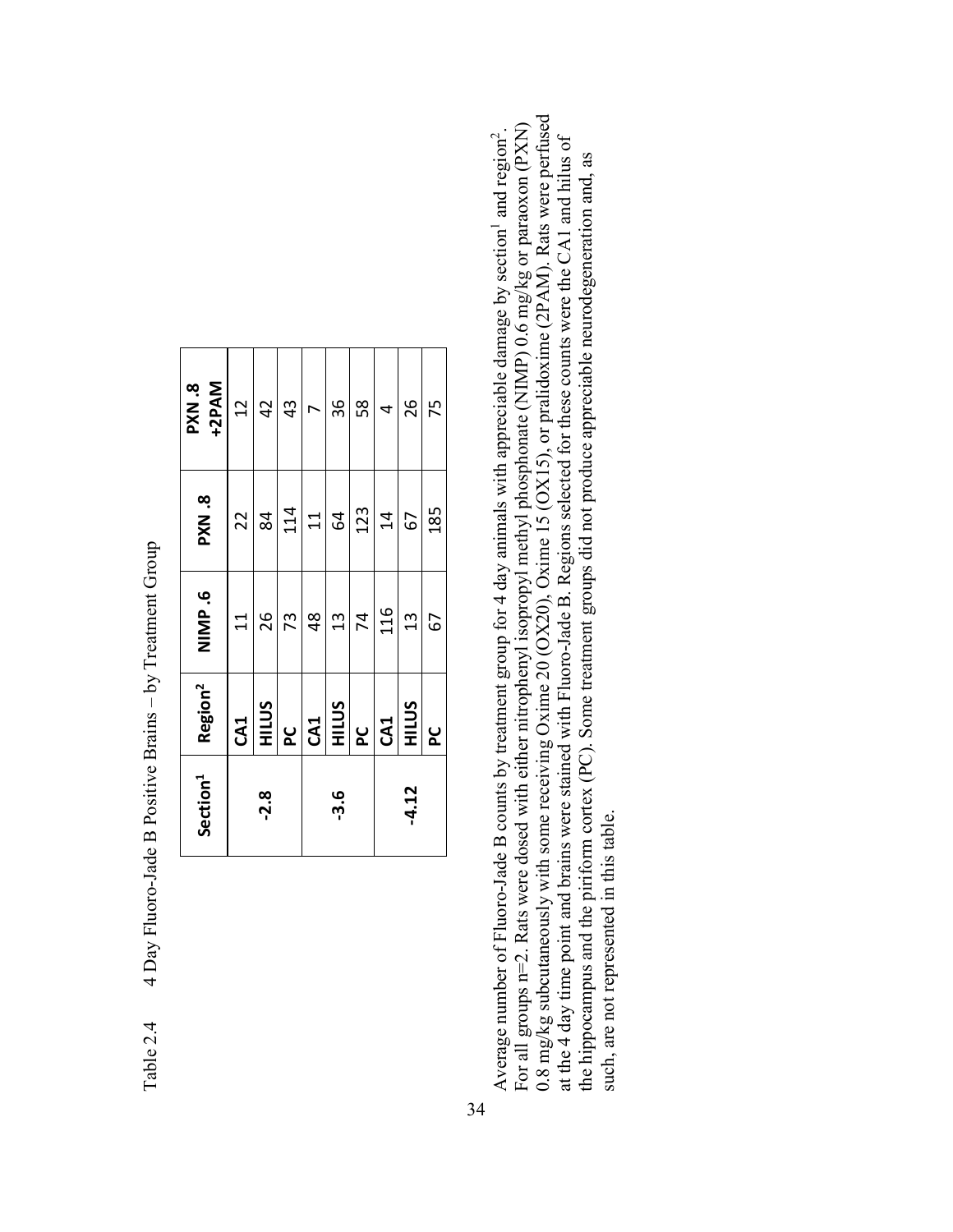# CHAPTER III

## MAP KINASE GENE EXPRESSION CHANGES BY NIMP AND OXIME 1

# **3.1 Introduction**

Organophosphates are a class of chemicals of which many are used as pesticides while others have been employed in chemical warfare and terrorist attacks. They act as anticholinesterases leading to a variety of signs of cholinergic toxicity including typical nicotinic and muscarinic signs including seizures and death. Their high toxicity makes it important to have effective drugs to use in response to human exposure. Current first-line therapy in the U.S. consists of the anticholinergic atropine and the pyridinium oxime pralidoxime (2-PAM). 2-PAM acts by reactivating inhibited acetylcholinesterase (AChE) but is unable to cross the blood brain barrier. It is therefore effective at increasing survival rate of those exposed but does not effectively prevent damage to the brain due to seizure activity.

A series of novel pyridinium oximes with the potential to penetrate the blood brain barrier have been developed by Dr. Howard Chambers at Mississippi State University. Studies have been performed using a rat model to research the ability of these compounds to reactivate AChE inhibited by a non-volatile surrogate that inhibits AChE with the same chemical moiety as sarin, nitrophenyl isopropyl methylphosphonate (NIMP) (Meek et al., 2012). These studies show that these compounds are able to produce survival rates comparable to or better than 2-PAM and attenuate seizure like behavior (Chambers et al., 2016). It is therefore believed that these oximes may have the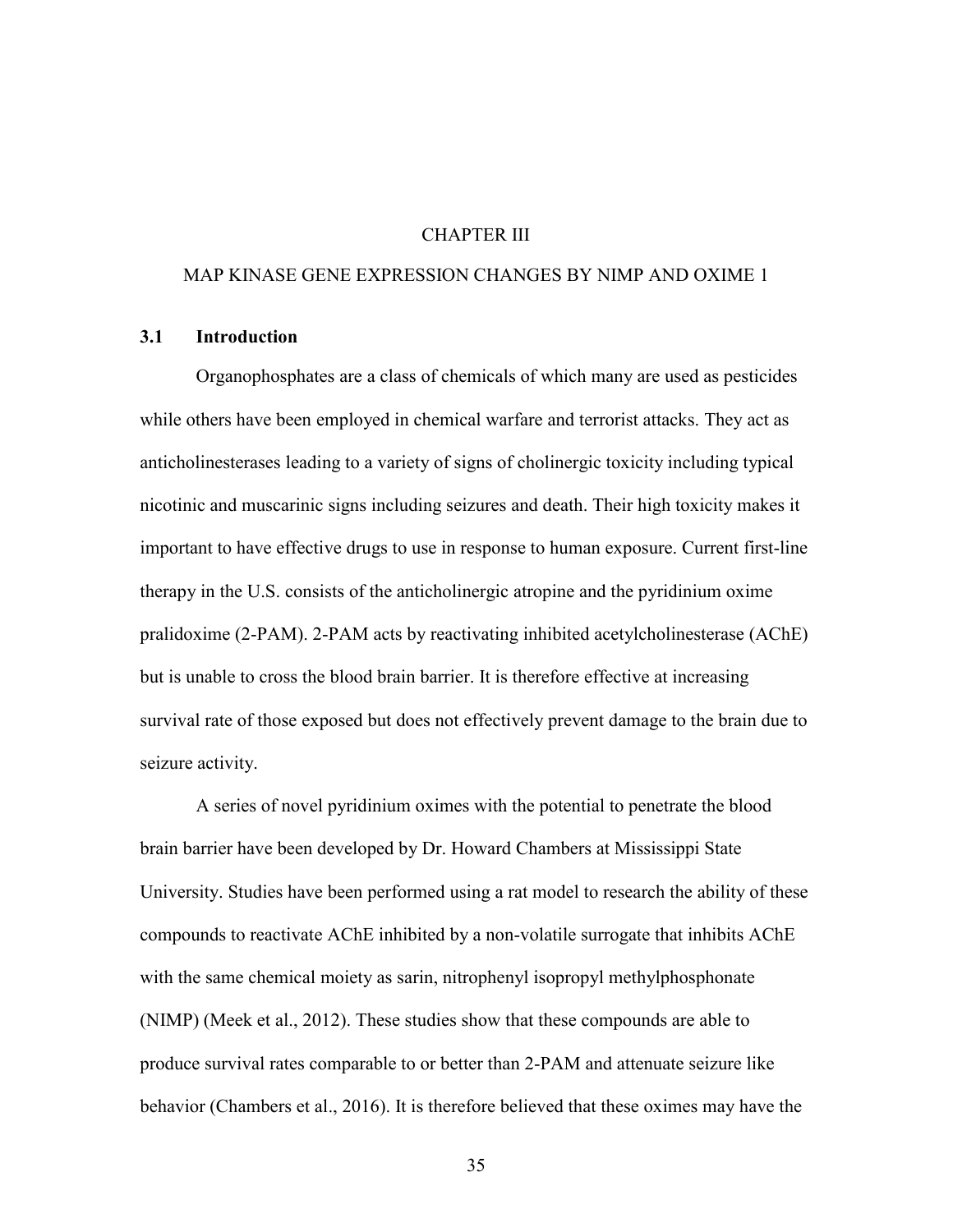potential to prevent brain damage in those exposed to high levels of organophosphates while also producing survival rates comparable to or better than 2-PAM.

Studies exploring the changes in biological pathways that result from exposure to OP CWAs have been performed to examine RNA expression in animal models of OP exposure. Dillman et al. (2009) demonstrated changes in gene expression in the hippocampus of soman exposed rats beginning at 1 hour and persisting for 7 days postexposure. Spradling, Lumley, Robison, Meyerhoff, and Dillman (2011) selected the rat piriform cortex of seizing rats for examination of how sarin affects the transcriptional profile based on this region's propensity to show significant acute tissue pathology following OP induced seizures. In this study, they documented a strong upregulation in genes of inflammation and also saw changes in the mitogen-activated protein kinase (MAP kinase, MAPK) system and metabolic pathways over a period of 24 hours. Work by this same group compared gene expression of non-seizing and seizing rats exposed to sarin, demonstrating differential regulation. Of note, they observed differences in MAP kinase regulation, where apoptosis was promoted in seizing rats while inflammation was suppressed in non-seizing rats (Te, Spradling-Reeves, Dillman, & Wallqvist, 2015). Blanton, D'Ambrozio, Sistrunk, and Midboe (2003) were able to demonstrate expressional changes in diverse genes within the hippocampus and cerebral cortex following chronic low dose exposure to VX.

To further understand the physiological response of the CNS to administration of the nerve agent surrogates and treatment with novel oximes, it was decided to explore gene regulation changes resulting from exposure to these compounds. The piriform cortex was chosen for examination as this region has been cited as a region susceptible to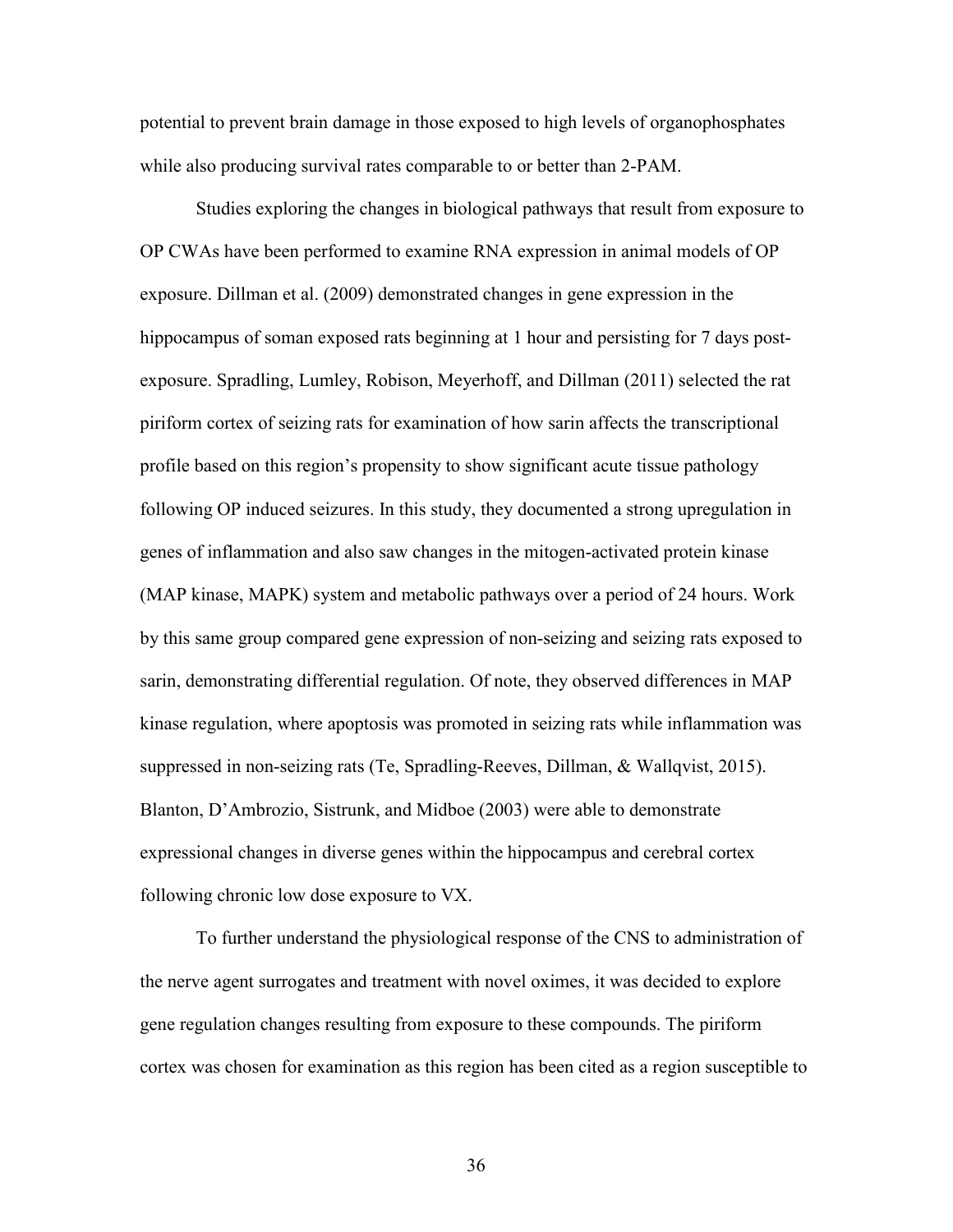nerve agent induced damage. The MAP kinase system was selected as the genes of interest for this study. These genes code for proteins that belong to a large group of serine/threonine kinases that regulate cellular responses to a wide array of signals and provide for a variety of responses including inflammation and cell differentiation, proliferation, and death. They achieve these changes by phosphorylating other intracellular proteins at serine/threonine amino acids. (Hommes, Peppelenbosch, & van Deventer, 2003).

Activation of MAP kinases requires phosphorylation of both a threonine and a tyrosine by dual specificity kinases known as MAP/ERK kinases (MEKs) or MAP kinase kinases (MAPKKs). MEKs specifically phosphorylate Thr-Xxx-Tyr motifs of other proteins with the X member providing further MAP kinase pathway specificity by MEKs. As a product of this specific nature, extracellular regulated protein kinase (ERK) is only activated by MKK1 and MKK2, c-Jun N-terminal kinases (JNK) by MKK4 and MKK7, and p38 MAP kinase by MKK3, MKK4, and MKK6. Likewise, MEKs are controlled by phosphorylation by specialized enzymes called MAP kinase kinase kinases (MAPKKKs or MEKKs) (Hommes et al., 2003).

The three groups of MAPKs noted in the previous paragraph, ERK, JNK, and p38, constitute three independent MAP kinase cascades each with specific members and outcomes.

The ERK signal pathway controls cellular growth, proliferation, and survival and mediates several inflammatory processes including T cell activation. ERK has two isoforms ERK1 and ERK2 (also termed p44 and p42 respectively). These enzymes are ubiquitously expressed and are activated by MEK1 and MEK2, which are activated by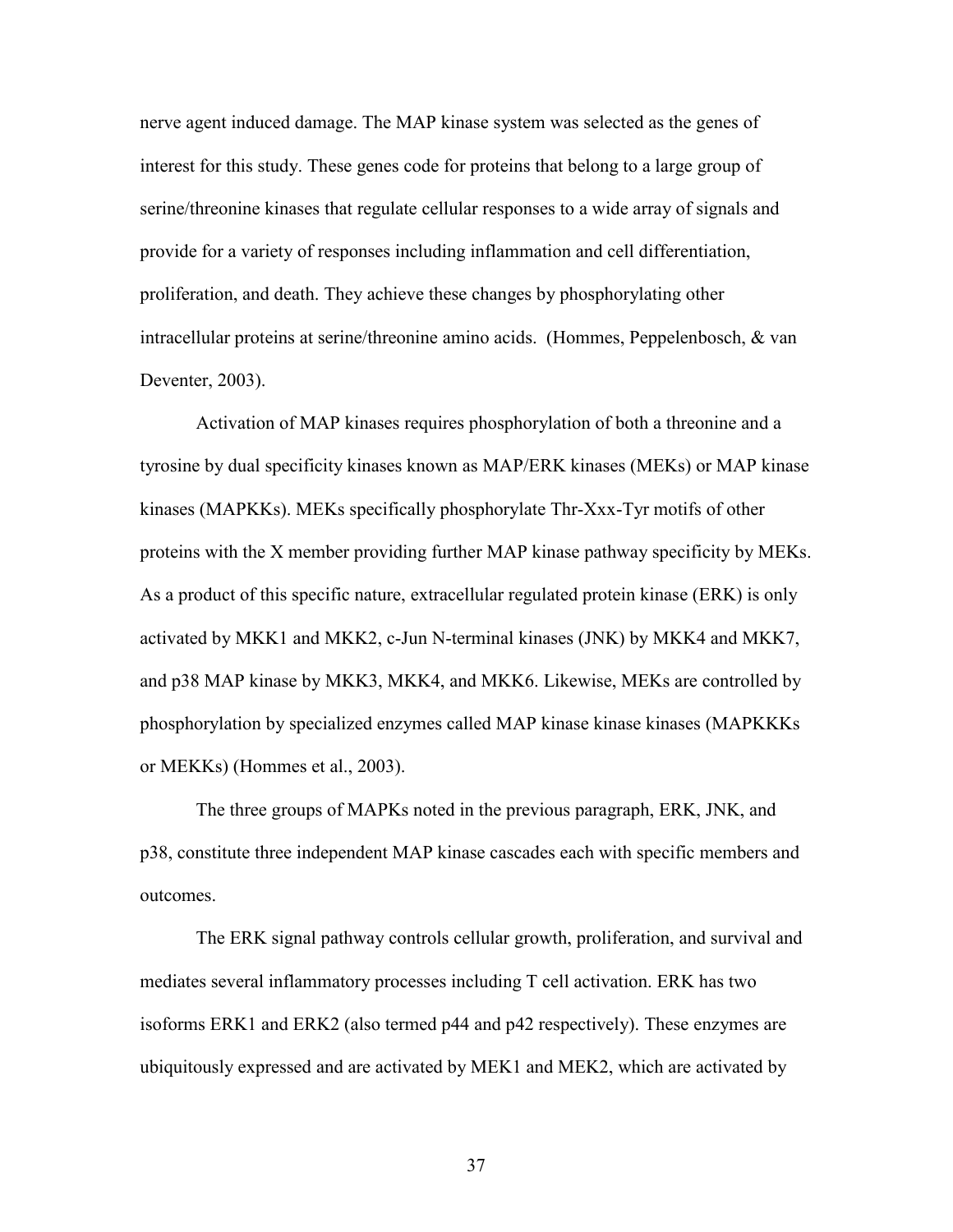Raf. Duration of their activation is dependent upon regulatory dephosphorylative mechanisms. ERK1/2 is able to act upon both transcription factor and membrane and cytoplasmic proteins. One of their most important targets is the activating protein 1 (AP-1) transcription factors, including c-Jun, c-Fos, and activating transcription factor 2 (ATF-2). ERK1/2 also phosphorylates Elk-1, another activator of c-Fos (Hommes et al., 2003).

The JNK pathway is activated in response to cellular stress and serves to regulate cell proliferation and apoptosis. JNK proteins have at least 10 isoforms encoded by splicing of the genes JNK-1, JNK-2, and JNK-3 (RamaRao, Waghmare, Srivastava,  $\&$ Bhattacharya, 2010). Similar to ERK1/2, JNK is an activator of AP-1, primarily c-Jun and ATF-2. It is activated by MKK7, in response to cytokines, and MKK4, in response to environmental stress. Upstream activators of these MAPKKs include more than 12 intracellular proteins including MEKK1-4. There are four known negative regulators of JNK: MAP kinase phosphatase MKP7, heat shock protein 72 (HSP72), Evil onco-protein, and nitric oxide. JNK signaling is thought to play a role in many pathological conditions such as cancer, stroke, heart disease, and inflammatory disorders (Hommes et al., 2003).

The p38 pathway is another mediator of inflammation and cell growth, proliferation, and death. In regard to inflammation, p38 affects inflammatory mediators of leukocyte recruitment and activation. This includes E-selectin and VCAM1 mediated rolling adhesion of leukocytes and endothelial cells and regulation of TNF-α synthesis. There are four identified isoforms, two of which ( $p38\alpha$  and  $p38\beta$ ) are expressed ubiquitously. p38 is primarily activated by various cytokines but can also activate in response to activation of Toll-like receptors by pathogens. Its upstream activators are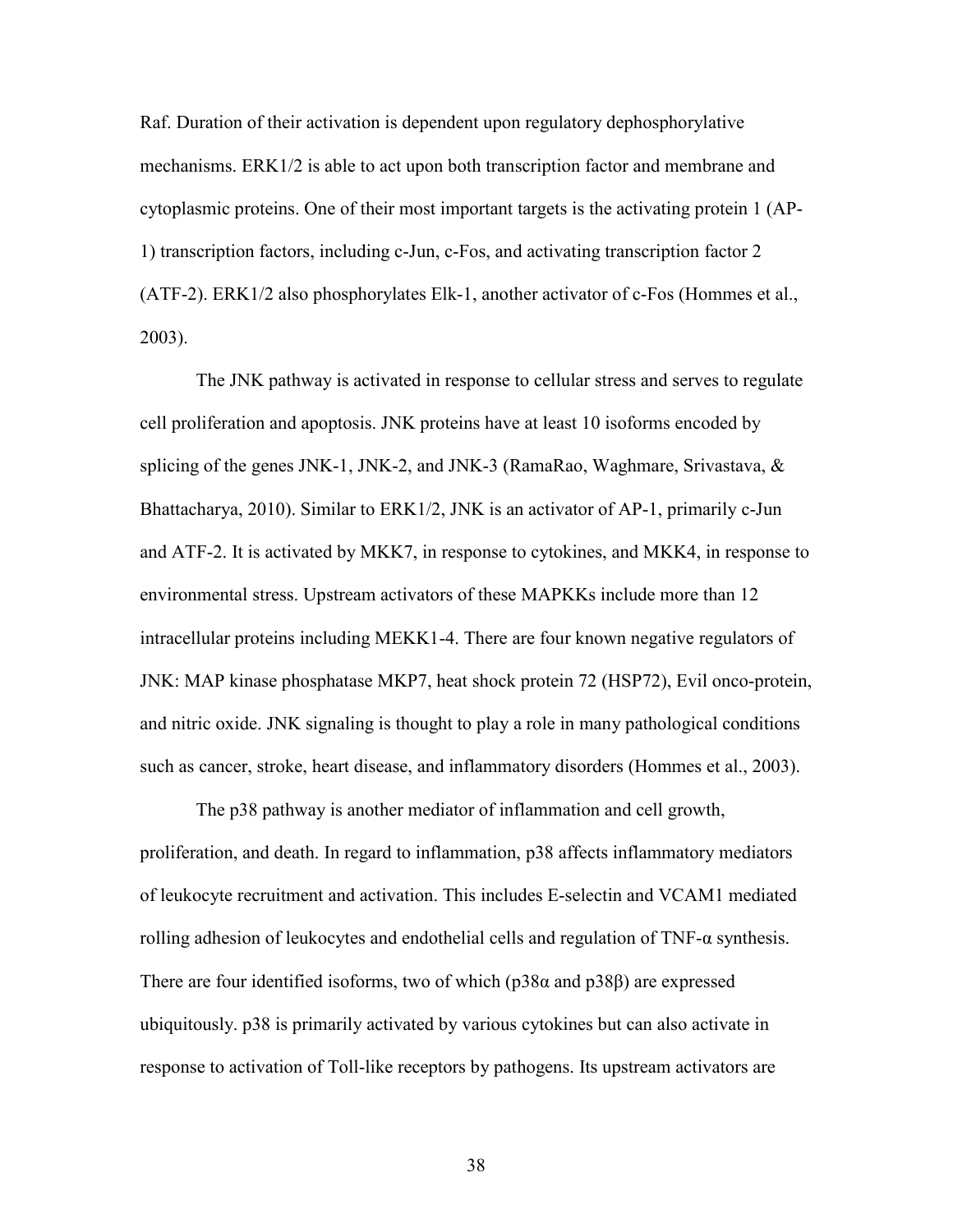MKK3, MKK4, and MKK6. Upon activation, p38 phosphorylates either other kinases of transcription factors such as ATF-2 or myocyte enhancer factor 2 (MEF2). p38 is a potential activator of NF-κB transcription (Hommes et al., 2003).

While the MAP kinase system has three separate pathways, there is potential for upstream and downstream interactions between the three. Some upstream activators, such as p21Rac, may simultaneously activate more than one MAPK pathway. On the other end of the pathway, some targets of MAP kinase proteins can act as either kinases or phosphatases providing either activation or deactivation of other MAPK enzymes (Hommes et al., 2003).

Other groups have previously investigated the effects that OPs have on MAP kinase activation. Niijima et al. (2000) were able to display an increase in phosphorylation state of JNK, phospholipase C  $\gamma$  (PLC  $\gamma$ ) and cytosolic MAPK following treatment of rats using  $LD_{50}$  dosages of sarin and soman nerve agent surrogates. RamaRao et al. (2010) demonstrated increases in the phosphorylation of JNK3 and calcium/calmodulin-dependent protein kinase II (CaMKII) of the cerebrum, hippocampus, and thalamus beginning 2.5 hours after soman administration and continuing until 30 days post-exposure. Damodaran et al. (2006) showed changes in expression of many diverse genes in brains of rats exposed to sarin both 15 minutes and 3 months after treatment. These included Camk1b, Camk2d, Map2k, CamkIIa, Jun, and Fos. This study demonstrated changes in many other genes affecting cytokines, neurotransmission, cell signaling, ion channels, cell cycle, apoptosis, and cell metabolism.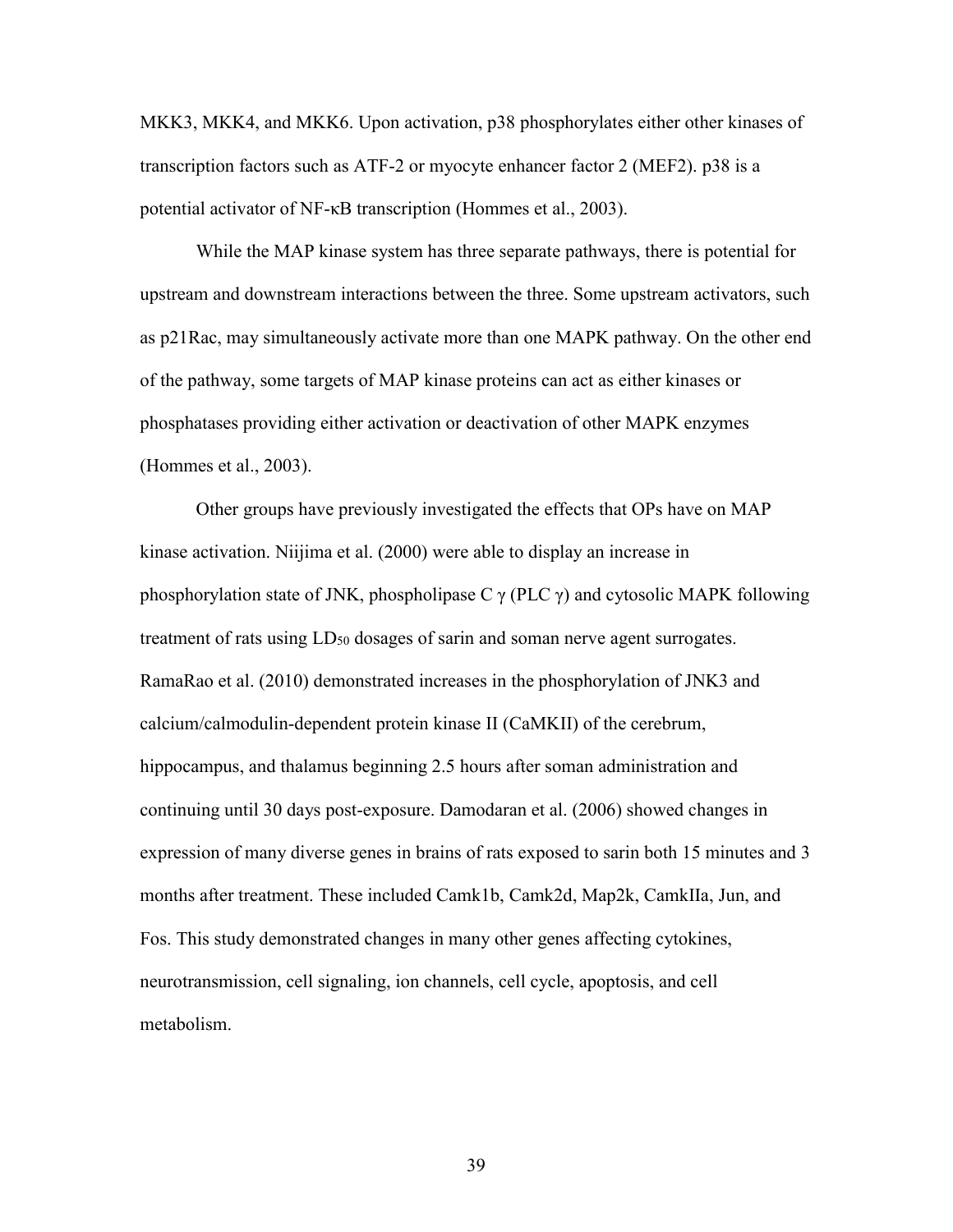By studying changes in MAP kinase gene regulation it was hoped to better understand how the brain responds to the nerve agent surrogates and potentially show a sparing effect on these changes when novel oxime treatment is provided. It was expected that the sarin surrogate NIMP would produce alterations of MAP kinase gene expression and treatment with the novel oximes would return gene expression to levels closer to baseline.

 To study this gene expression, a standard qPCR kit developed specifically for expression of this gene system within rats was used. The Qiagen  $RT^2$  Profiler PCR Array MAP Kinase Signaling Pathway kit was used with the associated sample preparation kits in order to guarantee sample consistency and compatibility with the qPCR assay. The novel oxime chosen for this study was Oxime 1, which has been one of the most promising oximes in studies up to this point (Chambers et al., 2016).

### **3.2 Methods**

#### **3.2.1 Treatments**

Treatments for these animals were performed as previously described (Chambers et al., 2013). Adult male (250-300g) Sprague Dawley rats were injected subcutaneously with either a high sublethal dosage of the sarin surrogate NIMP (0.325 mg/kg) or vehicle (DMSO). One hour after injection, which should represent time of peak brain AChE inhibition of about 80%, rats were administered an intramuscular injection of either 146 μmol/kg (the human equivalent dose) of the novel Oxime 1 or vehicle (Multisol). Rats were sacrificed 2 hours later and the piriform cortices quickly dissected, placed in an RNAse free tube, and frozen in liquid nitrogen. Samples were stored at -80°C until total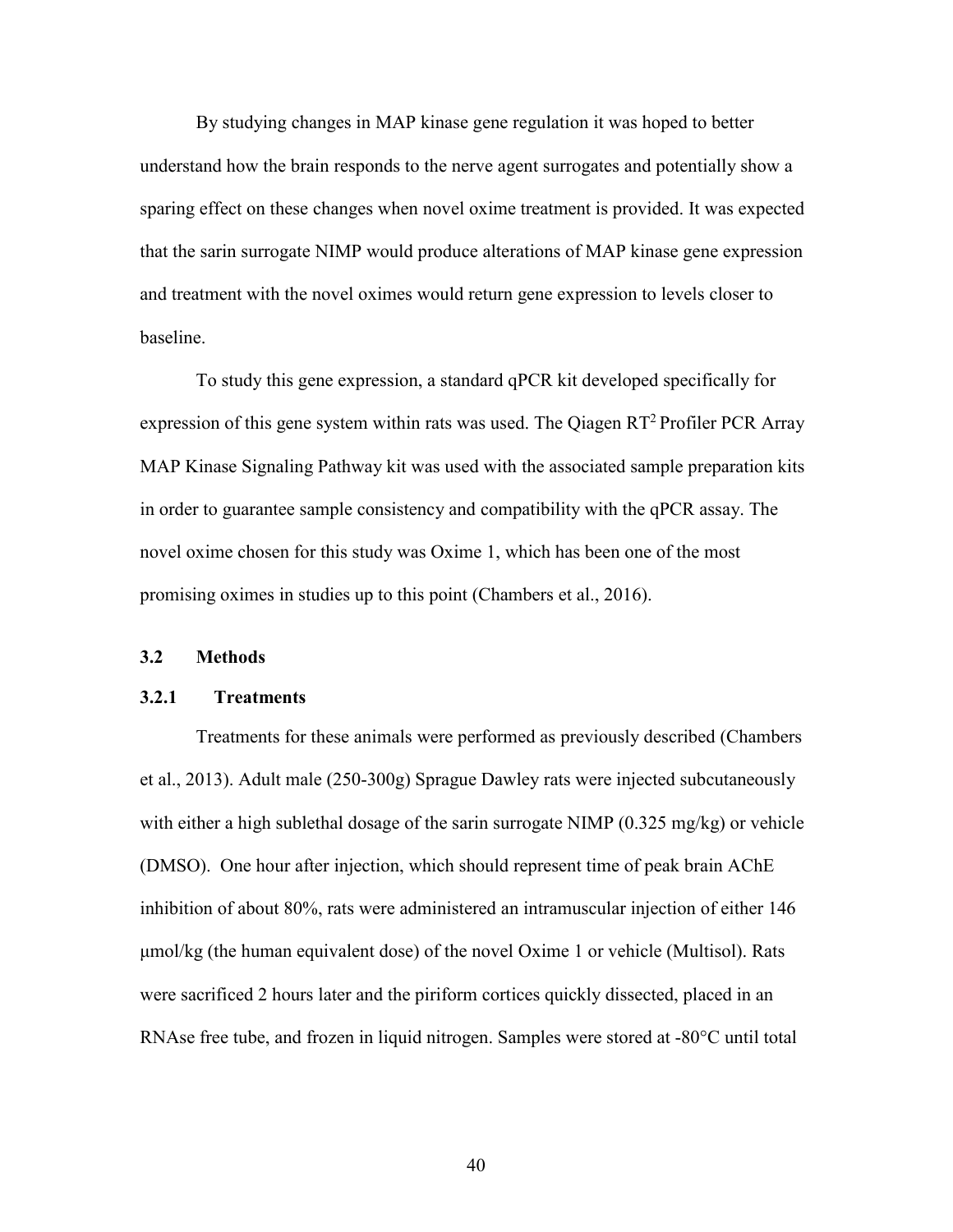RNA extraction. Three brains were collected for each of the following treatments: vehicle control, Oxime 1 control, NIMP, and NIMP plus Oxime 1.

### **3.2.2 RNA Isolation**

Total cortex RNA was isolated using Qiagen's RNeasy® Plus Mini Kit (Valencia, CA) per manufacturer's instructions. Samples were homogenized in individual tubes on ice with RNAse free plastic grinders. Lysates were centrifuged through QIAshredder columns to ensure complete tissue disruption followed by centrifugation through gDNA eliminator columns to remove genomic DNA. Purity and concentration of the RNA samples were determined by 260/230 and 260/280 absorbance ratios measured with a Nanodrop ND-1000 spectrophotometer. Samples with concentrations higher than 40 ng/µl and an 260/230 absorbance ratio greater than 1.7 were suitable for use and examined on bleach agarose gels for integrity of both the 28S and 18S RNAs by the method described in Aranda, LaJoie, & Jorcyk (2012).

# **3.2.3 Reverse Transcription**

cDNA was reverse transcribed using Qiagen's  $RT^2$  First Strand Kit. 0.5 $\mu$ g of isolated RNA was processed according to the manufacturer's instructions for each 96 well plate PCR array. A genomic DNA elimination buffer was used prior to reverse transcription to eliminate any remaining genomic DNA. RE3 reverse transcripase mix was primed in an unbiased manner with random hexamers and oligo-dT primers. Samples were stored at -20°C until performing real-time qPCR.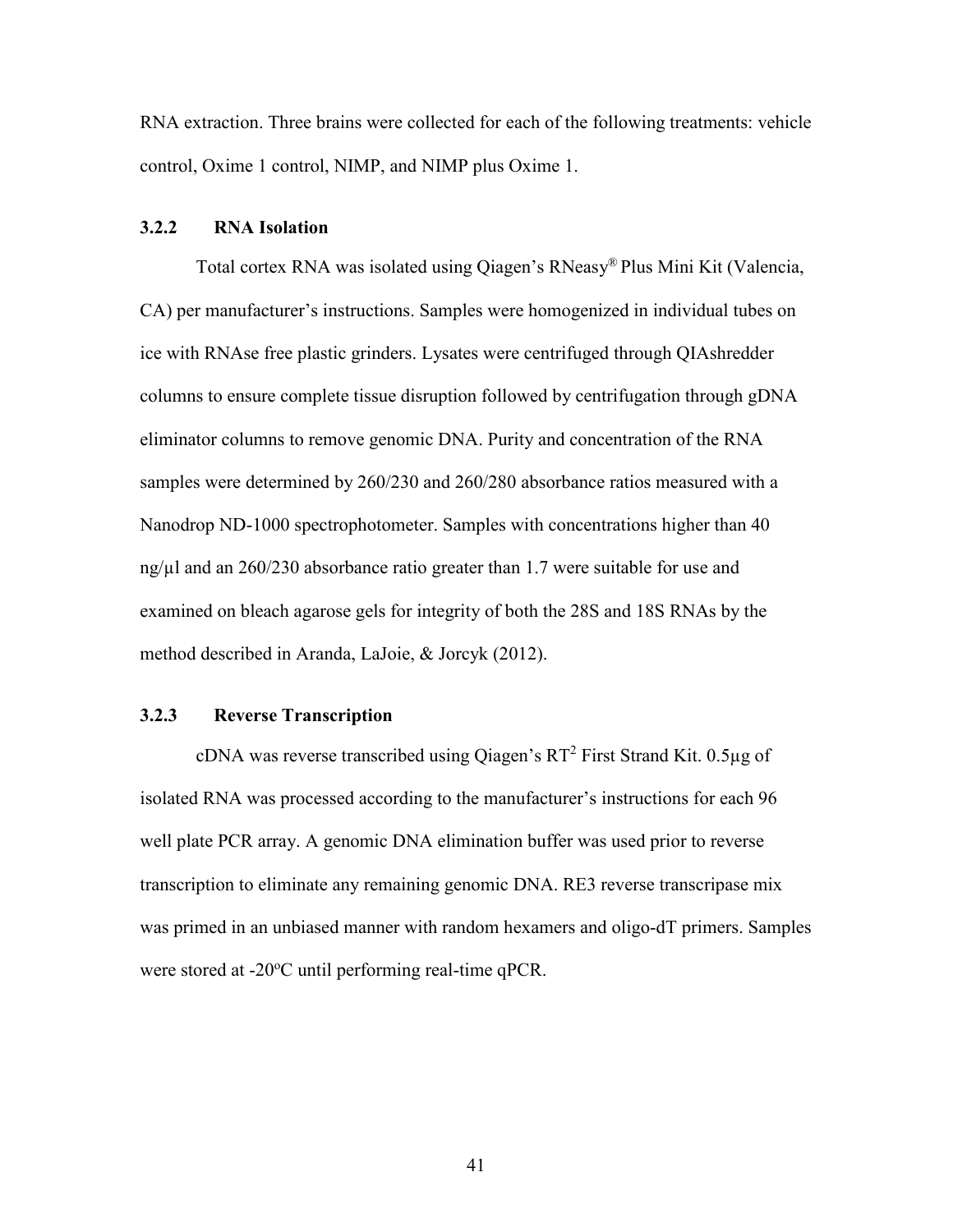## **3.2.4 Real-Time qPCR**

Real-time qPCR was performed using Qiagen's RT² Profiler™ PCR Array Rat MAP Kinase Signaling Pathway (Qiagen Product no. 330231, Cat. no. PARN-061Z), a 96 well plate containing primer assays for 84 rat MAP kinase genes, 5 housekeeping genes, 3 reverse transcription controls, 3 positive PCR controls, and one genomic DNA control arranged as seen in Figure 3.1 (Qiagen, 2011). cDNA was combined with Qiagen  $RT^2$  SYBR Green ROX<sup>TM</sup> qPCR Mastermix and 25 $\mu$ l were dispensed into each well. Plates were amplified on a Stratagene Mx3005P® real-time cycler.

## **3.2.5 Data Analysis**

CT values were calculated with Stratagene's MxPro QPCR software. Threshold was determined on the first array and kept constant on all following plates. CT values from each array were uploaded to Qiagen's GeneGlobe Data Analysis Center. The application performed quality control to ensure that all controls were within acceptable limits indicating adequate reverse transcription and PCR performance and absence of genomic DNA. The Rplp1 gene was manually selected for data normalization due to lowest variation between sample Ct values. Fold change was calculated to represent normalized gene expression as  $(2^{\wedge}(-\text{Delta Ct}))$ . P values were calculated by Student's ttest of the fold change values. These data were used to generate scatter and volcano plots, heat maps, and multigroup plots for differential analysis among treatment groups.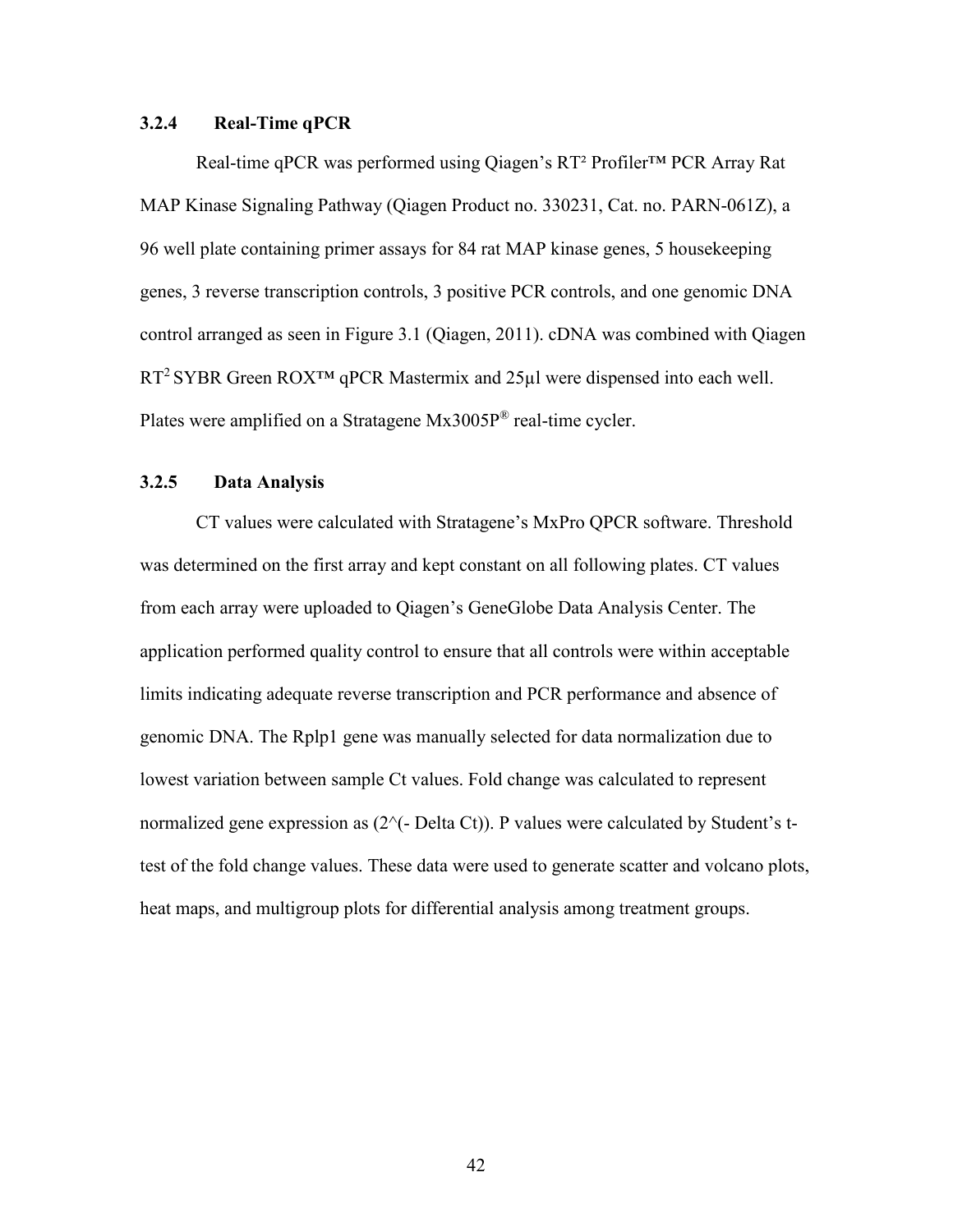# **3.3 Results**

Twelve rats were treated following the protocol described above with three rats in each treatment group. Their piriform cortices were harvested, and total RNA was isolated while DNA was eliminated. All RNA met the quality control standards as described in the user manual: 260/280 absorbance ratio greater than or equal to 2, 260/230 absorbance ratio of greater than or equal to 1.7, 40 ng/ $\mu$ l, and well defined 28S and 18S RNA band on bleach agarose gel electrophoresis. Reverse transcription of RNA to cDNA was performed and qPCR of cDNA was performed using the provided arrays. All raw data looked acceptable based on low background signal and acceptable melting curve appearance. Raw data were compiled and loaded into the Qiagen Data Analysis Center. All samples met the application's quality control standards, and the Rplp1 gene was selected for normalization of data between plates.

 From analysis of qPCR arrays, data for 84 genes of interest were generated for each animal in this study.

 In comparing the vehicle control group to the Oxime 1 control group, most of the genes displayed very little to no change. Fold changes of interest were Map4k1 0.38, Mos 0.58 p=0.048, and Sfn 0.24 as shown in Table 3.1.

 Comparing vehicle control to the NIMP treated group showed more differences in fold gene expression changes. Most notable are Ccna2 2.68 p=0.044, Cdkn1a 2.44, and Cdkn2a 0.12 p=0.041 (Table 3.1). An additional 9 genes displayed a fold change of less than 0.5 but were not statistically relevant.

When the NIMP  $+$  Oxime 1 treated group is compared to vehicle, there appear to be less genes whose expression was altered than seen with NIMP treatment alone. The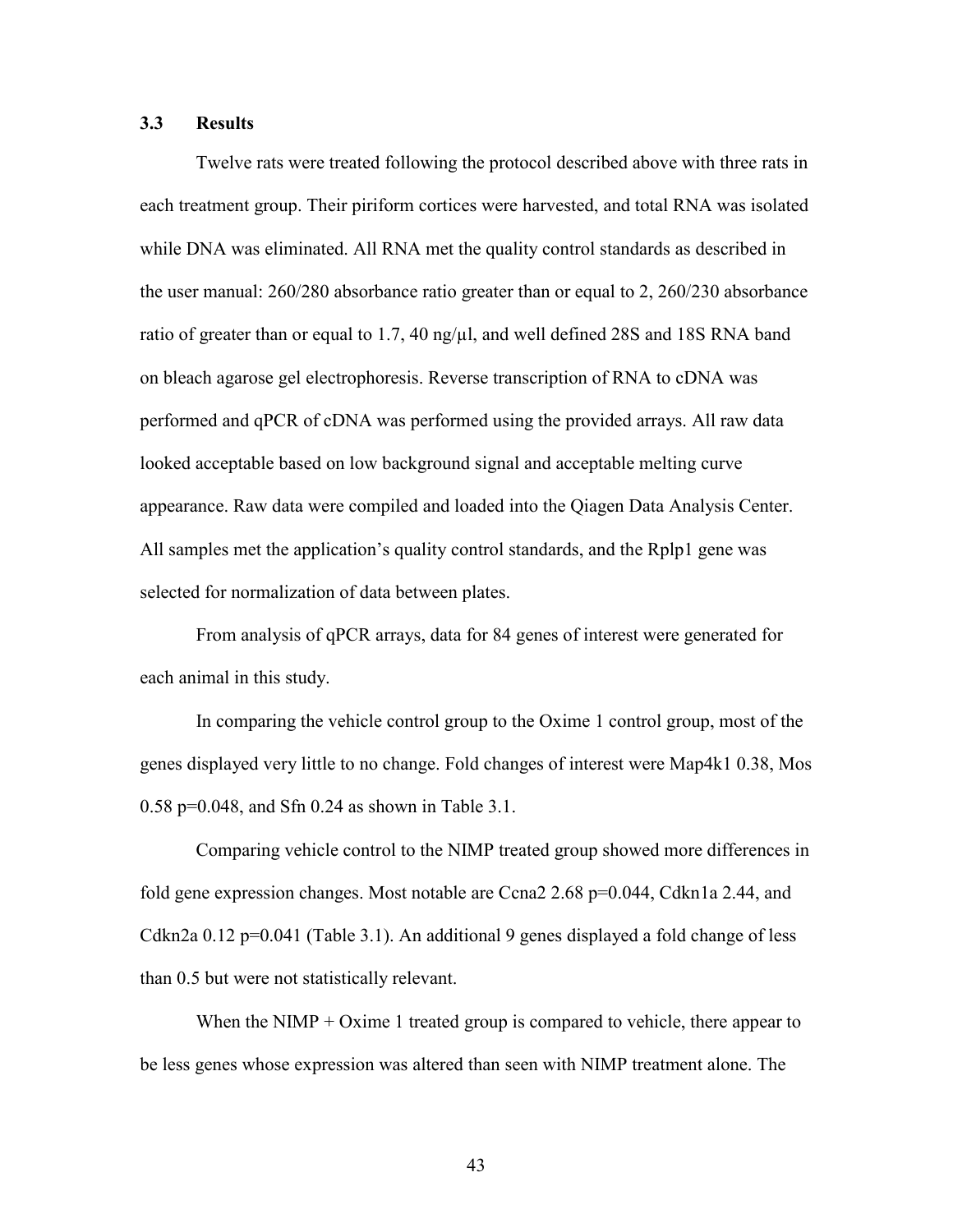only fold changes of note are: Kcnh8 0.26, Map4k1 0.38, Mos 0.26 p=0.006, and Sfn 0.35 (Table 3.1). The fold change of these genes of interest are displayed in Figure 3.2.

## **3.4 Discussion**

The data generated in this study demonstrate that the sarin surrogate NIMP is able to elicit changes in transcriptional regulation of the MAP kinase system within the piriform cortices of rats administered a sublethal dose. These data also show that rats treated with Oxime 1 alone have few alterations in the expression of genes within the MAP kinase cascade. When this oxime is given in conjunction with NIMP, it attenuates many of the changes seen with NIMP alone. Perhaps more importantly, this study identifies the genes whose expression is altered by these compounds. These observations can therefore give insight as to what physiologic responses might be elicited by these compounds.

#### **3.4.1 Oxime Treatment**

The only genes that displayed notable changes in expression by Oxime 1 alone were Map4k1, Mos, and Sfn.

## **3.4.1.1 Map4k1**

Map4k is also known as hematopoietic progenitor kinase 1 (HPK1). It is primarily expressed in hematopoietic organs and cells and acts in many signal systems including MAP kinase, antigen receptors, apoptosis, growth factors, and cytokines. It can also serve as a connection between surface receptors and JNK signaling. It can be activated by stimulation of various receptors including T or B cell antigen receptors, transforming growth factor-β receptor (TGF-βR), erythropoietin receptor, Fas, and E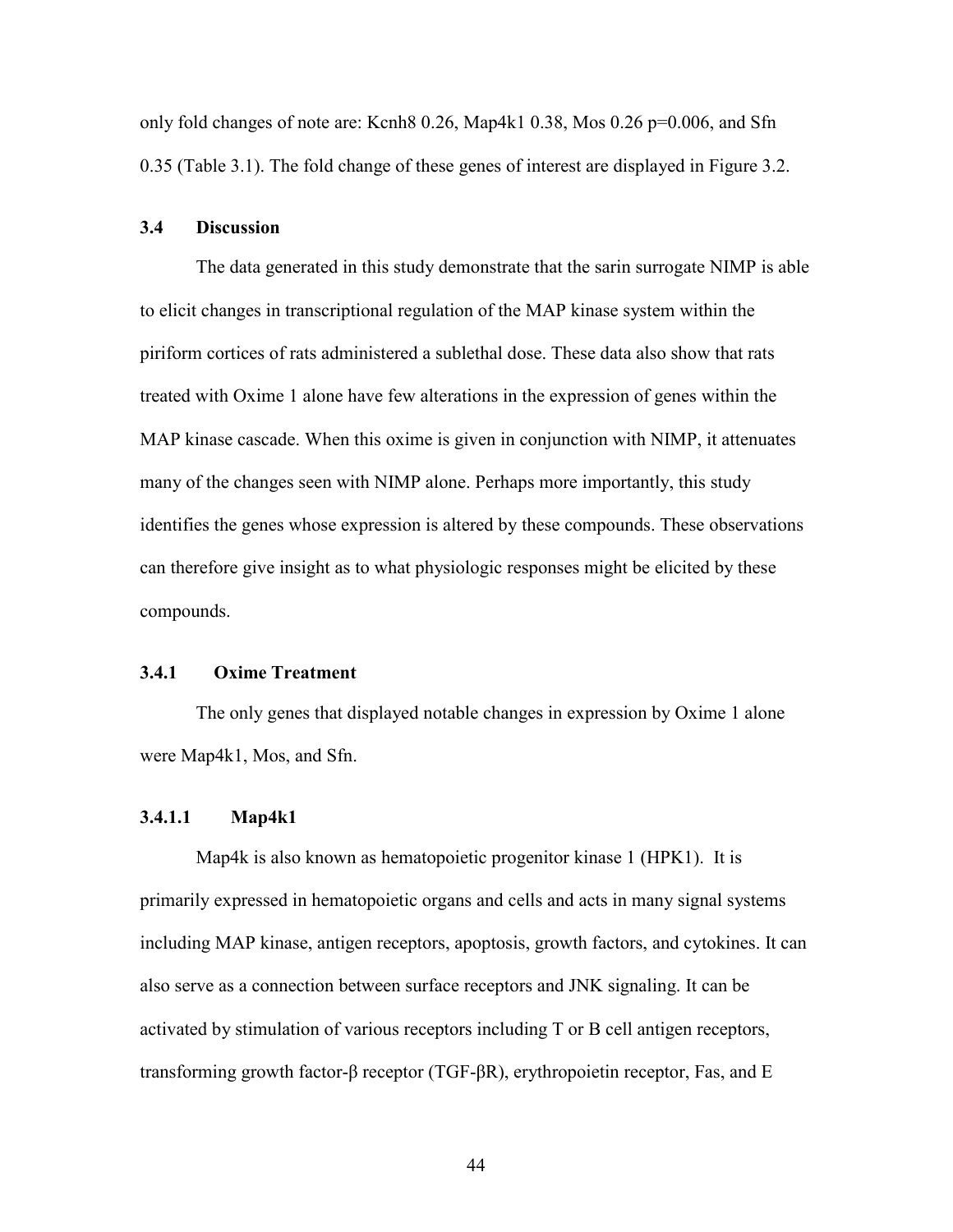prostanoid receptor (Li, Han, Chen, Yu, & Zhang 2008a). It has been shown in a rat stroke model that MAP4k1 is upregulated and knocking down MAP4k1's activity provides neuroprotection by decreasing activation of the MLK3-MKK7-JNK3 pathway (Li, Yu, & Zhang 2008b). Another study by the same group demonstrated that inhibition of Src kinase activation either by direct inhibition of Src or inhibition of NMDA receptors decreases phosphorylation of MAP4k1, MLK3, JNK, and c-Jun. Inhibition of this pathway provided neuroprotection when subsequent experimental cerebral ischemia was performed (Li et al., 2008a). Work by Lasserre et al. (2011) provided evidence that MAP4k1 is a regulator of T cell response intensity by inducing 14-3-3 protein binding that release the signaling adaptors SLP76-GADS from the membrane reducing induced gene transcription.

Considering these observations, it is possible that the decrease in Map4k1 expression invoked by Oxime 1 could have a neuroprotective role by ultimately decreasing JNK activation. Another possibility is that through impairment of T cell activation within the CNS, the brain's response to damage might be altered. While the CNS is generally considered to be immunologically privileged, there is growing evidence that T cells are both present and important in the normal function of the CNS and in its response to stressful stimuli. Studies using mouse hippocampal slices exposed to kainic acid have demonstrated that the presence of  $CD4^+$  and  $CD8^+$  T cells improve neuronal survival and reduce p38 and ERK activation likely through activation of astrocytes by IFN-γ and IL-4 (Ellwardt, Walsh, Kipnis, & Zipp, 2016). It is possible that by decreasing T cell activation, Oxime 1 could decrease the brain's ability to properly respond to excitotoxic neuronal stress.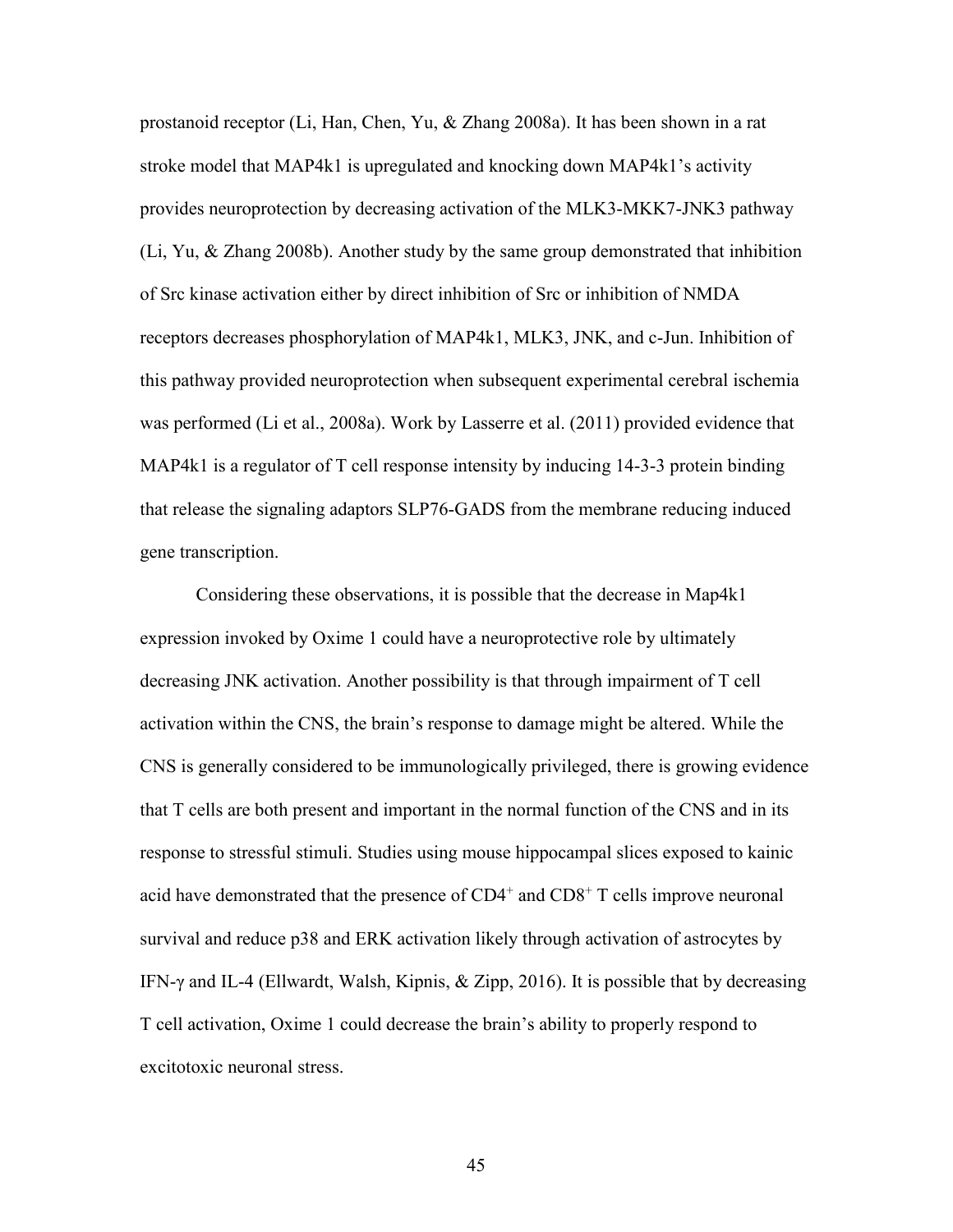# **3.4.1.2 Mos**

The next gene altered by Oxime 1 was Mos, the Moloney sarcoma oncogene. Most studies to date have concentrated on the function of Mos with regard to meiotic cells. Mos functions as an upstream activator of MAP2K1 and MAP2K2 (MEK1/2), which are upstream activators of ERK 1 and ERK2 (Gonzalez-Garcia et al., 2014). Depending on how  $ERK1/2$  are activated, they can promote many cellular functions including proliferation, cell survival, and cell death (Mebratu & Tesfaigz, 2009). During the final stages of oocyte maturation Mos synthesis is upregulated leading to a downstream upregulation of the MAP kinase pathway, which promotes maturation of the oocyte (Gonzalez-Garcia et al., 2014). Perrard, Chassaing, Montillet, Sabido, and Durand (2009) identified Mos in male meiotic cells where they noted a positive feedback between MAP kinase and Mos. Their findings suggested a relationship between an increase in Mos and a β-NGF induced cell cycle arrest. Kalejs et al. (2006) noted upregulation of Mos and several other genes that the authors considered meiosis specific in p53 mutated lymphoma cell lines. They suggested that increased Mos protein concentrations could play a role in the metaphase arrest of mitotic catastrophe.

Despite little data on the function of Mos outside of the meiotic cell, some inferences could be made towards what effects its downregulation may mean in the cells of Oxime 1 treated animals. As Mos is an upstream activator of MEK1/2, decreased Mos expression could lead to less overall MAP kinase activation down this pathway. While mode of activation of MEK1/2 and ERK1/2 can affect the physiological outcome that these enzymes promote, decreased Mos expression would likely be less detrimental than increased expression. An increase would more likely promote cell death while a decrease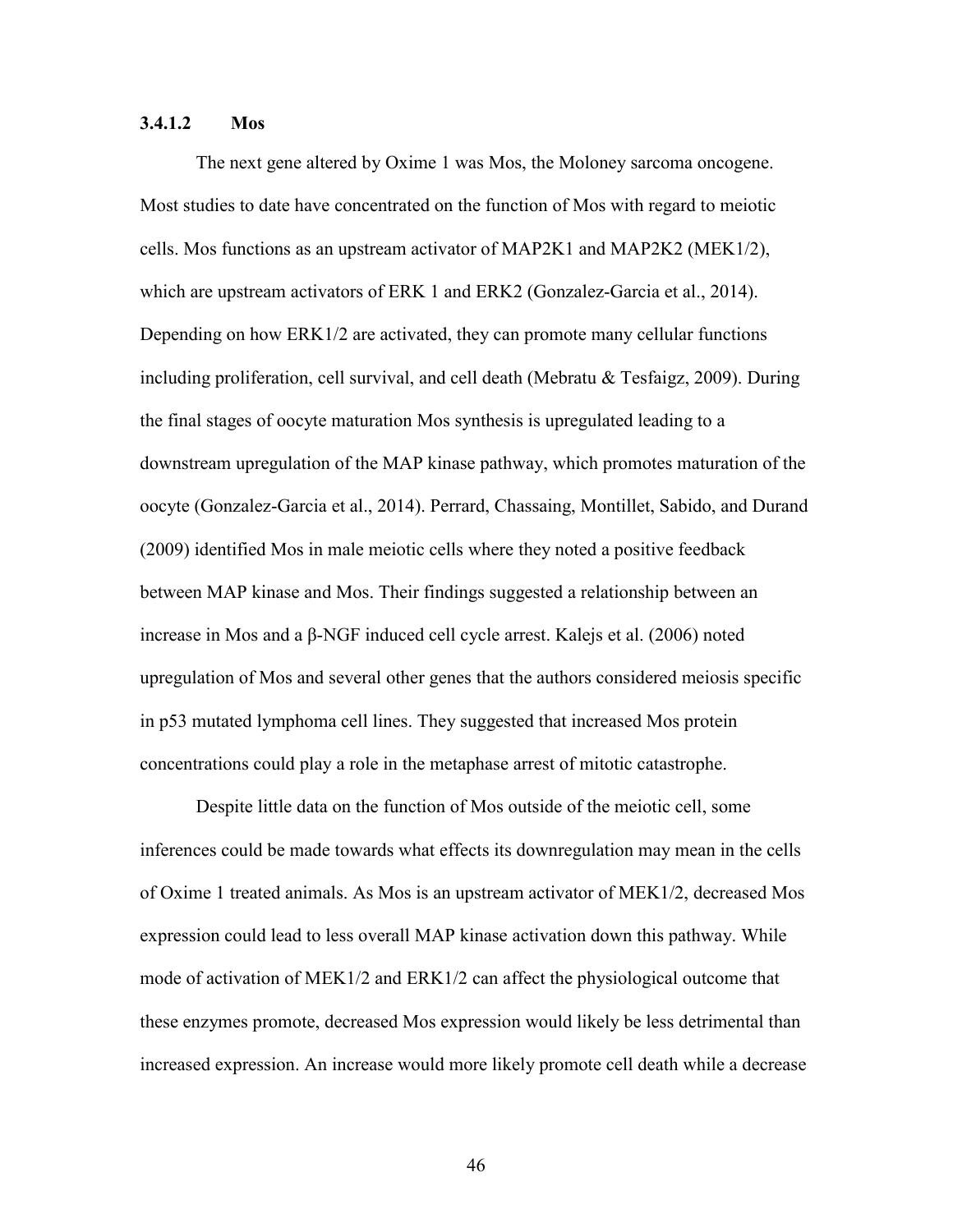might indicate cellular stasis. It is possible that decreased activation of MEK1/2 and ERK1/2 could decrease signaling for apoptosis.

## **3.4.1.3 Sfn**

Sfn codes for the protein  $14-3-3\sigma$ , a member of the 14-3-3 protein family. These proteins are known to be present primarily in the brain tissue of animals contribute to neuron function. The first identified function of these proteins was as an activator of tyrosine hydroxylase and tryptophan hydroxylase, enzymes responsible for the production of neurotransmitters (Ferl, Manak, & Reyer, 2002). This 14-3-3 protein is termed tyrosine hydroxylase/tryptophan hydroxylase activation protein (Furukawa et al., 2011). They have also been detected in extracellular environments such as the cerebrospinal fluid (Hermeking, 2004). 14-3-3s can interact with ASK1 to inhibit apoptosis (Kim, Khursigara, Sun, Franke,  $\&$  Chao, 2001). Structurally these proteins have a highly conserved core region that serves as the proteins' functional region and divergent amino and carboxyl termini. Ligands to which the core region binds are often phosphorylated at a serine or threonine residue in the target sequence, but this is not always the case. Another protein in the MAP kinase cascade, Raf-1, is also a 14-3-3 protein (Ferl et al., 2002).

 14-3-3σ expression was initially observed in differentiating epithelial cells where its expression is induced when keratinocytes are exiting the stem cell compartment (Hermeking, 2004). More than 100 ligands have been identified for this protein affecting many cellular processes including cell proliferation, cell cycle regulation, and apoptosis. Its expression is regulated by p53 and BRCA1 (Li, Liu, & Zhang, 2009). Exogenous expression of this protein results in inhibited G2/M progression. The mechanism of 14-3-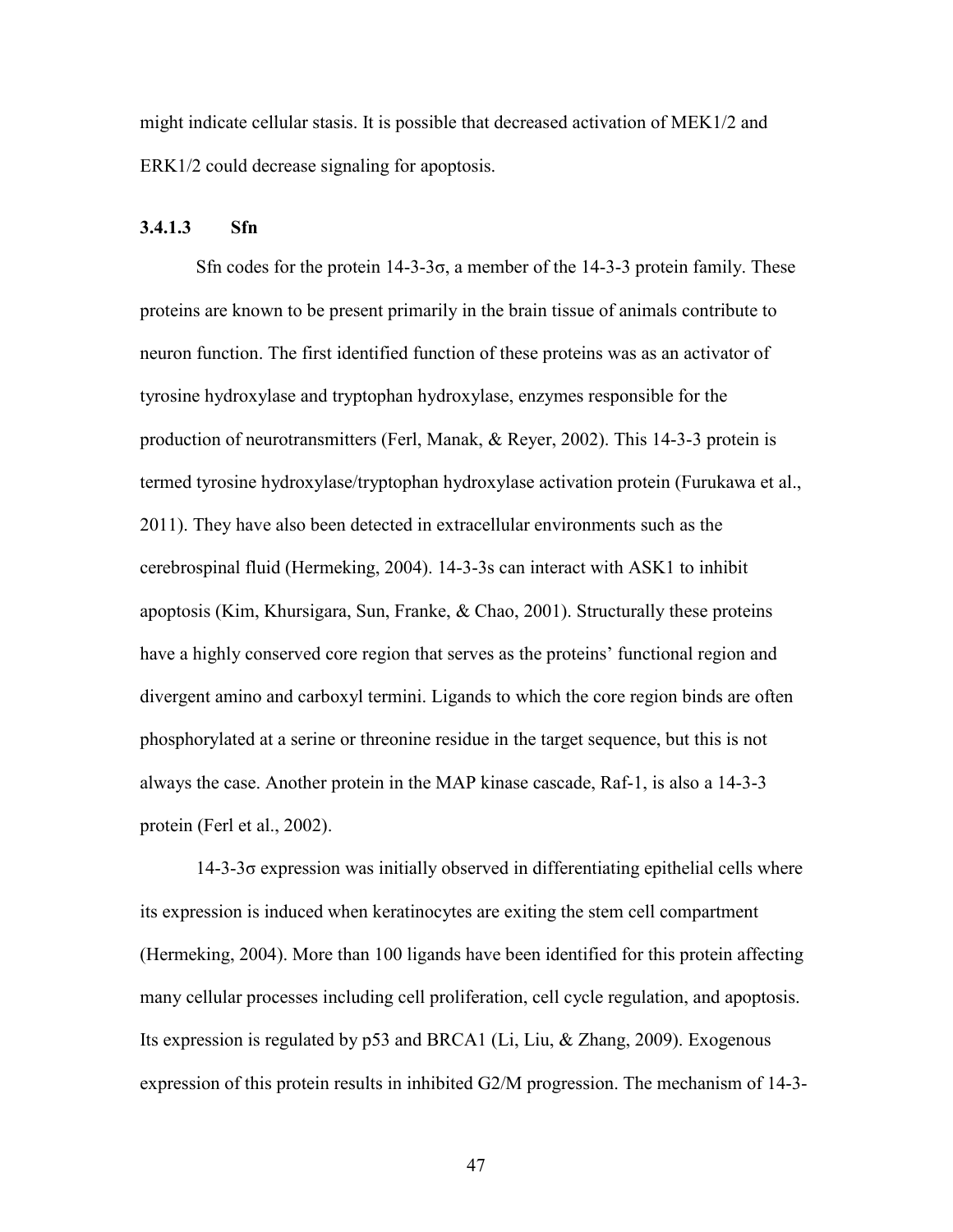3σ G2 arrest in cases of DNA damage begins with Rad3-dependent activation of Chk1 kinase, which phosphorylates Ser-216 of Cdc25C phosphatase. This phosphorylated serine serves as a binding site for 14-3-3σ. Binding of Cdc25C sequesters this enzyme out of the nucleus preventing it from dephosphorylating Cdc2, a cyclin-dependent kinase required for entry into mitosis. DNA damage has been shown to increase p53 mediated upregulation of  $14-3-3\sigma$ , and exogenously delivered p53 produced a pronounced increase of Sfn RNA. Several indicators support that experimentally increased 14-3-3σ protein concentration produces a G2 arrest. This cell cycle block can be uncoordinated with DNA synthesis proceeding between mitoses. It is thought that this loss of coordination might be due to lack of p21 modulation. In cases of DNA damage both  $14-3-3\sigma$  and p21 are activated with p21 preventing DNA synthesis through inhibition of cyclin-dependent kinases (Hermeking et al., 1997). Epigenetic suppression of Sfn is seen in many carcinomas giving rise to the belief that it is a tumor-suppressive gene. Experimental removal of this gene removes the ability of cells to maintain a stable G2/M arrest following DNA damage (Hermeking, 2004). Evidence also exists for post-transciptional regulation of 14-3-3σ, possibly a product of mRNA stability, translational efficiency, and protein stability. This leads to the assumption that regulation of 14-3-3σ takes place at multiple levels (Li et al., 2009). In human gliomas, the degree of Sfn expression downregulation has been correlated with disease prognosis (Deng et al., 2011).

 In Oxime 1 treated animals, the fold change in Sfn expression decreased to 0.58. This could indicate that Oxime 1 might alter some of the normal functions of neurons such as production of neurotransmitters. This could potentially alter the amount of neurotransmitter available to continue neuronal signals. It is possible that this could be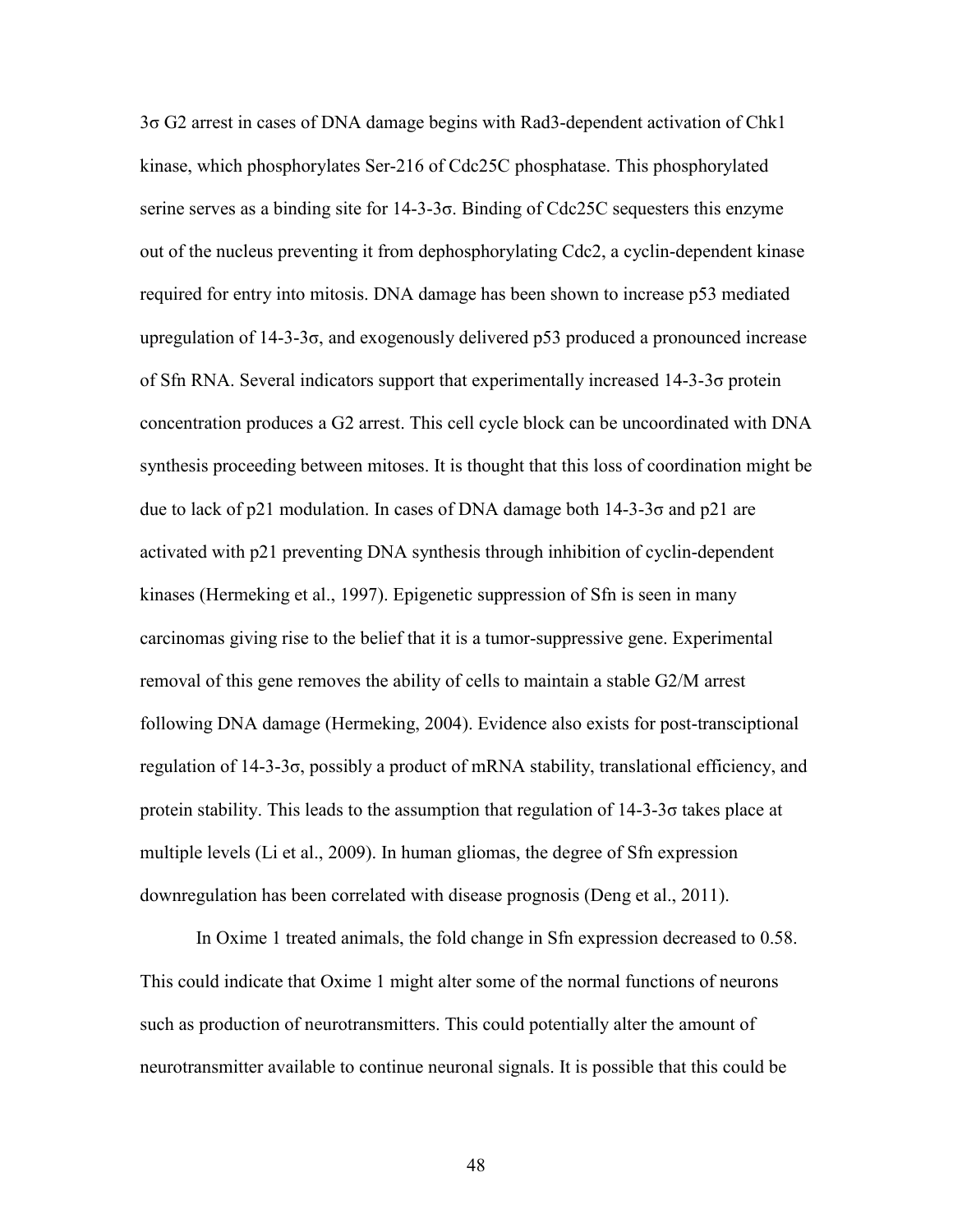protective in the face of excitotoxicity. The lack of 14-3-3σ could be detrimental in cellular response to damage and could promote either development of neoplasia or continuance through the cell cycle promoting apoptosis.

### **3.4.2 NIMP Treatment**

More genes were altered by NIMP administration than Oxime 1. Of most interest were Ccna2, Cdkn1a, and Cdkn2a. Contrary to what was seen in Oxime 1 treated animals, Mos was observed to increase with NIMP alone treatment.

# **3.4.2.1 Ccna2**

NIMP treatment significantly increased Ccna2 levels by 2.68 fold. Ccna2 (cyclin A2) serves to regulate cell cycle at mitosis and interphase by interacting with cyclindependent kinases 1 and 2 (Cdk1 and Cdk2). Most cyclin A2 is degraded either by the ubiquitin system or by autophagy before mitosis occurs. This is necessary for alignment of chromosomes and progression into anaphase (Loukil et al., 2016). Additionally, cyclin A2 promotes activation of Rho signaling molecules that control cell morphology, motility, and cytokinesis. In the absence of cyclin A2, RhoA activity decreases producing increased cell motility and invasiveness. Increased RhoA is necessary at the end of mitosis in order to form the cleavage furrow. It localizes at the poles of the furrow while the remaining cyclin A2 aligns between these poles across the cleavage furrow (Loukil et al., 2016). This protein also serves as a regulator of G1 to S phase transition in the cell cycle as well as G2 to M (Fung, Ma, & Poon, 2007; Gygli et al., 2016). Knockdown of Ccna2 expression delays entry into mitosis. Cyclin A cannot drive mitosis by itself and requires cyclin B to push the cell into mitosis (Fung et al., 2007). Cyclin A2 has also been implicated in DNA damage response. It can be found located at sites of DNA double-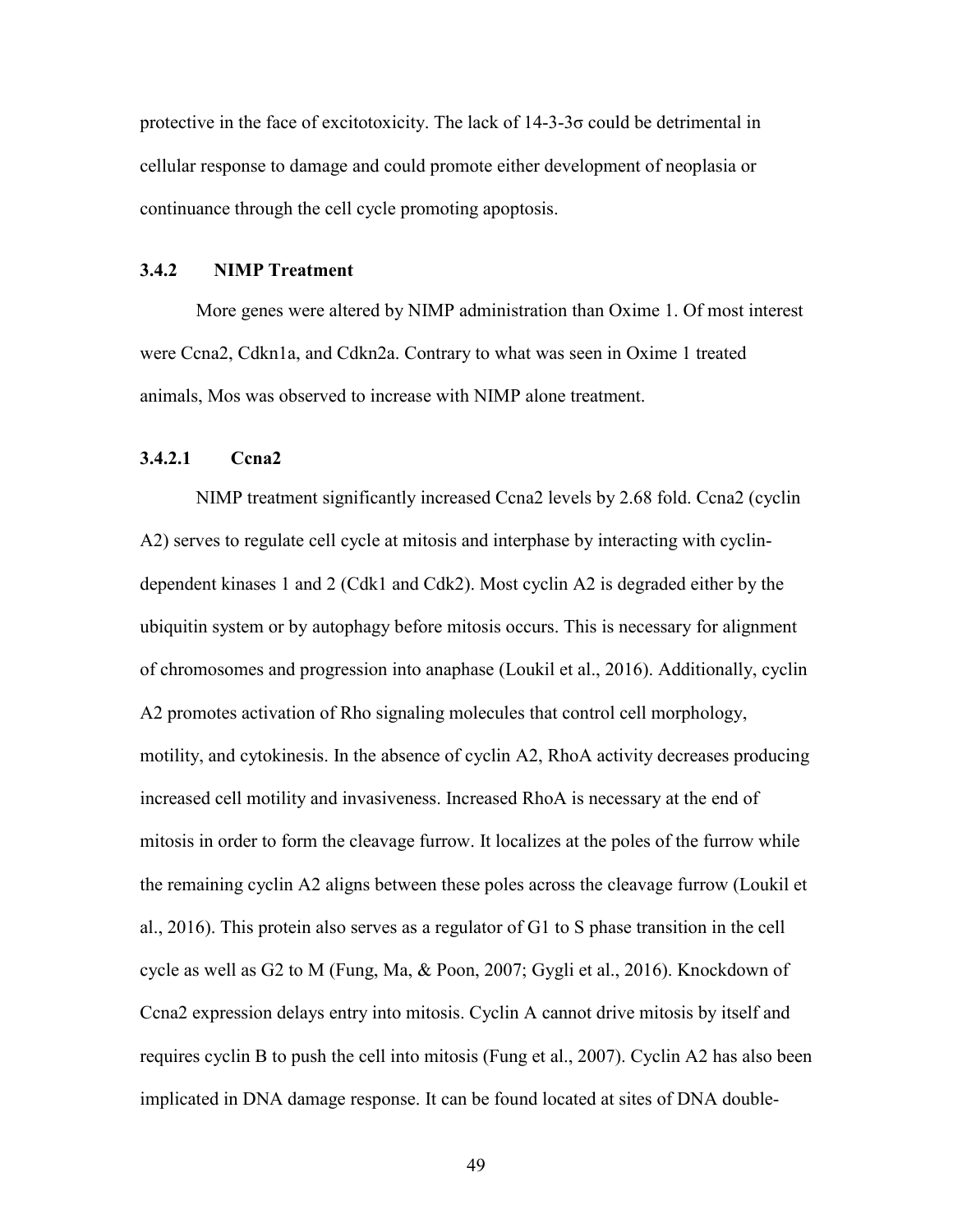strand breaks serving for repair of the break either through homologous recombination or non-homologous end joining. Mice lacking cyclin A2 had deficient repair of neuronal DNA (Gygli et al., 2016). Cyclin A2 overexpression can cause premature entry and prolongation of S phase as well as induce double strand breaks of the DNA (Tane &Chibazakura, 2009). A study by Seidel et al. (2011) showed that Ccna2 gene expression increases in a rat cerebral ischemia model, likely as a result of decreased promyelocytic leukemia zinc finger (PLZF) protein levels. A study of gene expression in a rodent spinal cord model by Wu et al. (2014) showed that cyclin genes such as Ccna2 show increased expression in the cerebral cortex and hippocampus.

The increase seen in Ccna2 as a product of NIMP administration could have several potential explanations. One of the more likely would be that the stresses the neurons face from increased cholinergic stimulation and seizure activity could lead to perturbations of the cell cycle including: neurogenesis, increased cell cycle, or apoptosis. Another possibility could be that the OP might induce DNA damage to which Ccna2 synthesis is increased in response.

#### **3.4.2.2 Cdkn1a**

Cdkn1a gene expression was also elevated following NIMP administration. This gene encodes a protein, p21, that inhibits cyclin/cyclin-dependent kinase (CDK) complexes helping to regulate cell-cycle transitions. It is able to interact with almost any CDK complex. Its mechanism is not always inhibitory and in some cases such as CDK4/6 it can even be stimulatory. It can also target molecules other than CDKs including MEKK5 and CK2 kinases, calmodulin, GADD45, procaspase 3, and oncogenic protein SET. By binding proliferating cell nuclear antigen (PCNA) Cdkn2a can interfere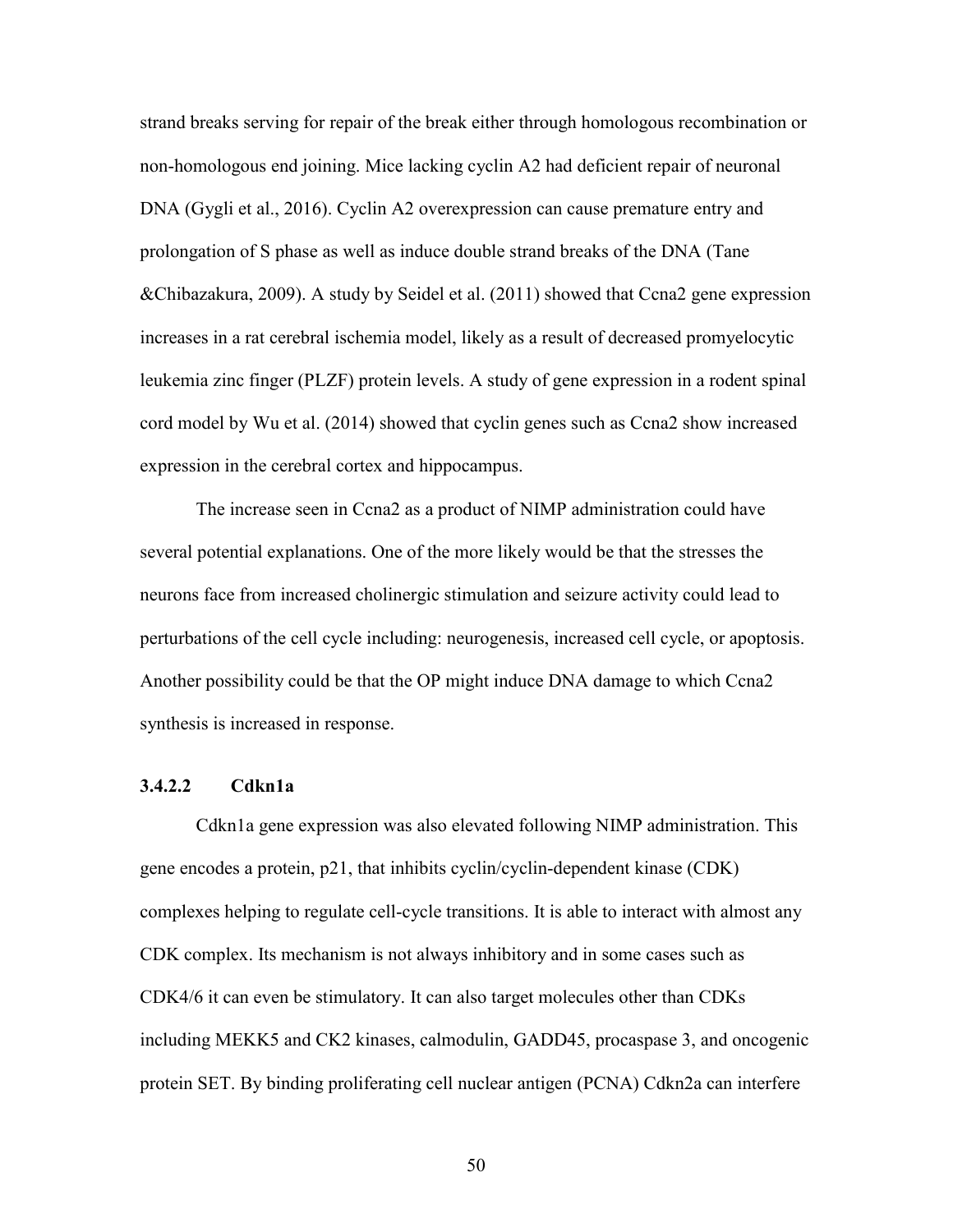with DNA replication. Cdkn2a can also affect transcription by inhibiting E2F, Myc, and STAT3 or stimulating NFκB –mediated transcription. p21 expression is increased in different cells by stress stimuli such as DNA damage, agents that affect DNA synthesis or mitosis, TGFβ, and differentiating or oncogenic chemicals (Roninson, 2002). It is considered to be the primary mediator of  $G_1$  arrest due to DNA damage. It is also important in the G<sub>2</sub>-phase checkpoint as well (Cazzalini, Scovassi, Savio, Stivala,  $\&$ Prosperi, 2010). Cdkn1a increase is due to changes in transcriptional activation and mRNA and protein stability. This increase is transient indicating that p21 is likely only involved in the early stages of cell cycle arrest. Cdkn1a, along with Cdkn2a and p53, is involved in accelerated cellular senescence induced by DNA damage or telomere shortening (Roninson, 2002) Both Cdkn1a and Cdkn2a are upregulated in response to aberrant mitotic progression (Dikovskaya et al., 2015).

One major function of Cdkn1a is as an anti-apoptotic factor. This is due to interactions with several molecules including: binding procaspase 3 to prevent its conversion to caspase 3, interacting with caspases 8 and 10, inhibiting apoptosisregulating kinases, and inhibiting apoptosis-stimulating kinases Myc and E2F. It is cleaved by caspase 3 at the beginning of apoptosis to remove this suppression (Roninson, 2002). Other sources have reported that p21 can serve in a pro-apoptotic role as well. Cell models that over express p21 directly or through increased p53 activation of p21 induce apoptosis. p21-null primary hepatocytes have also been shown to display less apoptosis when challenged than wild-type (Liu, Bishop,  $\&$  Liu, 2003). In one study with squamous carcinoma cells mutated to overexpress p21, this protein was shown to either be pro- or anti-apoptotic depending on which chemotherapeutic was administered. Subcellular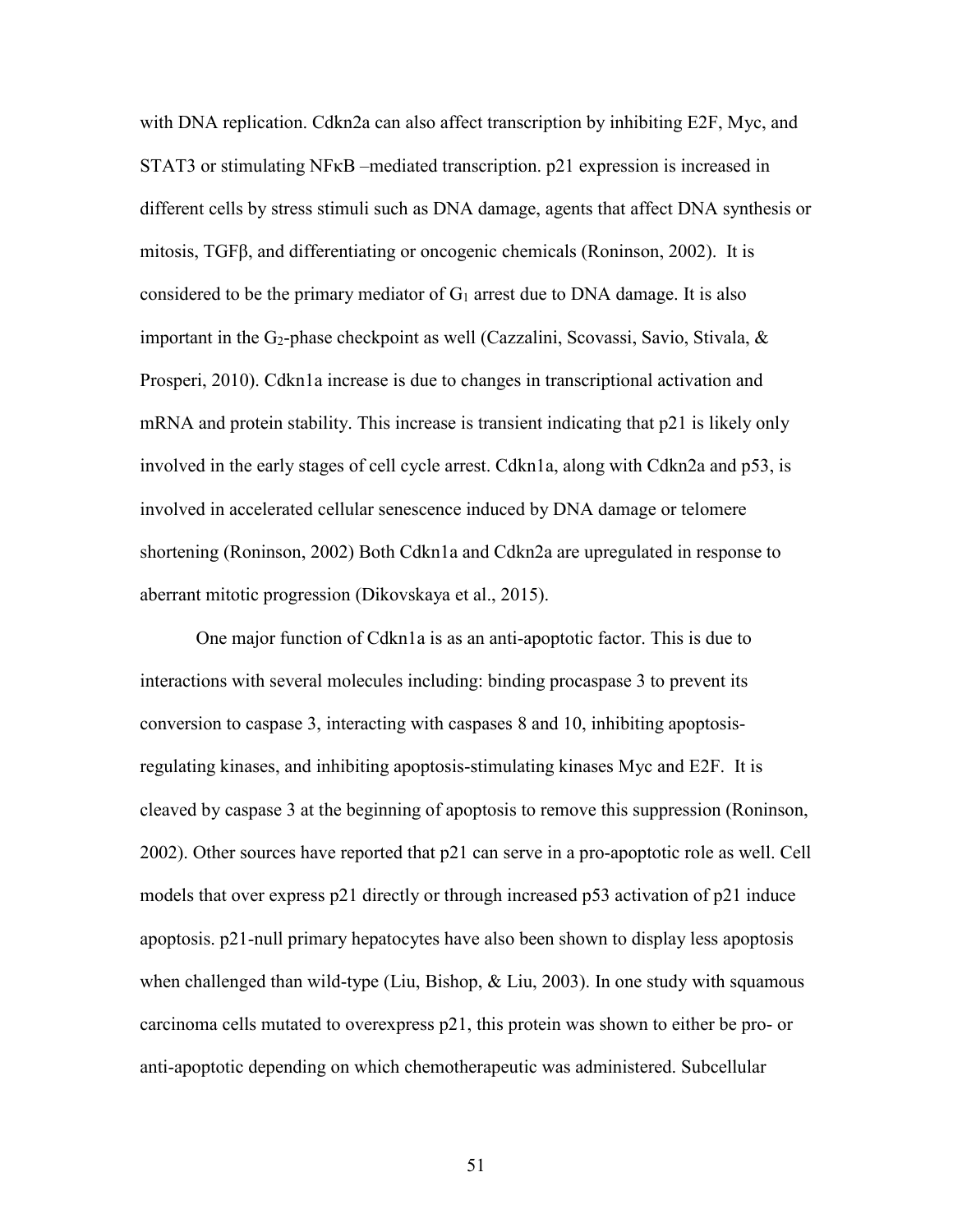localization likely plays a part in this differential action. Cytoplasmically p21 can block activation of caspase and pro-apoptotic MAP kinase proteins, but inside the nucleus it favors apoptosis due to DNA damage (Cazzalini et al., 2010).

As mature neurons maintain a quiescent state throughout their life, alteration of their cell cycle regulation can be detrimental. Reentry into the cell cycle by mature neurons is associated with cell death. In Alzheimer's disease models, re-expression of cell cycle genes is seen prior to neuronal death. This alteration in cell cycle machinery does not appear to be sufficient for neuronal death but may be a priming event for neurodegeneration (Kawauchi, Shikanai, & Kosodo, 2013).

Due to the diverse nature of p21 as a cellular regulator, interpretation of increased Cdkn1a gene expression is difficult. Given the static nature of mature neurons, any alteration of cell cycle machinery is likely detrimental. If nothing else, the change in p21 regulation could serve as a primer for neurodegeneration or neurodegenerative diseases. It could be that Cdkn1a is upregulated to either serve as an apoptosis inducer or in an attempt to prevent cellular apoptosis. Finally, it is possible that NIMP could be causing DNA damage either through direct interaction or cellular stress, and this is promoting an upregulation in Cdkn1a in response.

## **3.4.2.3 Cdkn2a**

Like Cdkn1a, Cdkn2a codes for a CDK inhibitor, p16. It acts as a negative regulator of cell cycle (Zhao, Choi, Lee, Bode, & Dong 2016). Binding of p16 to CDK4 or CDK6 prevents these proteins from complexing with cyclin D interfering with this controller of G1 phase proliferation (Serrano, Hannon, & Beach, 1993). Lack of the CDK6/4-cyclin D complex promotes G1 arrest through lack of the Rb/E2F complex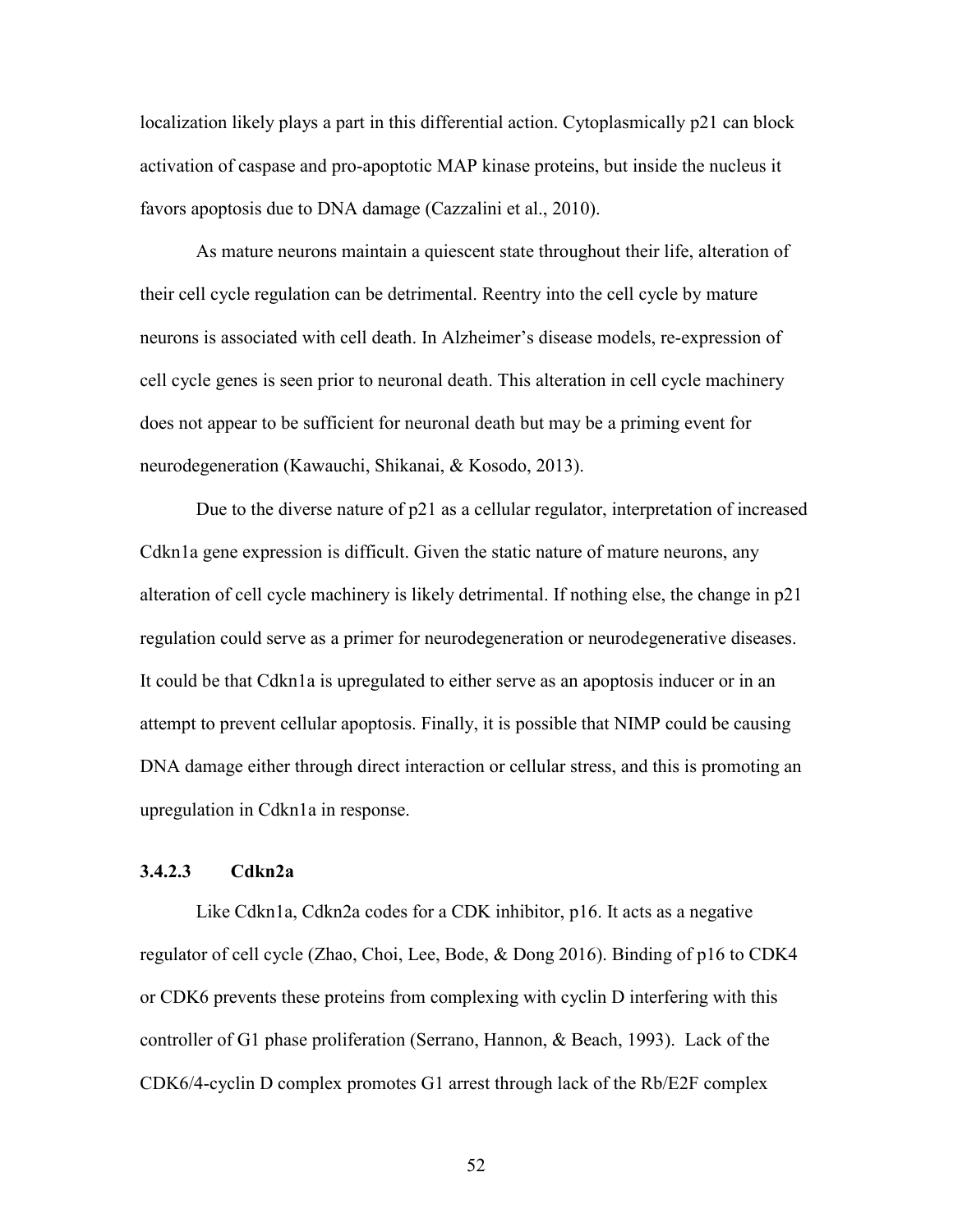(Zhao et al., 2016). In astrocytes, increased p16 expression is observed in cellular senescence and may be a contributor to Alzheimer's disease (Bhat et al., 2012).

p16 additionally serves as a potential tumor suppressor and its inactivation is increasingly seen with the advancing stages of cancer progression (Zhao et al., 2016). Methylation of Cdkn2a is frequently seen in myelodysplastic syndrome. This methylation was correlated with levels of cellular oxidative stress in the form of reactive oxygen species (Goncalves et al., 2016). Inactivation of Cdkn2a is a common feature of nonsmall-cell lung cancer resultant of smoke exposure (Tam et al., 2013). Astrocytic gliomas also underexpress Cdkn2a among other cell cycle genes with progressively more deregulation with increasing tumor grade (Ferreira et al., 2015). Similarly, suppression of Cdkn2a and other cell cycle genes was observed in meningiomas (Bostrom et al., 2001).

In a cerebral ischemia model, p16 was observed to be downregulated in neurons following ischemia and reperfusion. By using multiple labels for p16, MAP-2, and TUNEL, researchers were able to show that at 9 hours after ischemia p16 staining decreases even before any TUNEL labeling becomes apparent. As time progressed, TUNEL labeled cell numbers increased while the number of intact p16 negative cells decreased. At 72 hours, all remaining morphologically intact MAP-2 labeled cells were p16 positive. This study supports that p16 regulation precedes neuronal cell death (Katchanov et al., 2001).

Cdkn2a encodes an alternate open reading frame that produces the protein p19 that interacts with the p53 pathway (Zhao et al., 2016). p19 helps to coordinate the selfrenewal and determination of neuronal and glial fate of neuronal stem cells. Inactivation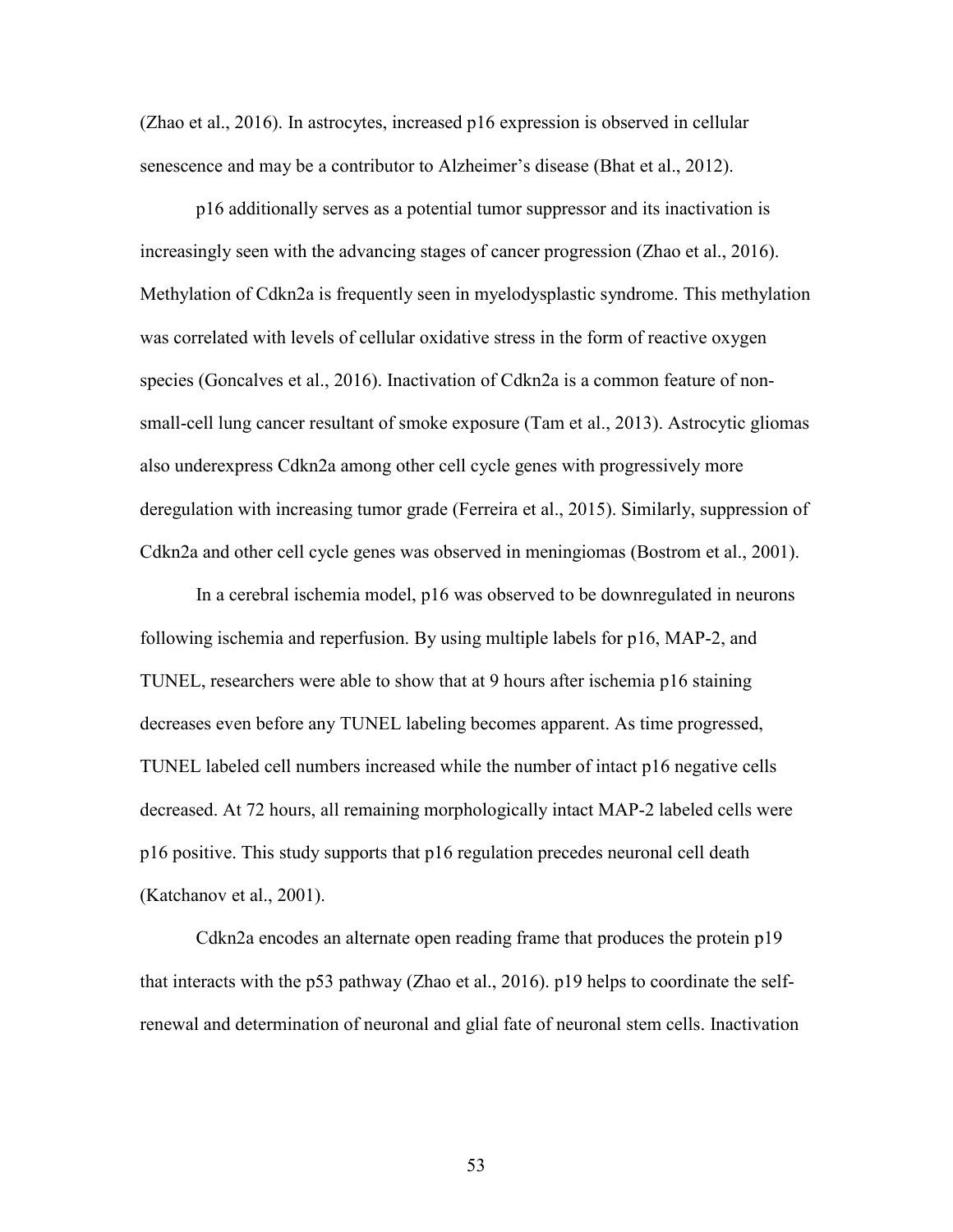or forced expression of p19 can alter the stage of these cells, changing their functions and fates (Nagao et al., 2008).

In this model, treatment with NIMP produces a significant decrease in Cdkn2a expression. Decrease in Cdkn2a expression removes inhibition on CDK complexes promoting cell cycle. Reentry of mature neuronal cells into the cell cycle leads to cell death, and as noted above, decreased p16 expression has been implicated as a preceding event to apoptosis. Alternate interpretations could be that changes to the astrocyte population resulting from NIMP exposure could resemble the changes that occur during senescence that would be mediated by p16. Additionally, Cdkn2a transcription could be for p19. In that case, the seizure activity generated by NIMP could be promoting neurogenesis from the stem cell population and therefore calling for changes in p19 regulation.

### **3.4.2.4 Mos**

The physiology of Mos has been described earlier in this chapter. As opposed to Oxime 1, NIMP provided for an increase in Mos expression. With Mos being an upstream activator of MEK1/2 and ERK1/2, this increase will most likely promote signaling down this pathway. Activation of this pathway has various outcomes including cell proliferation, cell survival, and cell death. It is possible that Mos activation could be a compensatory mechanism to promote cell survival in the face of excitotoxicity. Alternately it could be promoting reentry into the cell cycle of mature neurons and cellular apoptosis.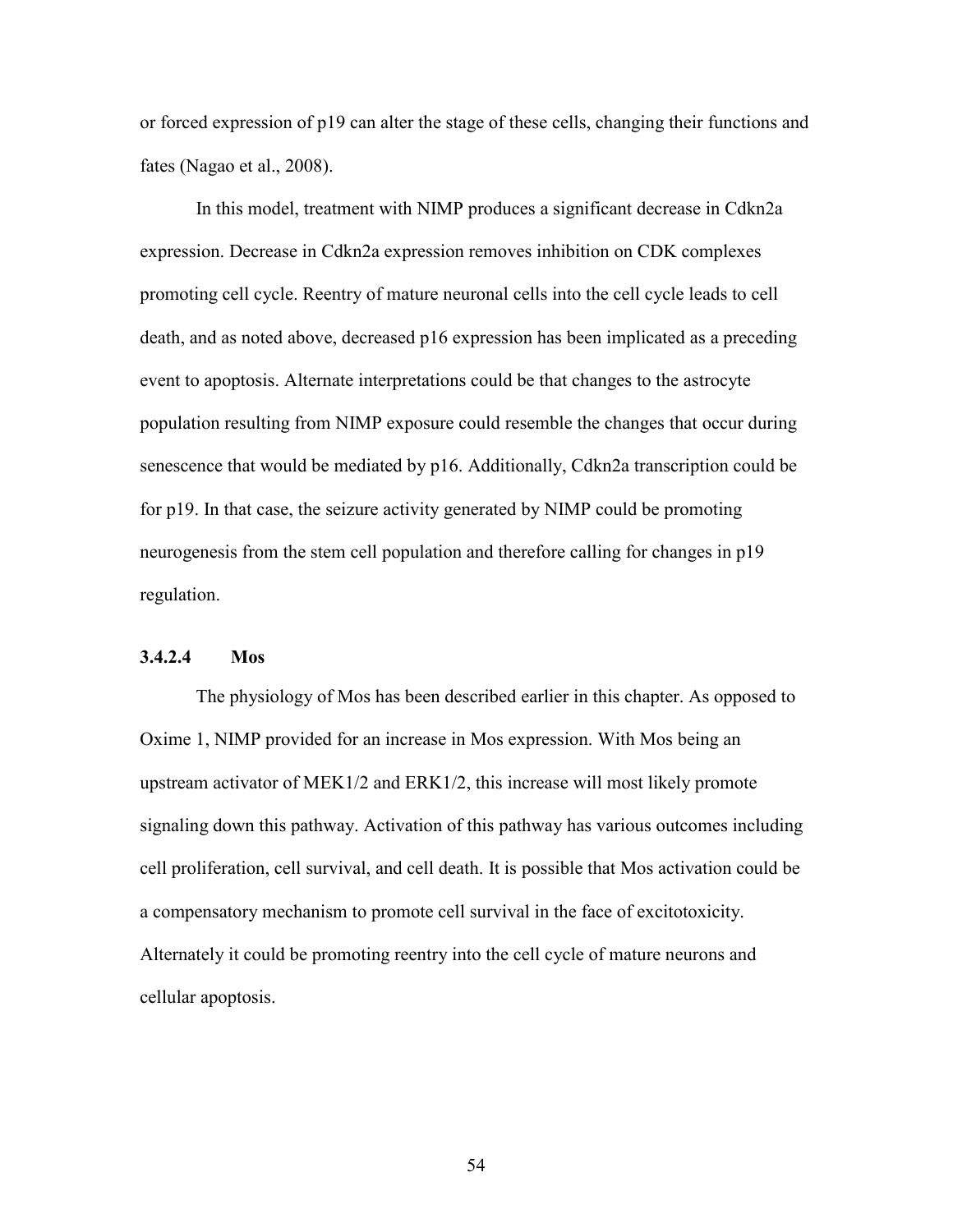### **3.4.3 NIMP + Oxime 1 Treatment**

Oxime 1 treatment following NIMP produced a return toward baseline in several of the genes whose expression had been altered by NIMP, Ccna2, Cdkn1a, and Cdkn2a. It also mirrored the changes in Map4k1, Mos, and Sfn that were seen by Oxime 1 alone treatment. Additionally, Kcnh8 and Kcnn1 showed alterations more extreme than either NIMP or Oxime 1 alone.

## **3.4.3.1 Ccna2**

In rats treated with NIMP and Oxime 1, Ccna2 is not upregulated as with NIMP treatment alone. Its expression is close to that of the control. This likely indicates that the alterations of cell cycle such as neurogenesis or apoptosis caused by NIMP treatment are not seen in animals that also receive Oxime 1 therapy. This promotes the view that Oxime 1 is protective against NIMP exposure.

# **3.4.3.2 Cdkn1a**

While Cdkn1a was not significantly upregulated in the NIMP alone treated rats, its mean was more than two times that of control. With Oxime 1 treatment, this value returned to much closer to baseline. Due to the multitude of processes regulated by Cdkn1a, it is difficult to predict what changes that NIMP produced that Oxime 1 might be affecting. It does demonstrate that Oxime 1 attenuates some responses of the rat brain to NIMP administration.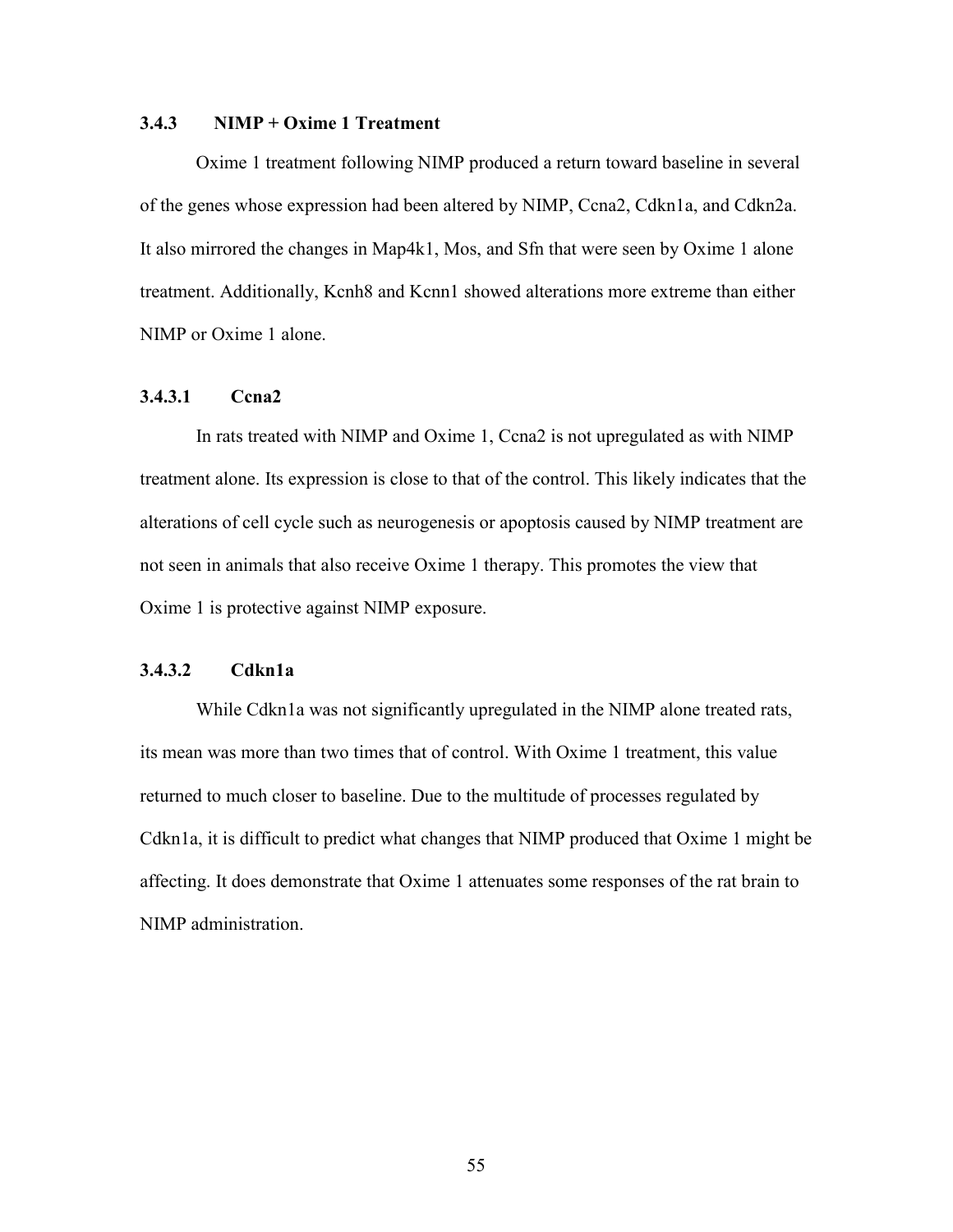# **3.4.3.3 Cdkn2a**

Unlike the previous genes, the transcription of Cdkn2a was significantly decreased by NIMP administration. Oxime 1 treatment in addition to NIMP returns this value to closer to baseline. As decrease of this CDK inhibitor promotes entry into the cell cycle, the return towards baseline likely indicates that Oxime 1 treatment is lessening the stimulation of mature neurons to reenter the cell cycle. This would mean these cells are less likely to undergo neurodegeneration promoting the theory that Oxime 1 therapy is protective against OP induced neuronal damage.

# **3.4.3.4 Map4k1**

As with Oxime 1 alone treatment, Oxime  $1 + \text{NIMP}$  treated animals still see a similar decrease in Map4k1 when compared to control. It is likely that this depression could be neuroprotective through suppression of JNK activation.

# **3.4.3.5 Mos**

When NIMP and Oxime 1 are administered together, expression of Mos significantly decreases, even more so than when only Oxime 1 is given. The reason for this additive effect is not readily apparent as NIMP alone produces an increase in Mos expression. The decrease in Mos will lessen activation of MEK1/2 and ERK1/2, which might promote cellular stasis. This stasis might be neuroprotective in the fact of excitotoxicity induced by NIMP.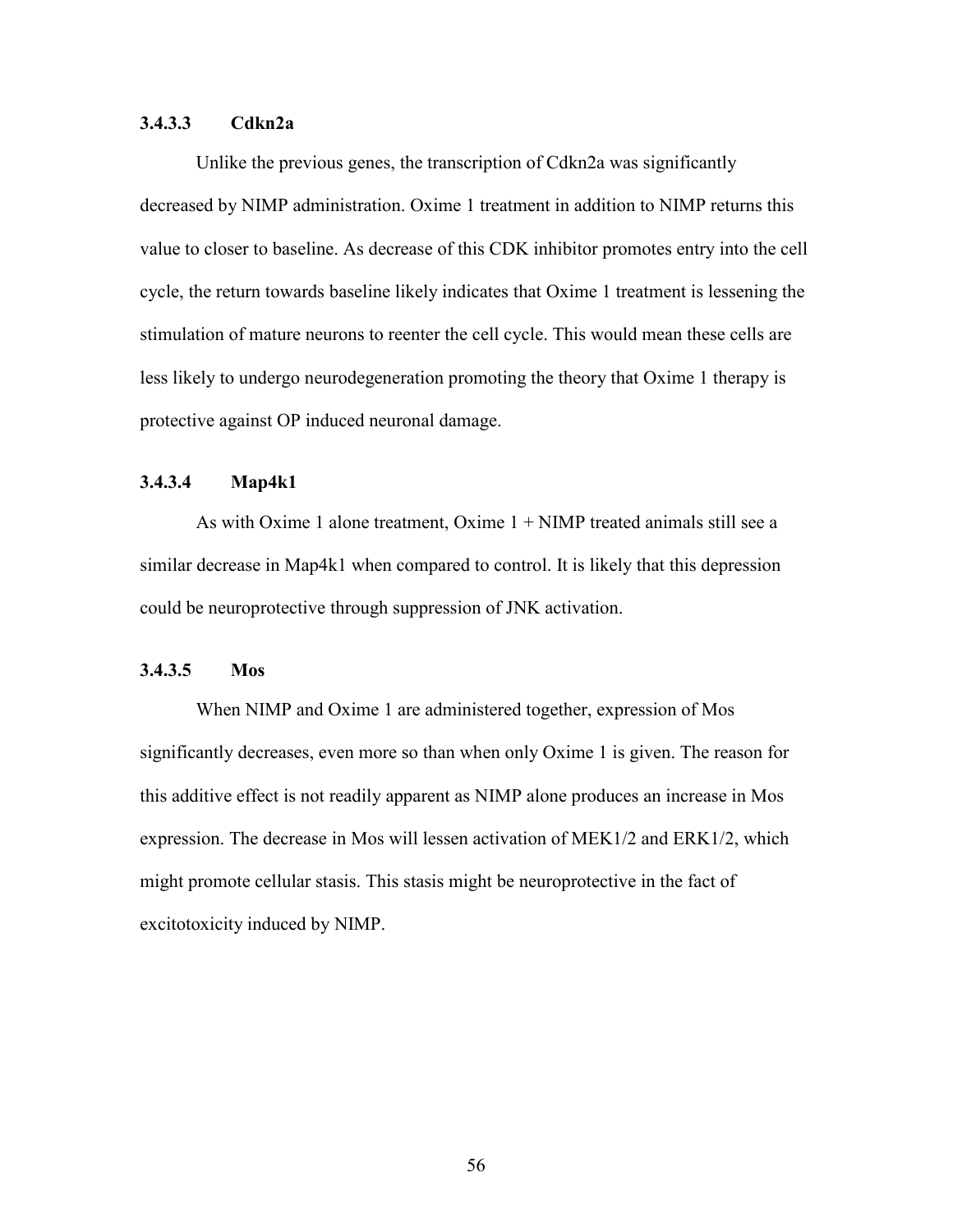## **3.4.3.6 Sfn**

Oxime 1 + NIMP treated animals demonstrate a similar decrease in Sfn to Oxime 1 treated rats. This indicates Oxime 1, whether with or without NIMP treatment produces some similar changes in the normal function of the cells, which could be potentially detrimental to survival.

# **3.4.3.7 Kcnh8**

Kcnh8 saw a decrease in expression following administration of both NIMP and Oxime 1 while not being as strongly affected by either compound alone. Kcnh8 encodes for elk, a subfamily of the EAG family of potassium channel pore-forming subunits. All of the known members of this family form potassium channels that function at either subthreshold or near threshold voltages. Some of these channels are always active and can contribute to steady outward currents during long depolarizations. Even those that are able to inactivate, a portion of their current never inactivates. Aside from elk, there are two other EAG subfamilies, eag and erg. Subunits of these subfamilies are only able to interact with subunits of the same family producing heteromultimeric channels with various functional properties. This variety of channels produces an M-like current that is a complex combination of ion channels (Saganich, Machado, & Rudy, 2001).

By decreasing Kcnh8 expression, NIMP and Oxime 1 could produce alterations in the membrane excitability of neurons. While unlikely to produce changes severe enough to affect excitotoxicity, the potential changes to resting neuron voltage and length of depolarization, could alter mental capacity and behavior in those exposed.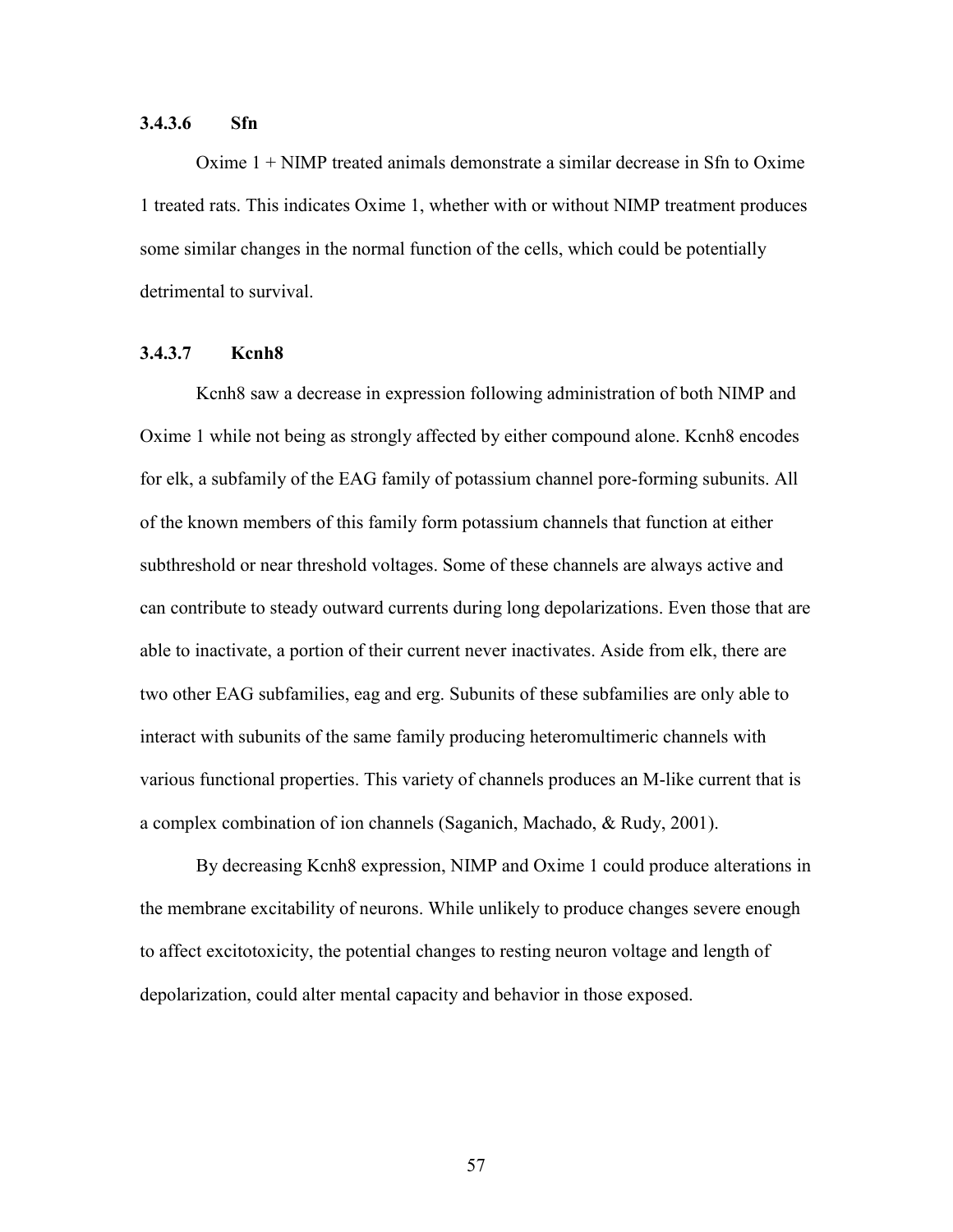# **3.4.3.8 Kcnn1**

Kcnn1 also decreased more when rats were treated with both NIMP and Oxime 1 than with either compound alone. Kcnn1 codes for SK1, a member of the SK family of calcium-activated potassium channels. SK1 alone is not able to form functional homomeric units (D'hoedt, Hirzel, Pedarzani, & Stocker, 2004). When SK1 and SK2 are both expressed, current magnitude is increased, and the channels are less sensitive to blocking agents indicating a functional interaction between these two subunits (Benton et al., 2003) In a neurotoxic model of Parkinson's disease, increased neuronal firing was associated with an increase in SK channel activity. Neurotoxicity in this model was indicated to be a product of SK channel changes (Wang et al., 2015).

While Kcnn1's product, SK1, does not form a functional channel on its own, it is able to interact with related subunits to form potassium channels able to alter the magnitude of nerve conductances. Experimental data indicate that these channels alter neuronal firing patterns and might contribute to excitotoxicity. With a decrease in expression, treatment with these compounds may lead to alterations of neural firing, which could lead to behavioral changes following treatment. Considering that expression is depressed, which would likely decrease conductance magnitude, this change could potentially be protective against excitotoxicity.

#### **3.5 Conclusion**

Examination of MAP kinase gene expression in the rat piriform cortex provides evidence that administration of both Oxime 1 and sublethal NIMP cause alterations in the transcription of several genes involved in cell signaling and the cell cycle. Additionally,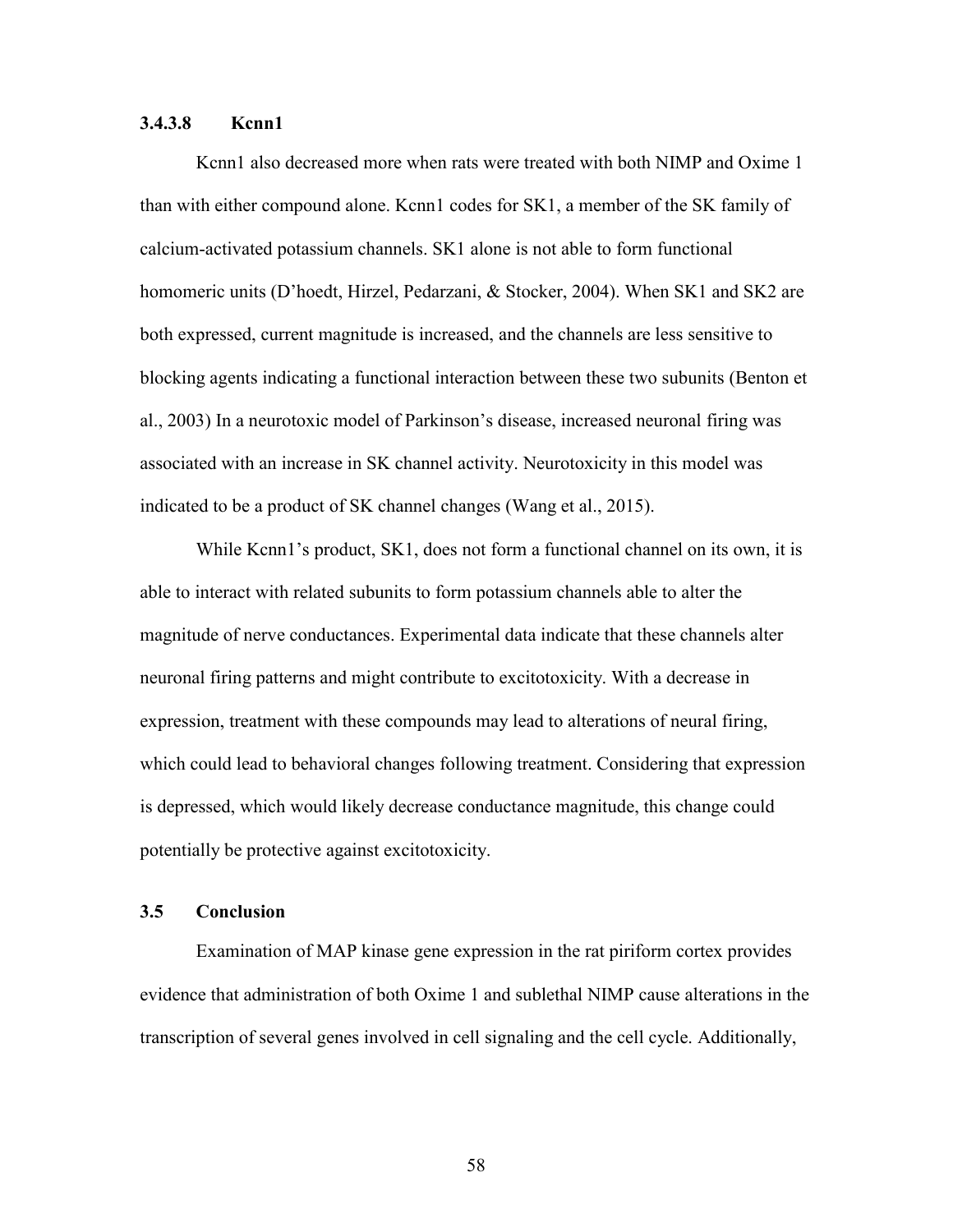treatment of NIMP exposure with Oxime 1 was able to attenuate some of the changes in gene regulation

While Oxime 1 is intended as an antidote to organophosphate poisoning, its presence within the tissue leads to the possibility that it could have physiological effects even in the absence of these compounds. Generally the alteration of MAP kinase transcription was less pronounced in this group than the other examined treatments, but the expression of Map4k1, Mos, and Sfn were decreased with Oxime 1 treatment. Decreased Map4k1 expression could possibly be neuroprotective by decreasing activation of JNK, but it is also possible that by having lower concentrations of Map4k1, T cell activation might be impaired, potentially limiting the brain's natural response to excitotoxic stress. Mos is an upstream activator of MEK1/2 and ERK1/2. By decreasing its expression, activation of the downstream MAP kinase enzymes might be decreased with various effects dependent upon the exact mode of activation. It is possible that the decreased activation of this pathway could be neuroprotective by decreasing signaling for apoptosis. Decreased Sfn could have several potential outcomes. One of its roles is in the production of the neurotransmitters serotonin and dopamine. It is possible that the decrease in the availability of these neurotransmitters resulting from decreased Sfn expression could be somewhat protective when faced with excitotoxicity. Another possible effect would be that alterations of the cell's ability to undergo G2 arrest could promote either apoptosis or neoplasia in the absence of this normal safeguard.

The general theme of genes whose expression was altered by NIMP exposure was control of cell cycle and apoptosis. Both the observed increase in Ccna2 and Cdkn2a would suggest that neurons are being regulated into continuing through the cell cycle. In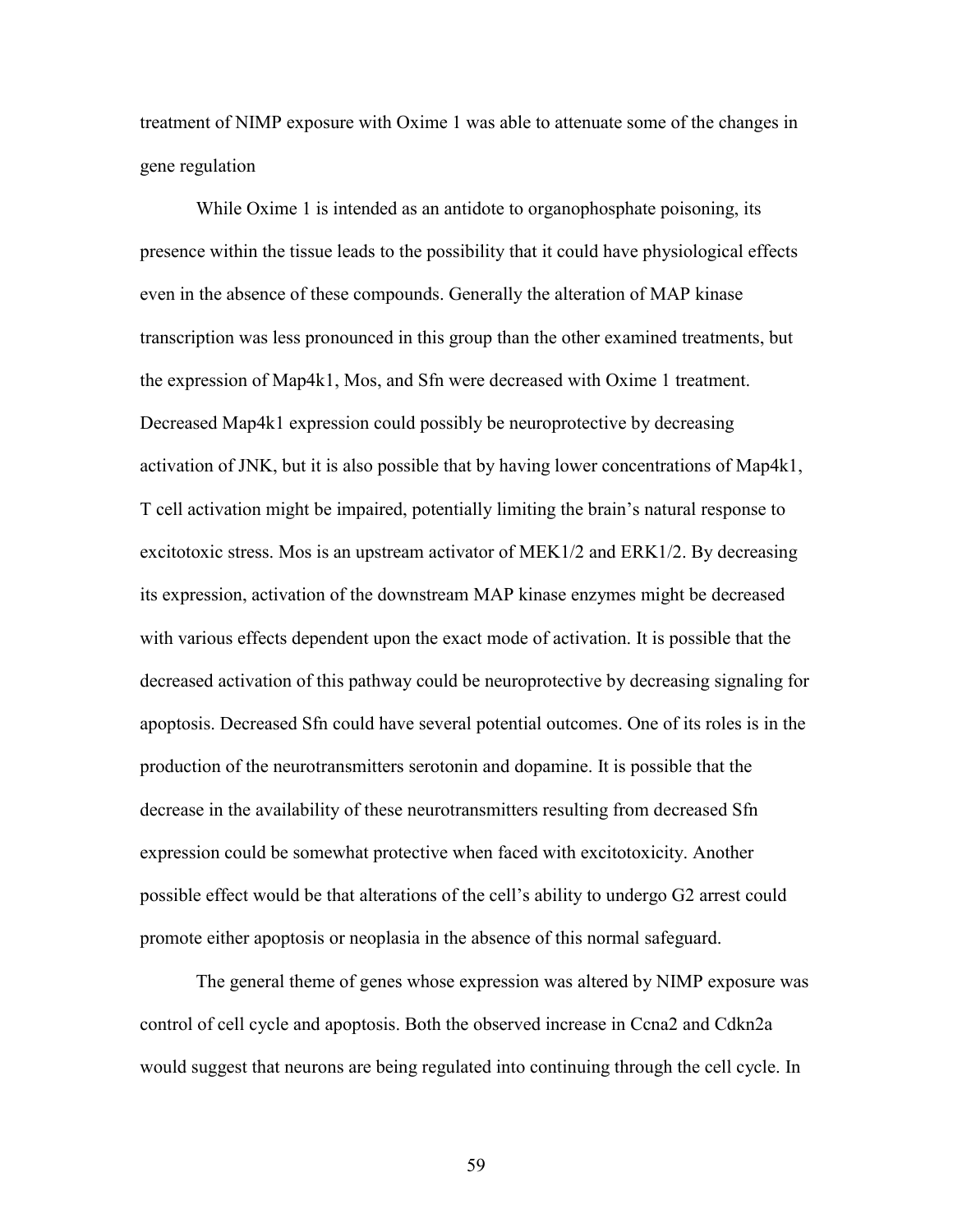mature neurons this would likely indicate that they were being directed towards apoptosis. In cells that are not terminally differentiated it could mean that the cells might be undergoing neurogenesis in response to cellular stress. The increase in Cdkn1a is less clear-cut as, depending on the circumstances, this regulation might either promote or hinder apoptosis. This could mean that either this regulation is assisting in promoting cell death, or alternatively, it could be a compensatory mechanism to promote cell survival. The final gene effect by NIMP alone, Mos, is an upstream regulator of MEK1/2 and ERK1/2. Since NIMP increases Mos expression, activation of these other proteins should increase producing changes in signaling for cell proliferation, cell survival, and cell death. Considering this, like Cdkn1a, Mos could have more than one function. It is possible that increased expression of this gene could promote cell survival and oppose apoptosis. It could also be that this increased expression will promote apoptosis and contribute to neurodegeneration from NIMP exposure.

When NIMP exposed rats are subsequently treated with Oxime 1, several of the genes that showed major alterations in expression returned toward baseline. These included Ccna2, Cdkn1a, and Cdkn2a. Also, like Oxime 1 alone treatment, Map4k1, Mos, and Sfn were decreased. Finally, Kcnh8 and Kcnn1, which were not changed with either NIMP or Oxime 1 alone, decreased when exposed to both compounds. The return toward baseline of Ccna2, Cdkn1a, and Cdkn2a promotes the idea that Oxime 1 is protective against NIMP induced excitotoxicity, producing less cellular signaling for entry into the cell cycle and apoptosis. Alteration of Map4k1, Mos, and Sfn regulation similar to Oxime 1 treatment alone suggests that Oxime 1 does have physiological effects of its own that are independent of its function to combat organophosphate binding of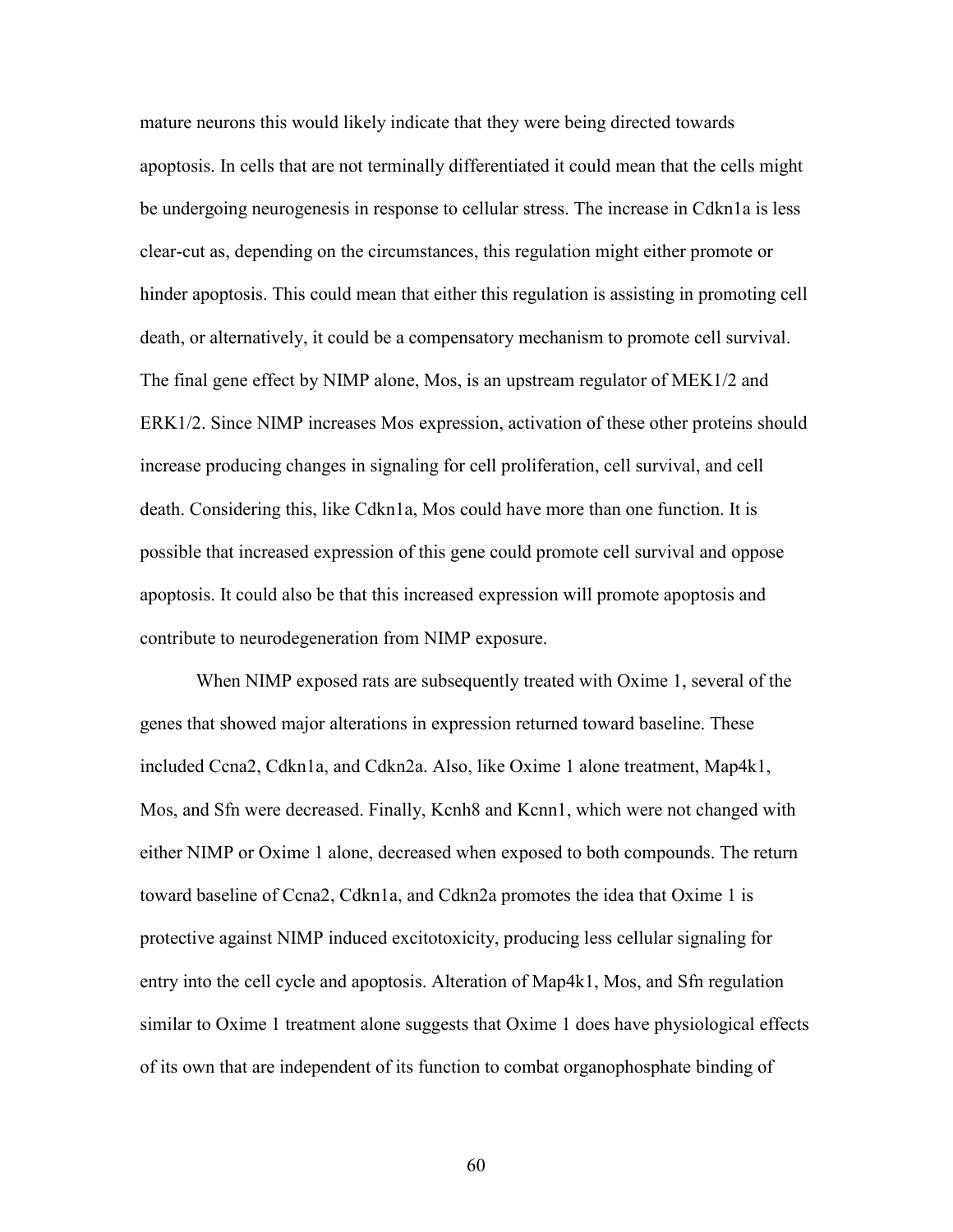AChE. The fact that treatment with NIMP and Oxime 1 together produces a more significant change in Kcnh8 and Kcnn1 than either compound alone suggests that these compounds can have an additive effect to alter cellular activity. As both of these genes produce potassium channels, it is likely that the change in their expression would alter membrane excitability and function possibly affecting neuronal function and behavior in the future.

The results of this study provide evidence that like CWA organophosphates, NIMP is able to produce alterations of gene expression. In all of these previous studies, MAP kinase alterations were noted (Damodaran et al., 2006; Dillman et al., 2009; Spradling et al., 2011; Te et al., 2015). By investigating MAP kinase gene expression, this study not only demonstrated that NIMP alters cellular signaling and Oxime 1 attenuates some of these changes, but also provided insight into what downstream effects might result from these changes. These data support that NIMP promotes reentry into the cell cycle, likely by promoting apoptosis, but also possibly through induction of neurogenesis as a stress response. It demonstrates that Oxime 1 is protective against this signaling while also having some physiological effects of its own and even having additive effects when given in the presence of NIMP.

61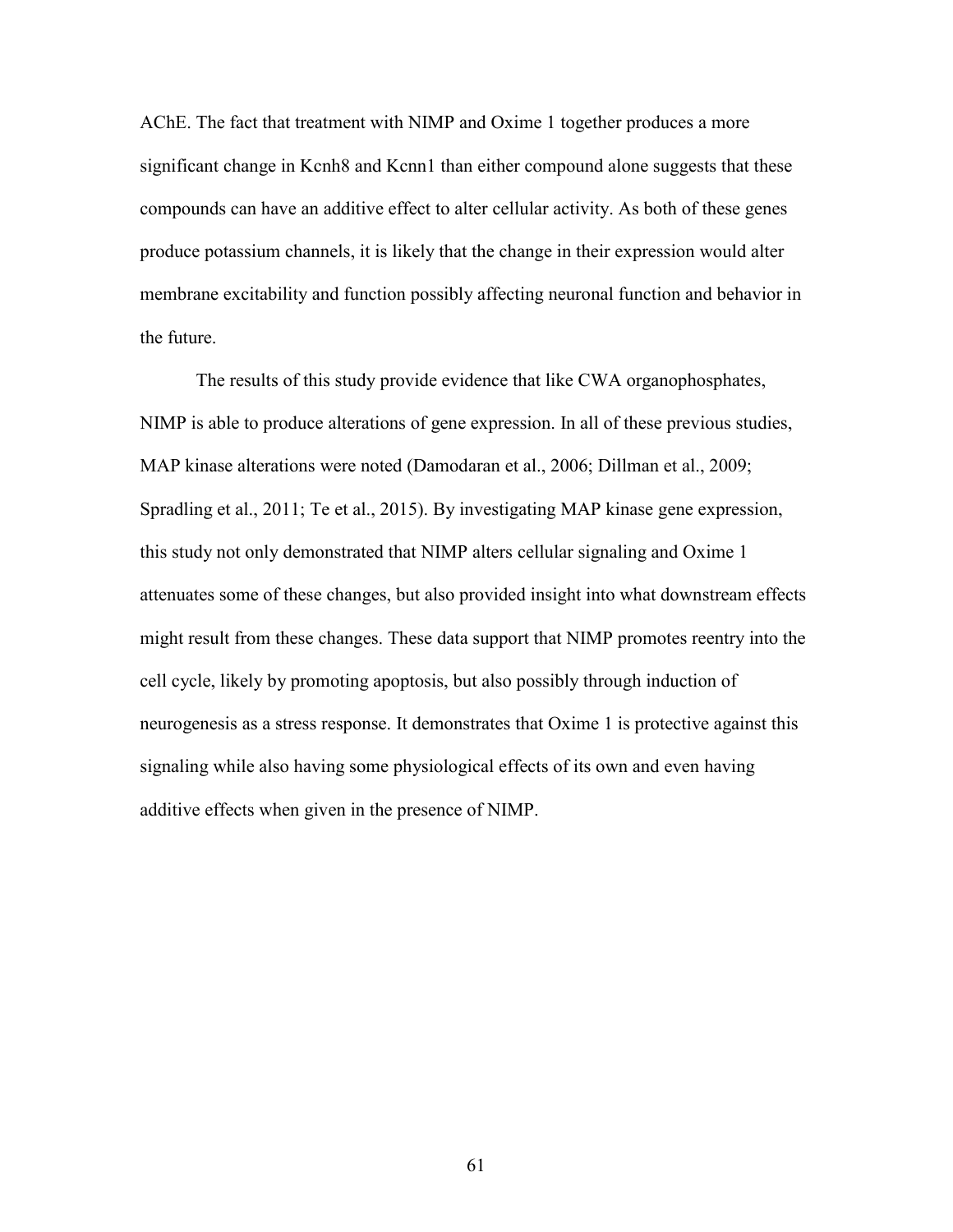|  | <b>SIMIN</b><br>NIMP + Oxime 1 | ፈ               | Value <sup>2</sup>  | $0.044*$        | 0.160           | $0.041*$        | 0.932             | 0.824              | 0.473           | 0.367            | 0.824           |
|--|--------------------------------|-----------------|---------------------|-----------------|-----------------|-----------------|-------------------|--------------------|-----------------|------------------|-----------------|
|  |                                | 95% CI          |                     | (1.35, 4.01)    | (0.59, 4.28)    | (0.00001, 0.37) | (0.00001, 1.66)   | (0.00001, 1.56)    | (0.00001, 1.42) | (0.00001, 3.58)  | (0.00001, 2.50) |
|  |                                | Fold            | Change <sup>1</sup> | 2.682           | 2.440           | 0.117           | 0.599             | 0.697              | 0.611           | 1.753            | 0.818           |
|  |                                | ፈ               | Value <sup>2</sup>  | 0.651           | 0.249           | 0.744           | 0.146             | 0.245              | 0.285           | $0.006*$         | 0.261           |
|  |                                | 95% CI          |                     | (0.00001, 2.11) | (0.80, 1.90)    | (0.00001, 1.26) | (0.00001, 0.72)   | (0.16, 1.00)       | (0.00001, 0.81) | (0.14, 0.38)     | (0.00001, 0.89) |
|  |                                | Fold            | Change <sup>1</sup> | 0.966           | 1.350           | 0.573           | 0.257             | 0.578              | 0.381           | 0.259            | 0.350           |
|  | Oxime:                         | ፈ               | Value <sup>2</sup>  | 0.149           | 0.107           | 0.528           | 0.698             | 0.560              | 0.279           | $0.048*$         | 0.239           |
|  |                                | <u>ರ</u><br>95% |                     | (0.92, 1.64)    | 2.02)<br>(0.93, | 1.86<br>(0.48,  | 1.56)<br>(0.10,   | 1.24)<br>(0.53, 1) | (0.00001, 0.78) | (62.7)<br>(0.38, | (0.00001, 0.65) |
|  |                                | Fold            | Change <sup>1</sup> | 1.278           | 1.478           | 1.173           | 0.829             | 0.885              | 0.375           | 0.584            | 0.235           |
|  | Genes                          |                 |                     | Ccna2           | Cdkn1a          | Cdkn2a          | Kcnh <sub>8</sub> | Kcnn1              | Map4k1          | Nos              | Sfn             |

Fold Changes in Expression of Select MAP Kinase Genes by Treatment Table 3.1 Fold Changes in Expression of Select MAP Kinase Genes by Treatment Table 3.1

represent normalized gene expression as  $(2^x(-\text{Delta Ct}))^1$ . P values were calculated by Student's T-Test of the fold change values relative to vehicle controls<sup>2</sup>. represent normalized gene expression as  $(2^{\wedge}(-\text{Delta Ct}))^1$ . P values were calculated by Student's T-Test of the fold change values Data on fold change of MAP kinase genes relative to vehicle control for all other treatments. Fold change was calculated to Data on fold change of MAP kinase genes relative to vehicle control for all other treatments. Fold change was calculated to relative to vehicle controls<sup>2</sup>.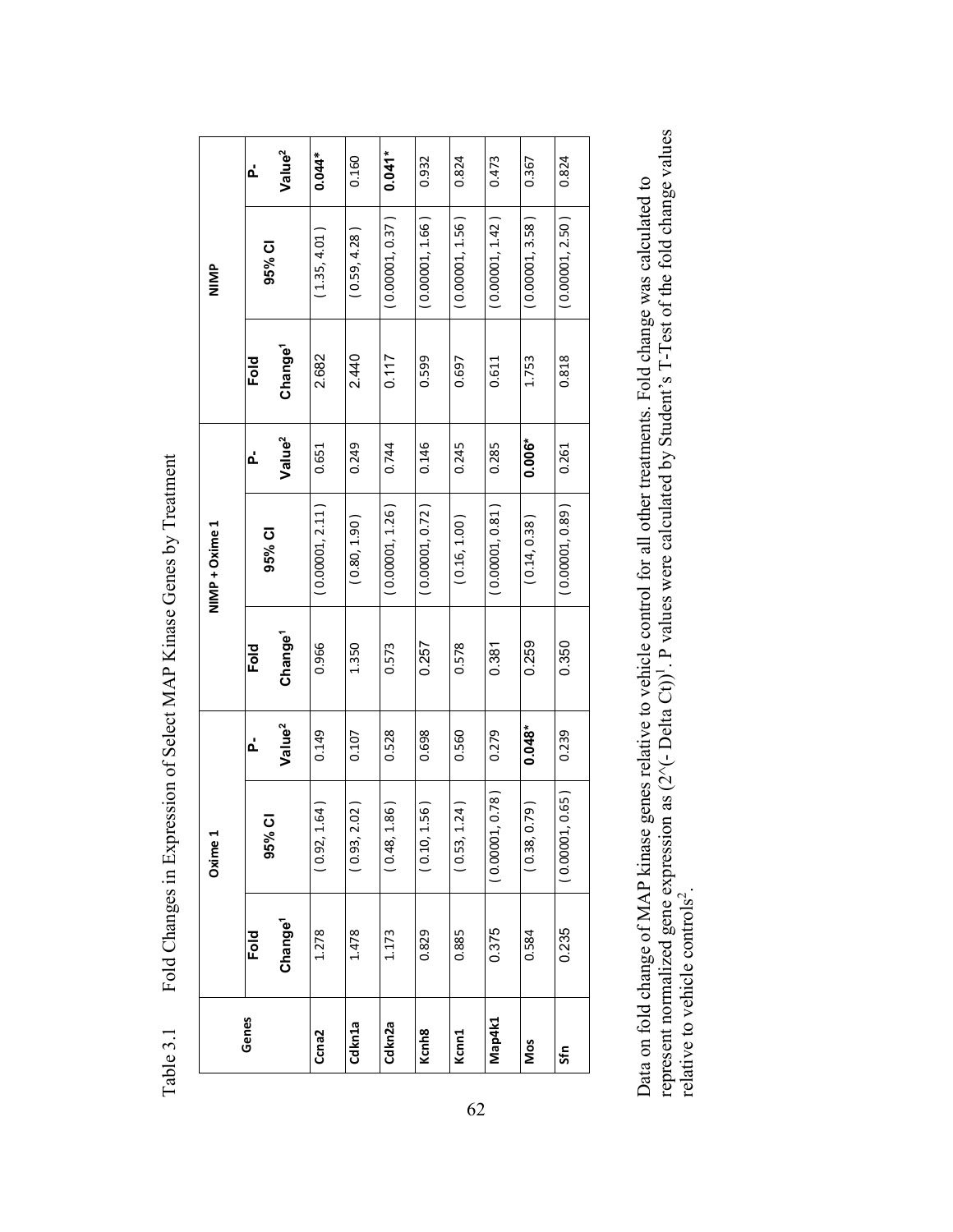Layout of Gene Primers of Qiagen RT2 Profiler Rat MAP Kinase PCR Array Figure 3.1 Layout of Gene Primers of Qiagen RT2 Profiler Rat MAP Kinase PCR Array Figure 3.1 Arrangement of genes on the Qiagen RT2 Profiler Rat MAP Kinase PCR Array. RGDC tests for any remaining genomic DNA<sup>1</sup>.<br>RTC tests the efficiency of the reverse-transcription reaction<sup>2</sup>. PPC tests for the efficiency of the Arrangement of genes on the Qiagen RT2 Profiler Rat MAP Kinase PCR Array. RGDC tests for any remaining genomic DNA<sup>1</sup>. RTC tests the efficiency of the reverse-transcription reaction<sup>2</sup>. PPC tests for the efficiency of the PCR reaction<sup>3</sup>.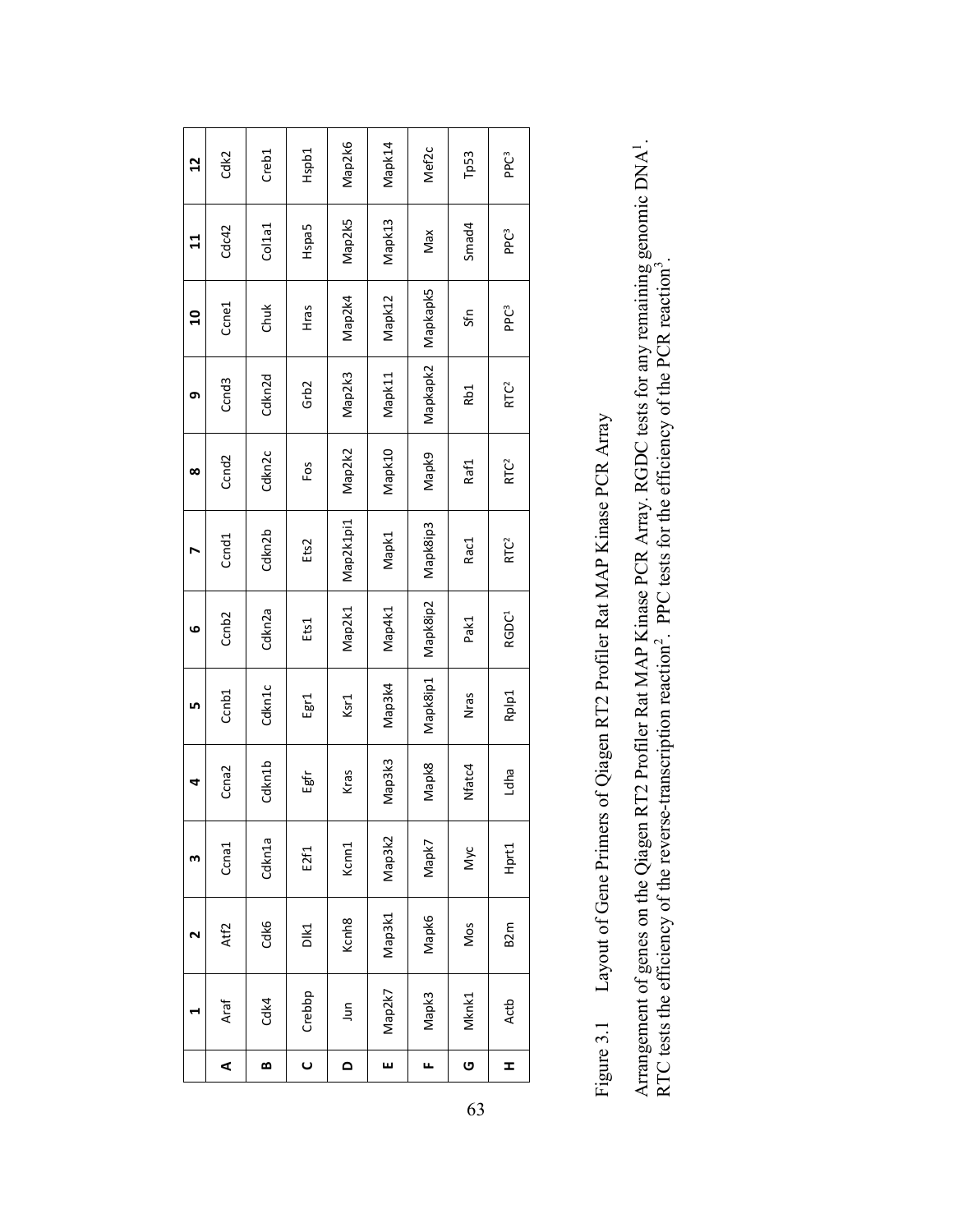

Fold Changes in Expression of Select MAP Kinase Genes by Treatment Figure 3.2 Fold Changes in Expression of Select MAP Kinase Genes by Treatment Figure 3.2

Data on fold change of MAP kinase genes relative to vehicle control for all other treatments. Vehicle control value = 1.0. Fold Data on fold change of MAP kinase genes relative to vehicle control for all other treatments. Vehicle control value = 1.0. Fold change was calculated to represent normalized gene expression as  $(2^{\wedge}(-\text{Delta Ct}))$ . change was calculated to represent normalized gene expression as  $(2^{\wedge}(-\text{Delta Ct}))$ .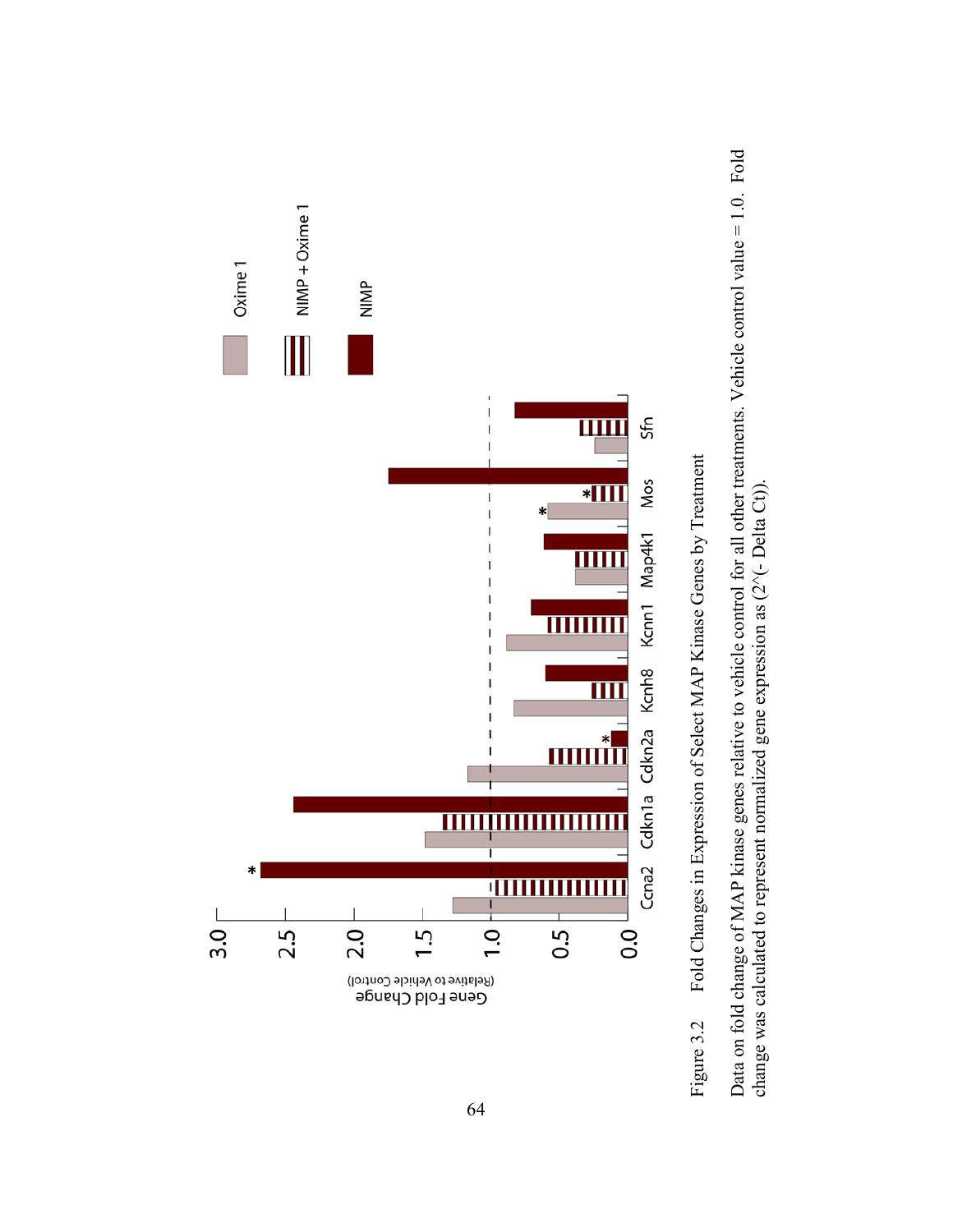## **CONCLUSION**

With the significant toxicity and the widespread use of organophosphates in agriculture and potential for use in chemical warfare, these compounds pose a major public health concern. This is made even more concerning by the fact that there is not yet a treatment that is fully protective against central nervous system damage resulting from exposure to these chemicals. The novel pyridinium oximes developed by Dr. Howard Chambers have shown promise as potential therapeutics against organophosphate exposure, not only producing survival rates in animal models comparable to or better than 2-PAM but also reactivating inhibited AChE within the CNS and decreasing the duration of seizures. It is hoped that attenuation of seizure activity within the brain will prevent neuronal damage and the resulting mental alterations.

 The results of the study described here are supportive of this theory that the novel oximes might be able to prevent organophosphate-induced neurodegeneration. Rats administered a lethal dose of paraoxon and treated with Oxime 20 had a lower incidence of neurodegeneration than rats receiving only paraoxon 24 hours after exposure. In rats perfused 4 days after this same exposure, no rat treated with Oxime 20 or Oxime 15 showed any sign of neural pathology while rats given only NIMP or paraoxon or paraoxon and 2-PAM stained positively for Fluoro-Jade B. These findings support that the novel oximes may be able to prevent excitotoxic neurodegeneration from OP exposure, which is an important component in treating OP exposure and preventing longlasting cognitive impairment.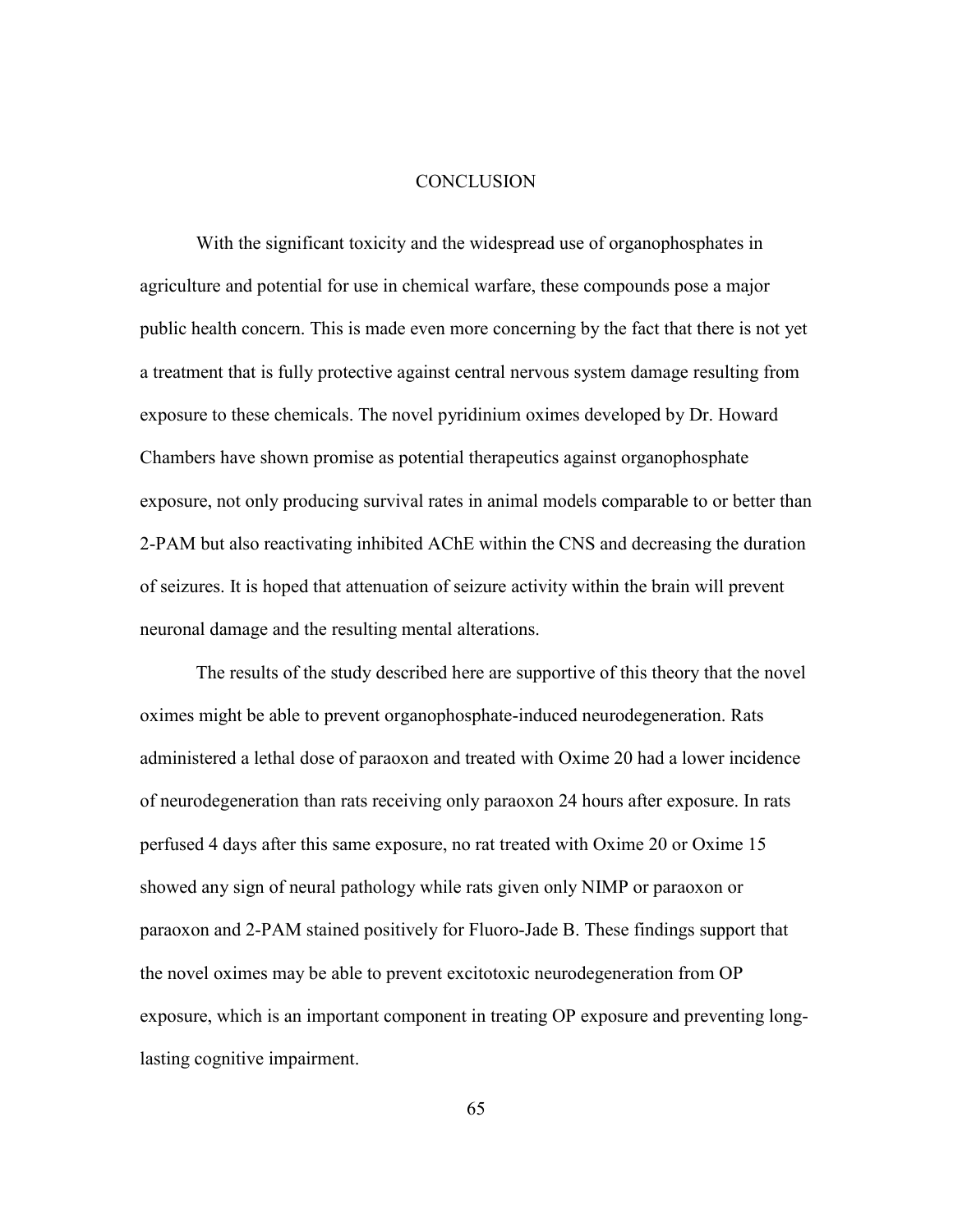The molecular work from this study also explores the alterations in genomic regulation of the MAP kinase system as a result of both the nerve agent surrogate NIMP and Oxime 1. The ability of Oxime 1 to return changes in gene expression back towards baseline is supportive that this therapy is effective in attenuating organophosphate induced seizures. The changes that are seen in MAP kinase regulation as a result of NIMP treatment suggest that the primary effect of this OP with regards to MAP kinase is the induction of changes in the cell cycle. These changes have several interpretations as to their eventual outcome, but it is suggestive that the OP promotes apoptosis of the neurons of the piriform cortex. Oxime 1 alone produces changes in MAP kinase regulation that could lead to changes in neuronal excitability, neurotransmitter synthesis, apoptotic signaling, and cell cycle. The study of MAP kinase RNA regulation is an important area as this system controls various cellular responses to external stimuli. These findings support the concept that treatment with NIMP promotes apoptosis of cells within the central nervous system and that Oxime 1 attenuates this effect. The findings that Oxime 1 itself produces alterations of genomic expression are not fully unexpected but are of interest.

 The model of OP exposure used in the Fluoro-Jade B study described here were proof of concept that both NIMP and paraoxon are capable of producing neurodegeneration in the rat model. Refinement of this model will likely be necessary in order to produce a higher incidence of neurodegeneration in test animals as currently only a small portion of those animals treated with the OPs developed neuropathology observable with Fluoro-Jade B. This makes attainment of statistical power difficult, as a high number of replications would be necessary to test for significance.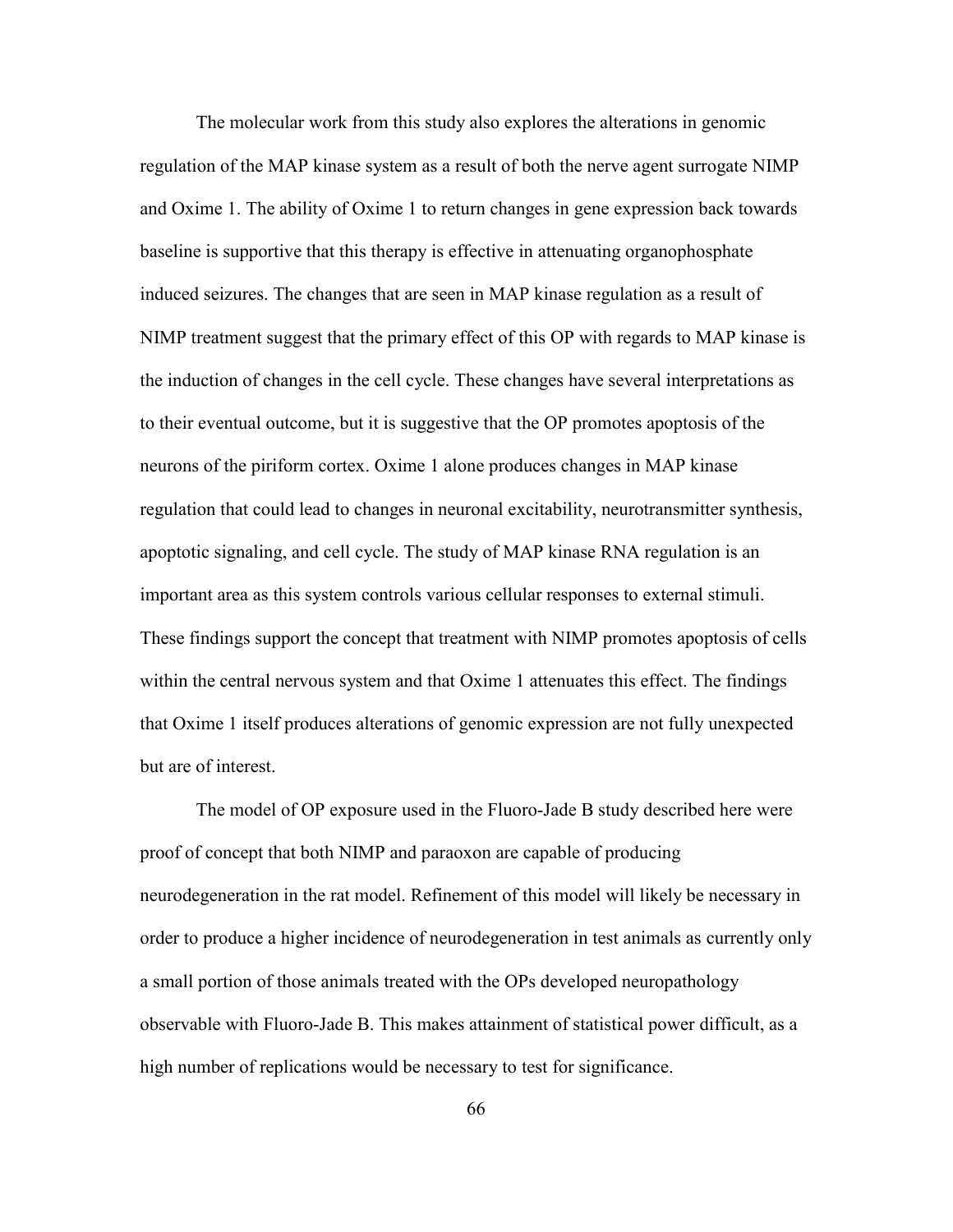Future directions for these projects could be refinement of the OP exposure model to increase the rate at which animals show neurodegeneration, exploration of other biomarkers for observation of neuropathology that may be more sensitive to seizure induced stress, and further studies into the MAP kinase system such as protein phosphorylation, which may prove to be a better indicator of the activity within this system.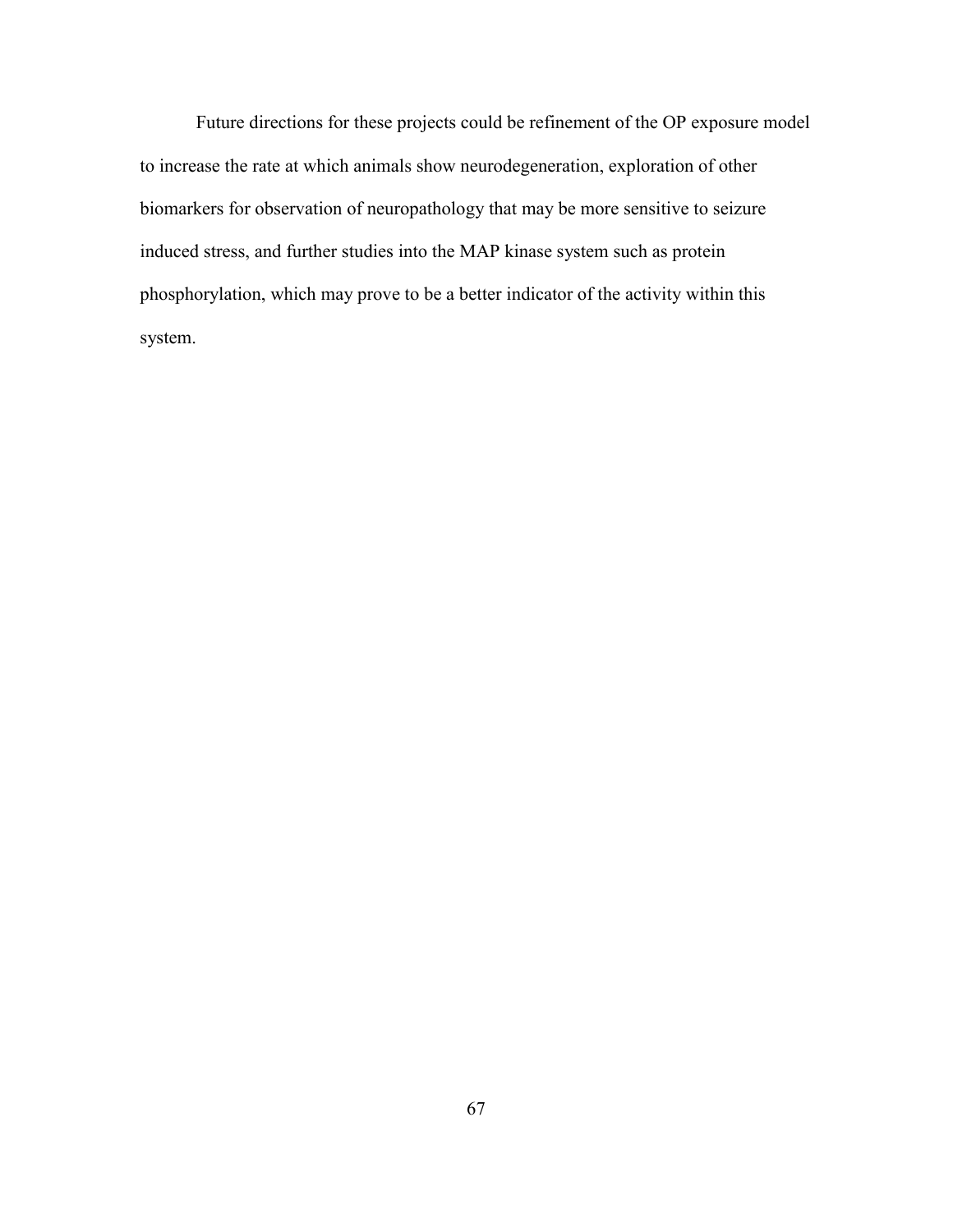## REFERENCES

- Adamson, T. and N. Vasilyeva (2017). "France says analysis shows Syria regime behind sarin attack." ABCNews. Retrieved from abcnews.go.com.
- Apland, J., T. Figueiredo, F. Qashu, V. Aroniadou-Anderjaska, A. Souza, and M. Braga (2010). "Higher susceptibility of the ventral versus the dorsal hippocampus and the posteroventral versus anterodorsal amygdala to soman-induced neuropathology." Neurotoxicology. 31(5):485-492.
- Aranda, P., D. LaJoie, and C. Jorcyk (2012). "Bleach Gel: A Simple Agarose Gel for Analyzing RNA Quality." Electrophoresis. 33(2): 366–369.
- Austin, L. and K. James (1970). "Rates of regeneration of acetylcholinesterase in rat brain subcellular fractions following DFP inhibition." J Neurochem. 17(5):705- 707.
- Baille, V., P. Clarke, G. Brochier, F. Dorandeu, J. Verna, E. Four, G. Lallement, and P. Carpentier (2005). "Soman-induced convulsions: The neuropathology revisited." Toxicology. 215(1-2):1-24.
- Benton, D., A. Monghan, R. Hosseini, P. Bahia, D. Haylett, and G. Moss (2003). "Small conductance Ca2+-activated K+ channels formed by the expression of rat SK1 and SK2 genes in HEK 293 cells." J Physiol. 553(1):13-19.
- Bhat, R., E. Crowe, A. Bitto, M. Moh, C. Katsetos, F. Garcia, F. Johnson, J. Trojanowski, C. Sell, and C. Torres (2012). "Astrocyte senescence as a component of Alzheimer's disease." PLoS One. 7(9).
- Blanton, J., J. D'Ambrozio, J. Sistrunk, and E. Midboe (2004). "Global Changes in the Expression Patterns of RNA Isolated from the Hippocampus and Cortex of VX Exposed Mice." J Biochem Mol Toxicol. 18(3):115-123.
- Bostrom, J., B. Meyer-Puttlitz, M. Wolter, B. Blaschke, R. Weber, P. Lichter, K. Ichimura, V. Collins, and G. Reifenberger (2001). "Alterations of the Tumor Suppressor Genes CDKN2A (p16<sup>INK4a</sup>), p14<sup>ARF</sup>, CDKN2B (p15<sup>INK4b</sup>), and CDKN2C ( $p18^{NK4c}$ ) in Atypical and Anaplastic Meningiomas." Am J Pathol. 159(2):661–669.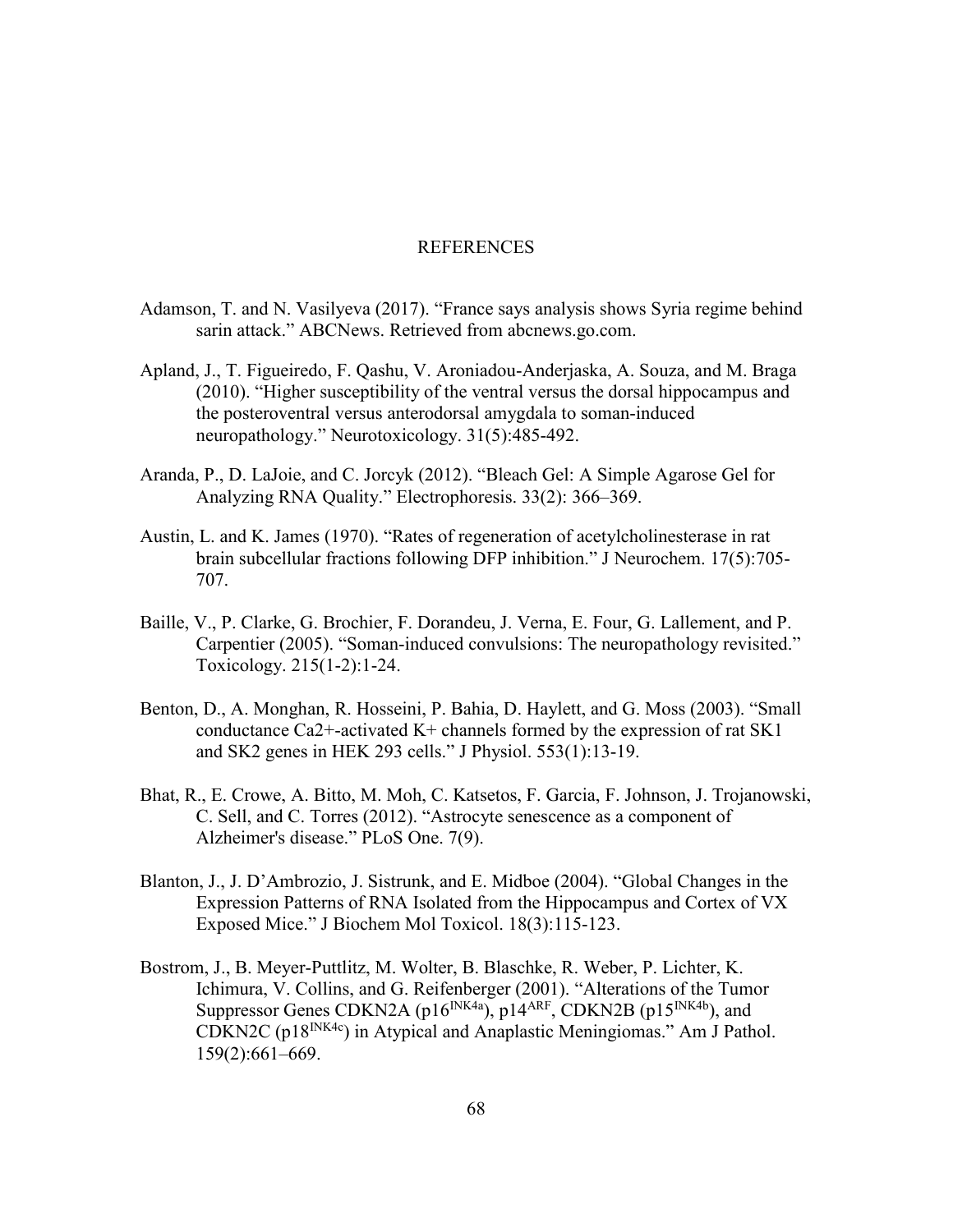- Brown, J. and P. Taylor (2006). Muscarinic Receptor Agonists and Antagonists. In Brunton, L., J. Lazo, and K. Parker (Eds.). *Goodman & Gilman's The Pharmacological Basis of Therapeutics*. New York: The McGraw Hill Companies.
- Cazzalini, O., A. Scovassi, M. Savio, L. Stivala, and E. Prosperi (2010). "Multiple roles of the cell cycle inhibitor  $p21^{\text{CDKN1A}}$  in the DNA damage response." Mutat Res. 704(1-3):12-20.
- Chambers, J., H. Chambers, E. Meek, and R Pringle (2013). "Testing of novel brainpenetrating oxime reactivators of acetylcholinesterase inhibited by nerve agent surrogates."Chemico-Biological Interactions. 203(1):135-138.
- Chambers, J., E. Meek, J. Bennett, W. Bennett, H. Chambers, C. Leach, R. Pringle and R. Wills (2016). "Novel substituted phenoxyalkyl pyridinium oximes enhance survival and attenuate seizure-like behavior of rats receiving lethal levels of nerve agent surrogates." Toxicology. 339:51-57.
- Chapman, S., T. Kadar, and E. Gilat (2007). "Seizure duration following sarin exposure affects neuro-inflammatory markers in the rat brain." Neurotoxicology. 27(2):277-283.
- Chen, Y. and R. Swanson (2003). "Review Article: Astrocytes and Brain Injury." J Cereb Blood Flow Metab. 23(2):137-149.
- Chen, Y. (2012). "Organophosphate-induced brain damage: Mechanisms, neuropsychiatric and neurological consequences, and potential therapeutic strategies." Neurotoxicology. 33(3):391-400.
- Collombet, J., E. Four, W. Fauquette, M. Burckhart, C. Masqueliez, D. Bernabe, D. Baubichon, and G. Lallement (2007). "Soman poisoning induces delayed astrogliotic scar and angiogenesis in damaged mouse brain areas." Neurotoxicology. 28(1):38-48.
- Collombet, J., D. Beracochea, P. Liscia, C. Pierard, G. Lallement, and P. Filliat (2011). "Long-term effects of cytokine treatment on cognitive behavioral recovery and neuronal regeneration in soman-poisoned mice." Behav Brain Res. 221(1):261- 270.
- Costa, L (2008). Toxic Effects of Pesticides. In Klaassen, C. (Ed.). *Casarett & Doull's Toxicology: The Basic Science of Poisons*. New York: The McGraw Hill Companies.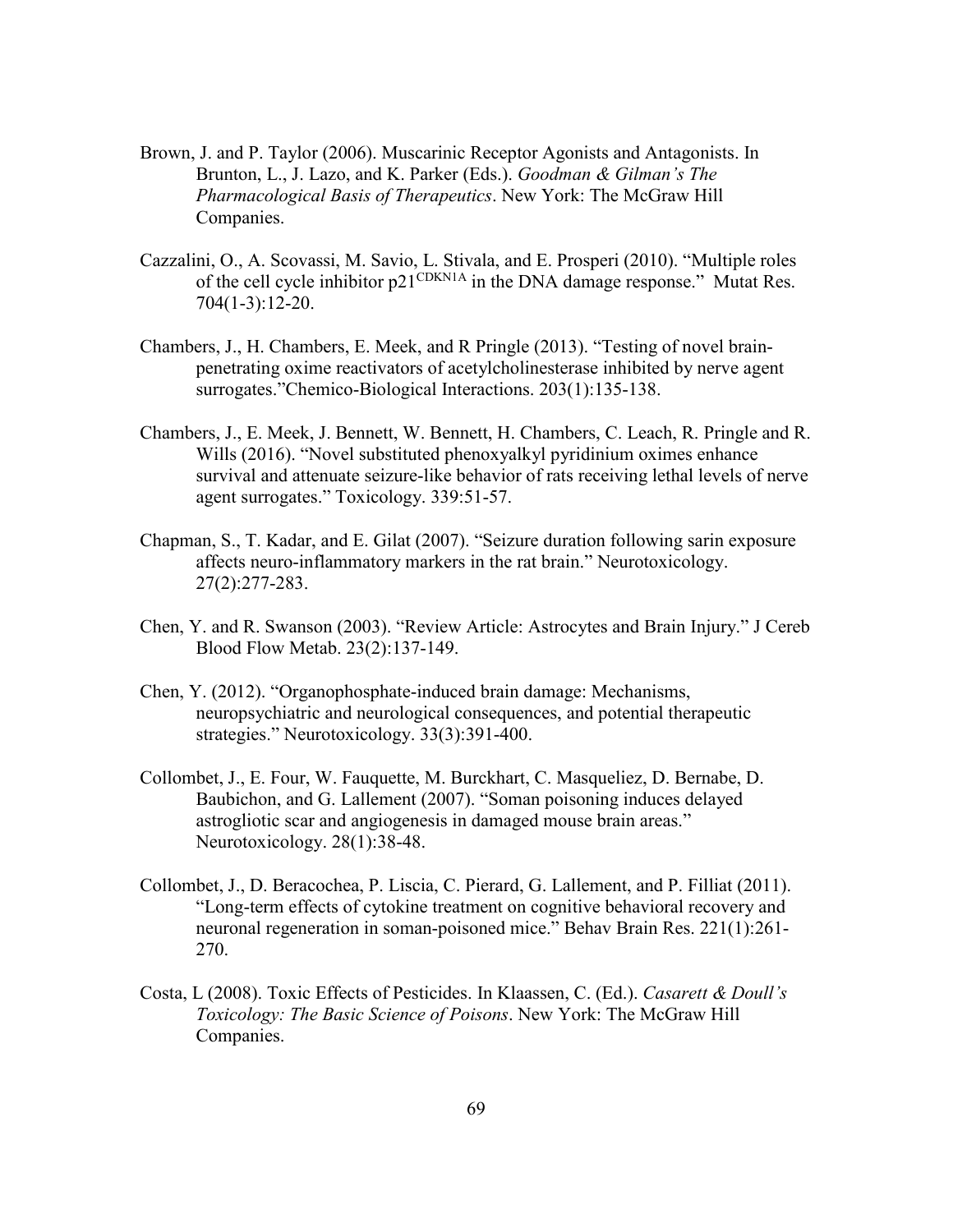- Damodaran, T., A. Patel, S. Greenfield, H. Dressman, S. Lin, and M. Abou-Donia (2006). "Gene expression profiles of the rat brain both immediately and 3 months following acute sarin exposure." Biochem Pharmacol. 71(4):497-520.
- Deng, J., G. Gao, L. Wang, T. Wang, J. Yu, and Z. Zhao (2011). "Stratifin expression is a novel prognostic factor in human gliomas." Pathol Res Pract. 207(11):674-679.
- Deshpande, L., D. Carter, R. Blair, and R. DeLorenzo (2010). "Development of a Prolonged Calcium Plateau in Hippocampal Neurons in Rats Surviving Status Epilepticus Induced by the Organophosphate Diisopropylfluorophosphate." Toxicol Sci. 116(2):623-631.
- Deshpande, L., K. Phillips, B. Huang, and R. DeLorenzo (2014a). "Chronic behavioral and cognitive deficits in a rat survival model of paraoxon toxicity." Neurotoxicology. 44:352-357.
- Deshpande, L., D. Carter, K. Phillips, R. Blair, and R. DeLorenzo (2014b). "Development of status epilepticus, sustained calcium elevations and neuronal injury in a rat survival model of lethal paraoxon intoxication." Neurotoxicology. 44:17-26.
- Deshpande, L., R. Blair, B. Huang, K. Phillips, and R. DeLorenzo (2016a). "Pharmacological blockade of the calcium plateau provides neuroprotection following organophosphate paraoxon induced status epilepticus in rats." Neurotoxicol Teratol. 56:81-86.
- Deshpande, L., R. Blair, K. Phillips, and R. DeLorenzo (2016b). "Role of the calcium plateau in neuronal injury and behavioral morbidities following organophosphate intoxication." Ann N Y Acad Sci. 1374(1):176-183.
- D'hoedt, D., K. Hirzel, P. Pedarzani, and M. Stocker (2004). "Domain analysis of the calcium-activated potassium channel SK1 from rat brain. Functional expression and toxin sensitivity." J Biol Chem. 279(13):12088-12092.
- Dikovskaya, D., J. Cole, S. Mason, C. Nixon, S. Karim, L. McGarry, W. Clark, R. Hewitt, M. Sammons, J. Zhu, D. Athineos, J. Leach, F. Marchesi, J. van Tuyn, S. Tait, C. Brock, J. Morton, H. Wu, S. Berger, K. Blyth, and P. Adams (2015). "Mitotic Stress Is an Integral Part of the Oncogene-Induced Senescence Program that Promotes Multinucleation and Cell Cycle Arrest." Cell Rep. 12(9):1483- 1496.
- Dillman, J., C. Phillips, D. Kniffin, C. Tompkins, T. Hamilton, and R. Kan (2009). "Gene Expression Profiling of Rat Hippocampus Following Exposure to the Acetylcholinesterase Inhibitor Soman." Chem Res Toxicol. 22(4):633-638.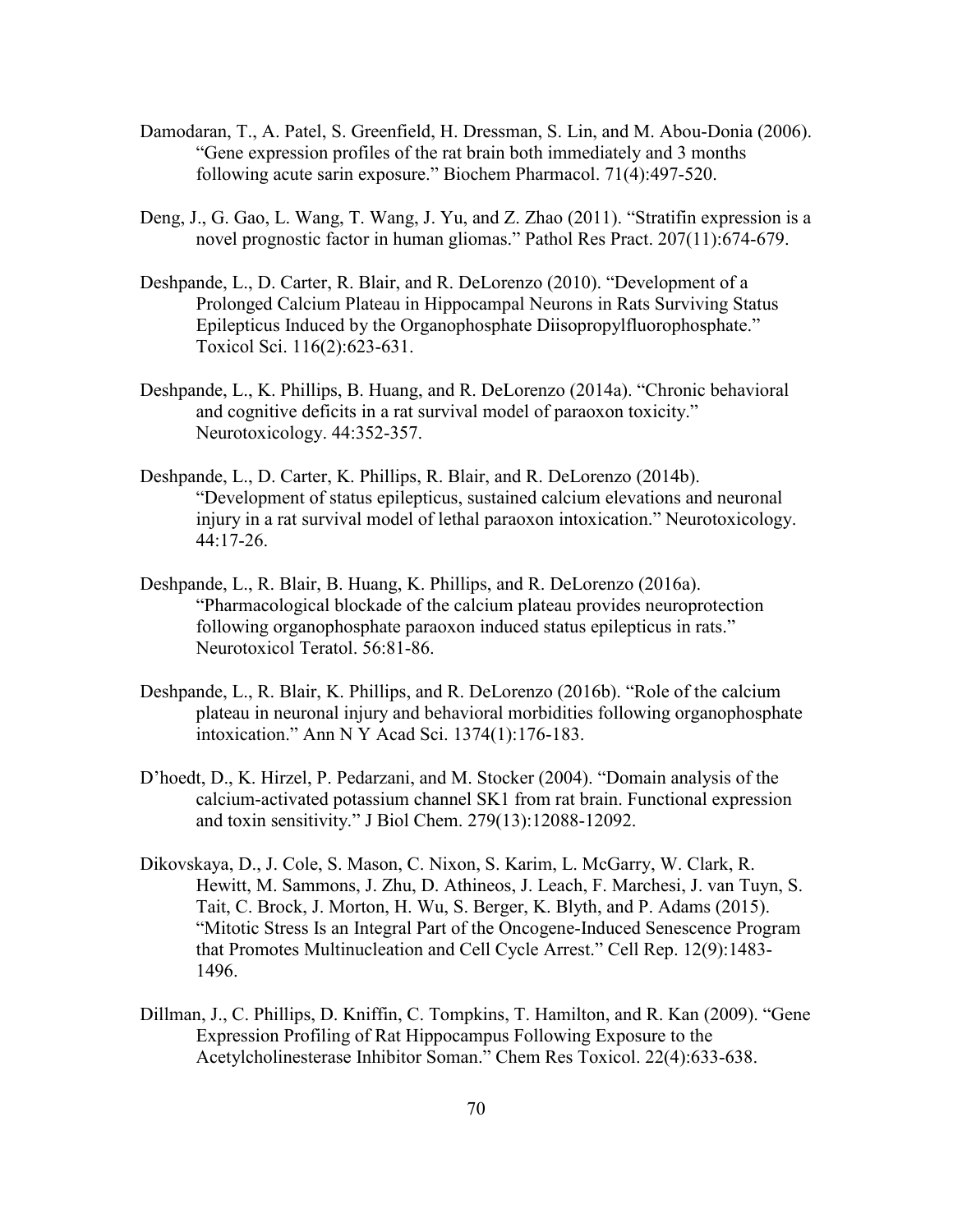- Eisenkraft, A., A. Falk, and A. Finkelstein (2013). "The Role of Glutamate and the Immune System in Organophosphate-induced CNS Damage." Neurotox Res. 24(2):265-279.
- Ellwardt E., J. Walsh, J. Kipnis, and F. Zipp (2016). "Understanding the Role of T Cells in CNS Homeostasis." Trends Immunol. 37(2):154-65.
- Ferl, R., M. Manak, and M. Reyer (2002). "The 14-3-3s." Genome Biol. 3(7).
- Ferreira, W., M. Araujo, N. Anselmo, E. Oliveira, J. Brito, R. Burbano, M. Harada, and B. Borger (2015). "Expression Analysis of Genes Involved in the RB/E2F Pathway in Astrocytic Tumors." PLoS One. 10(8).
- Filliat, P., S. Coubard, C. Pierard, P. Liscia, D. Beracochea, E. Four, D. Baubichon, C. Masqueliez, G. Lallement, and J. Collombet (2007). "Long-term behavioral consequences of soman poisoning in mice." Neurotoxicology. 28(3):508-519.
- Finkelstein, A., G. Kunis, T. Berkutzki, A. Ronen, A. Krivoy, E. Yoles, D. Last, Y. Mardor, K. Shura, E. McFarland, B. Capacio, C. Eisner, M. Gonzales, D. Gregorowicz, A. Eisenkraft, J. McDonough, and M. Schwartz (2012). "Immunomodulation by poly-YE reduces organophosphate-induced brain damage." Brain Behav Immun. 26(1):159-169.
- Fukuto, T. and R. Metcalf (1958). "The Effect of Structure on the Reactivity of Alkylphosphonate Esters." J. Am. Chem. Soc. 81(2): 372–377.
- Fung, T., H. Ma, and R. Poon (2007). "Specialized Roles of the Two Mitotic Cyclins in Somatic Cells: Cyclin A as an Activator of M Phase–promoting Factor." Mol Biol Cell. 18(5):1861-1873.
- Furukawa, A., Y. Kawamoto, Y. Chiba, S. Takei, S. Hasegawa-Ishii, N. Kawamura, K. Yoshikawa, M. Hosokawa, S. Oikawa, M. Kato, and A. Shimada (2011). "Proteomic identification of hippocampal proteins vulnerable to oxidative stress in excitotoxin-induced acute neuronal injury." Neurobiol Dis. 43(3):706-714.
- Gage, G., D. Kipke, and W. Shain (2012). "Whole Animal Perfusion Fixation for Rodents." J Vis Exp. (65).
- Gallo, M. and N. Lawryk (1991). Organic Phosphorus Pesticides. In Hayes W. and E. Laws (Eds.). *Handbook of Pesticide Toxicology*. San Diego: Academic Press.
- Giorgi, F., M. Ferrucci, G. Lazzeri, C. Pizzanelli, P. Lenzi, M. Alessandri, L. Murri, and F. Fornai (2003). "A damage to locus coeruleus neurons converts sporadic seizures into self-sustaining limbic status epilepticus." Eur J Neurosci. 17(12):2593-2601.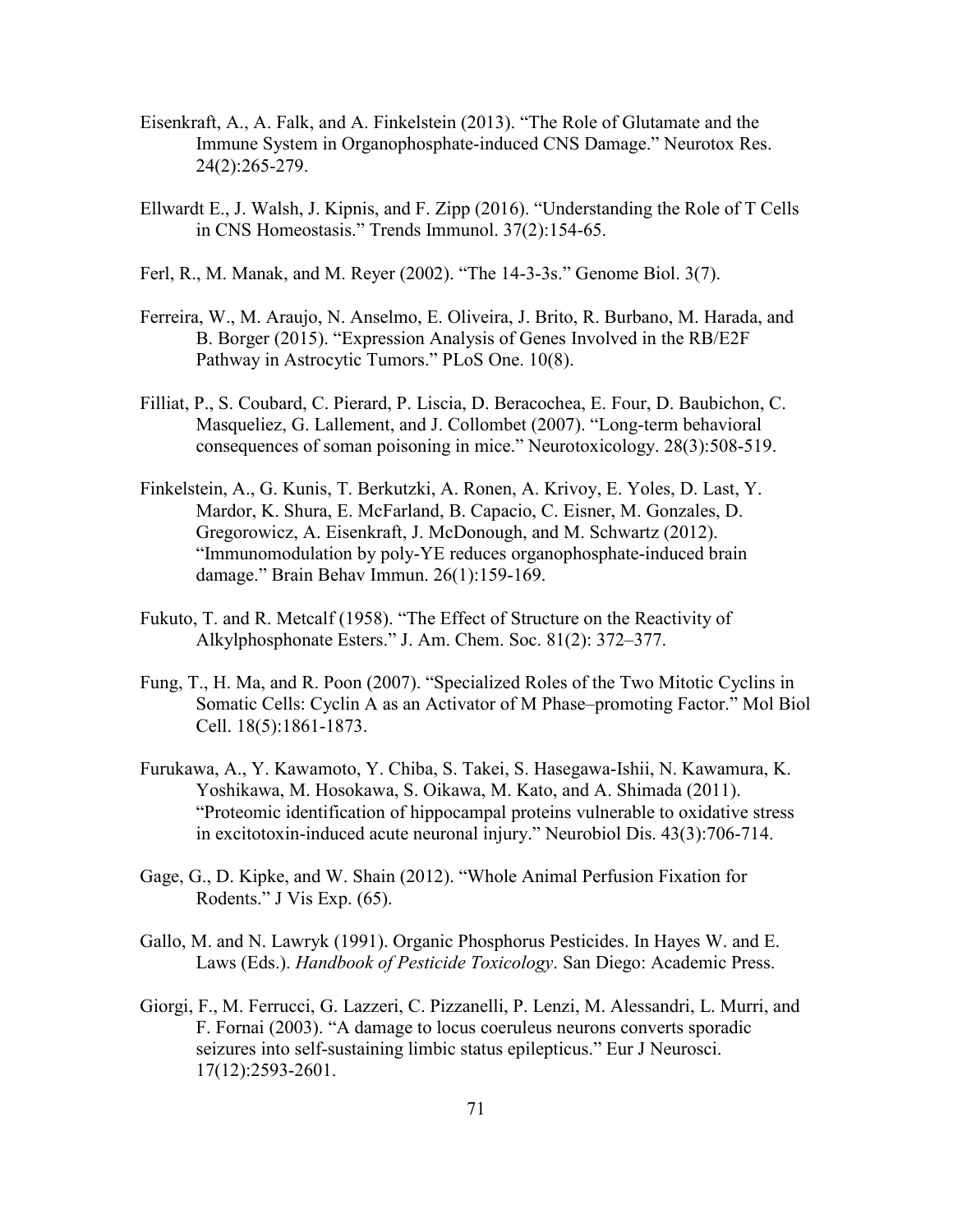- Golden, G., G. Smith, T. Ferraro, and P. Reyes (1995). "Rat strain and age differences in kainic acid induced seizures." Epilepsy Res. 20(2):151-159.
- Goncalves, A., E. Cortesao, B. Oliveiros, V. Alves, A. Espadana, L. Rito, E. Magalhaes, S. Pereira, A. Pereira, J. Costa, L. Mota-Vieira, and B. Sarmento-Ribeiro (2016). "Oxidative stress levels are correlated with P15 and P16 gene promoter methylation in myelodysplastic syndrome patients." Clin Exp Med. 16(3):333- 343.
- Gonzalez-Garcia, J., J. Bradley, M. Nomikos, L. Paul, Z. Machaty, F. Lai, and K. Swann (2014). "The dynamics of MAPK inactivation at fertilization in mouse eggs." J Cell Sci. 127(12):2749-2760.
- Gygli, P., J. Chang, H. Gokozan, F. Catacutan, T. Schmidt, B. Kaya, M. Goksel, F. Baig, S. Chen, A. Griveau, W. Michowski, M. Wong, K. Palanichamy, P. Sicinski, R. Nelson, C. Czeisler, and J. Otero (2016). "Cyclin A2 promotes DNA repair in the brain during both development and aging." Aging 8(7):1540-1570.
- Hermeking, H., C. Lengauer, K. Polyak, T. He, L. Zhang, S. Thiagalingam, K. Kinzler, and B. Vogelstein (1997). "14-3-3r Is a p53-Regulated Inhibitor of G2/M Progression." Mol Cell. 1(1):3-11.
- Hermeking, H. (2004). "Extracellular 14-3-3sigma protein: a potential mediator of epithelial-mesenchymal interactions." J Invest Dermatol. 124(1):ix-x.
- Hommes, D,. M. Peppelenbosch, and S. van Deventer (2003). "Mitogen activated protein (MAP) kinase signal transduction pathways and novel anti-inflammatory targets." Gut. 52(1):144-151.
- Kalejs, M., A. Ivanov, G. Plakhins, M. Cragg, D. Emzinsh, T. Illidge, and J. Erenpreisa (2006). "Upregulation of meiosis-specific genes in lymphoma cell lines following genotoxic insult and induction of mitotic catastrophe." BMC Cancer. 6:6.
- Katchanov, J., C. Harms, K. Gertz, L. Hauck, C. Waeber, L. Hirt, J. Priller, R. von Harsdorf, W. Bruck, H. Hortnagl, U. Dirnagl, P. Bhide, and M. Endres (2001). "Mild Cerebral Ischemia Induces Loss of Cyclin-Dependent Kinase Inhibitors and Activation of Cell Cycle Machinery before Delayed Neuronal Cell Death." J Neurosci. 21(14):5045-5053.
- Kawauchi, T., M. Shikanai, and Y. Kosodo (2013). "Extra-cell cycle regulatory functions of cyclin-dependent kinases (CDK) and CDK inhibitor proteins contribute to brain development and neurological disorders." Genes Cells. 18(3):176-194.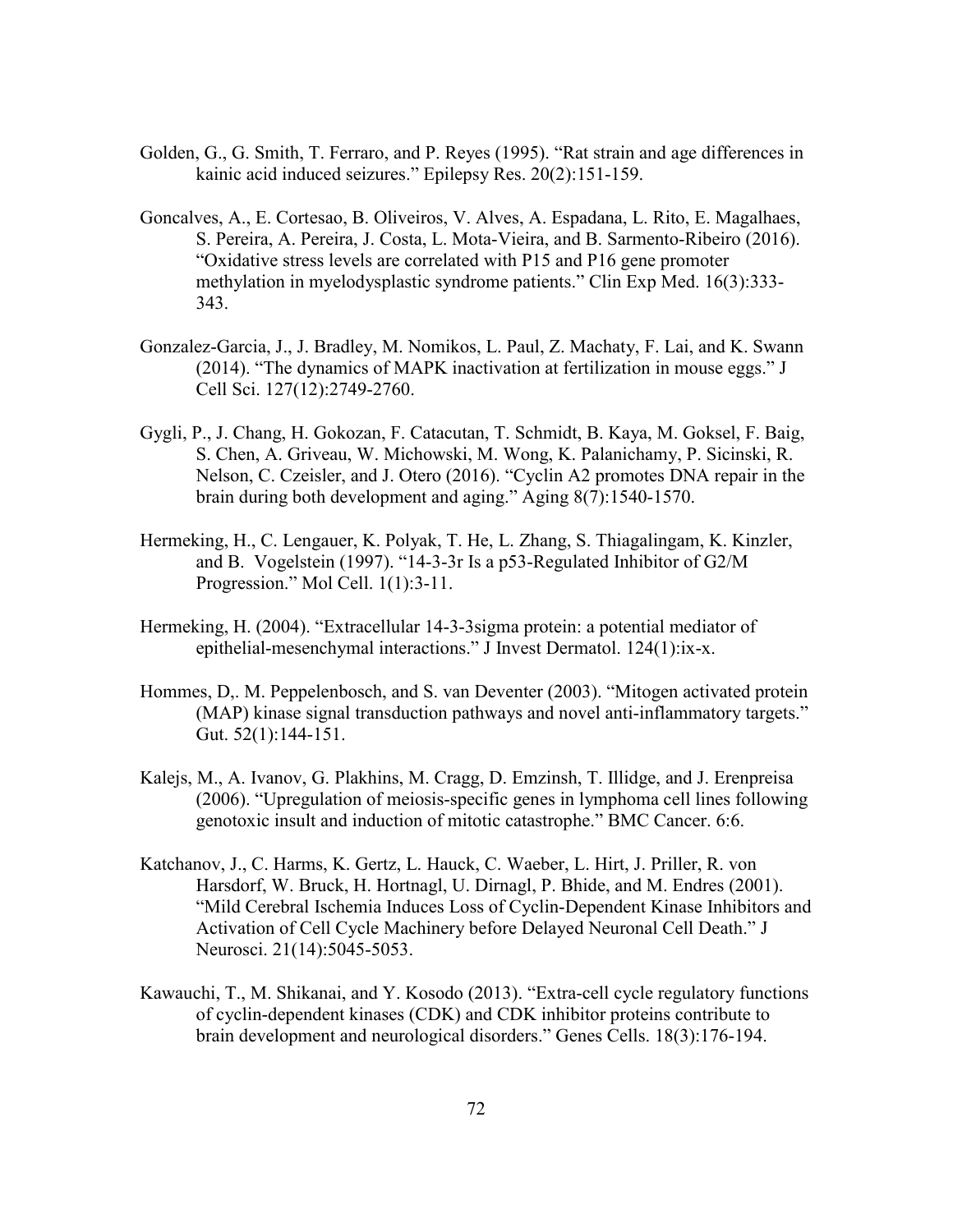- Kim, A., G. Khursigara, X. Sun, T. Franke, and M. Chao (2001). "Akt Phosphorylates and Negatively Regulates Apoptosis Signal-Regulating Kinase 1." Mol Cell Biol. 21(3):893-901.
- Krishnan, J., P. Arun, A. Appu, N. Vijayakumar, T. Figueiredo, M. Braga, S. Baskota, C. Olsen, N. Farkas, J. Dagata, W. Frey, J. Moffett, and A. Namboodiri (2016). "Intranasal delivery of obidoxime to the brain prevents mortality and CNS damage from organophosphate poisoning." Neurotoxicology. 53:64-73.
- Lallement, G., P. Carpentier, A. Collet, I. Pernot-Marino, D. Baubichon, and G. Blanchet (1991). "Effects of soman-induced seizures on different extracellular amino acid levels and on glutamate uptake in rat hippocampus." Brain Res. 563(1-2):234- 240.
- Lasserre, R., C. Cuche, R. Blecher-Gonen, E. Libman, E. Biquand, A. Danckaert, D. Yablonski, A. Alcover, and V. Bartolo (2011). "Release of serine/threoninephosphorylated adaptors from signaling microclusters down-regulates T cell activation." J Cell Biol. 195(5):839-853.
- Li, T., D. Han, J. Chen, X. Yu, and G. Zhang (2008a). "Neuroprotection against ischemic brain injury by knockdown of hematopietic progenitor kinase 1 expression." Neuroreport. 19(6):647-651.
- Li, T., X. Yu, and G. Zhang (2008b). "Tyrosine phosphorylation of HPK1 by activated Src promotes ischemic brain injury in rat hippocampal CA1 region." FEBS Lett. 582(13):1894-1900.
- Li, Z., J. Liu, and J. Zhang  $(2009)$ . "14-3-3 $\sigma$ , the double-edged sword of human cancers" Am J Transl Res. 1(4):326-340.
- Li, Y., P. Lein, C. Liu, D. Bruun, T. Tewolde, G. Ford, and B. Ford (2011). "Spatiotemporal pattern of neuronal injury induced by DFP in rats: A model for delayed neuronal cell death following acute OP intoxication." Toxicol Appl Pharmacol. (3):261-269.
- Liu, S., W. Bishop, and M. Liu (2003). "Differential effects of cell cycle regulatory protein  $p21^{WAF1/Cip1}$  on apoptosis and sensitivity to cancer chemotherapy." Drug Resist Updat. 6(4):183-195.
- Loukil, A., F. Izard, M. Georgieva, S. Mashayekhan, J. Blanchard, A. Parmeggiani, and M. Peter (2016). "Foci of cyclin A2 interact with actin and RhoA in mitosis." Sci Rep. 6:27215.
- Loveluck, L. (2017). "Sarin was used in deadly Syria attack, chemical weapons watchdog confirms." The Washington Post. Retrived from www.washingtonpost.com.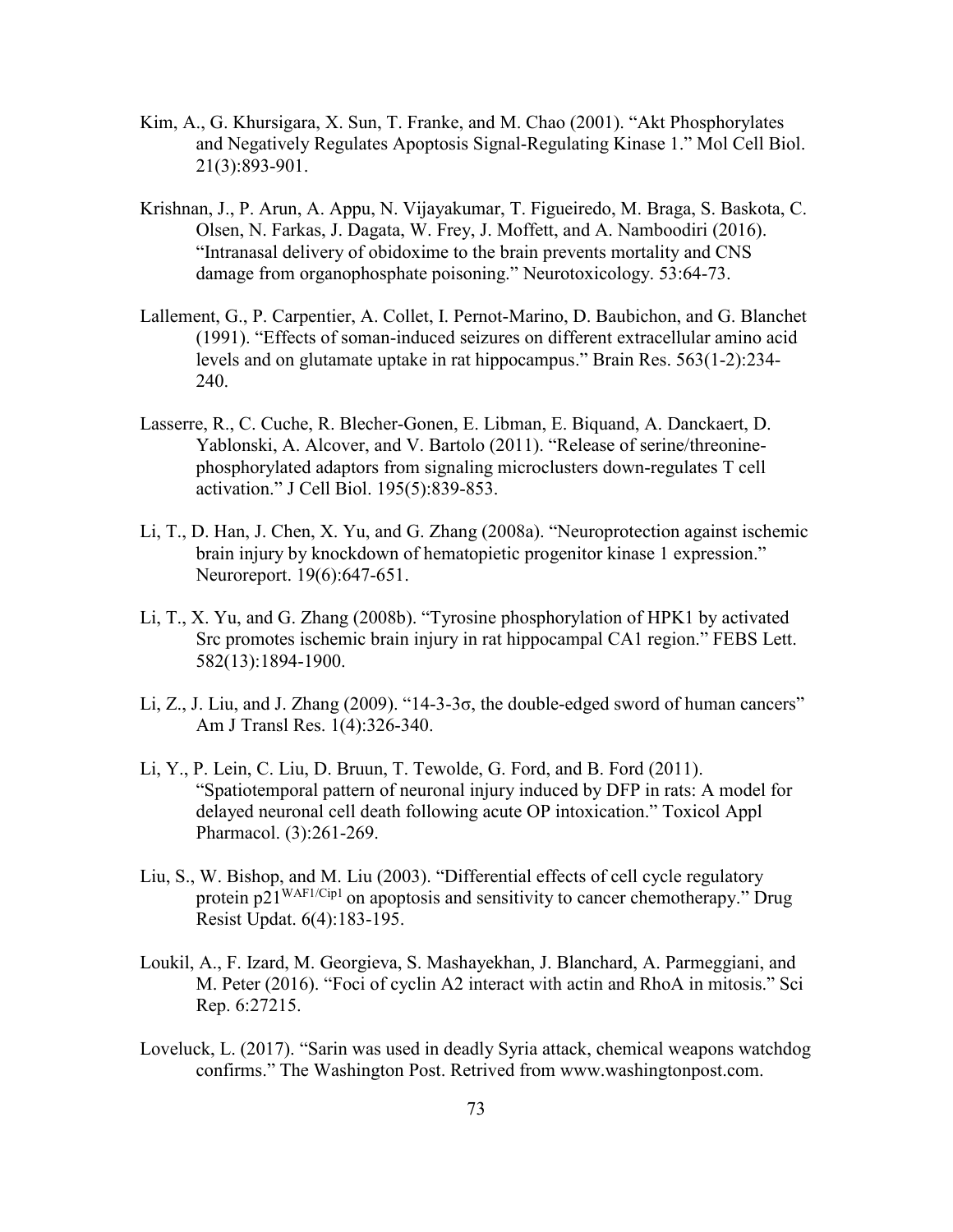- Masson, P. (2011). "Evolution of and perspectives on therapeutic approaches to nerve agent poisoning." Toxicol Lett. 206(1):5-13.
- McDonough, J., N. Jaax, R. Crowley, M. May, and H. Modrow (1989). "Atropine and/or diazepam therapy protects against soman-induced neural and cardiac pathology." Fundam Appl Toxicol. 13(2):256-276.
- McDonough, J., L. Dochterman, C. Smith, and T. Shih (1995). "Protection Against Nerve Agent-Induced Neuropathology, But Not Cardiac Pathology, is Associated with the Anticonvulsant Action of Drug Treatment." Neurotoxicology. 16(1):123-132.
- McDonough, J., L. Zoeffel, J. McMonagle, T. Copeland, C. Smith, and T. Shih (2000). "Anticonvulsant treatment of nerve agent seizures: anticholinergics versus diazepam in soman-intoxicated guinea pigs." Epilepsy Res. 38(1):1-14.
- Mebratu, Y. and Y. Tesfaigzi (2009). "How ERK1/2 Activation Controls Cell Proliferation and Cell Death Is Subcellular Localization the Answer?." Cell Cycle. 8(8):1168-1175.
- Meek, E., H. Chambers, A. Coban, K. Funck, R. Pringle, M. Ross, and J. Chambers (2012). "Synthesis and In Vitro and In Vivo Inhibition Potencies of Highly Relevant Nerve Agent Surrogates." Toxicol Sci. 126(2):525-533.
- Motte, J., M. Fernandes, T. Baram, and A. Nehlig (1998). "Spatial and temporal evolution of neuronal activation, stress and injury in lithium-pilocarpine seizures in adult rats." Brain Res. 793(1-2):61-72.
- Myhrer, T., J. Andersen, N. Nguyen, and P. Aas (2005). "Soman-induced Convulsions in Rats Terminated with Pharmacological Agents after 45 min: Neuropathology and Cognitive Performance." Neurotoxicology. 26(1):39-48.
- Myhrer, T., S. Enger, and P. Aas (2006). "Efficacy of Immediate and Subsequent Therapies against Soman-Induced Seizures and Lethality in Rats." Basic Clin Pharmacol Toxicol. 98(2):184-191.
- Nagao, M., K. Campbell, K. Burns, C. Kuan, A. Trumpp, and M. Nakafuku (2008). "Coordinated control of self-renewal and differentiation of neural stem cells by Myc and the p19ARF–p53 pathway." J Cell Biol. 183(7):1243-1257.
- Niijima, H., M. Nagao, M. Nakajima, T. Takatori, M. Iwasa, Y. Maeno, H. Koyama, and I. Isobe (2000). "The effects of sarin-like and soman-like organophosphorus agents on MAPK and JNK in rat brains." Forensic Sci Int. 112(2-3):171-178.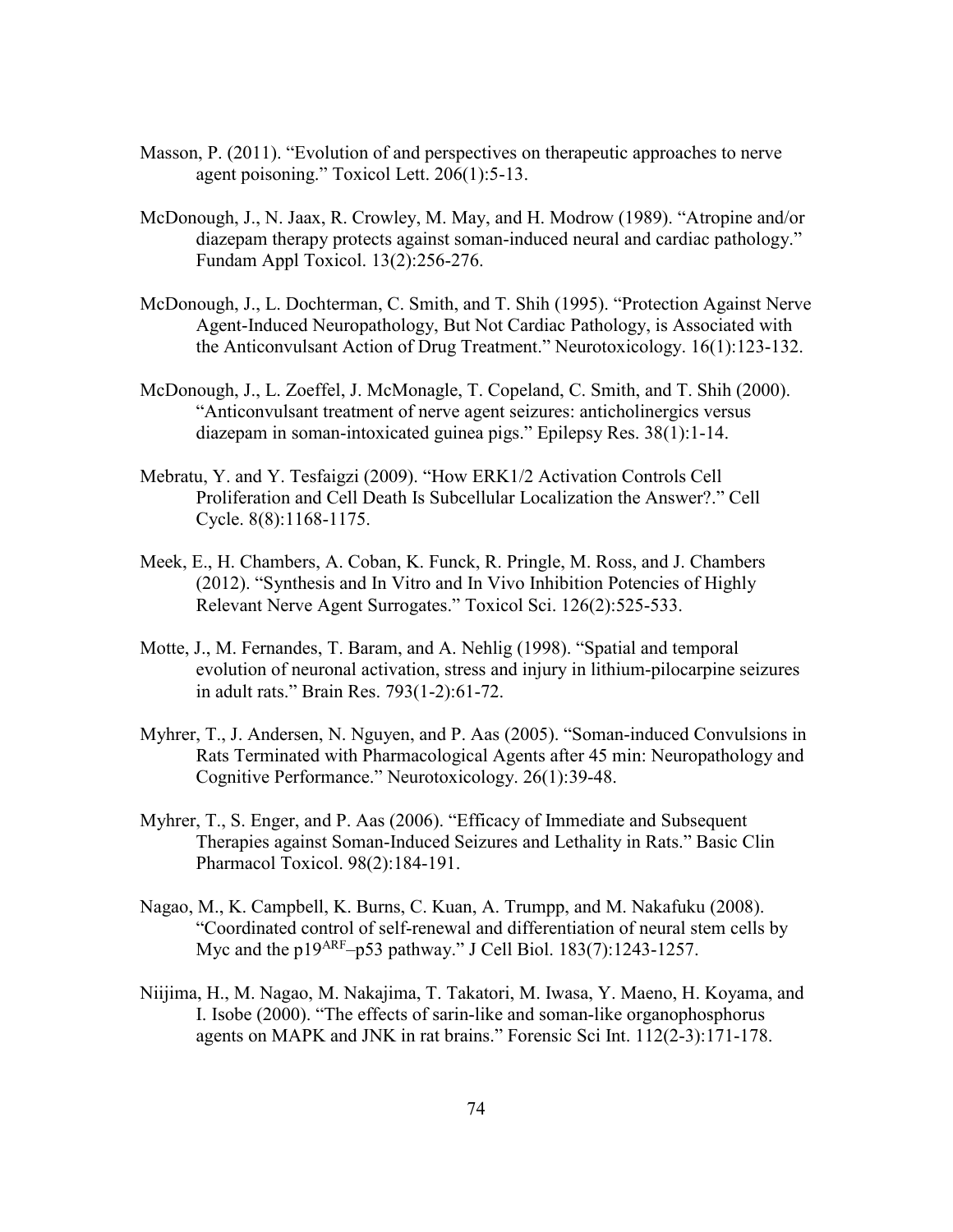- Norwood, B., S. Bauer, S. Wegner, H. Hamer, W. Oertel, R. Sloviter, and F. Rosenow (2011). "Electrical stimulation-induced seizures in rats: a "dose-response" study on resultant neurodegeneration." Epilepsia. 52(9):109-112.
- Ohta, H., T. Ohmori, S. Suzuki, H. Ikegaya, K. Sakurada, and T. Takatori (2006). "New safe method for preparation of sarin-exposed human erythrocytes acetylcholinesterase using non-toxic and stable sarin analogue isopropyl pnitrophenyl methylphosphonate and its application to evaluation of nerve agent antidotes." Pharm Res. 23(12):2827-2833.
- Paxinos, G. and C. Watson (2006). *The Rat Brain in Stereotaxic Coordinates 6th Edition*. London: Academic Press.
- Perrard, M., E. Chassaing, G. Montillet, O. Sabido, and P. Durand (2009). "Cytostatic Factor Proteins Are Present in Male Meiotic Cells and b-Nerve Growth Factor Increases Mos Levels in Rat Late Spermatocytes." PLoS One. 4(10).
- Qiagen (2011). *RT2 Profiler PCR Array (96-Well Format and 384-Well [4 x 96] Format) Rat MAP Kinase Signaling Pathway*. Valencia, CA.
- RamaRao, G., C. Waghmare, N. Srivastava, and B. Bhattacharya (2010). "Regional alterations of JNK3 and CaMKIIα subunit expression in the rat brain after soman poisoning." Hum Exp Toxicol. 30(6):448-459.
- RamaRao, G., P. Afley, J. Acharya, and B. Bhattacharya (2014). "Efficacy of antidotes (midazolam, atropine and HI-6) on nerve agent induced molecular and neuropathological changes." BMC Neurosci. 15:47.
- Roninson, I. (2002). "Oncogenic functions of tumour suppressor p21<sup>Waf1/Cip1/Sdi1</sup>: association with cell senescence and tumour-promoting activities of stromal fibroblasts." Cancer Lett. 179(1):1-14.
- Saganich, M., E. Machado, and B. Rudy (2001). "Differential expression of genes encoding subthreshold-operating voltage-gated K+ channels in brain." J Neurosci. 2001 21(13):4609-4624.
- Schmued, L., C. Albertson, and W. Slikker (1997). "Fluoro-Jade: a novel fluorochrome for the sensitive and reliable histochemical localization of neuronal degeneration." Brain Res. 751(1):37-46.
- Schmued, L. and K. Hopkins (2000). "Fluoro-Jade B: a high affinity fluorescent marker for the localization of neuronal degeneration." Brain Res. 874(2):123-130.
- Schneider, C., W. Rasband, and K. Eliceiri (2012). "NIH Image to ImageJ: 25 years of image analysis", Nature methods. 9(7): 671-675.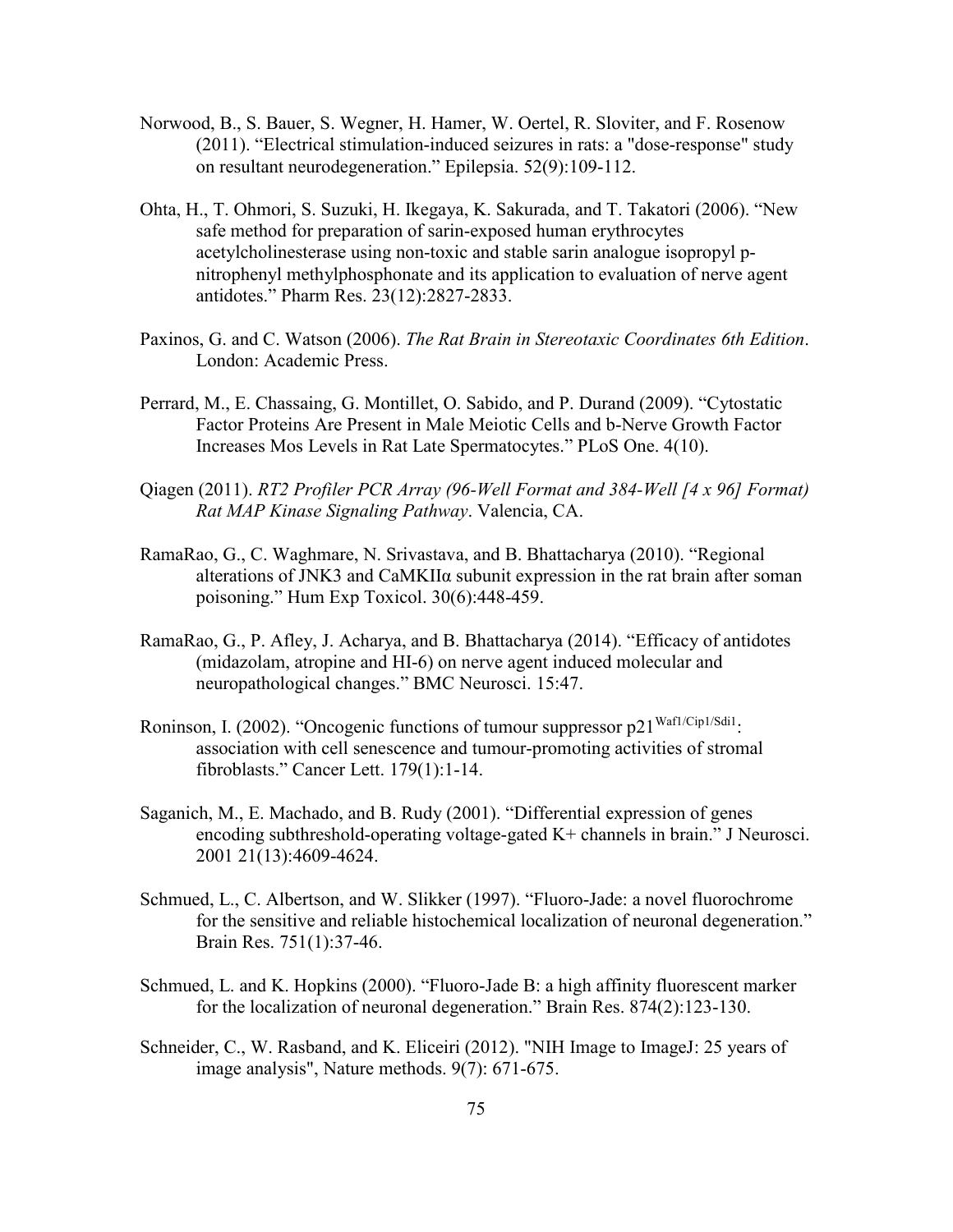- Seidel, K., S. Kirsch, K. Lucht, D. Zaade, J. Reinemund, J. Schmitz, S. Klare, Y. Li, J. Schefe, K. Schmerbach, P. Goldin-Lang, F. Zollmann, C. Thone-Reineke, T. Unger, and H. Funke-Kaiser (2011). "The Promyelocytic Leukemia Zinc Finger (PLZF) Protein Exerts Neuroprotective Effects in Neuronal Cells and is Dysregulated in Experimental Stroke." Brain Pathol. 21(1):31-43.
- Serrano, M., G. Hannon, and D. Beach (1993). "A new regulatory motif in cell-cycle control causing specific inhibition of cyclin D/CDK4." Nature. 366(6456):704- 707.
- Shih, T. and J. McDonough (1997). "Neurochemical Mechanisms in Soman-induced Seizures." J Appl Toxicol. 17(4):255-264.
- Shih, T., S. Duniho, and J. McDonough (2003). "Control of nerve agent-induced seizures is critical for neuroprotection and survival." Toxicol Appl Pharmacol. 188(2):69- 80.
- Simoni, M., C. Perego, T. Ravizza, D. Moneta, M. Conti, F. Marchesi, A. De Luigi, S. Garattini, and A. Vezzani (2000). "Inflammatory cytokines and related genes are induced in the rat hippocampus by limbic status epilepticus." Eur J Neurosci. 12(7):2623-2633.
- Siso, S., B. Hobson, D. Harvey, D. Bruun, D. Rowland, J. Garbow, and P. Lein (2017). "Spatiotemporal Progression and Remission of Lesions in the Rat Brain Following Acute Intoxication With Diisopropylfluorophosphate." Toxicol Sci. 157(2):330-341.
- Soltaninejad, K. and S. Shadnia (2014). History of the Use and Epidemiology of Organophosphorus Poisoning. In Balali-Mood and Abdollahi (Eds.), *Basic and Clinical Toxicology of Organophosphorus Compounds.* London: Springer-Verlag.
- Spradling, K., L. Lumley, C. Robison, J. Meyerhoff, and J. Dillman (2011). "Transcriptional analysis of rat piriform cortex following exposure to the organophosphonate anticholinesterase sarin and induction of seizures." J Neuroinflammation. 8:83.
- Tam, K., W. Zhang, J. Soh, V. Stastny, M. Chen, H. Sun, K. Thu, J. Rios, C. Yang, C. Marconett, S. Selamat, I. Laird-Offringa, A. Taguchi, S. Hanash, D. Shames, X. Ma, M. Zhang, W. Lam, and A. Gazdar (2013). "CDKN2A/p16 Inactivation Mechanisms and Their Relationship to Smoke Exposure and Molecular Features in Non–Small-Cell Lung Cancer." J Thorac Oncol. 8(11):1378-1388.
- Tane, S. and T. Chibazakura (2009). "Cyclin A overexpression induces chromosomal double-strand breaks in mammalian cells." Cell Cycle. 8(23):3900-3903.